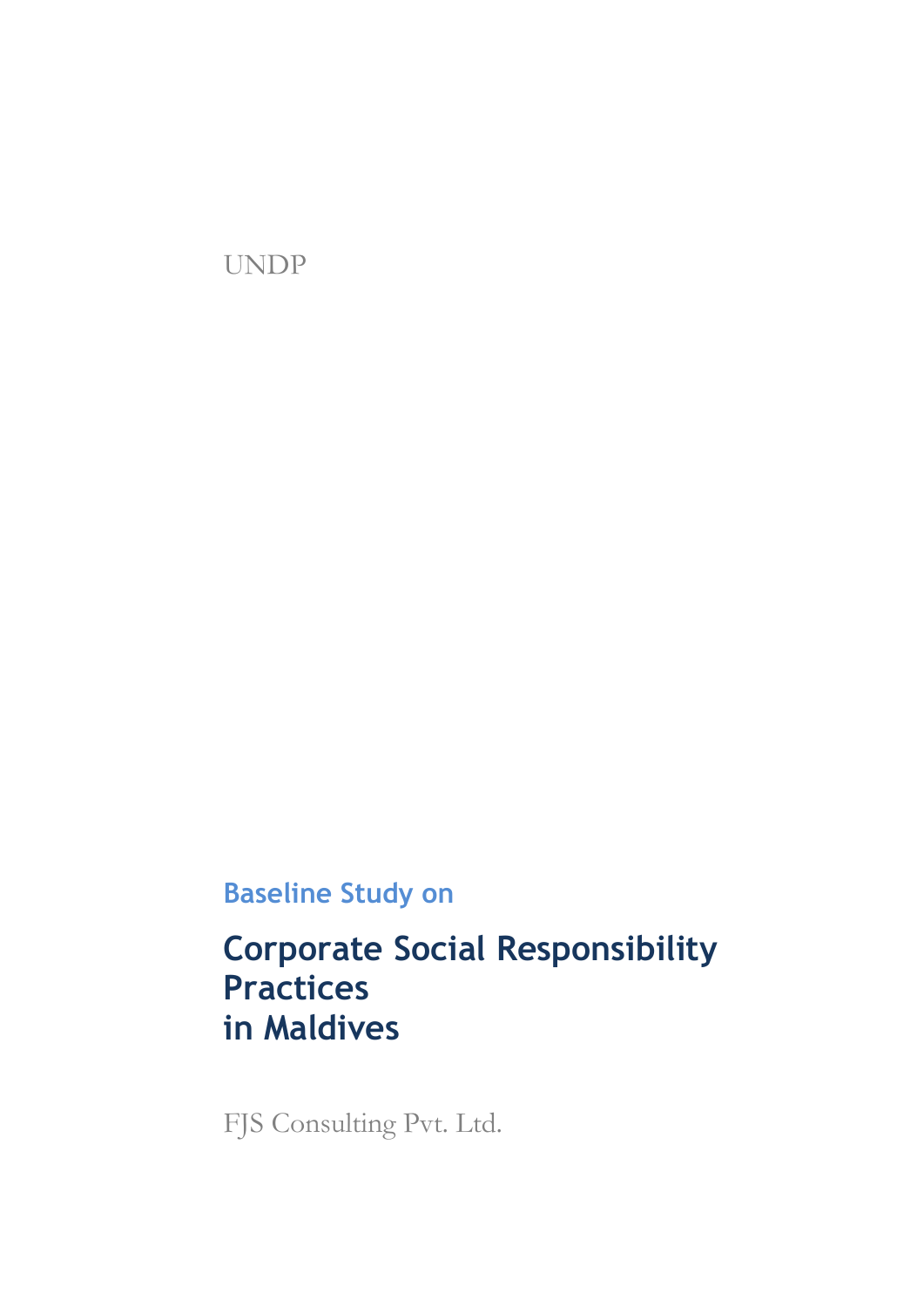### **Baseline Study on Corporate Social Responsibility Practices in Maldives**

#### **Authors**

This research was conducted by Fareeha Shareef and Hamid Sodique of FJS Consulting Pvt Ltd, Male' Maldives.

#### **Acknowledgement**

We wish to express our appreciation to the following parties without whom this research would not have been possible.

First and foremost, our gratitude goes to the business leaders who devoted tremendous amounts of time with us sharing their views and CSR practices, and for the in-depth discussions on the current situation and ways and means of improving CSR promotion and implementation in the Maldives. We were pleasantly surprised by the enthusiasm shown by the private sector and their willingness to meet with us and share their experience, often on very short notice. Without the support from these leaders our study would not have been possible.

Second, we would like to thank the support we got from non-business stakeholders, including government agencies and state institutions, business associations, media and academic institutions. We were always greeted by the most senior level officials who were open and willing to share information with us.

Our deepest appreciation goes to Maldives National Chamber of Commerce and Industry, Ministry of Economic Development and UNPD for organizing this study and appointing us to undertake the study. It has given us deeper insight into the Maldives business environment and enabled us to gain valuable experience from this exercise.

Finally, we wish to thank Raniya Sobir, Fathmath Shahuzeen and other staff at UNDP who helped us to organize the research and were always available for discussion.

We have definitely enjoyed working with you all on this project.

Thank you.

Fareeha Shareef and Hamid Sodique FJS Consulting Pvt Ltd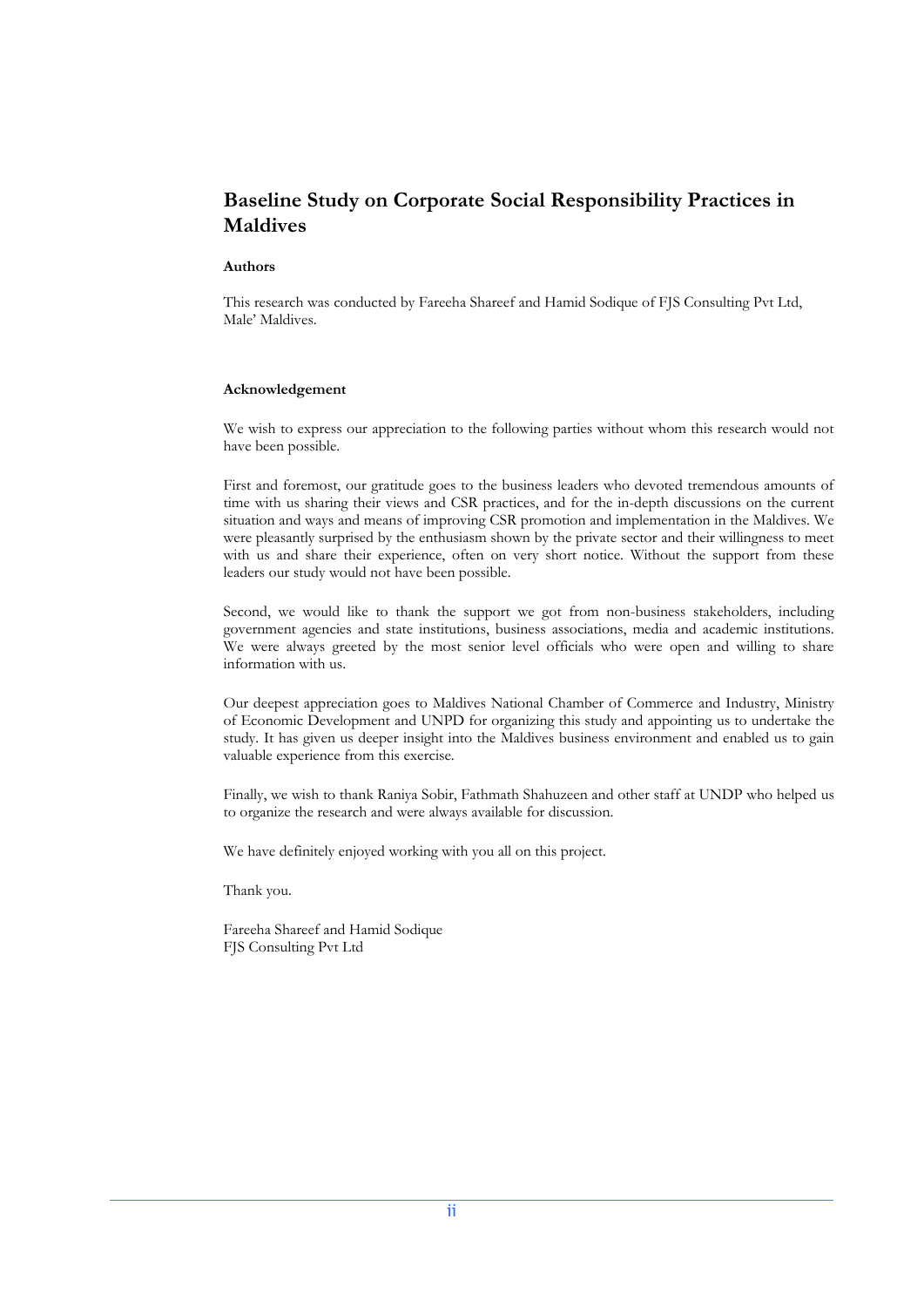# **Contents**

| 1 |                                                                           |  |
|---|---------------------------------------------------------------------------|--|
| 2 |                                                                           |  |
|   | 2.1                                                                       |  |
|   | 2.2.                                                                      |  |
|   | 2.3                                                                       |  |
|   | 2.4                                                                       |  |
|   | 2.5                                                                       |  |
|   | 2.6                                                                       |  |
| 3 |                                                                           |  |
|   | 3.1                                                                       |  |
|   | 3.2                                                                       |  |
|   | 3.2.1                                                                     |  |
|   |                                                                           |  |
|   | 3.2.3                                                                     |  |
|   | 3.2.4                                                                     |  |
|   |                                                                           |  |
|   |                                                                           |  |
|   | 3.3.1                                                                     |  |
|   | 3.3.2                                                                     |  |
|   |                                                                           |  |
|   |                                                                           |  |
|   | 3.3.5                                                                     |  |
|   |                                                                           |  |
|   | 3.4                                                                       |  |
|   | 3.5                                                                       |  |
| 4 |                                                                           |  |
| 5 |                                                                           |  |
|   | 5.1                                                                       |  |
|   | 5.2                                                                       |  |
|   | 5.3                                                                       |  |
|   | 5.4                                                                       |  |
|   | 5.5                                                                       |  |
|   | 5.6                                                                       |  |
|   | 5.7                                                                       |  |
| 6 |                                                                           |  |
| 7 | Annex 1: Laws, Regulations, Conventions, Awards and Institutions Relevant |  |
|   |                                                                           |  |
| 8 |                                                                           |  |
| 9 |                                                                           |  |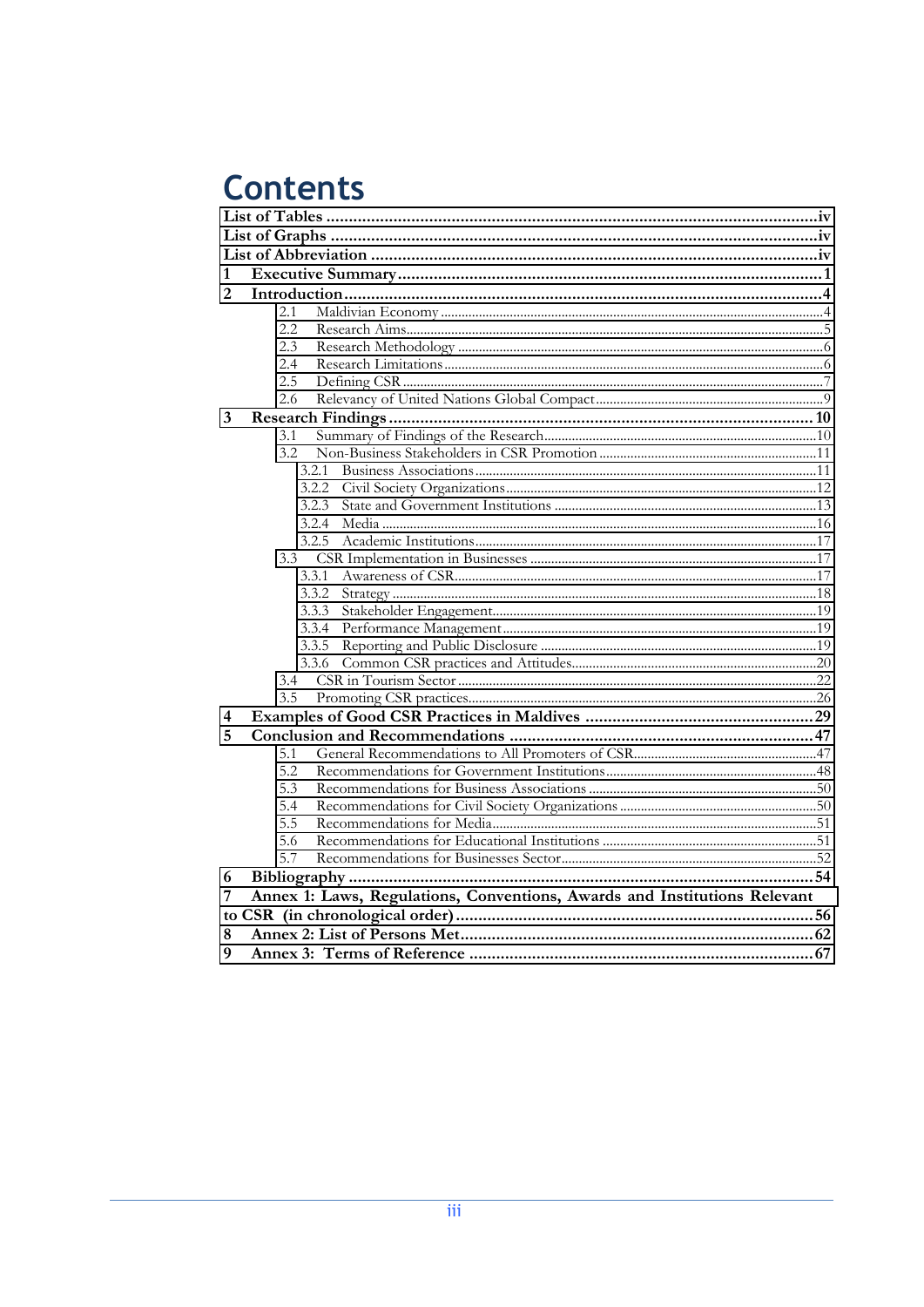# <span id="page-3-0"></span>**List of Tables**

| Table 3: Relevant Laws, Regulations, Conventions, Awards and Institutions in |  |
|------------------------------------------------------------------------------|--|
|                                                                              |  |
|                                                                              |  |
|                                                                              |  |

# <span id="page-3-1"></span>**List of Graphs**

# <span id="page-3-2"></span>**List of Abbreviations**

| CMCGI       | Capital Markets and Corporate Governance Institute |
|-------------|----------------------------------------------------|
| CMDA        | Capital Markets Development Authority              |
| CSO         | Civil Society Organization                         |
| CSR.        | Corporate Social Responsibility                    |
| EEZ.        | <b>Exclusive Economic Zone</b>                     |
| GDP         | <b>Gross Domestic Product</b>                      |
| HRC.        | Human Rights Commission                            |
| MACI        | Maldives Association of Construction Industry      |
| <b>MATI</b> | Maldives Association of Tourism Industry           |
| MCHE        | Maldives Centre for Higher Education               |
| MED         | Ministry of Economic Development                   |
| NGO         | Non-Government Organisations                       |
| PLC.        | Public Limited Company                             |
| PR          | <b>Public Relations</b>                            |
| SOE         | <b>State Owned Enterprises</b>                     |
| TVET        | Technical and Vocational Education and Training    |
| <b>UNDP</b> | United Nations Development Program                 |
| UNICEF      | The United Nations Children's Fund                 |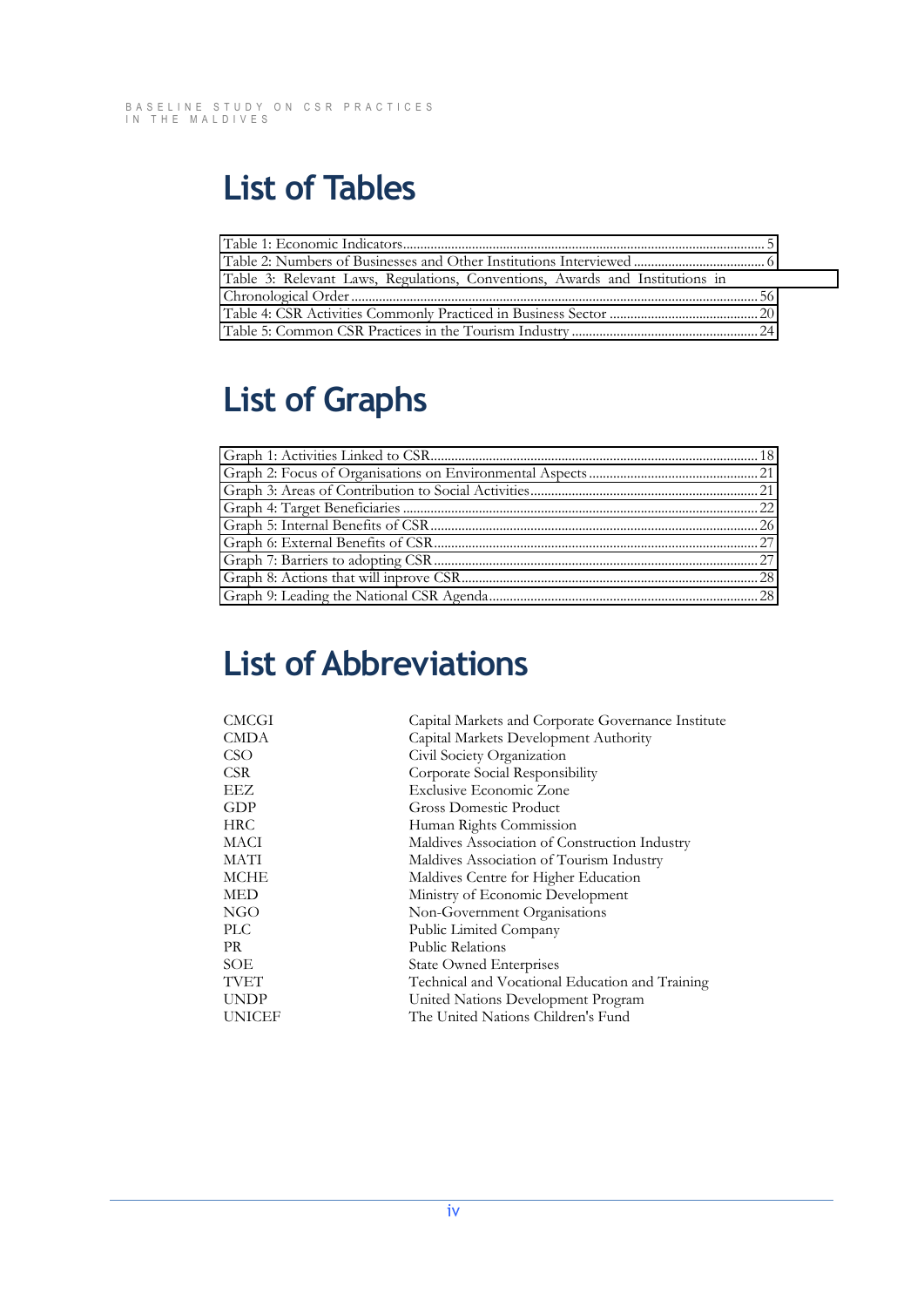## <span id="page-4-0"></span>**1 Executive Summary**

The main goal of this study was to measure the level of CSR engagement among the business community and non-corporate stakeholders of CSR promotion in the Maldives, and develop recommendations for a CSR policy framework for the Maldives. This study was commissioned by the Ministry of Economic Development (MED) and the Maldives National Chamber for Commerce and Industry (MNCCI) with support from UNDP, and conducted by FJS Consulting Pvt Ltd from June 2010 to August 2010. The research methodology, which was developed in consultation with MED, MNCCI and UNDP, primarily makes use of qualitative methods and desk research.

### **Main Findings**

- 1. In the business sector the concept of CSR is not widely understood, and the term itself is seldom used to describe CSR related activities. The concept of CSR is often reduced to acts of philanthropy and charity.
- 2. The level of awareness on CSR in general is low among promoters of CSR as well. None of the non-business stakeholder groups can be seen as playing a particularly significant role in CSR promotion. The main promoters of CSR in Maldives are the businesses themselves.
- 3. Majority of companies (68%) do not have a formal CSR strategy, and only 23% of companies have consulted stakeholders in planning their CSR activities. A mere 9% of companies have conducted any form of performance assessment. Public disclosure is unusual except by listed companies and resort operators.
- 4. The primary target of CSR efforts for most businesses is underprivileged individuals in the society – mainly in the form of financial assistance towards medical treatment. Employees are the second most frequently targeted group.
- 5. CSR involvement is relatively high in the tourism sector. The primary target of CSR efforts in the tourism sector is environmental protection, followed by employee welfare.
- 6. The Government does not have a CSR policy and there is no designated focal point for CSR within the Government. Government institutions generally do not play a significant role in CSR promotion apart from regulatory enforcement.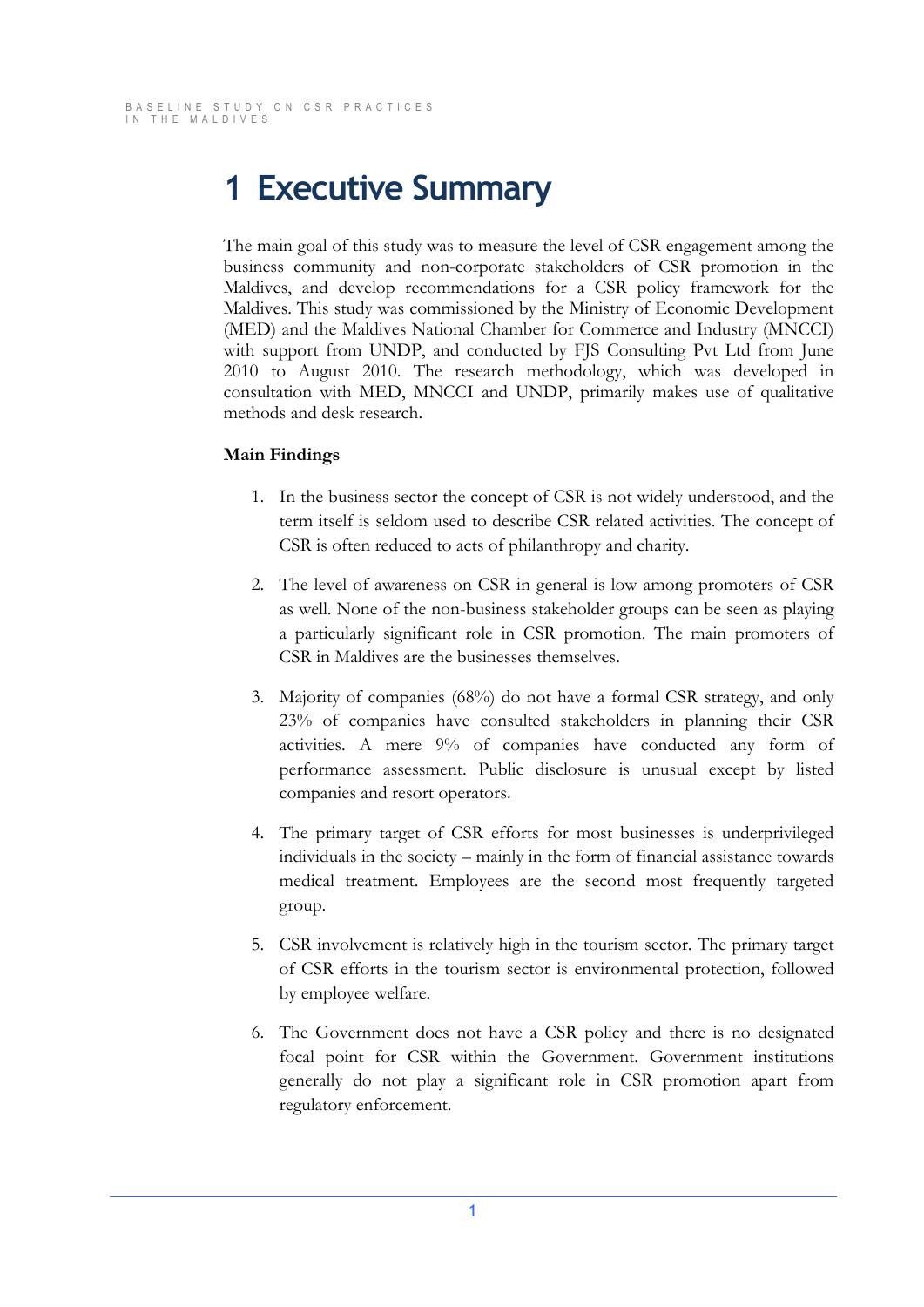- 7. The link between NGOs and business sector is weak. There is no NGO that specifically targets CSR promotion; there are NGOs that target specific areas such as environment protection or community development.
- 8. CSR awareness in the media is low. CSR is not a topic of interest in the media. It is rather considered as free advertising. At the same time, the dependence of media on advertising income prevents media from reporting freely on negative CSR activities.
- 9. Higher education institutions are few in numbers, and have come to existence only recently. None of the colleges run a specific program on CSR or features CSR in a major way within a program. Management and professional programs feature modules on professional and business ethics rather than CSR in its broad sense.

#### **General Recommendations for Non-Business Promoters of CSR**

- 1. *Creating awareness* Awareness programs should target all stakeholders including businesses, employees, customers, general public and non-business sector stakeholders. It is important to define CSR within the local context in order to create a common platform and understanding of CSR among stakeholders.
- 2. *Consumer pressure* the incentives for businesses to incorporate CSR practices should ultimately be driven by consumers and the public. Awareness programs should target consumers and empower them to exert pressure on businesses to deliver on CSR. No business can afford to ignore consumer demand.
- 3. Promoting the business case for CSR if businesses were made to better understand and identify with the business case for CSR they would embrace it.
- 4. *Capacity building* capacity building on CSR implementation is required within both businesses and among non-business stakeholders. Capacity building programs for businesses should target management, employees and board of directors.
- 5. *Research and information sharing on CSR* research into exploration of business case for CSR and ways to strengthen CSR practices can broaden the understanding of CSR.

#### **Recommendations for Businesses**

1. *CSR strategy* - Companies should aim to incorporate CSR into their core values and articulate a specific CSR strategy.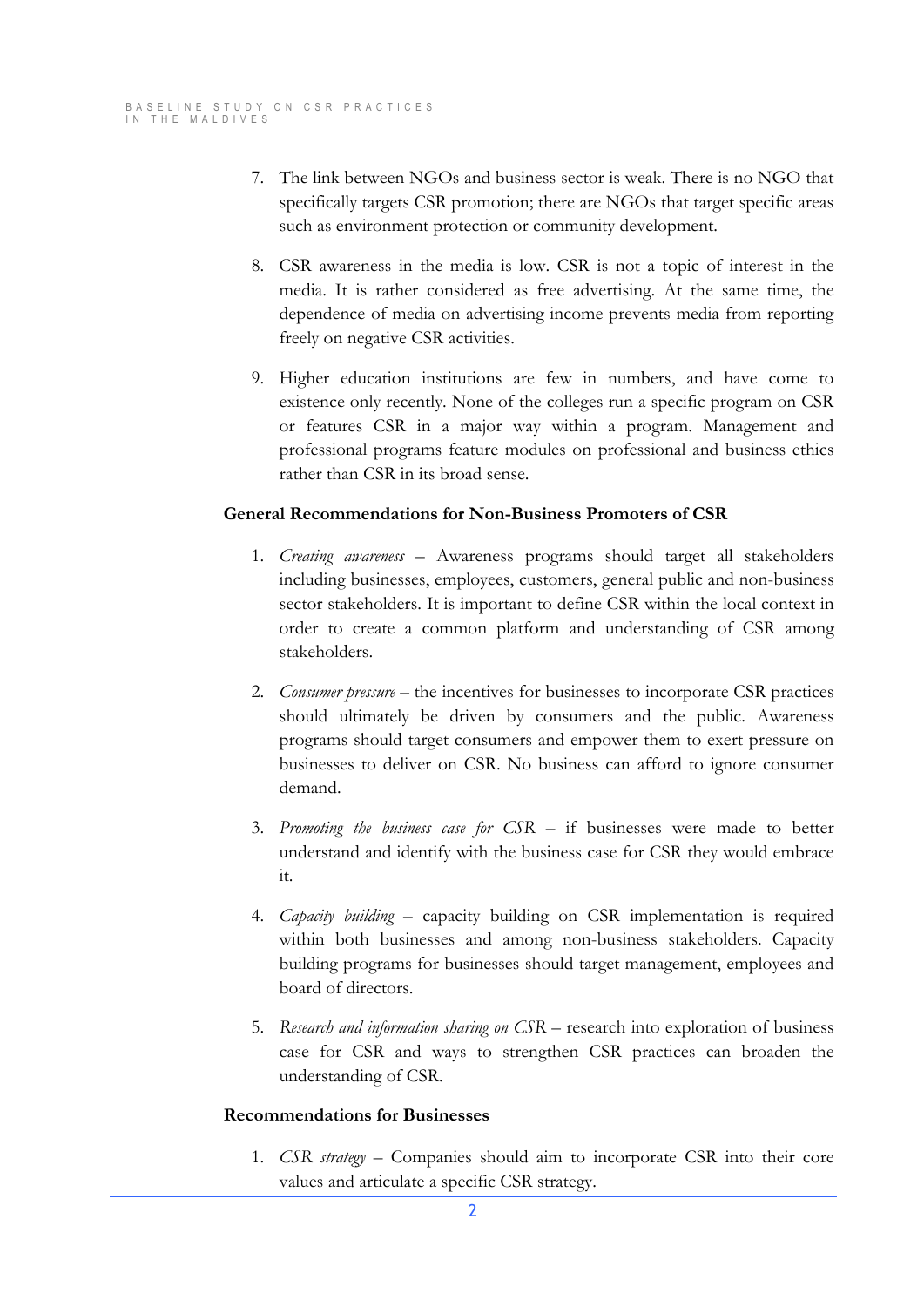- 2. *Stakeholder engagement* in formulating the CSR strategy companies should identify the stakeholders and develop a policy for communicating with the stakeholders. Promoters of CSR should exert greater effort to raise the awareness of CSR in the business sector.
- 3. *Performance management and governance* evaluation measures is an integral part of the CSR strategy. When companies formulate their CSR strategies it should clearly state the indicators of performance, and in the course of strategy implementation performance shall be monitored to ensure that the CSR goals are being achieved. There should be at least a designated senior person within the company, who ensures governance in CSR implementation.
- 4. Public disclosure business should aim to disclose their CSR engagement to the public. Transparent reporting will improve the organization's credibility. It will open up opportunities for coordination of CSR initiatives across businesses, and facilitate better research and inter-stakeholder dialogue resulting in general improvement of CSR.
- 5. *CSR awareness* companies should strive to permeate the principles of CSR through own efforts to educate themselves and employees on CSR. In the absence of adequate CSR promotion by the non-business sector, the avenues for companies to learn about CSR are limited, except through their own ingenuity.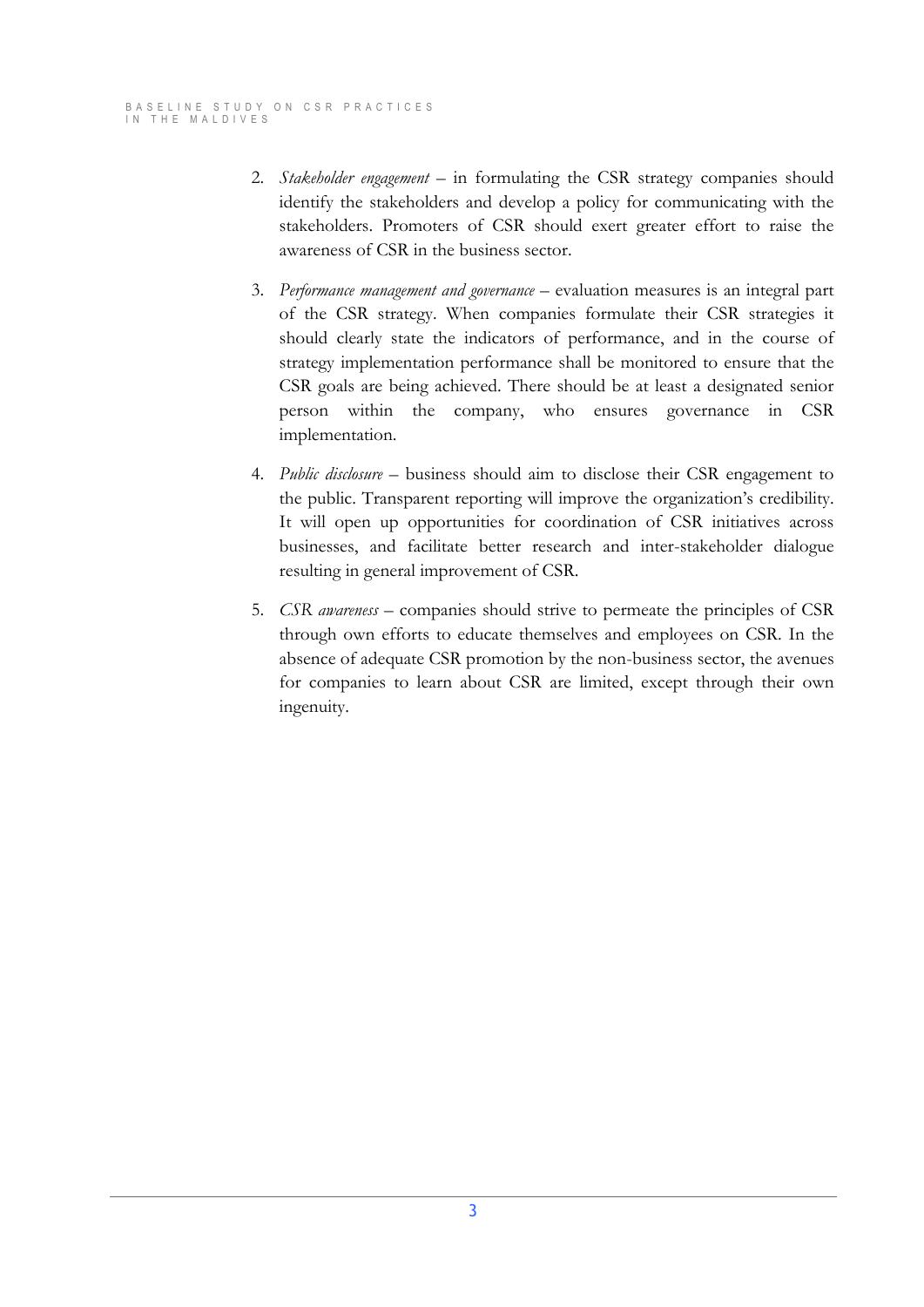## <span id="page-7-0"></span>**2 Introduction**

### <span id="page-7-1"></span>**2.1 Maldivian Economy**

Maldives is an island nation comprising of 1,190 islands of which some 200 islands are inhibited. These islands are small in size; it is only three islands that have a land area greater than 3 square kilometres and only 33 islands have a land area in excess of one square kilometre.

The Maldives population is 314,542<sup>1</sup>. The population is widely dispersed among the 200 inhabited islands. Only 4 islands have a population of over 5,000 people while  $67%$  of all the inhabited islands have a population less than  $1,000$  people<sup>2</sup>. One-third of the population live on the Capital Male'. Male' is also the business hub and centre of economic activities.

The economy of Maldives is predominantly dependent on fisheries and tourism, with tourism accounting for a third of  $GDP<sup>3</sup>$ . The country's economic development has been constrained by its limited agricultural and mineral resources and the small size of its domestic market<sup>4</sup>. In spite of the lack of natural endowments, Maldives has recorded remarkable economic growth over the past few decades and is on the threshold of graduating from Least Developed Country (LDC) status to the middleincome group. The steady economic growth seen over the recent years is primarily due to the expansion of fisheries and tourism sectors and related economic activities.

The rapid economic development has resulted in an influx of expatriate labour, particularly in low-skilled jobs. Human resources development has not kept pace with economic development which has also resulted in a significant increase in expatriates at executive and professional jobs. It is estimated that currently over 72,000 expatriates are working in the Maldives $5$ .

The country went through an important political transition in 2008. A new constitution was adopted in August, followed by the first multiparty presidential election in November, which brought in a new government. The newly elected administration professes of the need for swift economic reform pivoted on greater private sector involvement in the development of the country and has already initiated privatization and private-public partnership programs in several sectors<sup>6</sup>.

-

<sup>1</sup> Department of National Planning, projected population for 2009

<sup>2</sup> Department of National Planning, Census 2006

<sup>3</sup> Maldives Monetary Authority, Annual Economic Review 2008

<sup>4</sup> Asian Development Bank, Country Assessment Plan for Maldives (2000-2002)

<sup>5</sup> Maldives Monitory Authority Monthly Statistics, July 2010

<sup>6</sup> Invest Maldives, Ministry of Economic Development [www.investmaldives.org]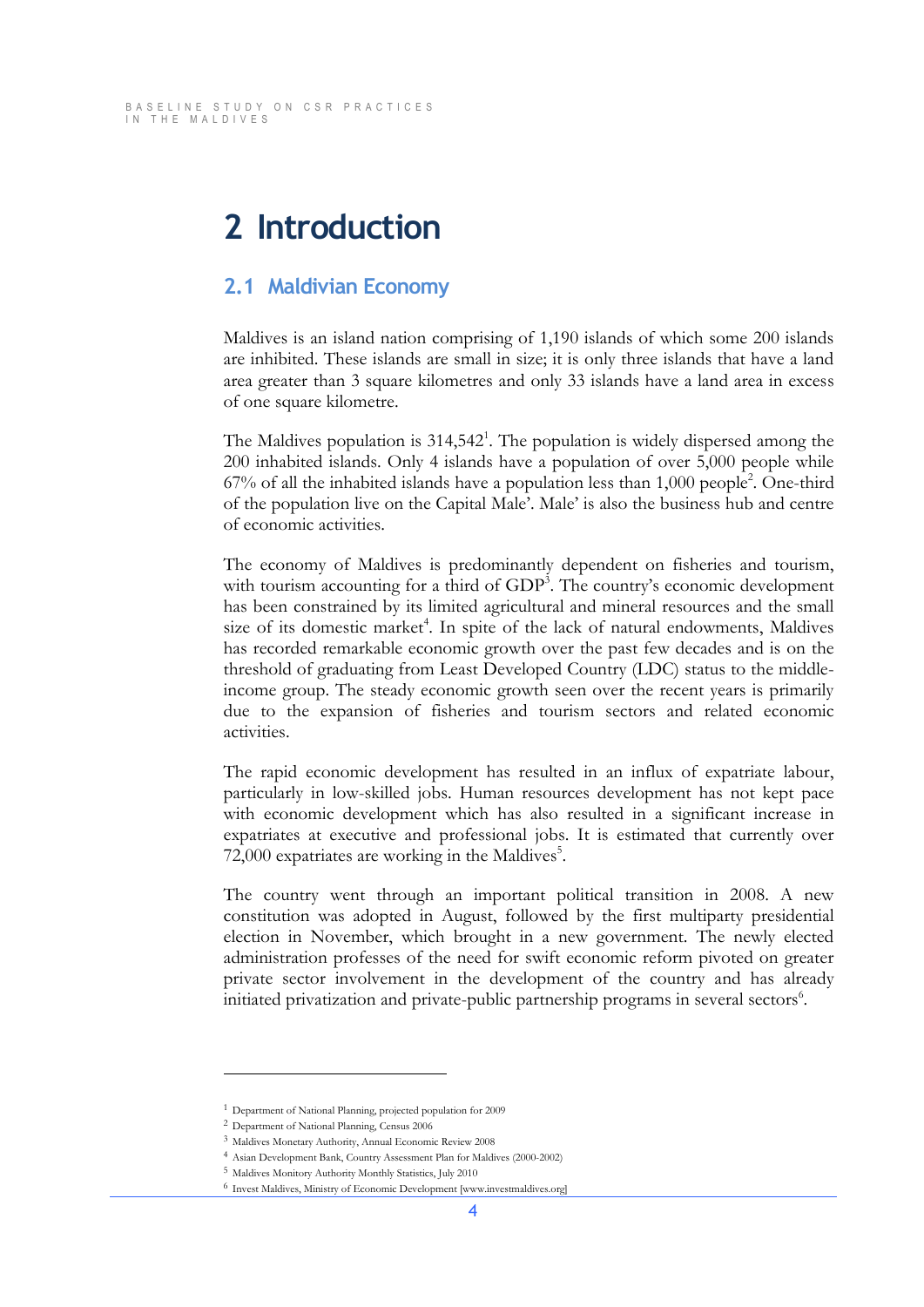The state owned enterprises (SOEs) have historically played a key role in the economy. Over the years, operations of SOEs have covered a wide range of activities including banking activities, air and sea transport, international shipping, communications and the provision of electricity, fisheries operations, tourism and importing and distributing a large share of essential food and oil products. However, in recent years there has been a move towards private-public-partnership arrangements and privatization in the provision of services that could more efficiently be undertaken by the private sector. Hence, private sector will play an increasing wider role in the country's economy.

|                                               | 2000    | 2005    | 2006    | 2007    | 2008    | 2009    |
|-----------------------------------------------|---------|---------|---------|---------|---------|---------|
| <b>GDP</b> (figures for 2009 are estimates)   |         |         |         |         |         |         |
| RGDP (1995 constant prices) US\$ mn.          | 539.1   | 673.4   | 794.5   | 852.0   | 904.5   | 876.2   |
| NGDP (in millions of US\$ at current price)   | 624.3   | 749.7   | 915.4   | 1054.4  | 1260.2  | 1307.4  |
| (Annual percentage change)                    |         |         |         |         |         |         |
| RGDP (1995 constant prices) Rf mn.            | 4.8     | $-4.6$  | 18.0    | 7.2     | 6.2     | $-3.1$  |
| NGDP (in millions of Rf at current price)     | 6.0     | $-3.4$  | 22.1    | 15.2    | 19.5    | 3.7     |
| <b>TOURISM</b>                                |         |         |         |         |         |         |
| Tourist arrivals ('000)                       | 467.2   | 395.3   | 601.9   | 675.9   | 683.0   | 655.9   |
| Bed capacity (Resorts/Hotels)                 | 15812.2 | 13946.2 | 16175.3 | 17511.0 | 19081.3 | 20097.8 |
| Capacity utilization rate (%)                 | 68.2    | 64.5    | 81.7    | 82.9    | 78.3    | 70.4    |
| <b>FISH PRODUCTION</b>                        |         |         |         |         |         |         |
| Landings excluding EEZ ('000 MTs)             | 115.4   | 182.9   | 181.0   | 141.1   | 131.7   | 115.4   |
| Total fish exports ('000 MTs)                 | 28.3    | 82.1    | 111.4   | 65.8    | 63.1    | 39.9    |
| Total fish exports (US\$ mn.)                 | 34.0    | 96.6    | 128.8   | 102.5   | 120.7   | 71.9    |
| <b>INFLATION, AVERAGE CONSUMER PRICES</b>     |         |         |         |         |         |         |
| National                                      | ۰       | ÷,      | 3.5     | 7.4     | 12.3    | 4.0     |
| <b>EMPLOYMENT</b>                             |         |         |         |         |         |         |
| Government employees (permanent)              | 20336   | 27636   | 30243   | 32788   |         |         |
| Total expatriate labour force (end of period) | 27716   | 44845   | 53901   | 70075   | 80839   | 70259.0 |
| <b>PUBLIC FINANCE (Rfmn)</b>                  |         |         |         |         |         |         |
| Total revenue and grants                      | 2372.7  | 4612.9  | 6154.1  | 7571.2  | 7456.5  | 5957.8  |
| (percent of GDP)                              |         |         |         |         |         |         |
| Total revenue and grants                      | 32.3    | 48.1    | 52.5    | 56.1    | 46.2    | 35.6    |
| o.w. Tourism tax                              | 3.8     | 3.6     | 4.2     | 4.1     | 3.5     | 3.1     |
| o.w. Import duty                              | 8.9     | 13.0    | 14.4    | 15.5    | 15.2    | 10.7    |
| Expenditure and net lending                   | 36.7    | 59.0    | 59.3    | 60.8    | 63.1    | 65.0    |
| Overall deficit (-)                           | $-4.4$  | $-10.9$ | $-6.8$  | $-4.7$  | $-16.9$ | $-29.4$ |

<span id="page-8-1"></span>*Table 1: Economic Indicators*

*Source: Maldives Monetary Authority, Monthly Statistics, Vol.11 No.7, July 2010*

## <span id="page-8-0"></span>**2.2 Research Aim**

Understanding CSR represents one of the most progressive developments in the private sector, and CSR in the Maldives is still at its infant stages of development. The Ministry of Economic Development (MED) and the Maldives National Chamber of Commerce and Industry (MNCCI) with support from the United Nations Development Program (UNDP) has commissioned this baseline study on CSR in the Maldives. The purpose of this diagnostic exercise is to map out the potential areas for CSR in the Maldives and to develop recommendations for a strategic framework for promoting CSR.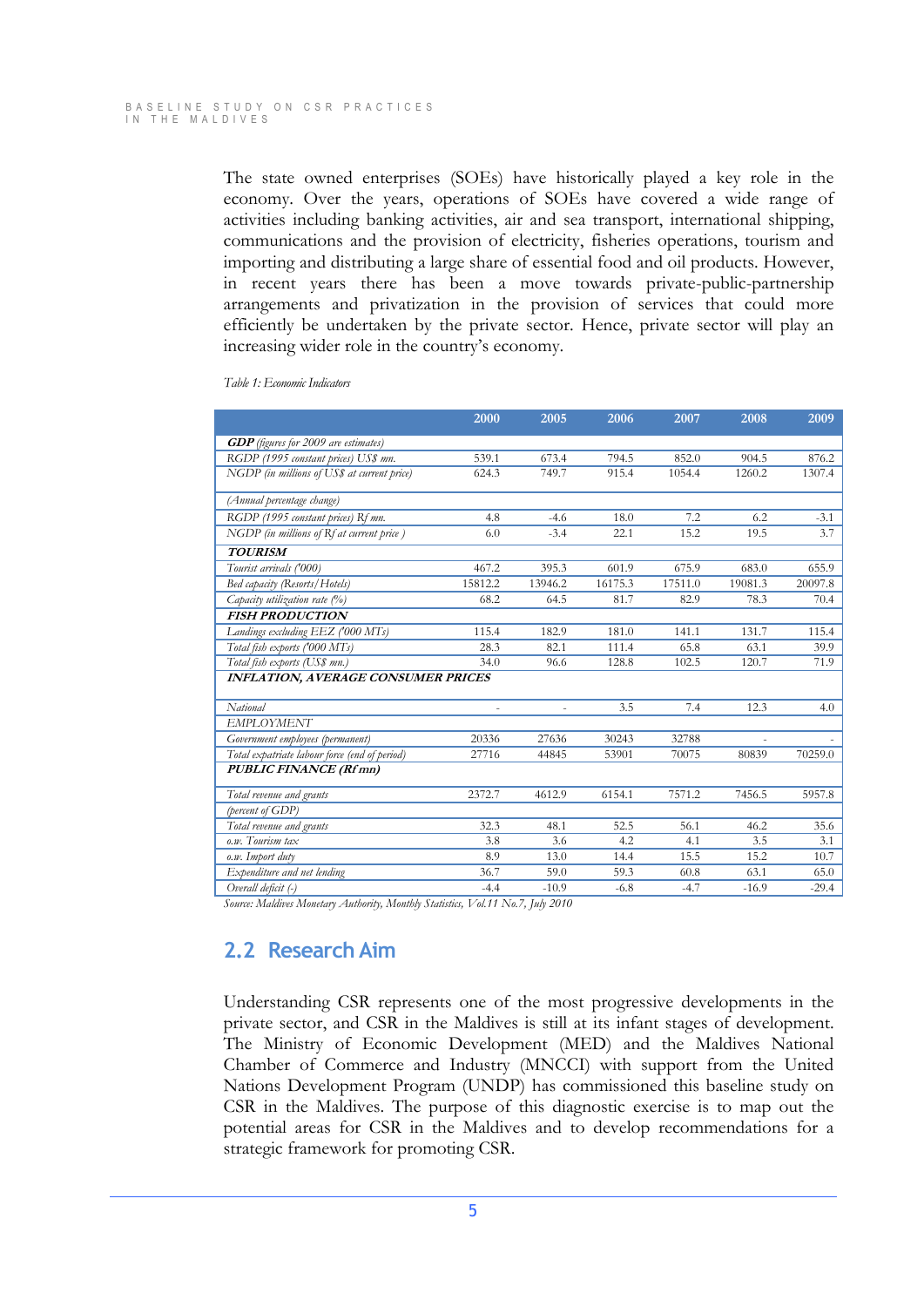The main objectives of the research are (1) study the extent to which CSR practices are understood and implemented by the different groups involved which include businesses registered in Maldives, the government institutions, the media, academic institutions, and the non-governmental organizations, and to reveal the main drivers and obstacles to the spread of CSR in the Maldives; and  $(2)$  make recommendations for establishing a national framework to advance CSR in the country.

## <span id="page-9-0"></span>**2.3 Research Methodology**

This study was conducted by FJS Consulting Pvt Ltd from June 2010 to August 2010. The research methodology, which was developed in consultation with MED, MNCCI and UNDP, primarily makes use of qualitative methods and desk research. The information has been collected by means of a standardized in-depth interview. The interview questions were developed incorporating the principles of the Global Compact and other internationally accepted dimensions of CSR. The sample of companies was selected to reflect the structure of the Maldivian economy. Tourism being the most significant industrial sector in Maldives, a broader sample of resort operators was selected. In addition to the business sector, interviews were also held with the government agencies, civil society organizations, educational institutions and the media. A list of the interviewed companies and other stakeholders is attached as Annex 2.

| <b>Stakeholder Group</b>                  | No of companies/institutions |  |  |
|-------------------------------------------|------------------------------|--|--|
|                                           | interviewed                  |  |  |
| <b>Businesses:</b>                        |                              |  |  |
| <b>Public Companies (PLCs &amp; SOEs)</b> | 12                           |  |  |
| <b>Private Businesses</b>                 | 40                           |  |  |
| <b>Government Institutions</b>            | 14                           |  |  |
| <b>Civil Society Organizations</b>        | 10                           |  |  |
| Media                                     | 5                            |  |  |
| <b>Academic Institutions</b>              | 4                            |  |  |
| <b>Business Associations</b>              | 2                            |  |  |
| <b>TOTAL</b>                              | 87                           |  |  |

<span id="page-9-2"></span>*Table 2: Numbers of Businesses and Other Institutions Interviewed*

## <span id="page-9-1"></span>**2.4 Research Limitations**

The primary limitations of the research are:-

- Apart from the businesses operating in the tourism industry, the businesses selected for the study were based in the capital Male'. Business based on other islands was generally not covered due to logistical and budgetary constraints.
- The sample of businesses selected for the study represents to a great extent SOEs, large enterprises & resort operators; fewer micro and small companies were represented in the sample.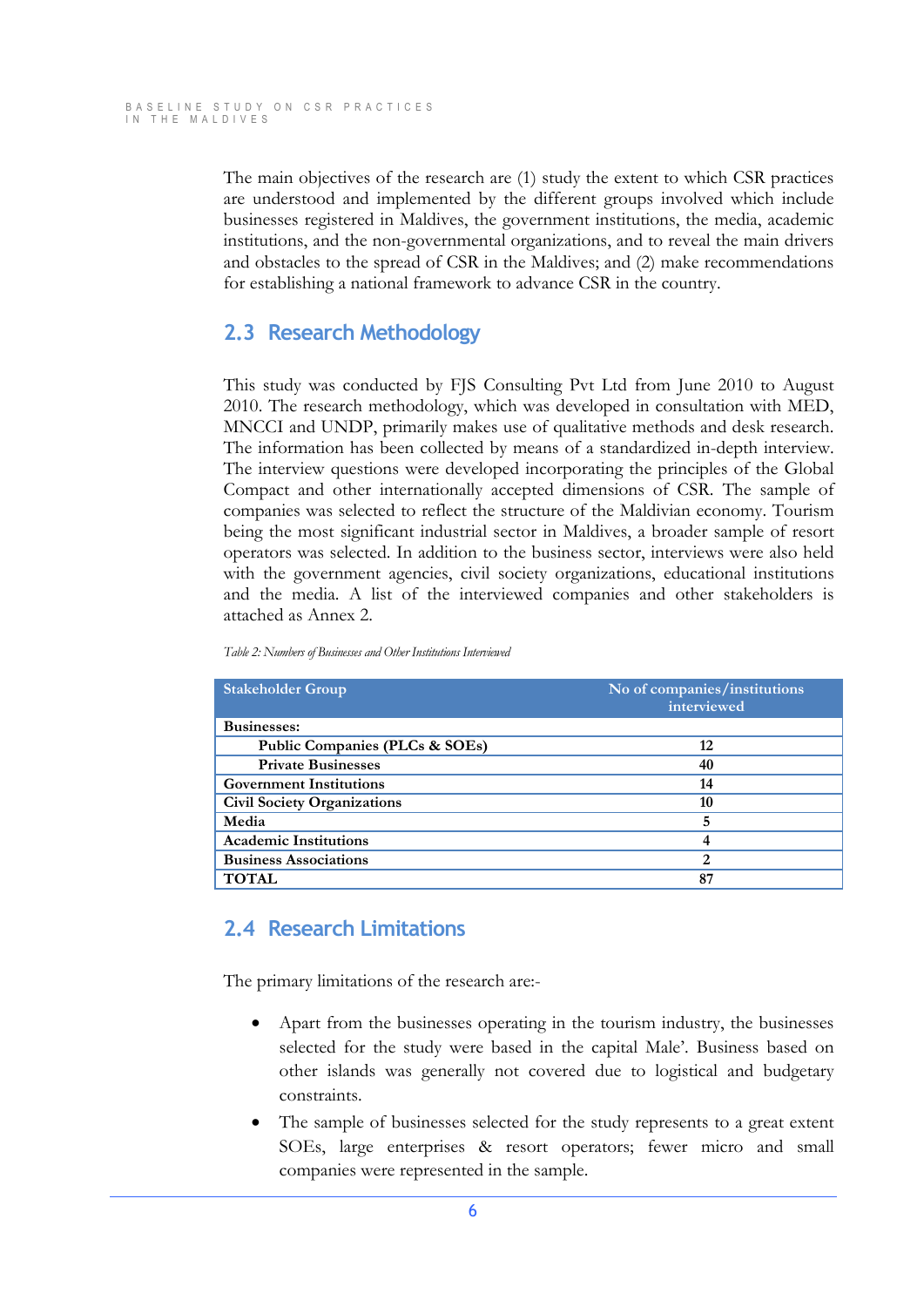• Information from businesses is obtained primarily through personal interviews with managers and owners; companies had limited documentary evidence and statistical records to share on their CSR involvement. Input from employees and public is limited to occasional informal discussions.

## <span id="page-10-0"></span>**2.5 Defining CSR**

An official definition of Corporate Social Responsibility is yet to be adopted in Maldives. Moreover, there is no single commonly accepted definition of corporate social responsibility globally. Definitions of CSR adopted by the European Commission and the World Bank are widely used. The European Commission  $defines<sup>7</sup> CSR as:$ 

"A concept whereby companies integrate social and environmental concerns in their business operations and in their interaction with their stakeholders on a voluntary basis"

Amongst other things, this definition emphasizes that:

- CSR is not or should not be separate from business strategy and operations: it is about integrating social and environmental concerns into business strategy and operations
- $\bullet$  CSR is a voluntary concept

An important aspect of CSR is how enterprises interact with their internal and external stakeholders (employees, customers, neighbours, non-governmental organizations, public authorities, etc.).

According to the World Bank:

-

"Corporate social responsibility is the commitment of business to contribute to sustainable economic development by working with employees, their families, the local community and society at large to improve their lives in ways that are good for business and for development."

CSR is conceptualized as a sustainable process which supports the three pillars of sustainable development – economic growth, development of society and environment protection.

The above two definitions capture the core concept of CSR, which are used as references for the purpose of this study.

<sup>7</sup> Green Paper on Promoting a European Framework for CSR, Brussels, COM (2001)366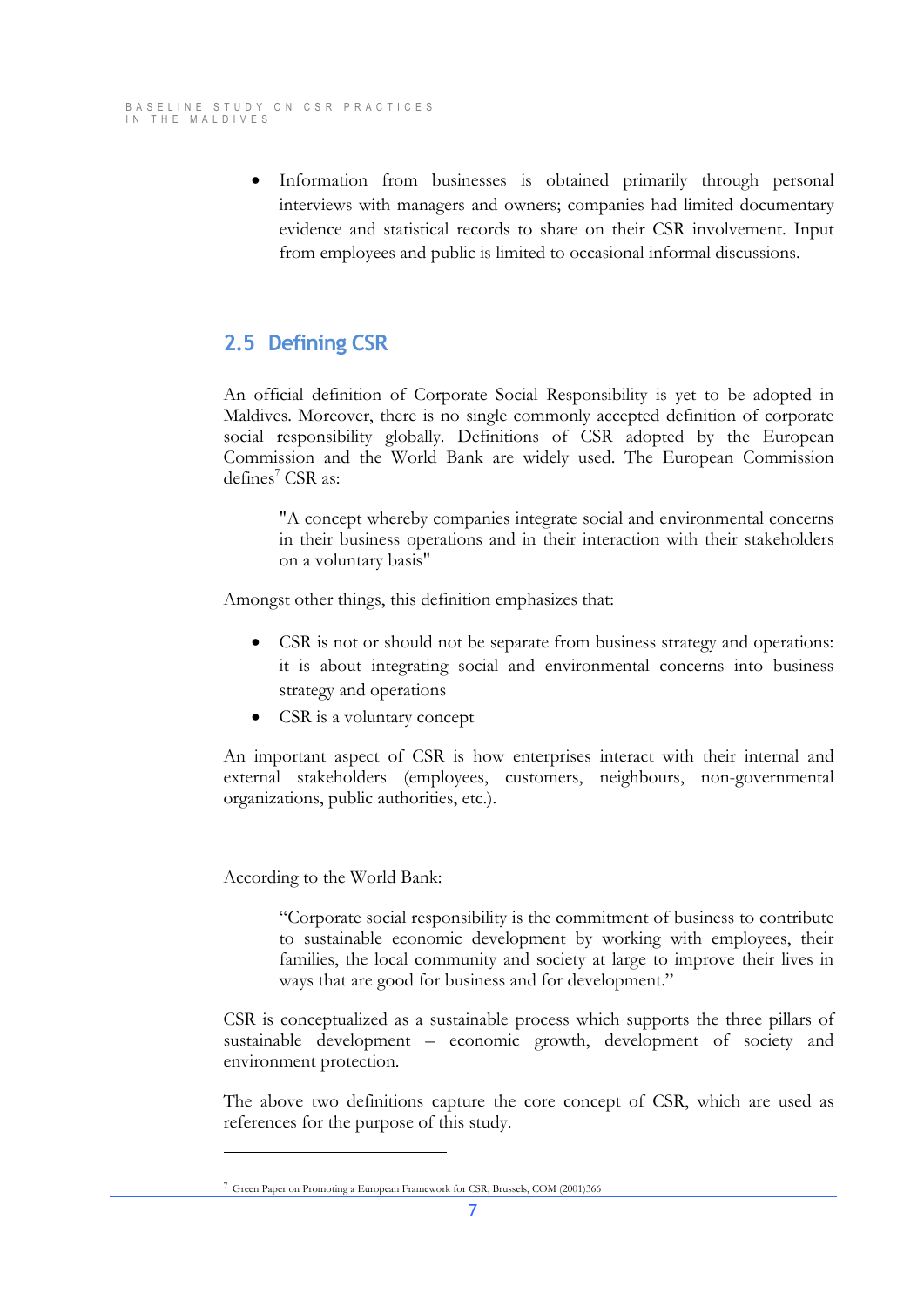-

## **2.5.1 Local Context**

While CSR is a complex multi-dimensional concept, CSR is often understood by Maldivian businesses in its external social dimension alone. Most businesses understand CSR as a concept where businesses help the communities, especially the disadvantaged groups by means of philanthropy and donations. CSR is also perceived as a one-way street where the businesses give and the society receives. Businesses do not expect or believe they receive anything in return for their social contribution. The perception is that if something is expected or received in return (for example, providing better working conditions that result in higher productivity), it is out of the realm of CSR. This perception is arguably rooted in the close-knit culture and the Islamic tradition of alms-giving (Zakath and Sadaqath), where those who are better off have a responsibility towards the less unfortunate.

The literal translation of Corporate Social Responsibility to local Dhivehi language is "*Kunfuneege Ijthimaa'ee Zinma*", a term used in the annual reports of some public listed companies. This terminology creates some confusion due to its literal meaning:

- 'Kunfuni' is referred to companies (connotation to large businesses) which makes CSR appear to be the realm of only companies while most businesses found in Maldives are sole-proprietors and small family businesses.
- '*Ijthimaa'ee'* is often used to refer to the social dimension and society, leaving out the environmental and internal dimensions of CSR.
- 'Zinma' takes the literal meaning of responsibility which gives the appearance that CSR is enforced and a burden rather than a proactive voluntarily initiative.

Sustainable Development or "*Dhemehettenivi Tharaggee*" is a related term which businesses and public are relatively more familiar due to its frequent appearance in government policy papers, publications and in the general media.

Sustainable Development is a much wider concept than CSR and does not concern just companies. Sustainable development refers to "development that meets the needs of the present without compromising the ability of future generations to meet their own needs"<sup>8</sup>. CSR is the application of Sustainable Development to the activities and accompanying responsibilities of businesses. Via CSR, companies can give a concrete interpretation to the term Sustainable Development from their perspective. Hence, it is important to draw the attention to the link between CSR and sustainable development in defining CSR.

<sup>8</sup> World Commission on Environment and Development, http://www.un-documents.net/ocf-02.htm#I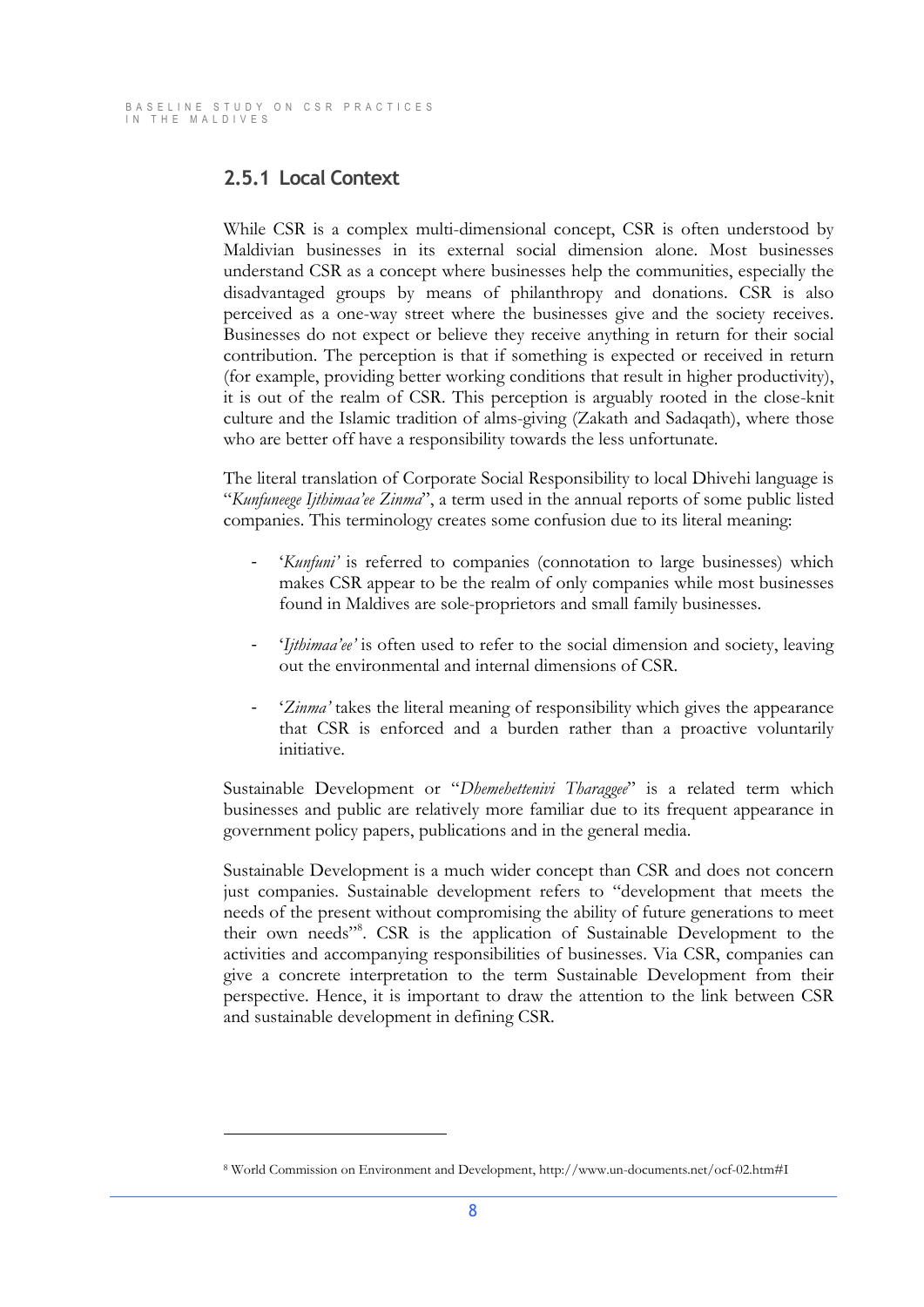### <span id="page-12-0"></span>**2.5.2 United Nations Global Compact**

The United Nations Global Compact is a voluntary corporate citizenship initiative and a forum for the cooperation between the UN and the business community to promote implementation of CSR practices. It was established in 2000 to engage business leaders, UN agencies, labour organizations and civil society groups in the promotion of sustainable and responsible business practices.

The UN Global Compact is a strategic policy initiative for businesses that are committed to aligning their operations and strategies with ten universally accepted principles in the areas of human rights, labor, environment and anti-corruption. It asks companies to embrace, support and enact, within their sphere of influence, a set of core values in the areas of human rights, labour standards, the environment, and anti-corruption<sup>9</sup>.

Global Compact Local Networks are self governed multi-stakeholder bodies led by business that support companies in their efforts in implementing the Global Compact and thereby performs important roles in rooting the UN Global Compact within national and cultural contexts in their respective countries.

-

<sup>9</sup> Refer t[o www.unglobalcompact.org](http://www.unglobalcompact.org/) for further information on Global Compact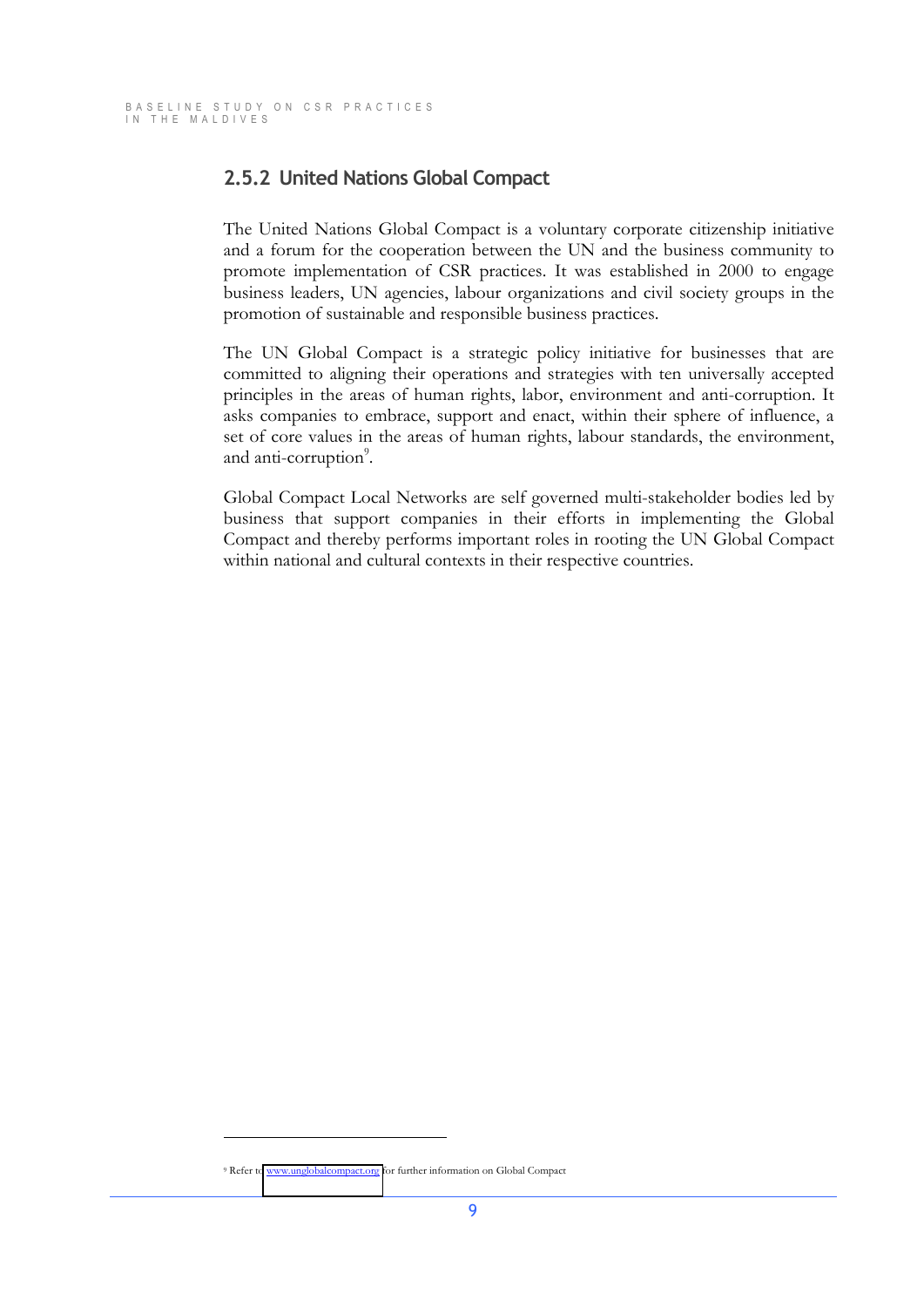# <span id="page-13-0"></span>**3 Research Findings**

## <span id="page-13-1"></span>**3.1 Summary of Findings of the Research**

- 1. In the business sector the concept of CSR is not widely understood, and the term itself is seldom used to describe CSR related activities. The concept of CSR is often reduced to acts of philanthropy and charity. Companies claiming to be involved in CSR typically name their philanthropic activities and social contributions as the only examples. Few companies practice CSR in its broader sense. The 'Global Compact' is virtually unheard of by business sector or any other stakeholder group.
- 2. The level of awareness on CSR in general is low among key stakeholders or promoters of CSR as well including government institutions, CSOs, academic institutions & the media.
- 3. None of the stakeholder groups is seen to be playing a particularly significant role in CSR promotion. The main promoters/implementers of CSR in Maldives are the businesses themselves. Companies plan and conduct CSR activities largely by themselves without the involvement of or advocacy from CSOs, business associations or the Government.
- 4. A company's degree of CSR implementation is to a large extent a product of the vision and beliefs of its owner(s). This is attributable to the close involvement of owners in decision making and the day to day management of the business. As most businesses have a recent history and are fairly small operations, the founders of the business are often active in their professional and management capacity.
- 5. Owing to a small and close-knit society, businesses and their owners are often directly approached for financial assistance by people in need through family/friendship networks. For small businesses the number of requests for assistance they receive through family/friendship circles exceeds the amount they can spend in the way of charity. Hence, there is little involvement in organized CSR (which is also rooted in the misconception with regard to what CSR encompasses).
- 6. The primary target of CSR efforts for most businesses is underprivileged individuals in the society  $-$  mainly in the form of financial assistance towards medical treatment and education. Employees are the second most frequently targeted group; many companies contribute to staff entertainment, medical expenses, training, and financial assistance schemes to staff.
- 7. In the tourism sector, quite distinct from other sectors, the primary target of CSR efforts is environmental protection. Environmental protection is recognized as having a direct bearing on business sustainability. The second priority target group for the resort operators is staff.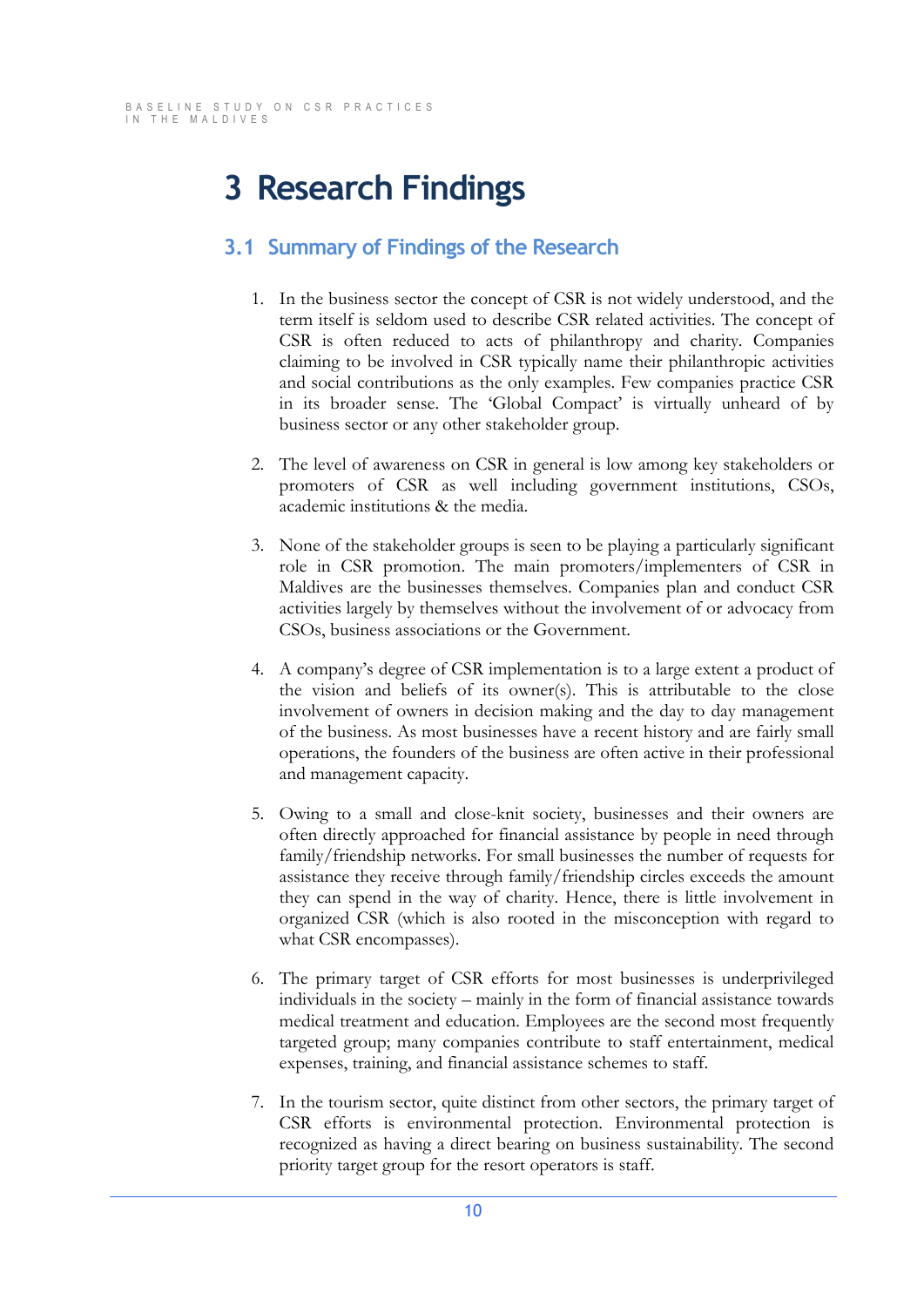- 8. Tourism sector implements a wide range of CSR initiatives. The reasons include greater customer demand, more stringent rules and regulations, better recognition for CSR efforts, relatively large size of industry players, and existence of a large number of international players.
- 9. The Government does not have a CSR policy and there is no designated focal point for CSR within the government. Government institutions generally do not play a significant role in CSR promotion. While the Government's role is largely limited to regulatory enforcement, the Government is criticized for lack of adequate legislature and more so for weak enforcement of regulations that are in existence.
- 10. There is no NGO that specifically targets CSR promotion; there are NGOs that target specific areas including environmental protection and social development. The link between CSOs and business sector in general is weak. NGO activities are largely funded by international donors and through their own fund raising activities.
- 11. CSR is not a topic of interest in the media, and CSR awareness in the media is low. Reporting positive CSR activities of businesses is seen akin to providing free promotion. At the same time, socially irresponsible practices are not exposed due to dependence of media on advertising income from businesses.
- 12. Higher education institutions are few in numbers, and have come to existence only recently. Most institutions run external programs at certificate and diploma level which have set syllabuses. None of the colleges run a specific program on CSR or features CSR in a major way within a program. MCHE offers the highest number of locally developed and accredited programs. These programs feature modules on professional ethics rather than CSR in its broad sense.

## <span id="page-14-0"></span>**3.2 Non-Business Stakeholders in CSR Promotion**

### <span id="page-14-1"></span>**3.2.1 Business Associations**

The most eminent business associations in Maldives are the Maldives National Chamber of Commerce and Industry (MNCCI), Maldives Association of Tourism Industry (MATI), and Maldives Association of Construction Industry (MACI). While MATI and MACI are industry specific associations, MNCCI membership is open to all businesses and persons engaged in commercial activities.

Although business associations are actively engaged in promoting commerce and industry, currently little is being done in the way of promoting CSR. MNCCI has recently taken an active interest in CSR promotion, and in collaboration with the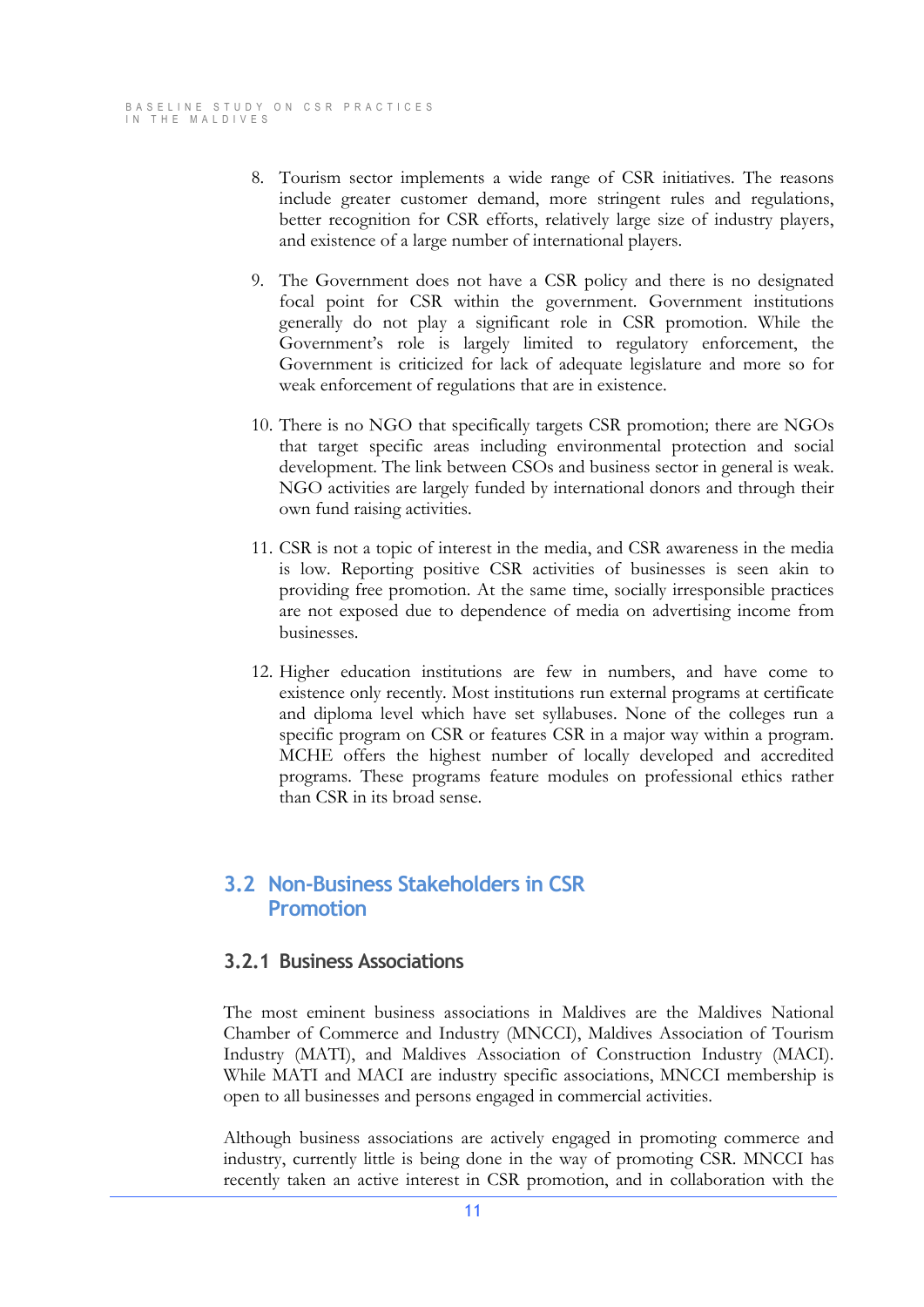Ministry of Economic Development and UNDP has sanctioned this baseline study on CSR practices as a starting point for advancement of CSR. MNCCI has plans to establish the Maldives' chapter of the UN Global Compact Local Network in the near future.

Due to the voluntary nature of participation in the business associations and the limited commercial leverage associations currently provide to members, associations do not have a strong clout within the industry or even with their members. For example, according to MACI they advocate for higher professional and work safety standards in the construction industry, but members often do not collaborate on the grounds that trying to adhere to such standards only raises their costs unnecessarily making them uncompetitive compared to those who do not follow those standards. The reason being that price is largely the deciding factor in the construction industry, even for Government projects. Private and individual clients are even less concerned whether contractors adhere to safety standards or how they treat their employees. Much effort is needed to raise the general level of awareness of the importance and extent of CSR to convince the industry players to embrace the broader concept of CSR.

Business associations like MACI operate on membership fees and donations from members. On the one hand, associations claim that as most members do not regularly pay the membership fees even, they do not have the financial capacity to organize activities. On the other hand, businesses claim that associations are not doing enough for them.

## <span id="page-15-0"></span>**3.2.2 Civil Society Organizations**

In many countries Civil Society Organizations are often the most active players in promoting and implementing CSR. Countries often have NGOs dedicated to promoting CSR who advocate and assist companies to integrate and implement CSR, and conduct contextual research on the topic.

In the Maldives a number of community-based NGOs are in existence and are actively involved in community development initiatives. Though there are no NGOs dedicated to promoting the holistic concept of CSR, there are NGOs that target specific areas relating to CSR, e.g.: environmental protection, human rights and anticorruption. Most NGOs are formed with a social purpose, such as assisting community development or helping the poor and vulnerable. NGOs activities are largely conducted with assistance from international donor agencies and through own fund raising activities. Often NGOs do not have a sustained relationship with the business community. The main reason for this is the limited availability of information in the business community on activities of NGOs leading to doubt and mistrust towards the NGO sector. As a result donations, charity and partnership efforts are often targeted directly at recipients by the business sector.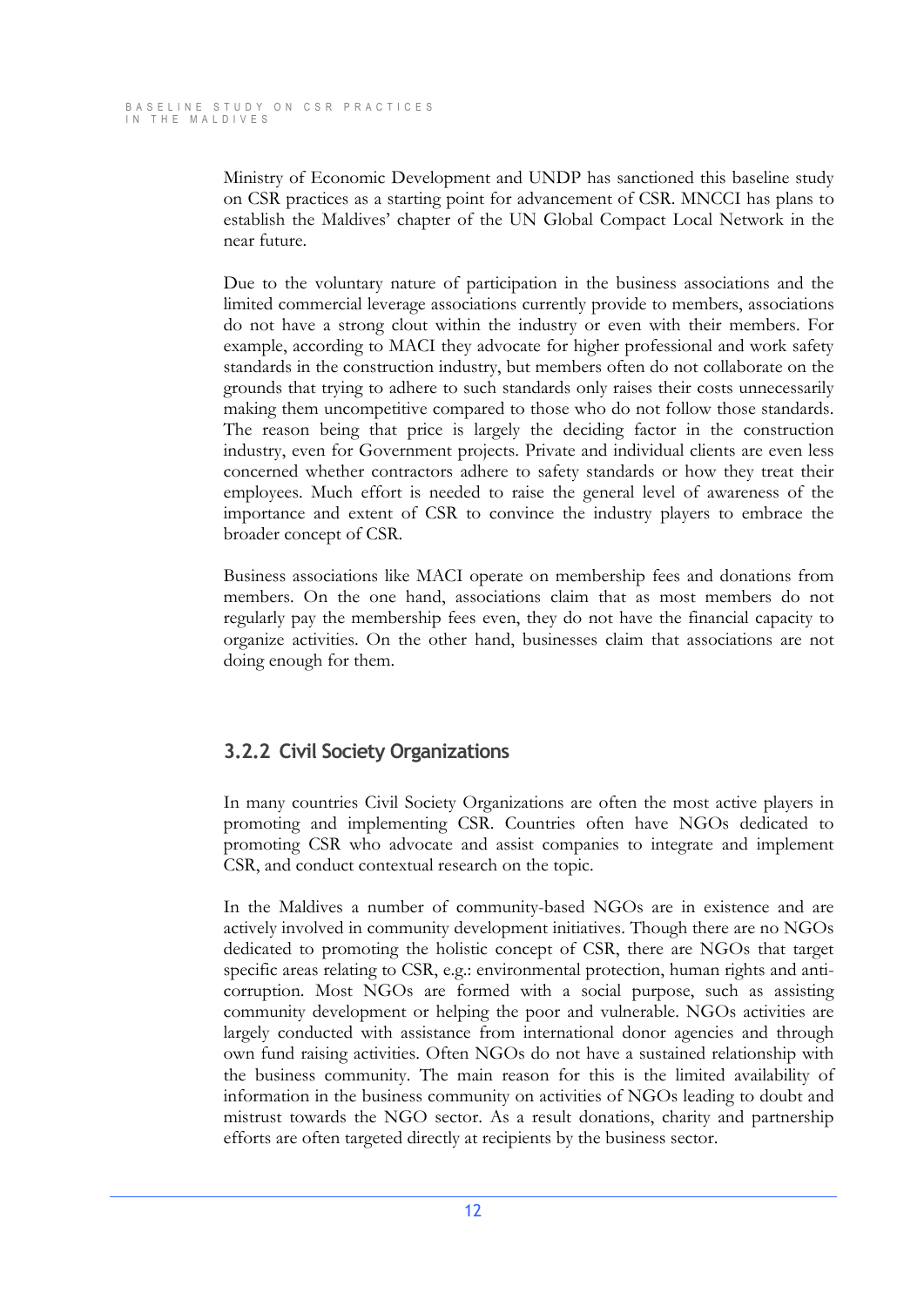In an effort to address the need for strengthening NGO sector, the Government and UNDP recently signed a two year project on "Strengthening and Enhancing  $\frac{1}{2}$  Civic Engagement in the Maldives<sup> $n10$ </sup>. The goal of the project is to assist civil society organizations to become more efficient, accountable development partners, to engage meaningfully in advocacy, and increase the delivery of services to the public, particularly to the poor, vulnerable and disadvantaged.

### <span id="page-16-0"></span>**3.2.3 State and Government Institutions**

Taking note of the concept of CSR as a voluntary exercise by companies, the primary role of the government is to facilitate and create a conducive environment for companies to practice CSR rather than to make direct interventions.

Currently there is no national CSR policy, however, the Government's Aneh *Dhivehiraajje* Strategic Action Plan 2009-2013 for Maldives<sup>11</sup> recognizes the importance of promoting CSR in order to engage private sector in the socioeconomic development of the country. It envisions Ministry of Economic Development to play an important role in enhancing private sector engagement in communities and promoting CSR in business sectors. Yet in practice little has been done in institutionalizing the promotion of CSR. Nonetheless, MED has recently taken an active interest in promoting CSR, and has commissioned this study in collaboration with MNCCI and UNDP as one of the first steps taken in this direction.

Even though CSR is not yet addressed in its holistic sense by the government, several laws, regulations, conventions, and state bodies exist that deals with various aspects of CSR (refer Annex 1).

#### **Environmental Protection:**

Maldives, being made of low lying coral islands, is considered extremely vulnerable to effects of climate change, global warming and sea level rise. The livelihood of Maldives depends on the protection of its fragile ecosystem. Recognizing the importance of protection and preservation of the natural environment for the future survival of the country and the globe, the Government has always placed a high importance on environmental protection. Most recently the Government has set a bold milestone for the country, that is, to become the world's first carbon neutral country within 10 years time. To this end, the Government has ratified numerous environment conventions and enacted several laws and regulations. Many of the laws and regulations relating to the environment are targeted at the tourism industry and have been addressed via the Tourism Act 2/1999, which mandates that proper

-

 $^{10}$  UNDP Maldives, http://undp.org.mv/v2/?lid=99&dcid=162

<sup>&</sup>lt;sup>11</sup> National Framework for Development 2009 - 2013, Presidents Office, Government of Maldives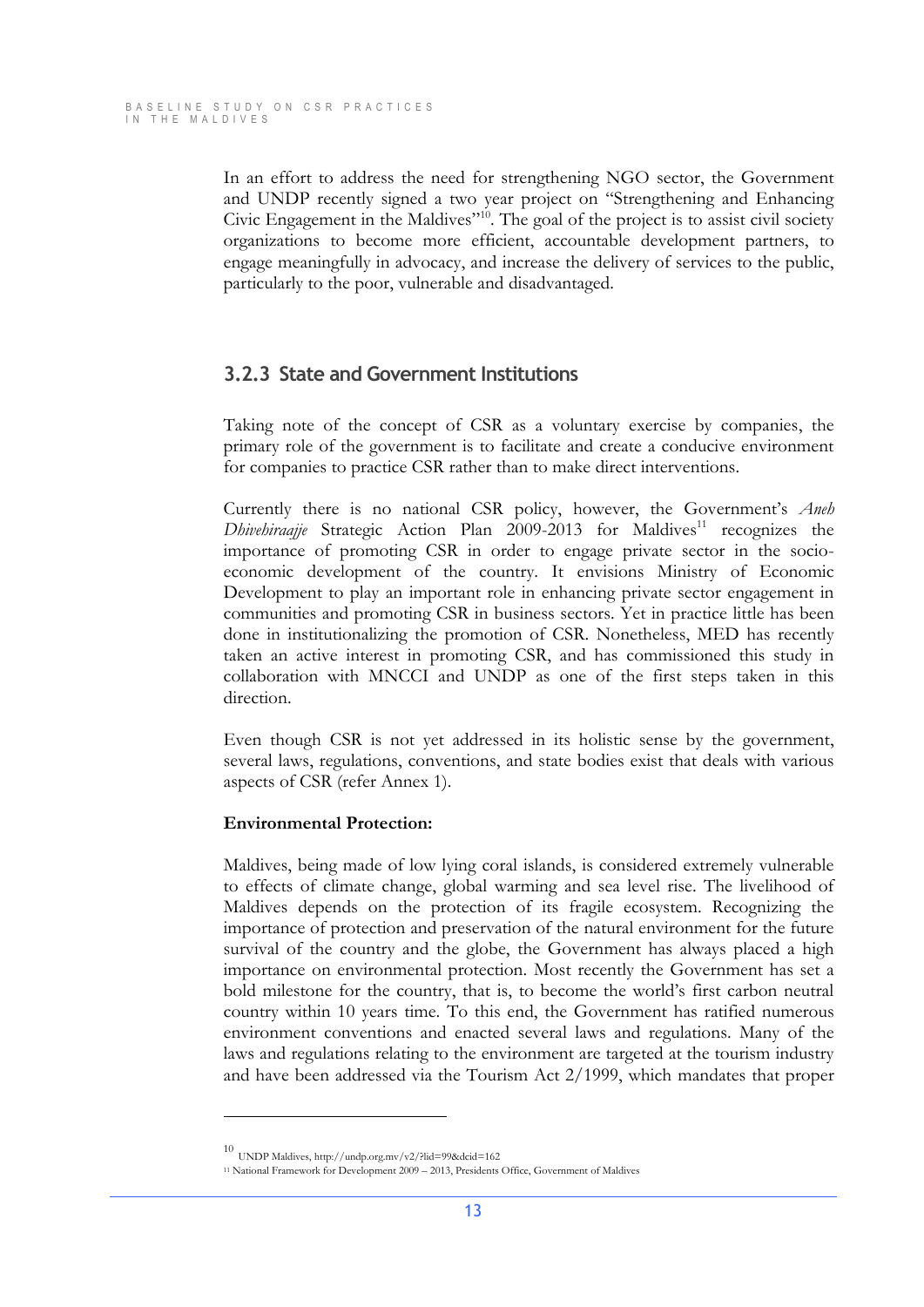environmental impact assessment are to be carried out and submitted for approval from Ministry of Environment before undertaking any development activity on a tourist resort that may permanently change the natural environment of the island, such as land reclamation, dredging of lagoon, and felling of coconut palm and trees. The Ministry of Tourism also has set operational guidelines for resorts including proper waste disposal, use of ground water, fire safety, maintaining parity on employment of local people, food hygiene and general standard of services. Other key laws include Environment Protection and Preservation Act 4/1993, Environment Impact Analysis Regulations 2007 and Environment Protection and Preservation Act 4/1993. The Government has also established two environmental awards: Green Leaf Award, targeted at individual groups that have contributed to environmental conservation in the Maldives and The President of Maldives Green Resort Award aimed at encouraging tourist resorts to adopt and embed sustainable tourism and green policies in their development and operation.

### **Anti-Corruption:**

Corruption eradication has been identified as one of the key targets of the government. A number of agencies have been formed and laws enacted to combat corruption over the years.

The Anti-Corruption Commission, first established as Anti-Corruption Board in 1991 by a presidential decree, became an independent statutory body in pursuant to the Anti-Corruption Commission Act (Act No. 13/2008). The Commission has mandate of creating awareness of corruption issues in the government sector and general public. Under this, the Commission conducts awareness programmes targeted at both the private sector and general public, specifically focusing on the rules of procurement of government. Commission plans to conduct workshops targeted at CSOs, SOEs and the Government employees. In 2010, the Commission plans to introduce "Integrity Award" which aims to reward exemplary work done to eradicate corruption by the citizens, NGO's, associations, public institutions and the private sector.

The Audit Act (Act No.  $4/2007$ ) established an independent Auditor General's Office in 2008 in an attempt to further strengthen the accountability and governance in the public sector, including the state owned enterprises.

As part of the integrity drive, the Maldives has also signed the United Nations Convention Against Corruption (UNCAC), which defines a set of internationally agreed benchmarks for strengthening the national integrity institutions in the party states. The gaps between UNCAC the current Maldivian laws and regulations are currently being analysed.

A Presidential Commission was established on 2009 to investigate high level corruption allegations about the former government and these investigations are still ongoing.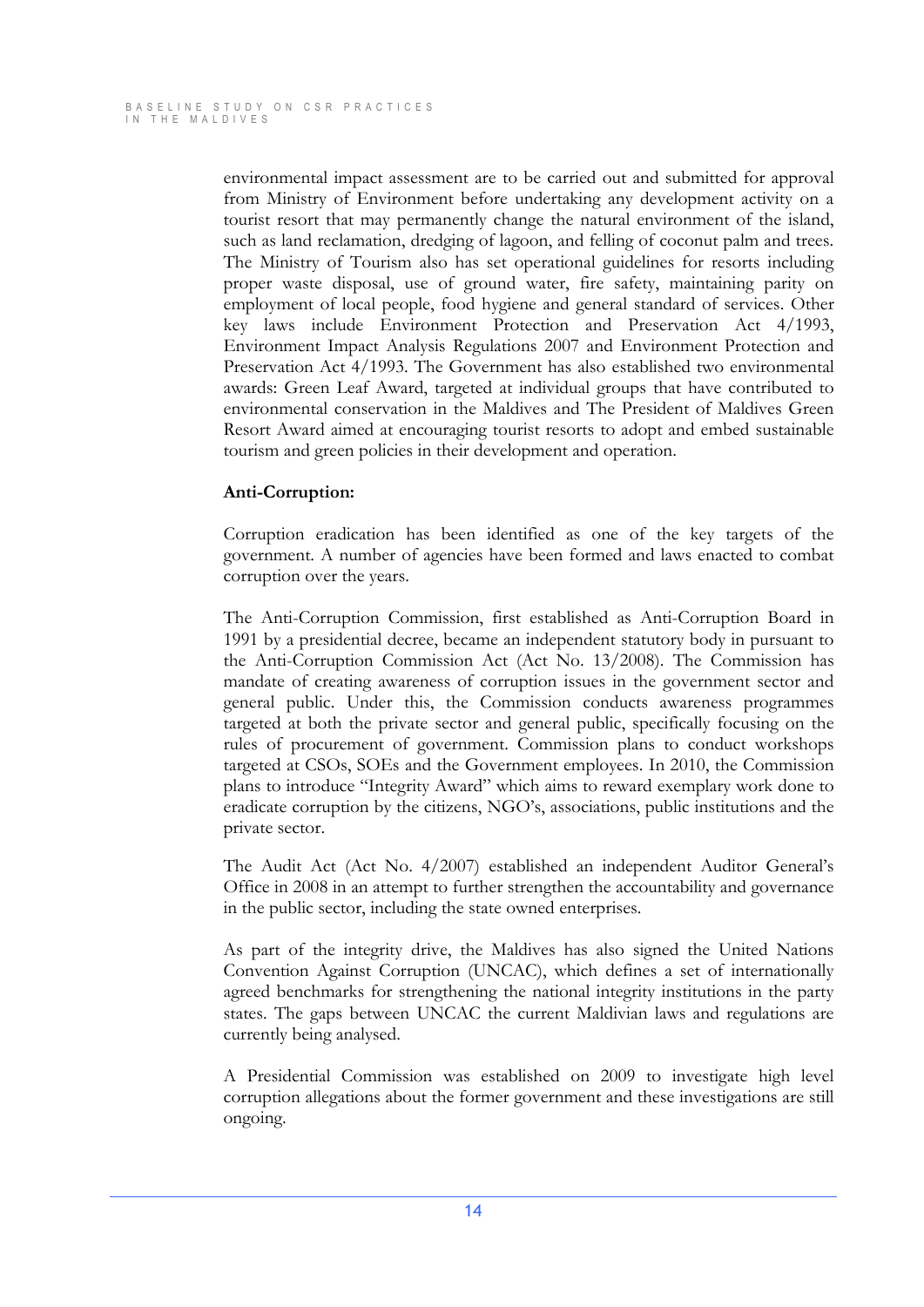Most of the anti-corruption initiatives of the state is targeted at the public sector and currently there is a lack of coordination among government agencies and private sector and civil society in combating corruption.

#### **Human Rights and Labour:**

In the recent past human rights advocacy has considerably increased in Maldives. In this regard, a number of international conventions have been ratified and institutions and laws established in the Maldives.

The Human Rights Commission of the Maldives was first established in 2003 as an independent and autonomous statutory body by a presidential decree. The Commission was later re-established under the Human Rights Commission's Act in 2006. The aim of the Commission is to lead the promotion and protection of human rights under the Maldives Constitution, Islamic Shari'ah and regional and international human rights conventions ratified by Maldives. Although Human Rights Commission currently focuses mainly on the public sector, the Commission also works with the private sector, specifically in creating awareness on human rights issues.

The Employment Act (Act No. 2/2008) gave clear definitions and guides to labour rights and duties. Pursuant to this Act, the Labour Tribunal was established to examine and arbitrate legal matters arising in the work environment. The Act has increased the awareness of legal rights of employees.

#### **Corporate Governance:**

Corporate governance and its concepts have been introduced very recently to the Maldives. The Capital Market Development Authority (CMDA), established under the Maldives Securities Act 2/2006, is actively involved in creating awareness of corporate governance amongst the private sector and state owned enterprises. CMDA formulated the Corporate Governance Code in 2006, and it became mandatory on public limited companies in 2008.

In order to provide training and certification to ensure the good conduct and to promote good corporate governance CMDA established Capital Markets and Corporate Governance Institute (CMCGI) in 2006. CMCGI now regularly provides trainings aimed at Board Directors and Company Secretaries on governance principles and good conduct. CMDA is currently working with the Ministry of Finance and Treasury to mandate the Corporate Governance Code on the SOEs. CMDA has also taken the initiative to establish the Corporate Governance Award. The Award, first established in 2007, aims to encourage companies to improve their governance practices. Companies listed on the Maldives Stock Exchange and other companies registered in the Maldives are eligible to apply for the award for Excellence in Corporate Governance starting from January 2009.

Consumer rights and protection is one of the weakest regulated areas in the Maldives. Although there is a Consumer Protection Act, it is very basic in content, and the institutional framework for its effective implementation is very weak. There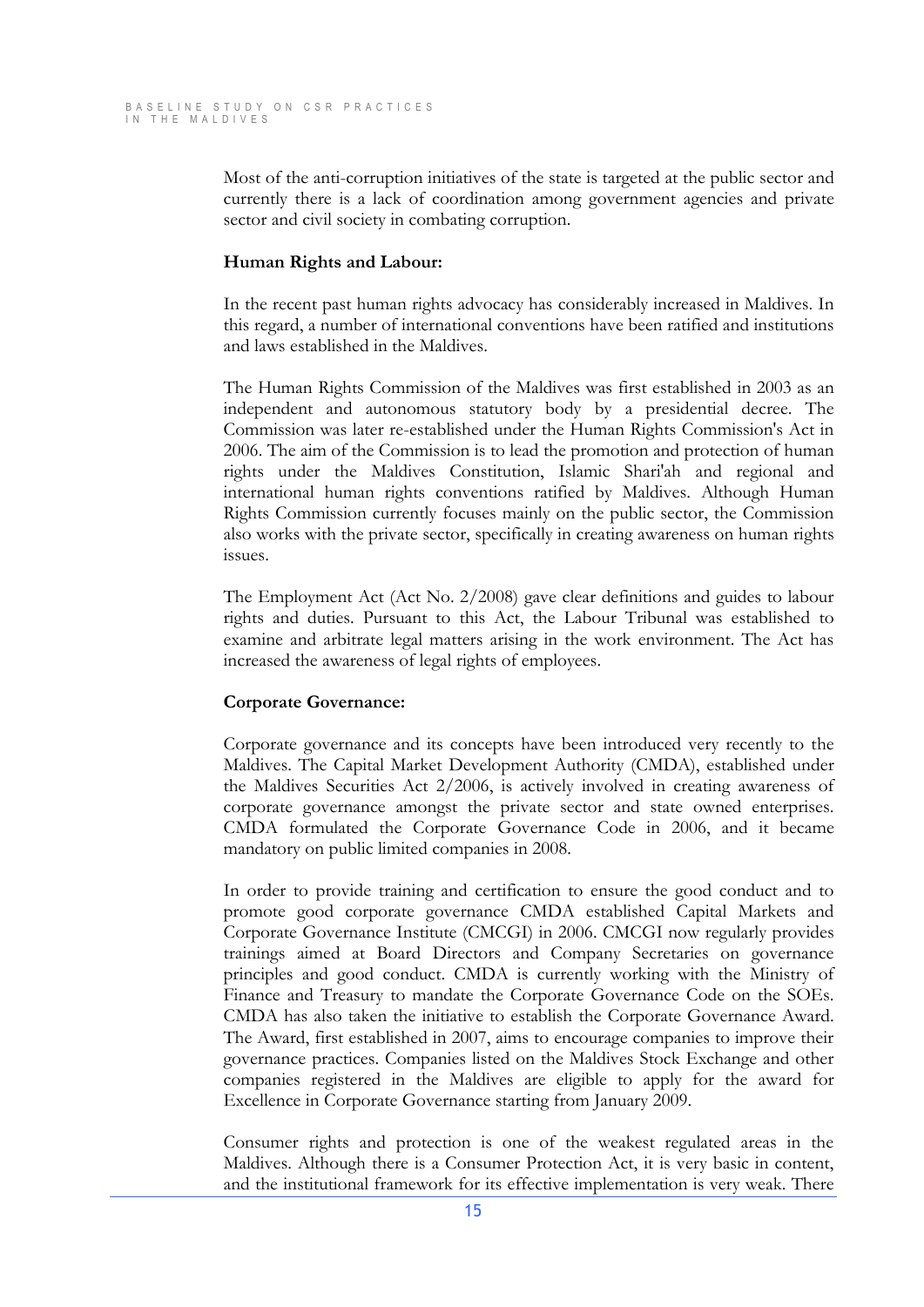are no adequate regulations on advertising content, counterfeit products, product safety, and institutional arrangements to monitor such claims. This is not only apparent in the trade sector, but also can be seen in other sectors, such as the construction industry. Due to this, counterfeit products and false product information and advertising are major concerns highlighted by both businesses and general public.

#### **Implementation of Laws and Regulations:**

Although there are a number of laws and regulations that address the major areas of CSR and minimum business standards in the Maldives, implementation of these laws are generally poor. This is a concern for all stakeholders of CSR as it creates a disincentive for good practices.

### <span id="page-19-0"></span>**3.2.4 Media**

CSR is a topic of little interest for the media presently; at this time of swift political transition, favourable reporting on companies does not make sensational news. Another reason why media is not enthusiastic to cover CSR activities by businesses is because media considers it as providing free advertising. Thus, media agencies generally cover PR and CSR activities of those companies that regularly advertise with them as a way of maintaining business relationships.

Media companies are also reluctant to expose irresponsible and unethical behaviour of businesses because media is to a large extent funded from advertising revenue. This interdependence prevents media from reporting freely on negative CSR activities.

Failure of proper media communication on the part of businesses also contributes to the lack of CSR coverage. Businesses do not provide adequate information to media on their CSR activities and events or have a suitable media communications strategy.

The media also receives little direction or input from other stakeholder groups regarding CSR promotion. Media is essentially a communications vehicle, relying on other stakeholders for CSR content. Media agencies noted that if government institutions and other CSR promoters are able to inform the media on their CSR agendas, media would be able to provide better coverage. As CSR is a relatively new area, media needs to be educated on CSR first before the media can educate the public.

There is absolutely no dedicated CSR coverage in local media. However, environmental and social issues are often covered in general but not in light of their CSR aspects. Dedicated business news segments are common within news; typically covers news of the economy and business activities of various companies such as product introductions and sales promotions. Talk shows sometime do cover CSR activities of businesses.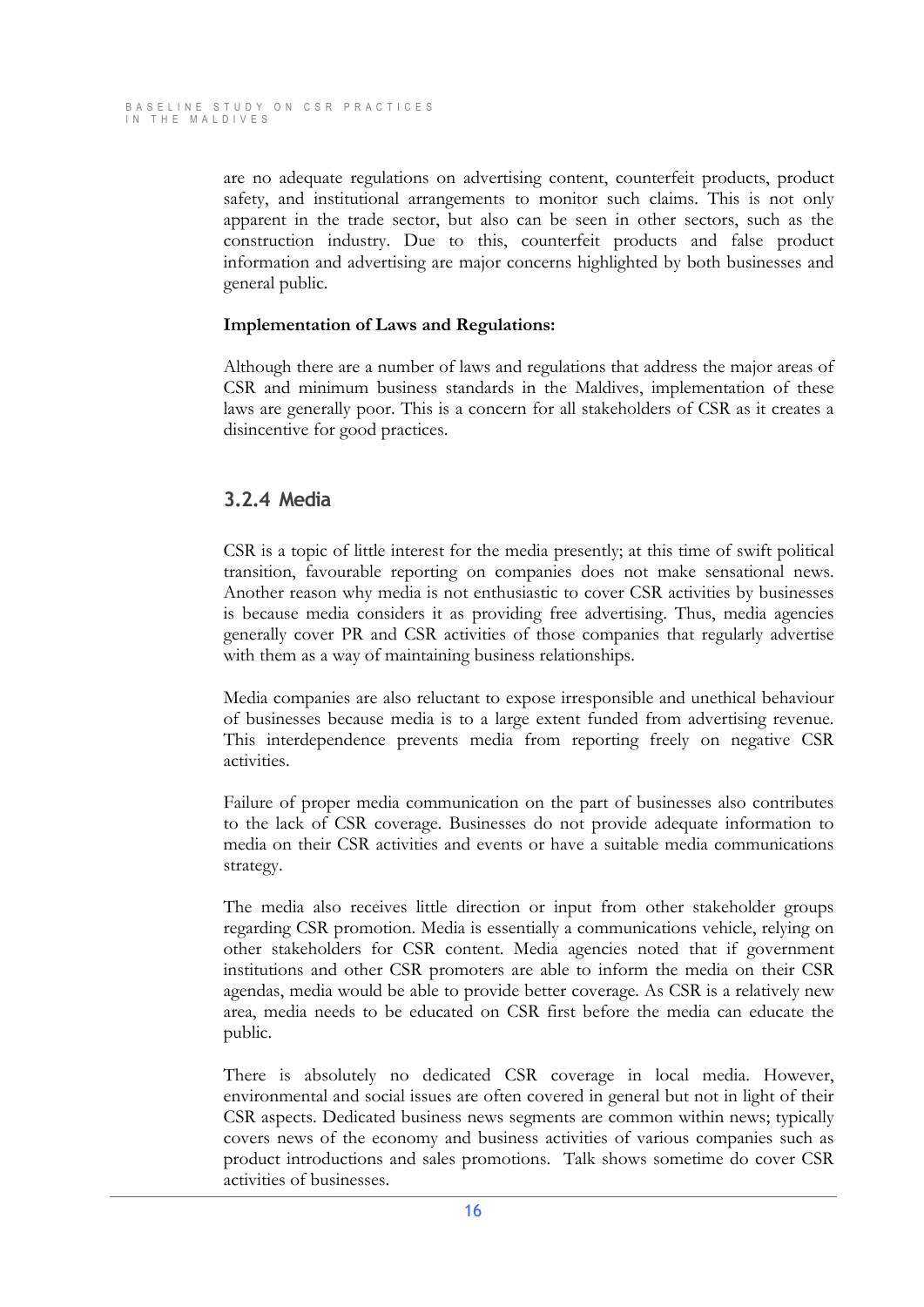## <span id="page-20-0"></span>**3.2.5 Academic Institutions**

Post secondary education system in Maldives is still in its early stages of development. The first university of the country is yet to be established. Maldives College of Higher Education (MCHE), a government college established in 1988, is the oldest and most advanced tertiary academic institution in the country. Apart from MCHE, there are only four other private colleges in the country, of which the oldest is Villa College, established in 2007.

Corporate social responsibility is yet to become an area of academic interest. None of the educational institutions offer a program or even a specific module on CSR. In academic and professional programs offered by the colleges, CSR is at most featured as business and professional ethics rather than in its broad sense of corporate social responsibility. Research in general is limited in academia, and nonexistent with regard to CSR due to capacity and resource limitations.

## <span id="page-20-1"></span>**3.3 CSR Implementation in Businesses**

### <span id="page-20-2"></span>**3.3.1 Awareness of CSR**

Discussions with businesses and other stakeholder groups revealed that CSR activities in Maldives are primarily driven by the businesses themselves. In this way, businesses have played an important indirect role in CSR promotion through setting examples to one another.

However, this does not mean that CSR is widely understood or practiced by the business sector. In fact, the research found that the notion of CSR is poorly understood and narrowly defined in the minds of business owners and managers. Most businesses miss the point that CSR is inseparable from company strategy or the way it conducts business. Instead CSR is often described as a series of activities and events a company participates, such as a donation to a NGO, contribution to a staff party, or undertaking a community related project.

When asked what CSR means, most interviewees identified with the external dimension of CSR, primarily cantered on philanthropy and financial assistance to community. While some businesses remarked protection of the natural environment and employee welfare as CSR. Only a few businesses cited internal business practices of honesty, transparency, governance, anti-discrimination, anti-corruption and protection of human rights among CSR.

Interestingly, once interviewees were prompted with a list of possible activities and asked to identify activities that they would consider as CSR, many respondents identified environmental protection, and ethical conduct among activities linked to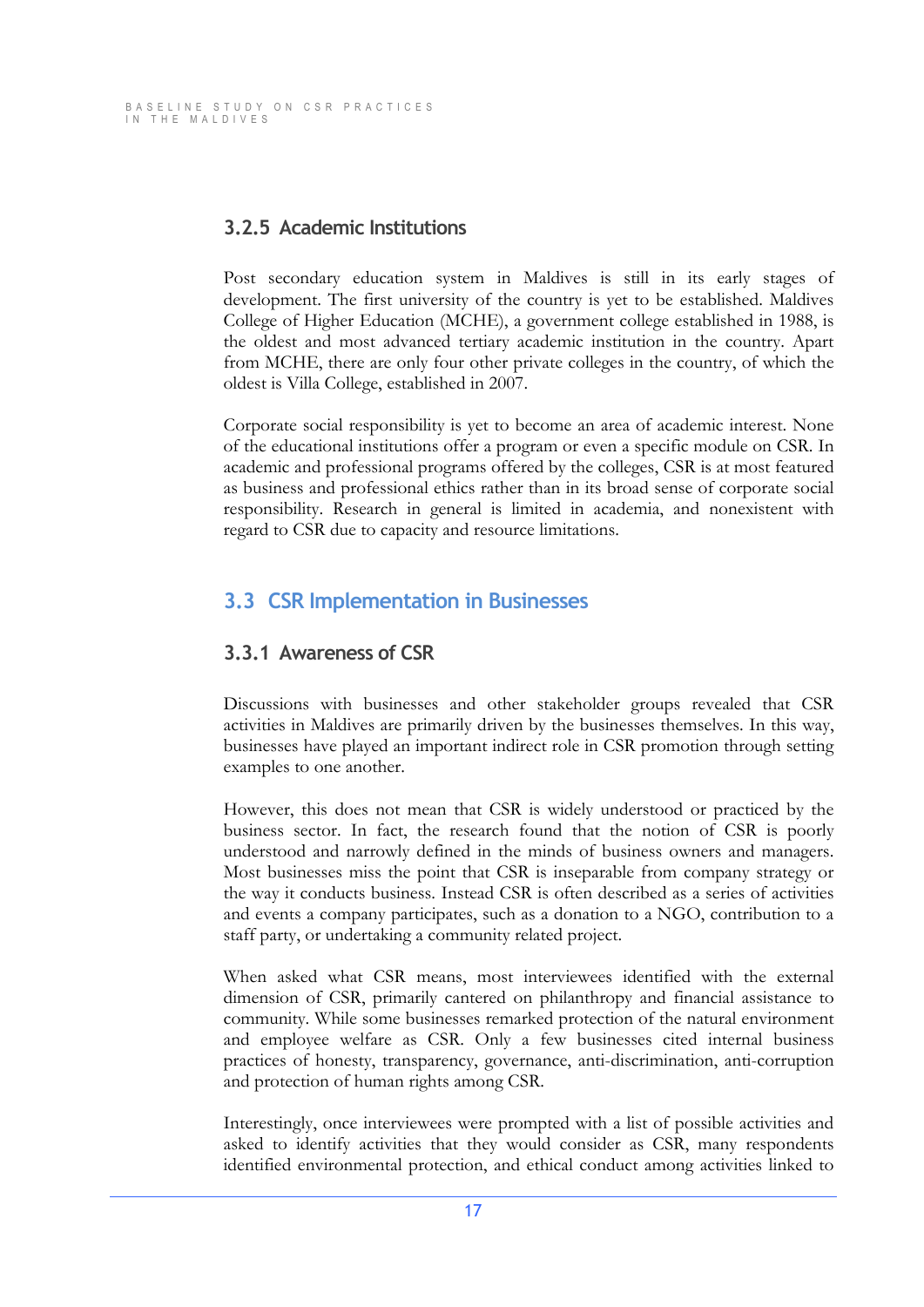CSR (see [Graph 1\)](#page-21-1). This reflects that although businesses consider environmental protection and ethical conduct as responsible business practices, they do not identify these behaviours directly with "Corporate Social Responsibility".



<span id="page-21-1"></span>*Graph 1: Activities Linked to CSR (Note: Stakeholders refer to customers, employees, shareholders, government, local community CSOs, etc. )*

### <span id="page-21-0"></span>**3.3.2 Strategy**

Few companies (32% of companies interviewed) have a formal CSR strategy integrated within their business strategy. Companies that have a formal CSR strategy are mostly resorts operated by international hotel chains and the very large public companies.

Generally public companies and to some extent SOEs have annual CSR budgets. Companies that do not have a CSR strategy may still have an annual budget allocation for CSR events such as donations. 39% of companies have annual budget allocation to CSR. These budgets are set at fixed amounts per year rather than dedicate a percentage of revenue or profit to CSR as a policy.

Majority of companies neither have a CSR strategy nor make a budget allocation for CSR. However, almost all companies interviewed have implemented or funded at least one CSR activity, mainly in the way of charity or sponsorship during the past 3 years. The decision as to which activities to get involved or how much to spend are frequently ad-hoc decisions made on a case-by-case basis.

Not surprisingly, companies that do not have a CSR strategy (i.e. majority of the companies) do not expect any economic return for their CSR expenditure. Companies that have a CSR strategy believe there are direct and indirect benefits to the company from engagement in CSR.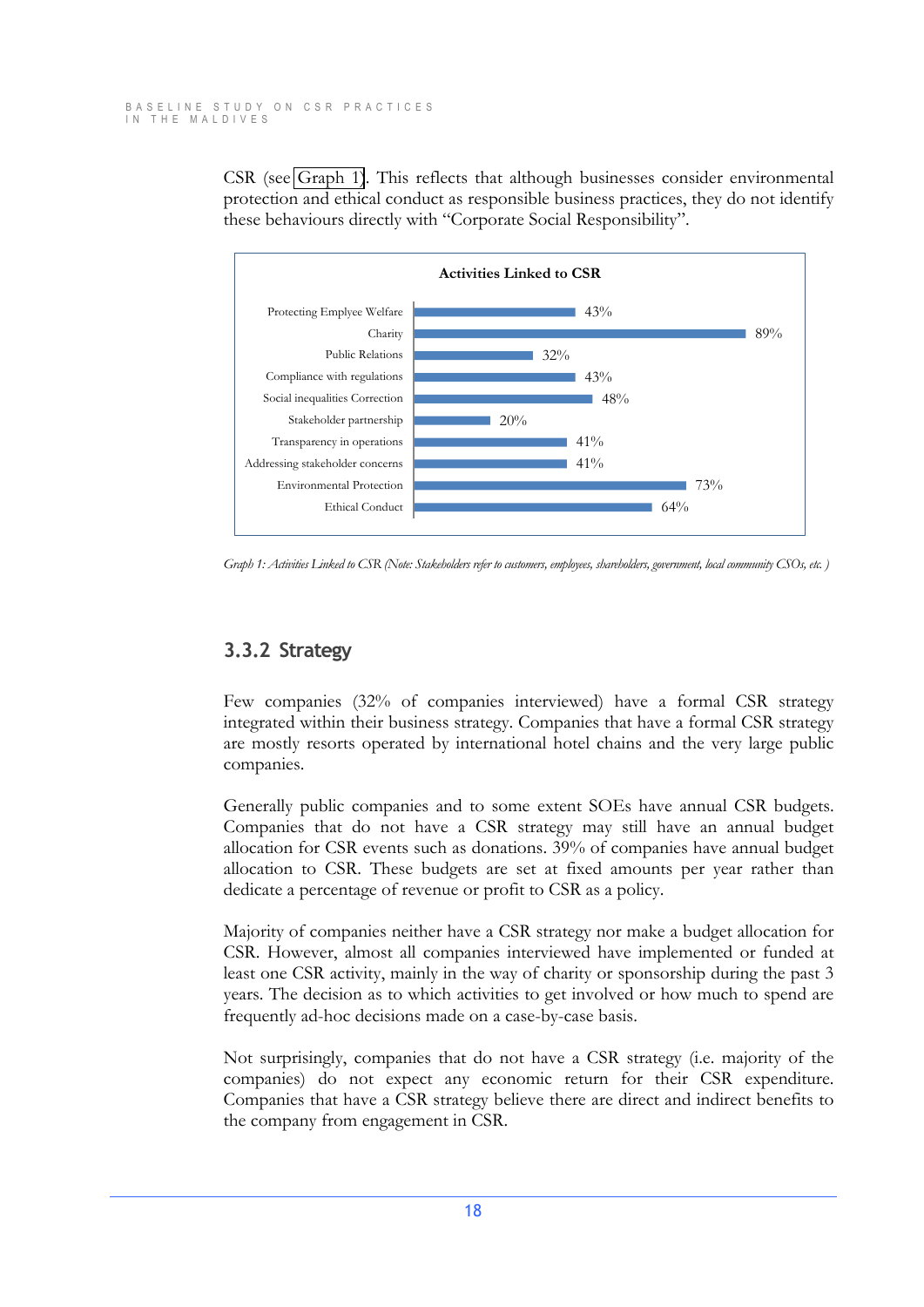## <span id="page-22-0"></span>**3.3.3 Stakeholder Engagement**

Companies that do not have a CSR strategy have typically not engaged stakeholders in planning their CSR activities. Even those companies that have developed CSR strategies do not systematically engage stakeholders in strategizing or planning their activities. Only 23% of the respondents claimed to have consulted relevant stakeholders in planning their activities. CSR activities are rather planned based on what the company believes is best for the stakeholders. 41% of respondents claimed that the needs of the community and stakeholders were taken into consideration in developing their CSR activities.

## <span id="page-22-1"></span>**3.3.4 Performance Management**

Companies that do not have a CSR strategy also do not measure the success of their CSR activities. They consider performance management of little value since they do not expect a return to the company from CSR engagement. Performance management is also low among those companies that have CSR strategies. Companies may on occasions monitor implementation of longer term or higher value projects during the implementation phases. However they normally do not measure the impact of those activities. Formal performance managements and audits often tend to be costly and amounts involved too small to justify such audits. Since the community is small they get informal feedback as to the effectiveness of the programs to some extent. Only 9% of companies interviewed have conducted any form of performance assessment.

## <span id="page-22-2"></span>**3.3.5 Reporting and Public Disclosure**

Many private companies do not report or publicly disclose their CSR activities. Most such companies do not consider there is a benefit to the company to be gained from reporting, and would rather prefer discreteness. The reason being that since such assistances is not provided in a structured manner through an official scheme, publicity may attract too many requests for assistance. This modesty may also be attributable to cultural and religious values of being inconspicuous about one's charitable donations..

On the other hand, listed companies often report their CSR involvement in their annual reports as well as on their websites. Tourist resorts and hotel chains also report CSR engagements on their websites, and make use of CSR engagement for marketing purposes.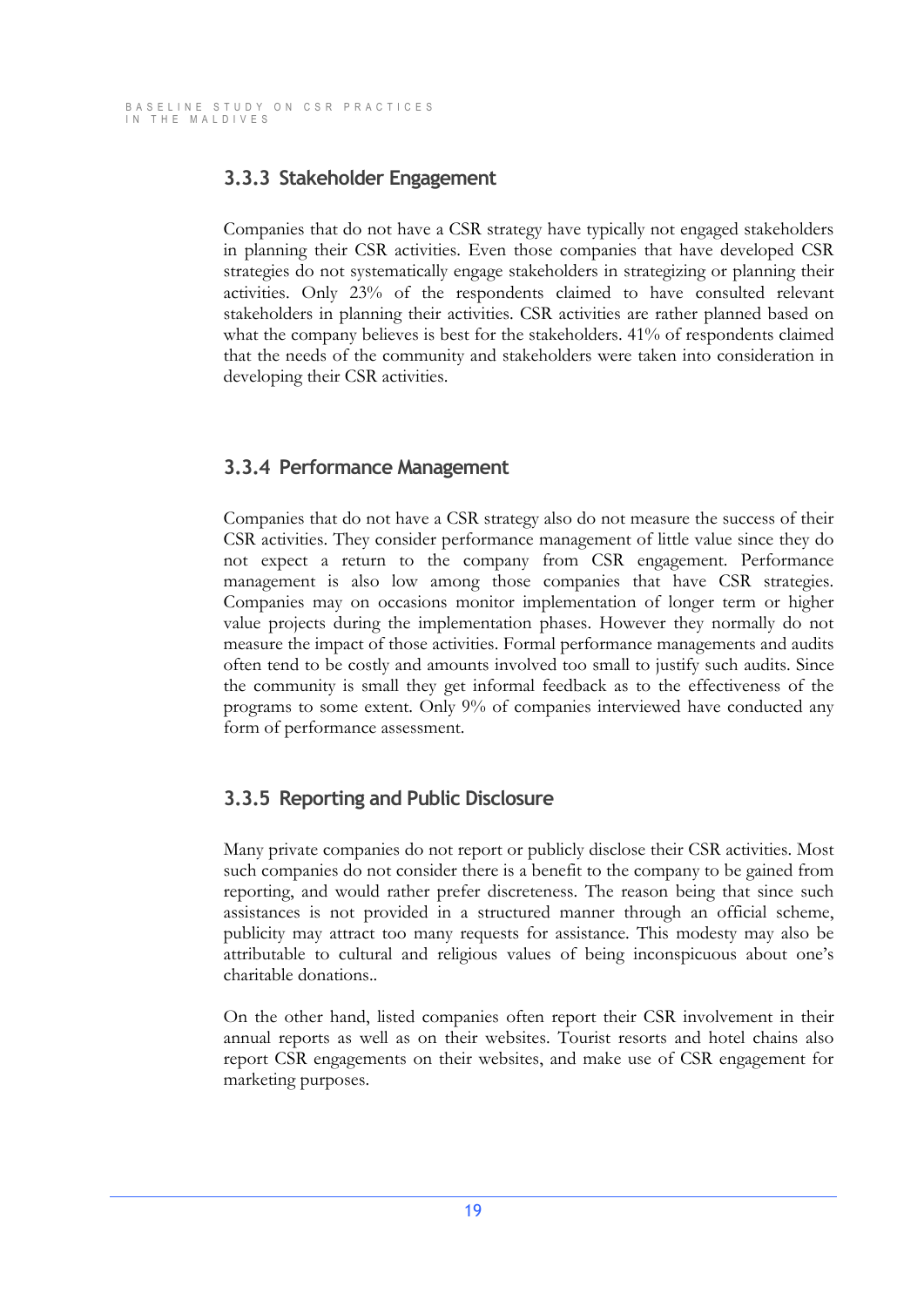## <span id="page-23-0"></span>**3.3.6 Common CSR practices and Attitudes**

CSR activities which are commonly practiced in the business sector include:-

<span id="page-23-1"></span>*Table 3: CSR Activities Commonly Practiced in Business Sector*

| Target Area                                     | <b>Activity</b>                                                                                                                                                                                                                    |
|-------------------------------------------------|------------------------------------------------------------------------------------------------------------------------------------------------------------------------------------------------------------------------------------|
| Environmental protection<br>and<br>conservation | Setting air-conditioner temperatures at 24 degrees or<br>$\bullet$<br>higher<br>Switch to energy saving inverter type air-conditioners<br>٠<br>and energy save lights<br>Minimize use of paper, and using both sides of paper<br>٠ |
| <b>Employee</b> welfare                         | Staff training (large companies only)<br>$\bullet$<br>Preference to locals in staff recruitment<br>Staff recreational activities<br>٠<br>Medical benefits<br>Staff loans<br>٠                                                      |
| Community participation                         | Assistance to individuals for medical treatment and<br>$\bullet$<br>education purposes<br>Assistance to events organized by schools and NGOs<br>Participation social events                                                        |

An interesting finding during the interviews was that, businesses acknowledge that minimizing impact on the environment is expected of a responsible corporation. However, businesses that operate outside of tourism sector are often of the opinion that environmental consideration is only relevant to resorts in the construction of major structures. Businesses that practice energy conservation measures do them primarily for cost reduction purposes due to high energy costs. 64% of businesses have energy conservation measures while only 25% of companies actually educate and incentivize employees on environmental protection (see [Graph 2\)](#page-24-0)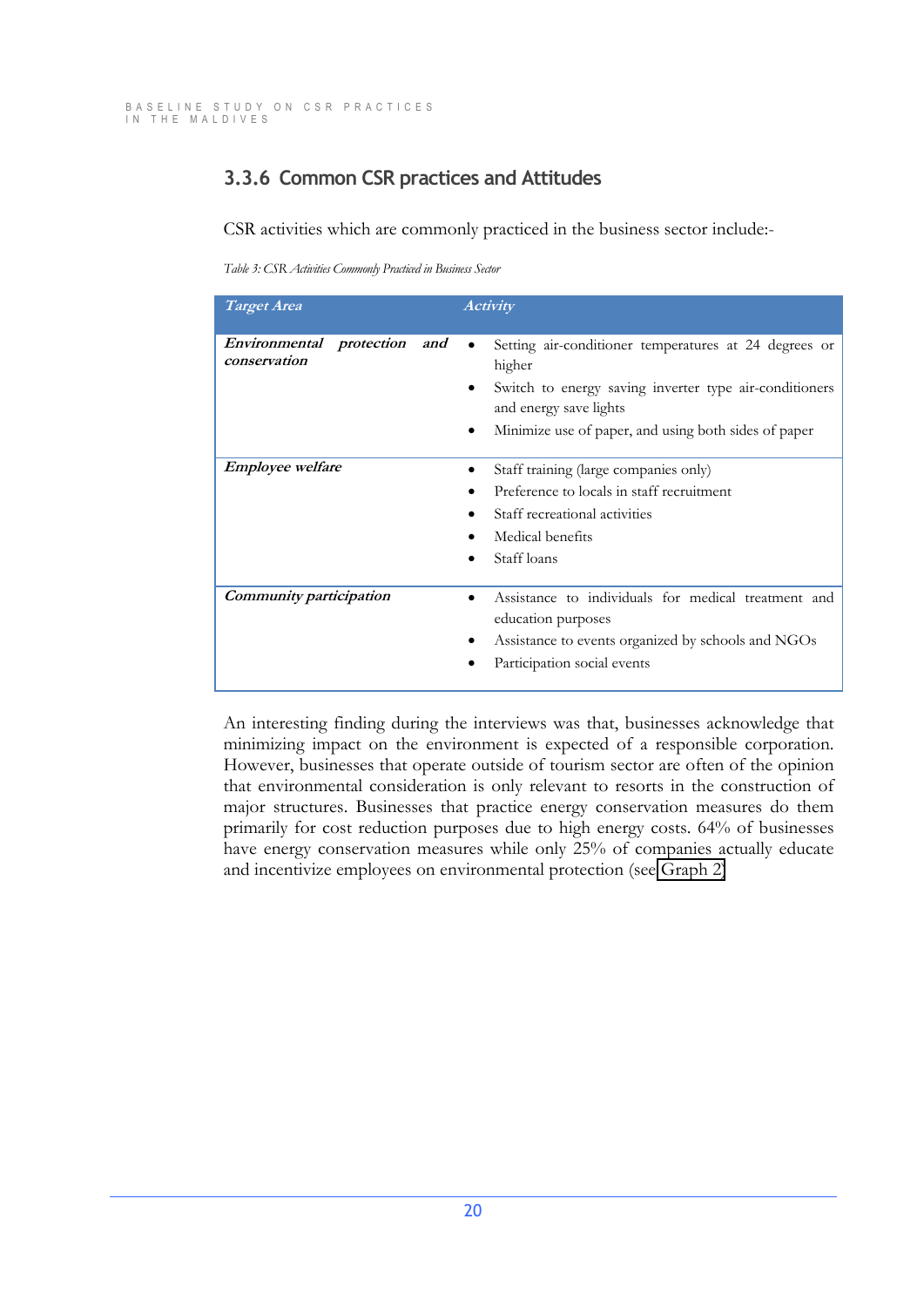

<span id="page-24-0"></span>*Graph 2: Focus of Organisations on Environmental Aspects*

Long-term training opportunities are provided to staff by the larger organisations, and the aim is developing local capacity. Small companies which in the past provided long-term training opportunities to staff have in fact discontinued as it has had no significant impact on staff retention and hence become a cost without much return.

Majority of businesses target their CSR towards social causes, mainly towards health and education. 70% of the companies interviewed have contributed towards health, while 57% have contributed to education.



<span id="page-24-1"></span>*Graph 3: Areas of Contribution to Social Activities*

.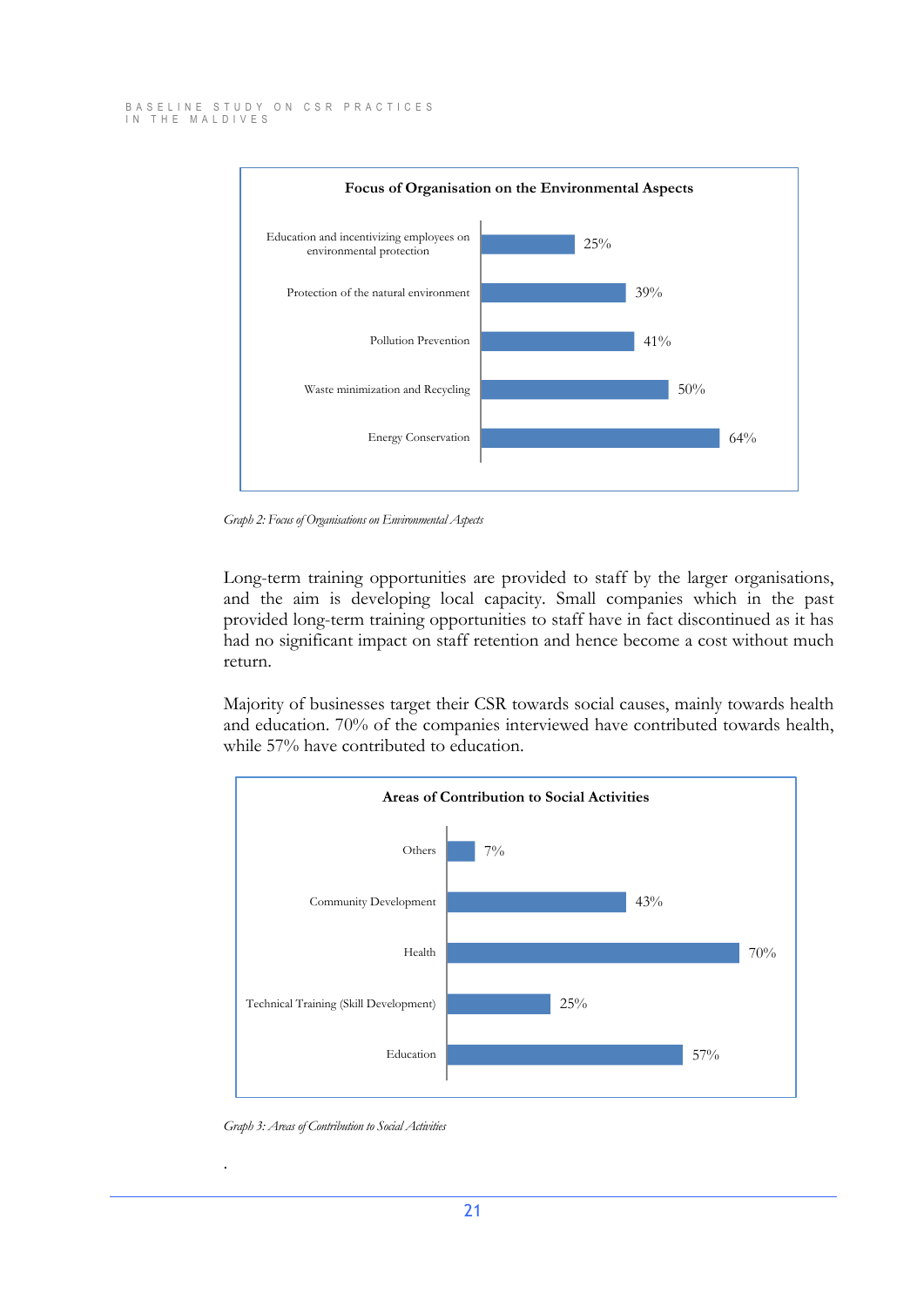Primary CSR activity in the area of health is in the form of donations to individuals for medical treatment (identified as 'community at large' in [Graph 3\)](#page-24-1), and CSR activities in the area of education is mainly grants and sponsorships to schools to organize various student events and activities (identified as 'children' and 'youth' in [Graph 4\)](#page-25-1).



<span id="page-25-1"></span>*Graph 4: Target Beneficiaries*

## <span id="page-25-0"></span>**3.4 CSR in Tourism Sector**

Tourist resorts and hoteliers are generally better versed with the concept of CSR. Virtually all resorts have elements of CSR embedded in their business practices. The primary CSR target for the resort sector is environmental protection, followed by staff training and recreation.

There are persuasive reasons for having better CSR practices in the resort sector, which include:-

• **Consumer demand** – the Maldives tourism industry is built on the natural beauty of its islands with their white sandy beaches, crystal clear lagoons and colourful house reefs abundant in marine life. The clean and green environment is among the top selling points for the Maldives' resorts<sup>12</sup>.

The target market of the Maldives' tourism is primarily the Western Europeans. Visitors from such advanced economies are sophisticated discerning travellers who demand better CSR practices from their hosts. Tourists are increasingly becoming conscious of the natural environment, and as a result, resorts embraced environmental protection as their primary CSR engagement.

-

<sup>12</sup> Ministry of Tourism, www.tourism.gov.mv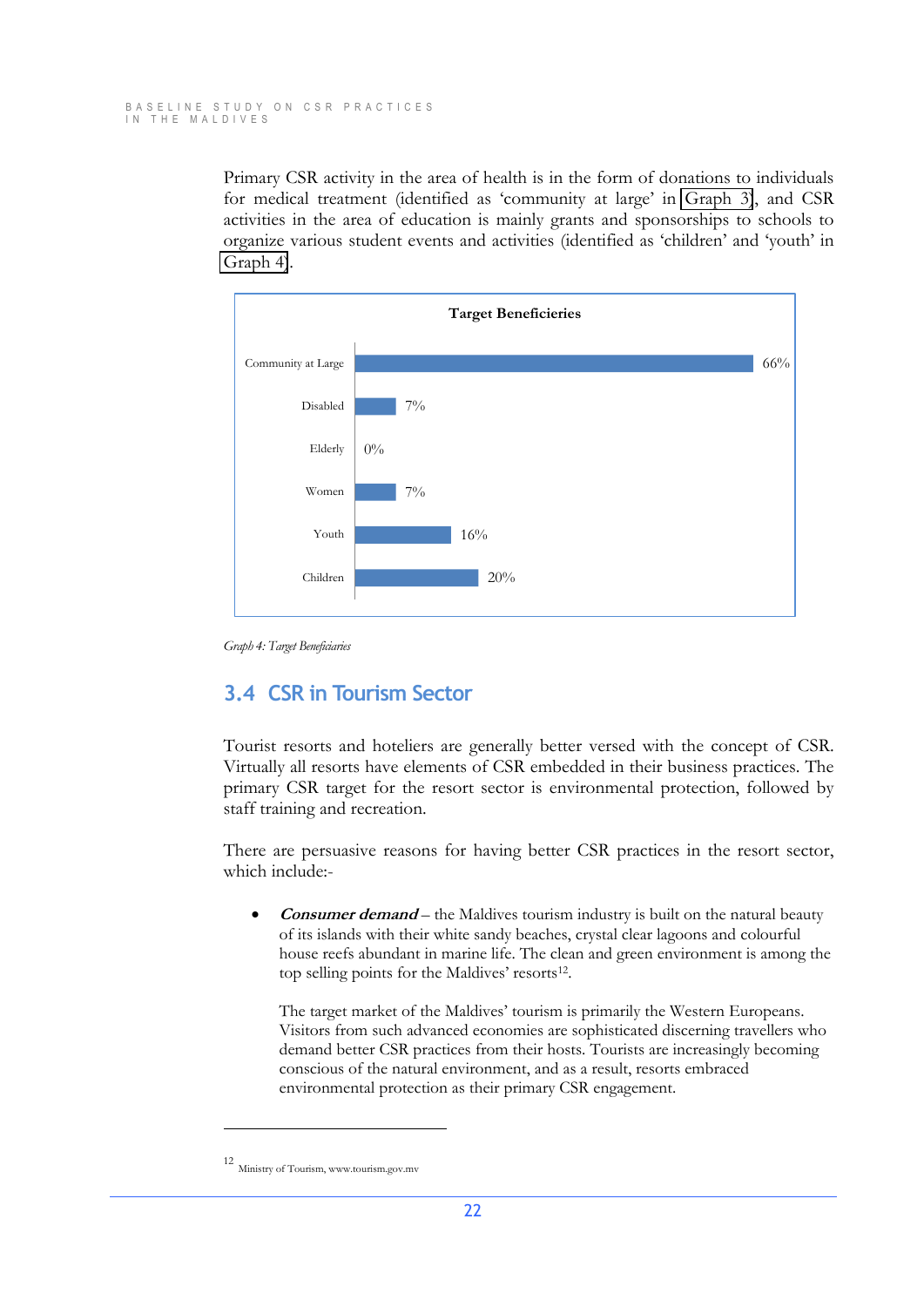Maldives, being considered an expensive up-market destination, tourists also expect high standard of service from resort operators. In service industries such as tourism a highly trained and motivated workforce is a must to deliver impeccable service. Hence, resorts also place a particular focus on training of staff and providing adequate staff facilities and recreational activities.

Competition is also on the rise in the tourism industry. The number of resorts in operation has reached 96 and another 67 resorts are in various stages of development<sup>13</sup>. Maldives as a tourist destination is also amenable to global competition. Service quality and 'green resort' concept have emerged as an important trend in product differentiation and marketing.

- **Regulatory requirement** in contrast to other industries, more elaborate and stringent rules and regulations exist in the tourism sector, which includes standards on environmental protection (e.g.; requirement on EIA, waste disposal, ground water use, limit on built up area, etc.), social aspects (e.g.; minimum local staff ratio, standard staff facilities), and product quality standards (e.g.; pre-requisites for operating license, inspection visits from Ministry of Tourism). In fact, most islands for resort development have been leased by the Government through a public bidding process where bids are evaluated based on not only price, but also on the proposed resort concept including measures on environmental protection, guest and staff facilities, local employment generation, etc.
- **Recognition and incentives** There are two national level awards targeting CSR related themes specifically in the tourism industry. One is the President of Maldives Green Resort Award introduced in 1997 to encourage tourist resorts to adopt and embed green policies in their development and operation. The winner of the annual award is presented with a shield and a logo which can be used for promotional purposes in publications. Second is the President's Award for Human Resource Development in the Tourism Industry given annually to the tourist resort which contributes most to the development of Human Resources in the tourism industry, based on the training efforts of tourist resorts as well as their staff facilities and recreation.
- **• Profitability & Scale** tourism is considered to be the most profitable industry in Maldives, and resort operations are relatively large businesses in terms of revenue and employment. Hence, resorts are able to allocate bigger CSR budgets and undertake larger scale, more visible CSR initiatives than most businesses in other sectors.
- **International players** the potential of the Maldives tourism industry has attracted some of the world's best international hotel chains into the country. With them they bring international best practices in terms of service standards and CSR.

Thus it comes as no surprise that of all the economic sectors CSR practices are most prominent in the tourism sector. However, within the tourism industry CSR practices vary widely.

-

<sup>13</sup> Ministry of Tourism Arts and Culture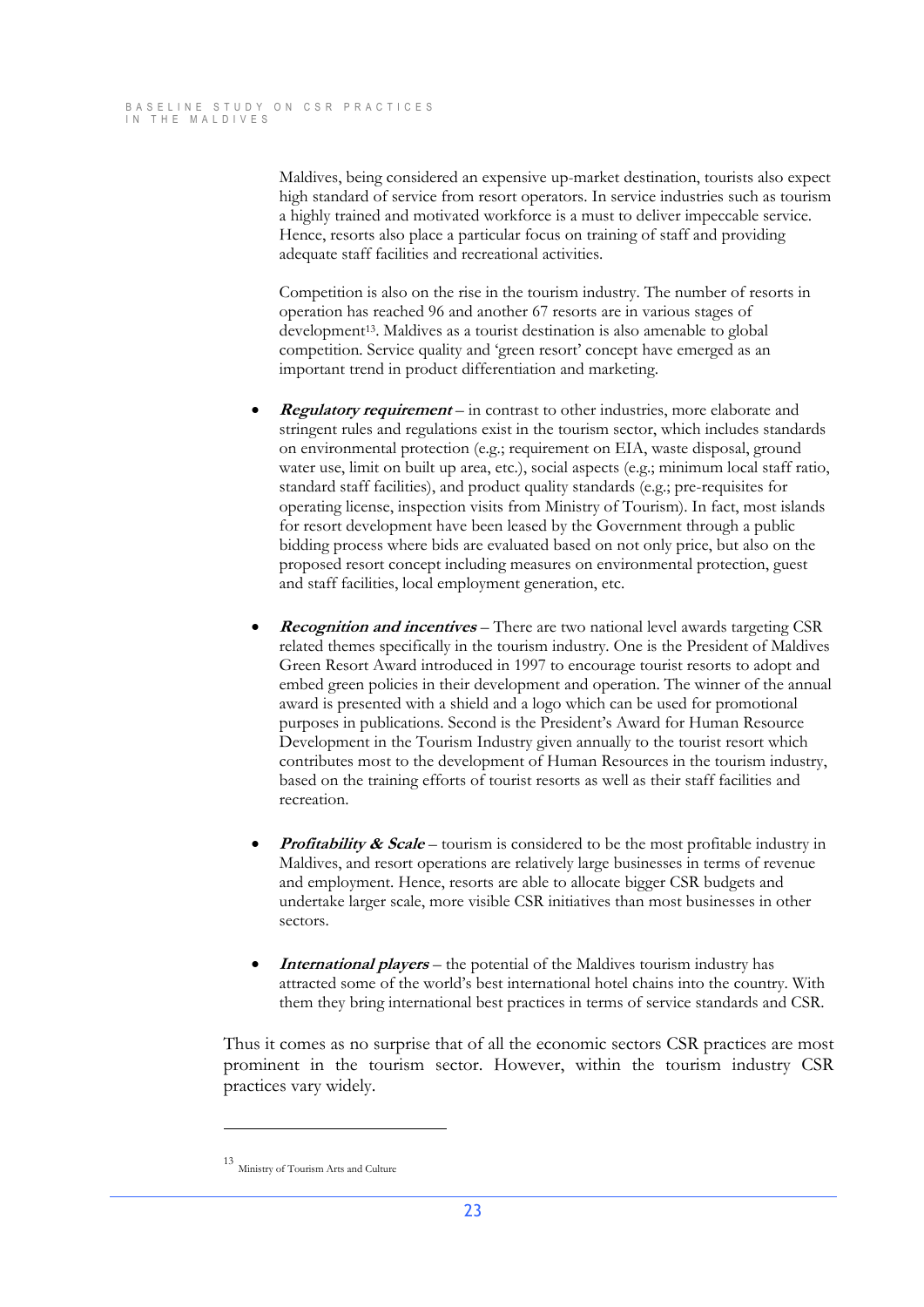A distinction can be drawn between CSR practices of resorts operated by international hotel chains and those under local ownership. International hotel chains generally have formal CSR strategies, written policies and systematic implementation mechanisms. Local companies are more fluid in their CSR practices. International chains are more focused on green resort concept, and often conduct more comprehensive staff training than local counterparts. Community projects are managed/handled by local owners of the resorts rather than the international management firms. Local owners tend to be prominent individuals who also have political involvement, and thus have an active interest to be involved with the local community. For both local and international chains, the primary CSR focus is on environmental protection.

As the industry has evolved to be more conscious of CSR, newly developed resorts generally provide better staff facilities and better waste minimization and environmental protection measures in the resort development and operation concept.

#### **Common CSR Practices in Tourism Sector**

Resort operators stands out from other businesses in terms of the number and variety of CSR activities they implement. CSR activities which are commonly practiced across the resort sector include:-

| Target Area                                | Activity                                                                                                                                                                                                                                                                                                                                                                                                                                             |
|--------------------------------------------|------------------------------------------------------------------------------------------------------------------------------------------------------------------------------------------------------------------------------------------------------------------------------------------------------------------------------------------------------------------------------------------------------------------------------------------------------|
| <b>Waste minimization and</b><br>recycling | Linen re-use programs to save energy and water and to<br>minimize use of detergent<br>Use of refillable glass bottles for water instead of<br>disposable plastic bottles<br>Treatment and re-use of waste water for gardening and<br>flush tanks<br>Compacting tin cans and bottles<br>Use of glass crusher to dispose-off glass bottles<br>Use of incinerator for general waste disposal<br>Treatment of sewerage affluent (regulatory requirement) |
| <b>Energy conservation</b>                 | Generate hot water from solar water heaters or from<br>heat recovery from air-conditioners<br>Outdoor and pathway lights connected to auto on-off<br>timers<br>Reminder notices to guests to switch off lights and<br>appliances when leaving room                                                                                                                                                                                                   |

<span id="page-27-0"></span>*Table 4: Common CSR Practices in the Tourism Industry*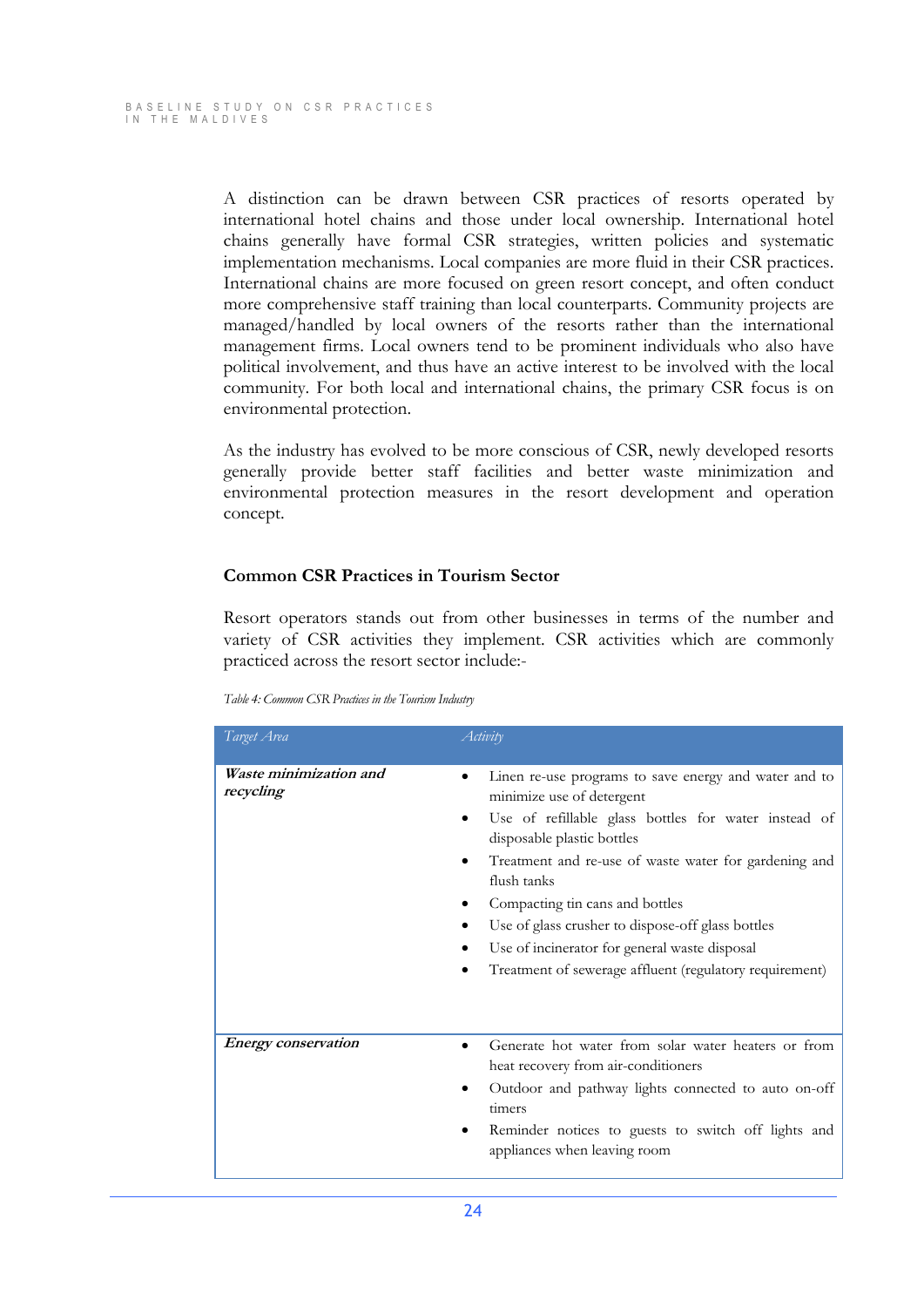## BASELINE STUDY ON CSR PRACTICES<br>IN THE MALDIVES

| Protecting natural environment | Beach cleaning<br>Banning of fishing on house reef and lagoon<br>Tree plantation programs<br>Minimize felling of coconut palms and trees<br>Environmental assessment (regulatory requirement)                                                                                             |
|--------------------------------|-------------------------------------------------------------------------------------------------------------------------------------------------------------------------------------------------------------------------------------------------------------------------------------------|
| Health and safety              | Food hygiene standards and protocols<br>Fire safety system (regulatory requirement)<br>Lightning protection                                                                                                                                                                               |
| <b>Employee</b> welfare        | Local employees to foreign employees ratio targets<br>(regulatory requirement)<br>Regular in-house staff training programs<br>Staff recreation and sports<br>Service charge and medical benefits<br>Transportation arrangements to staff from nearby islands<br>to visit home on off days |
| Community participation        | Assistance for infrastructure development<br>Assistance to island schools and health centres<br>Volunteering of staff to mark special days on islands<br>Tours arranged for the tourist to local islands to increase<br>the sale of local products to the tourists.                       |

Though not common, some resorts have established partnerships with island communities and community-based NGOs. For instance, one resort has an arrangement with the nearby inhabited islands where the resort transports away waste from the inhabited islands free of charge on the condition that the islanders do not throw away rubbish into the sea which in turn gets marooned on the beaches of the resort. Where the results of partnerships with island communities are successful resorts happened to sustain the partnerships. A more unique example of a partnership arrangement would be the Baa Atoll Resort Project, where all the resorts in the atoll gather regularly, and often invite members of the island communities, to promote conservation of the marine environment.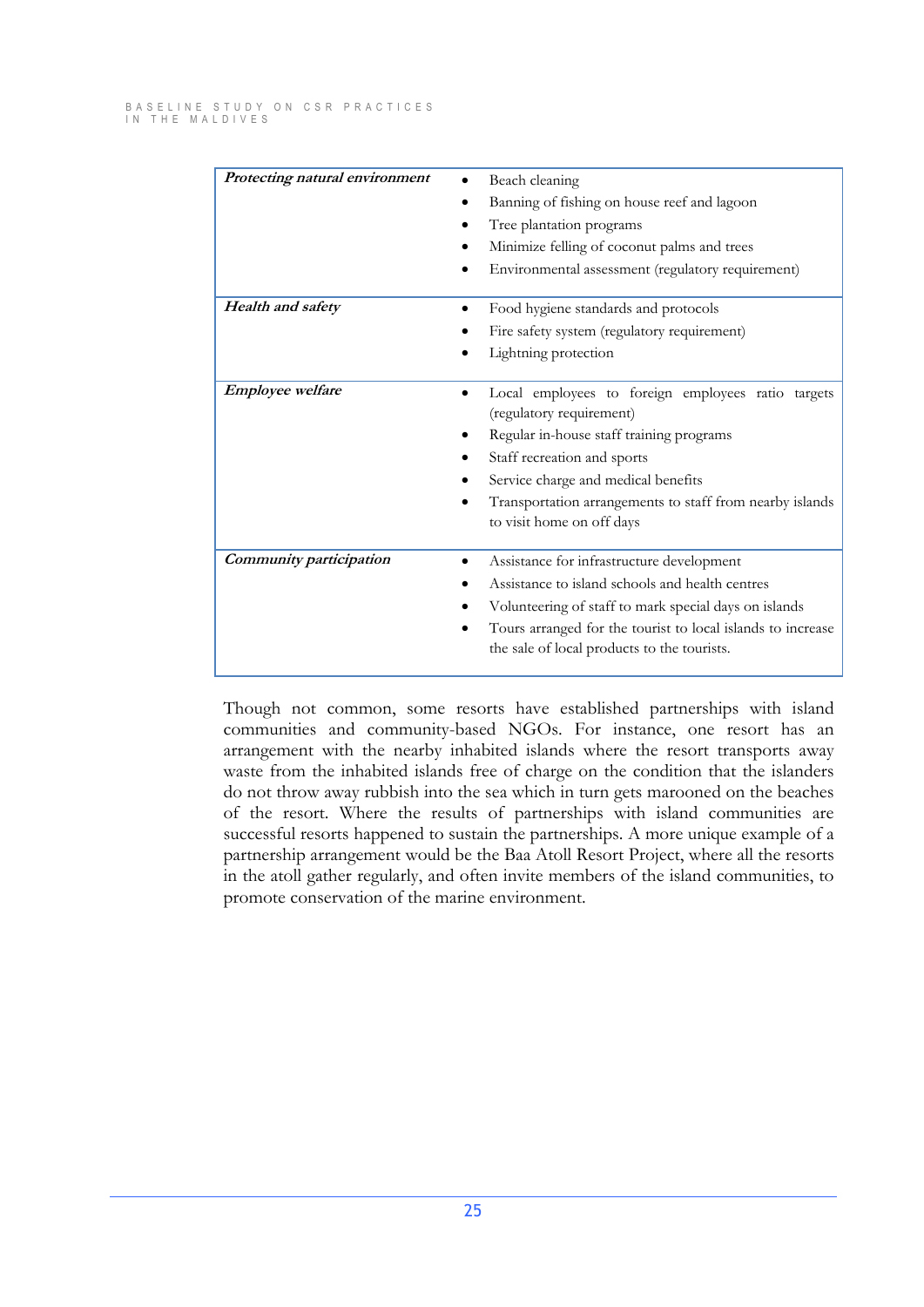## <span id="page-29-0"></span>**3.5 Promoting CSR practices**

[Graph 5](#page-29-1) depicts the perceptions of businesses on the internal benefits of CSR. Majority of businesses believe that CSR improves employee loyalty towards company. Almost half of the businesses believe that CSR helps business· sustainability and create competitive advantage. Only 18% of the companies believe that CSR can help in costs reduction per se.



<span id="page-29-1"></span>*Graph 5: Internal Benefits of CSR*

[Graph 6](#page-30-0) depicts the perceptions of businesses on the external benefits of CSR. The most notable observation is that 68% of businesses interviewed believe CSR results in better customer loyalty. Country's sustainable development and solidarity in the community were also ranked relatively high among external benefits. Only a third of the businesses identified environmental preservation on its own rights as a benefit of CSR. Environmental protection is seen rather as an avenue to business sustainability and competitive advantage.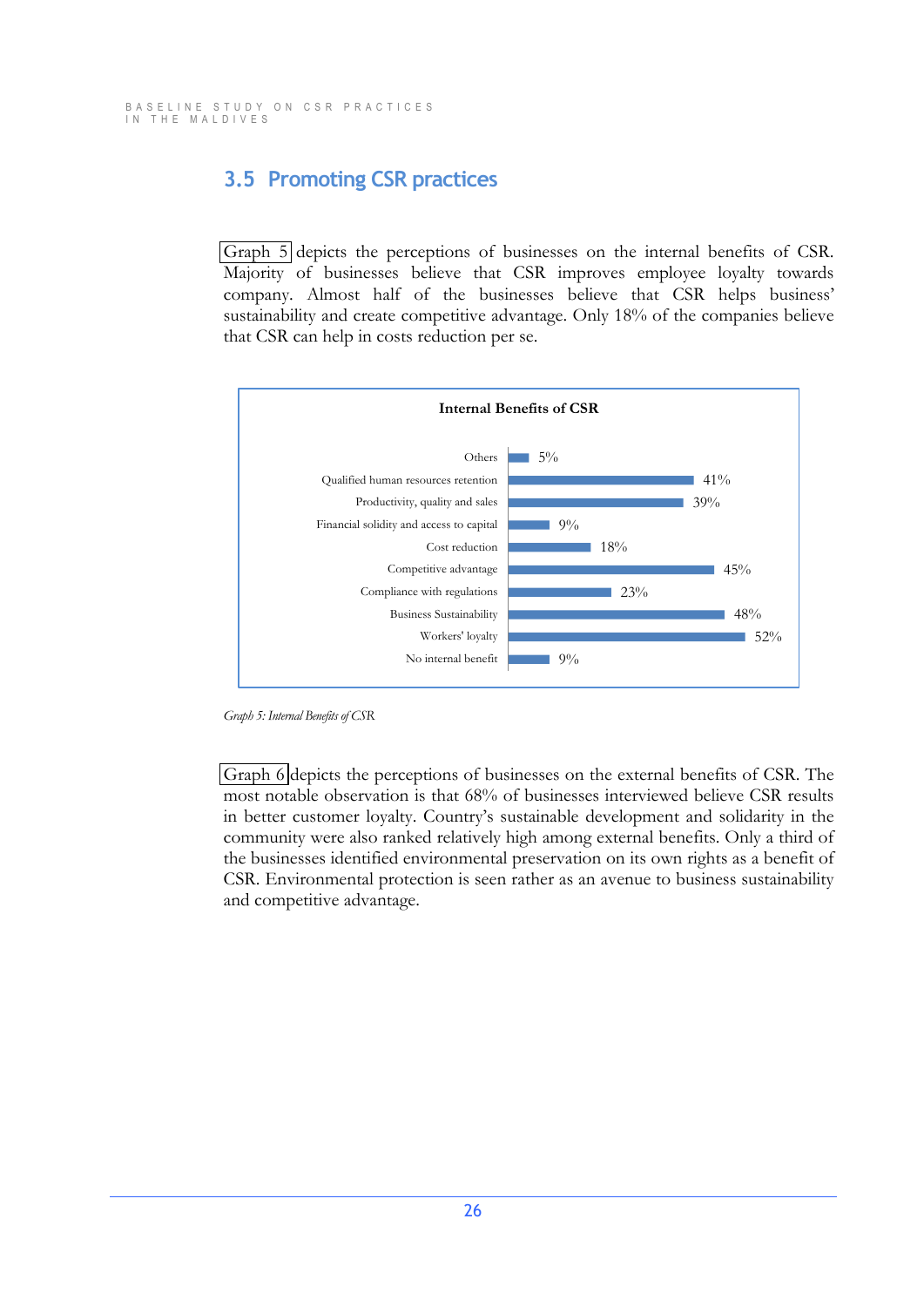## BASELINE STUDY ON CSR PRACTICES<br>IN THE MALDIVES



<span id="page-30-0"></span>*Graph 6: External Benefits of CSR*

[Graph 7](#page-30-1) depicts the perceptions of businesses on the barriers to adopting CSR practices. The biggest barrier identified was lack of awareness of CSR. Lack of awareness among public and consumers, the pressure on businesses to practice CSR is low. Moreover, businesses are also ill-equipped to integrate CSR into their operations due to lack of awareness. Due to general lack of awareness among CSR promoters they are effectively engaged in CSR promotion. Existing government policies were identified as the second most frequently cited barrier. The main criticisms were unpredictable government policies and weak law enforcement. Cost of implementation of CSR practices was the third most cited barrier.



<span id="page-30-1"></span>*Graph 7: Barriers to adopting CSR*

[Graph 8](#page-31-0) shows the perceptions of businesses on actions that will improve CSR practices. A large majority (75%) of businesses noted that awareness programs on CSR will help improve CSR practices, followed by recognition (59%), tax incentives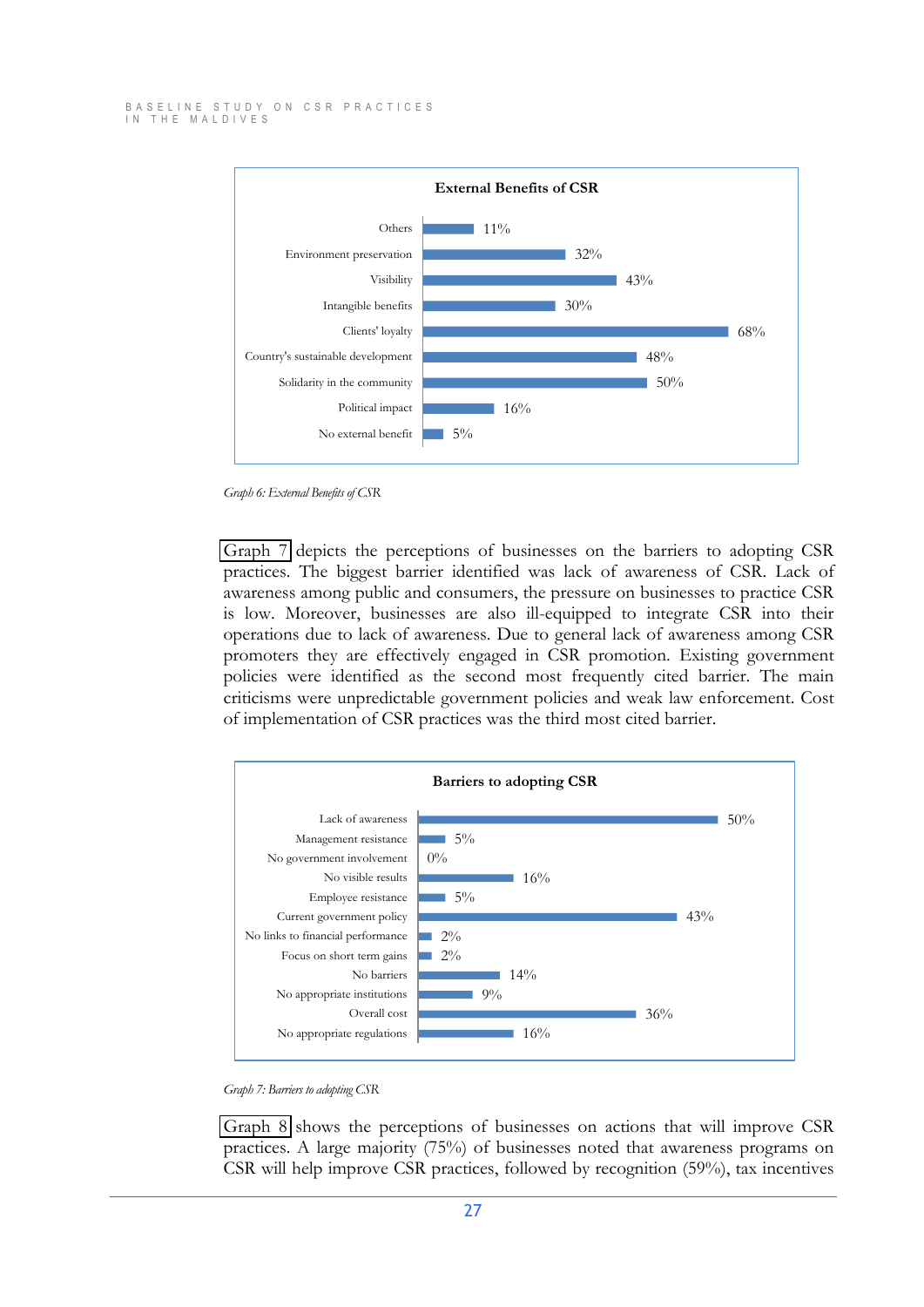(45%), training programs (43%), and guidelines on CSR (41%). Awareness of CSR among businesses is lacking in two respects; one is awareness of the scope of CSR and ways in which CSR can be integrated into business practices, and second is awareness of the benefits and business case for CSR. Understanding of the concept and rationale for CSR is an essential prerequisite to instilling good CSR practices.



<span id="page-31-0"></span>*Graph 8: Actions that will improve CSR*

The largest number of businesses (46%) believed that the task of promoting national CSR agenda should fall under the mandate of an independent business representative organization such as MNCCI. Their rationale is that CSR promotion should be led by an institution that is independent from political affiliation and has business representation, and MNCCI has greatest potential in his regard. Civil society (22%) and Government (19%) has also been proposed to be the lead agency by some businesses. However, most businesses are under the perception that civil society is currently not organized or strong enough to lead CSR. Private sector generally believes in minimal government direction, but recognizes the need for regulatory intervention in setting minimal standards and better implementation of the existing regulations and laws.

<span id="page-31-1"></span>

Graph 9: Leading the National CSR Agenda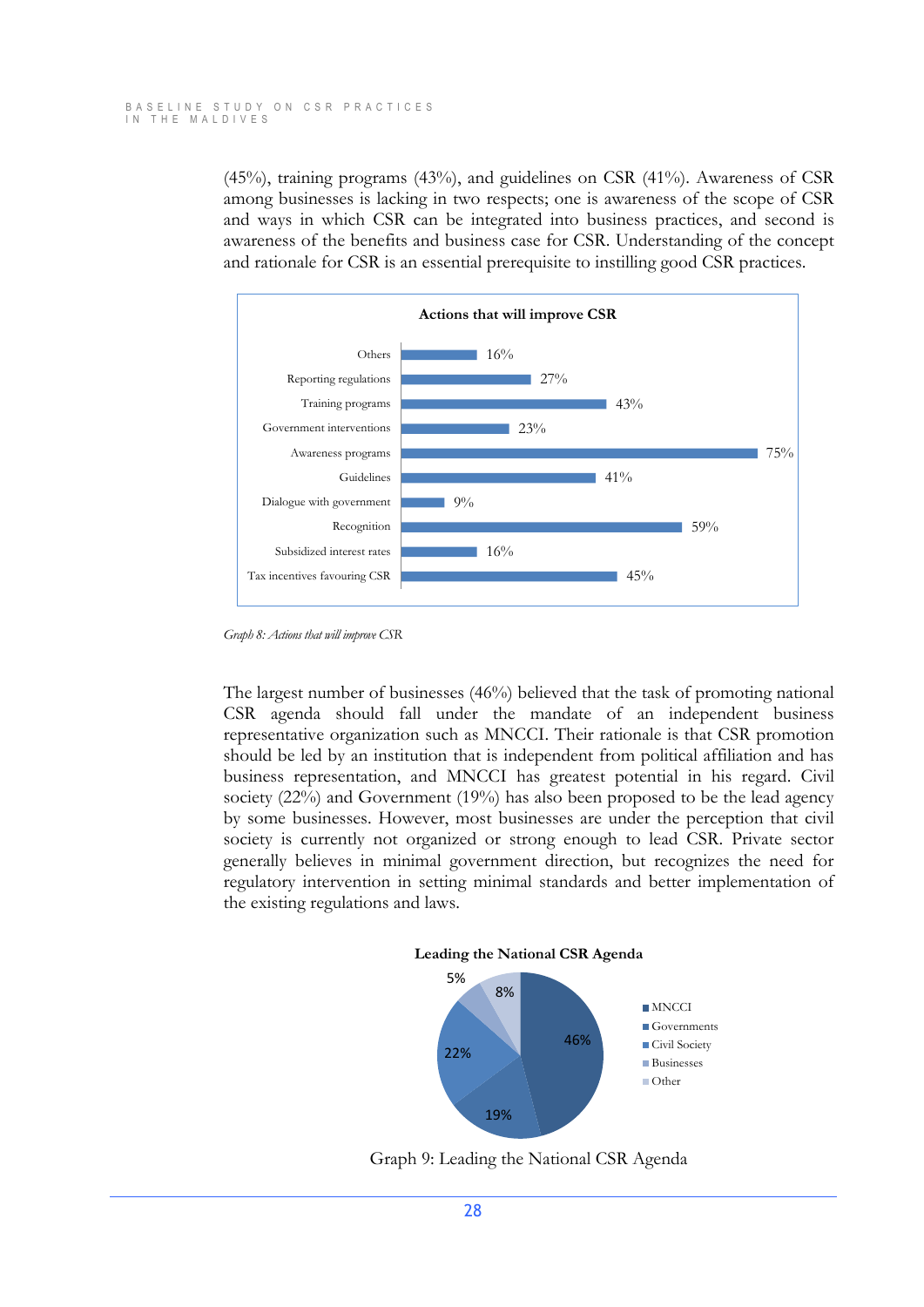## **4 Examples of Good CSR Practices in Maldives**

<span id="page-32-0"></span>

| No. | Company                                                                                                                                     | CSR Activity/Initiative                                                                                                        |
|-----|---------------------------------------------------------------------------------------------------------------------------------------------|--------------------------------------------------------------------------------------------------------------------------------|
| 1.  | Alila Villas Hadaha, a Green Globe certified environmentally conscious resort, has incorporated an innovative way of<br>Alila Villas Hadaha |                                                                                                                                |
|     |                                                                                                                                             | introducing its clients to local culture and activities. Some of the notable activities incorporated into this are:            |
|     | <b>Target Area:</b>                                                                                                                         | Introducing guests to the art of "Thundhu Kunaa" weaving - The resort invites local islanders who are well versed in           |
|     | Economic                                                                                                                                    | this activity to showcase it in the resort, whereby the tourists are able to see the activity and purchase the items from      |
|     | Social                                                                                                                                      | the weavers.                                                                                                                   |
|     | <b>Target Beneficiaries:</b>                                                                                                                | Journeys to experience pole and line fishing - for this activity tourists experience the art of local pole and line fishing    |
|     | Society                                                                                                                                     | by accompanying local fishing crews.                                                                                           |
|     | Customers                                                                                                                                   | Excursions to local islands where they are exposed to the local cottage industry such as making smoked fish and                |
|     | <b>Key Driver:</b>                                                                                                                          | rihaakuru (a local delicacy).                                                                                                  |
|     | Corporate Strategy/                                                                                                                         |                                                                                                                                |
|     | <b>Economic Benefits</b>                                                                                                                    | The Resort also provides a special package "Gift to Share" program where locals only pay full rate only every other night. The |
|     |                                                                                                                                             | guest can pay whatever they wish for the remaining nights, which is dedicated for their CSR programmes. The main focus of      |
|     |                                                                                                                                             | this CSR programmes is to assist local islands in building infrastructure for sustainability such as libraries.                |
| 2.  | <b>Anti-fire Company Pvt</b>                                                                                                                | Makes their own envelopes using recycled envelopes. The company then stamps these envelopes as "recycled". According to        |
|     | Ltd                                                                                                                                         | the management, there were some negative criticism initially by public and institutions about this practice, especially where  |
|     | <b>Target Area:</b>                                                                                                                         | official letters were concerned. However, now many people are accepting of this innovative process and according to them,      |
|     | Economic                                                                                                                                    | some other firms have started the practice as well. This practice has reduced its stationary cost over the years.              |
|     | <b>Target Beneficiaries:</b>                                                                                                                |                                                                                                                                |
|     | Internal Operation                                                                                                                          |                                                                                                                                |
|     | <b>Key Driver:</b>                                                                                                                          |                                                                                                                                |
|     | <b>Economic Benefits</b>                                                                                                                    |                                                                                                                                |
| 3.  | <b>Baa Atoll Project</b>                                                                                                                    | In 2007 a voluntary group of six resorts of Baa Atoll has jointly formed Baa Atoll Project with the mission to promote         |
|     | (Resort Forum)                                                                                                                              | sustainable environment practices as well as creating awareness and education of threats to local marine life within the Atoll |
|     |                                                                                                                                             | and throughout the Maldives. The activities done by this group include lobbying for the protection of Sharks, manta rays and   |
|     | <b>Target Area:</b>                                                                                                                         | turtles, and other marine life protection, night fishing practices, as well as waste disposal and educational programmes among |
|     | Environmental                                                                                                                               | the local community on environmental concerns.                                                                                 |
|     | <b>Target Beneficiaries:</b>                                                                                                                |                                                                                                                                |
|     | Society                                                                                                                                     | The group meets regularly and in addition to the representatives from the resorts, representatives from the Atoll Ecosystem    |
|     | Customers                                                                                                                                   | Conservation Project (A project managed by Ministry of Environment, Energy and Water), island office officials often           |
|     | (Four Seasons Resort                                                                                                                        | participate in the forum and ideas are shared and activities are conducted as a group.                                         |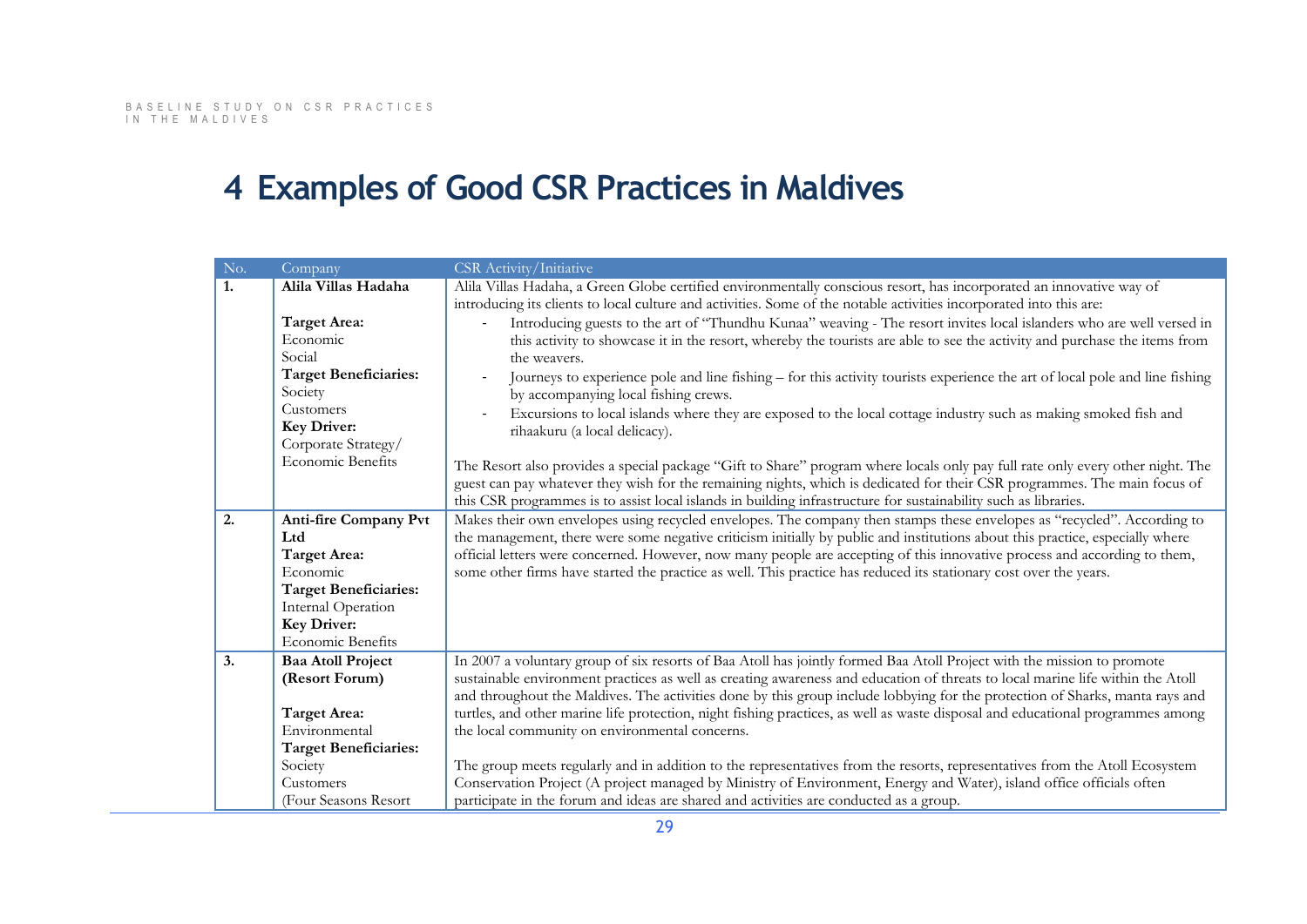#### BASELINE STUDY ON CSR PRACTICES IN THE MALDIVES

| No.              | Company                                        | CSR Activity/Initiative                                                                                                                                                                                                                                                |
|------------------|------------------------------------------------|------------------------------------------------------------------------------------------------------------------------------------------------------------------------------------------------------------------------------------------------------------------------|
|                  | Maldives, Soneva Fushi<br>Resort & Spa, Reethi | This group has already created a lot of awareness and has been working successfully thus far. Pressure from BAP and efforts                                                                                                                                            |
|                  | Beach Resort, Royal                            | of many other green organisations, the Ministry of Fisheries and Agriculture has announced in early March 2009 a complete                                                                                                                                              |
|                  | Island Resort & Spa,                           | ban on all shark hunting within the Maldives' atoll and lagoons and in the waters up to 12 miles off the Maldivian atoll coast to                                                                                                                                      |
|                  | Coco Palm Dhuni Kolhu,                         | protect all types of reef sharks.                                                                                                                                                                                                                                      |
|                  | Kihaadhuffaru Resort)                          |                                                                                                                                                                                                                                                                        |
|                  | <b>Key Driver:</b>                             |                                                                                                                                                                                                                                                                        |
|                  | Sustainable Business                           |                                                                                                                                                                                                                                                                        |
| 4.               | <b>Bandos Island Resort</b>                    | Bandos Island Resort has the philosophy that CSR is not only beneficial to the society but good for its business as well. Their<br>main focus is their employees and supporting social projects through donations and charity.                                         |
|                  | CSR area:                                      |                                                                                                                                                                                                                                                                        |
|                  | Social                                         | <b>Employees:</b>                                                                                                                                                                                                                                                      |
|                  | <b>Internal Operations</b>                     | Training and Development - Bandos Island Resort Management believes in training and empowering staff not only for the<br>skills required for their job at the resort, but also in life skills and awareness that would enable them to transition from resort           |
|                  | <b>Target Beneficiaries:</b>                   | life to island life when they retire from the Resort. Hence, employee trainings are focused on skills that are required for the job                                                                                                                                    |
|                  | Society                                        | as well as general skills.                                                                                                                                                                                                                                             |
|                  | Employees                                      | Benefits – in providing staff benefits, attention is paid to providing benefits not just to the employee but to the people directly<br>under their care, i.e. parents and children. In this context, the Company often sponsors employee's children education (locally |
|                  | <b>Key Driver:</b>                             | and internationally) based on merit and provides medical care to their parents and children. According to the Management,                                                                                                                                              |
|                  | Implicit Corporate                             | these practices have created loyal and productive staff force with very low turnover in the Company.                                                                                                                                                                   |
|                  | Strategy/                                      |                                                                                                                                                                                                                                                                        |
|                  | Economic Benefits                              | Society:                                                                                                                                                                                                                                                               |
|                  |                                                | The Company sponsors a number of NGOs in the community and works closely with these groups in fighting against drugs,<br>improving governance, and youth development in the Maldives.                                                                                  |
| $\overline{5}$ . | <b>Bank of Maldives PLC</b>                    | Kiyavaa (Educational) Loan Scheme was introduced in June 2010 is the first dedicated student loan scheme introduced in the<br>Maldives.                                                                                                                                |
|                  | <b>Target Area:</b>                            |                                                                                                                                                                                                                                                                        |
|                  | Economic                                       | The Scheme is designed to assist students in pursuing with their higher education. The maximum loan amount will be up to                                                                                                                                               |
|                  |                                                | 75% of the cost of education including expenses for tuition fee, lodging and annual travel.                                                                                                                                                                            |
|                  | <b>Target Beneficiaries:</b>                   |                                                                                                                                                                                                                                                                        |
|                  | Youth                                          | The Student loans have concessional rates, longer repayment period, more relaxed security norms and flexible equity                                                                                                                                                    |
|                  | Society                                        | requirements than commercial loans.                                                                                                                                                                                                                                    |
|                  | <b>Key Driver:</b>                             | The loan scheme caters for the following types of courses:                                                                                                                                                                                                             |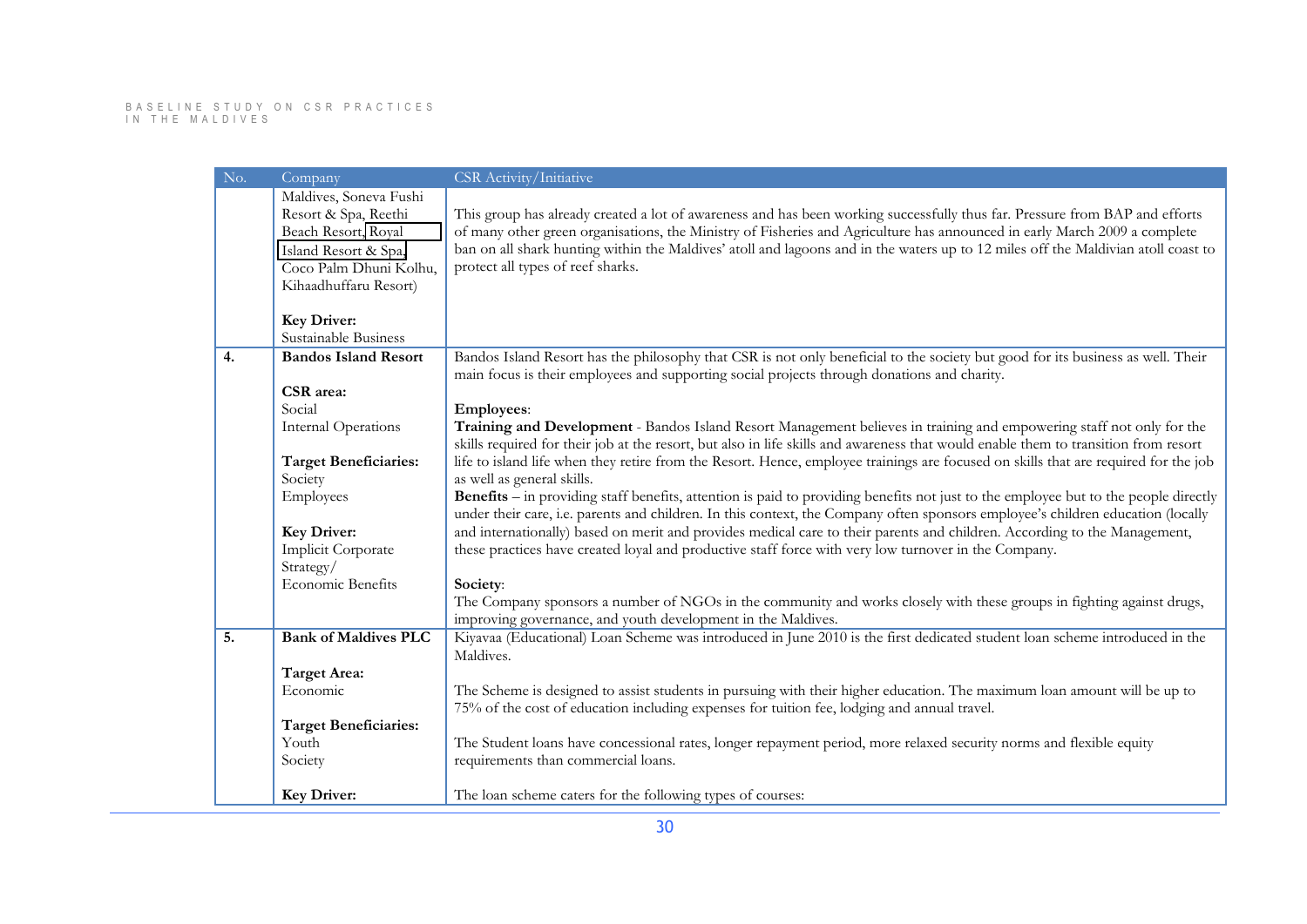#### BASELINE STUDY ON CSR PRACTICES IN THE MALDIVES

| No. | Company                                  | CSR Activity/Initiative                                                                                                                                                                                                                                                                                                                                                                                                                                           |
|-----|------------------------------------------|-------------------------------------------------------------------------------------------------------------------------------------------------------------------------------------------------------------------------------------------------------------------------------------------------------------------------------------------------------------------------------------------------------------------------------------------------------------------|
|     | Corporate Strategy/                      | Diploma and equivalent courses up to 2 years duration<br>$\overline{\phantom{a}}$                                                                                                                                                                                                                                                                                                                                                                                 |
|     | Economic Benefits                        | Advanced Diploma courses up to 3 years duration                                                                                                                                                                                                                                                                                                                                                                                                                   |
|     |                                          | First degree courses up to 4 years during (excluding foundation courses)                                                                                                                                                                                                                                                                                                                                                                                          |
|     |                                          | Post Degree courses up to three years duration                                                                                                                                                                                                                                                                                                                                                                                                                    |
|     |                                          | The scheme is targeted at Maldivians young people, who has completed grade 10 level education and has an offer of admission<br>from an institution accredited by the Maldives Accreditation Board.<br>BML has enabled online payment option for Zakath for Maldivians.                                                                                                                                                                                            |
| 6.  | <b>Banyan Tree Hotels</b><br>and Resorts | Banyan Tree was founded with the core value of driving sustainable development. The values revolved around embracing the<br>environment and empowering people. Banyan Tree's triple bottom line (economy, society and environment) helps direct the<br>Company's sustainable development by inspiring associates, guests, and partners to take a wider consideration encompassing a                                                                               |
|     | CSR area:<br>Social                      | long-term view when making business decisions.                                                                                                                                                                                                                                                                                                                                                                                                                    |
|     | Environmental                            | The Green Imperative Fund (GIF) - In 2001, Banyan Tree set up the Green Imperative Fund (GIF) to continue formalizing                                                                                                                                                                                                                                                                                                                                             |
|     | Internal Operations                      | its Corporate Social Responsibility (CSR) efforts. The GIF aims to widen the reach and effectiveness of the company's efforts<br>by providing financial support to worthy environmental and community based projects in locations where Banyan Tree has a                                                                                                                                                                                                         |
|     | <b>Target Beneficiaries:</b>             | presence.                                                                                                                                                                                                                                                                                                                                                                                                                                                         |
|     | Employees                                |                                                                                                                                                                                                                                                                                                                                                                                                                                                                   |
|     | Society                                  | At Banyan Tree properties, every guest is invited to be a supporting partner through a small contribution of US\$2 per room<br>night, under an "opt-out" arrangement. At Angsana properties, the amount is US\$1 per room night. Banyan Tree matches the                                                                                                                                                                                                          |
|     | <b>Key Driver:</b><br>Corporate Strategy | guest contribution, dollar for dollar.                                                                                                                                                                                                                                                                                                                                                                                                                            |
|     |                                          | Banyan Tree Global Foundation - In 2009 the Green Imperative Fund was established as an independent, separate entity<br>entitled Banyan Tree Global Foundation. The foundation is based in Singapore and is audited by Ernst and Young. It can only<br>be utilized for projects that benefit the community or environment and offers even greater assurance to contributing guests<br>that the money goes directly to worthy causes where they have a presence.   |
|     |                                          | Some of the current projects in the Maldives are:                                                                                                                                                                                                                                                                                                                                                                                                                 |
|     |                                          | Greening Community - Banyan Tree increased its commitment to tackle the issues of climate change by launching<br>Greening Communities in 2007. This program challenges its resorts to plant 2,000 new trees per year for the next 10<br>years. While the initiative will offset only a small amount of globally produced atmospheric carbon dioxide, the main<br>focus is to drive greater awareness of climate change among communities, associates, and guests. |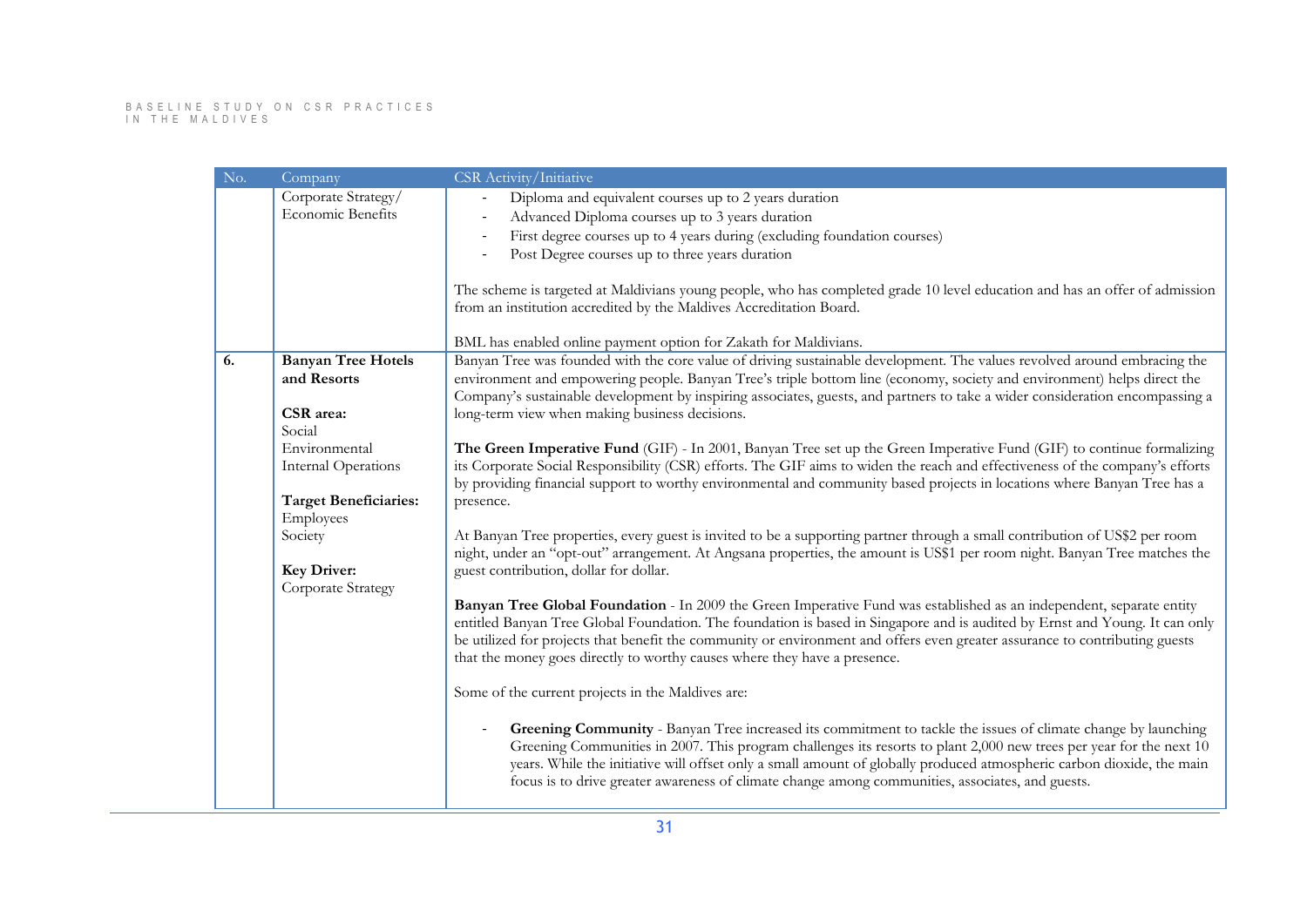#### BASELINE STUDY ON CSR PRACTICES IN THE MALDIVES

| No. | Company | CSR Activity/Initiative                                                                                                                                                                                                                                                                                                                                                                                                                                                                                                                                                                                                                                                                                                                                                                                                                                   |
|-----|---------|-----------------------------------------------------------------------------------------------------------------------------------------------------------------------------------------------------------------------------------------------------------------------------------------------------------------------------------------------------------------------------------------------------------------------------------------------------------------------------------------------------------------------------------------------------------------------------------------------------------------------------------------------------------------------------------------------------------------------------------------------------------------------------------------------------------------------------------------------------------|
|     |         | Seedlings - In 2007, Banyan Tree launched Seedlings, a group wide initiative to build the capacity of young people.<br>Seedlings offer candidates guidance and support and is open to youths at risk of societal exclusion. The effort<br>combines mentorship, scholarship, and work experience over the course of 6 years to provide young adults with the<br>means and motivation to complete their education and successfully enter the labour force as well rounded adults.                                                                                                                                                                                                                                                                                                                                                                           |
|     |         | Resource reduction - In 2007, Banyan Tree launched a group wide effort to monitor and systematically reduce the<br>carbon emissions from its resorts.                                                                                                                                                                                                                                                                                                                                                                                                                                                                                                                                                                                                                                                                                                     |
|     |         | Maldives Deaf & Mute Association (MDA)- As part of the ongoing commitment Banyan Tree has donated a<br>computer laboratory to support them and provide the children with the same learning opportunities as others in the<br>country. Banyan Tree and MDA are now working to increase awareness and learning of international sign language.                                                                                                                                                                                                                                                                                                                                                                                                                                                                                                              |
|     |         | Turtle Conservation - In 2000 the Company started a turtle head-start program in North Male Atoll on both<br>properties; these islands are natural nesting grounds for green sea turtles. The aim of the program is to rear juvenile<br>turtles for two years, releasing them as juvenile individuals when they are more likely to survive. This program<br>combines conservation with education for both locals and guests. In 2001 satellite tracking tags were fixed to follow<br>the turtle's movements. This tracking revealed the turtles left the area and survived for the following 6 months in<br>open oceans, demonstrating they are able to forage and survive by themselves after the artificial detainment. One<br>turtle even swum to Indonesia! Company continues this work to see if there is more evidence of the program's<br>benefit. |
|     |         | Electric Reef - To understand more about the Maldivian corals growth and health, the Marine Laboratory teamed<br>up with two German scientists in 1997 to build the countries first ever electric reef (The Barnacle) in Angsana Ihuru.<br>The following year "The Necklace" was also built and in 2000 the "Lotus" was added to Banyan Tree Vabbinfaru.<br>Now these electric reefs act as "gene banks". Protecting this coral could prove critical for the recovery reefs after<br>other unfavourable environmental events.                                                                                                                                                                                                                                                                                                                             |
|     |         | Coral Gardens - Corals have to be planted in much the same way as plants. Close to 30 coral gardens can now be<br>$\overline{\phantom{a}}$<br>seen in the lagoons around Vabbinfaru. Sometimes these are located in areas that are aesthetically pleasing, and other<br>times in areas to reduce erosion on the beach. These are often sponsored by guests who help to plant them, and<br>return in future years to see how their own 'coral garden' is developing.                                                                                                                                                                                                                                                                                                                                                                                       |
|     |         | Facilitating Scientific Research in the Maldives - the Marine Laboratory often collaborates with international<br>$\overline{\phantom{a}}$<br>scientists and brings their expertise into the Maldives to find solutions to critical problems about the environment.<br>Such visits also usually provide useful educational outreach to the region.                                                                                                                                                                                                                                                                                                                                                                                                                                                                                                        |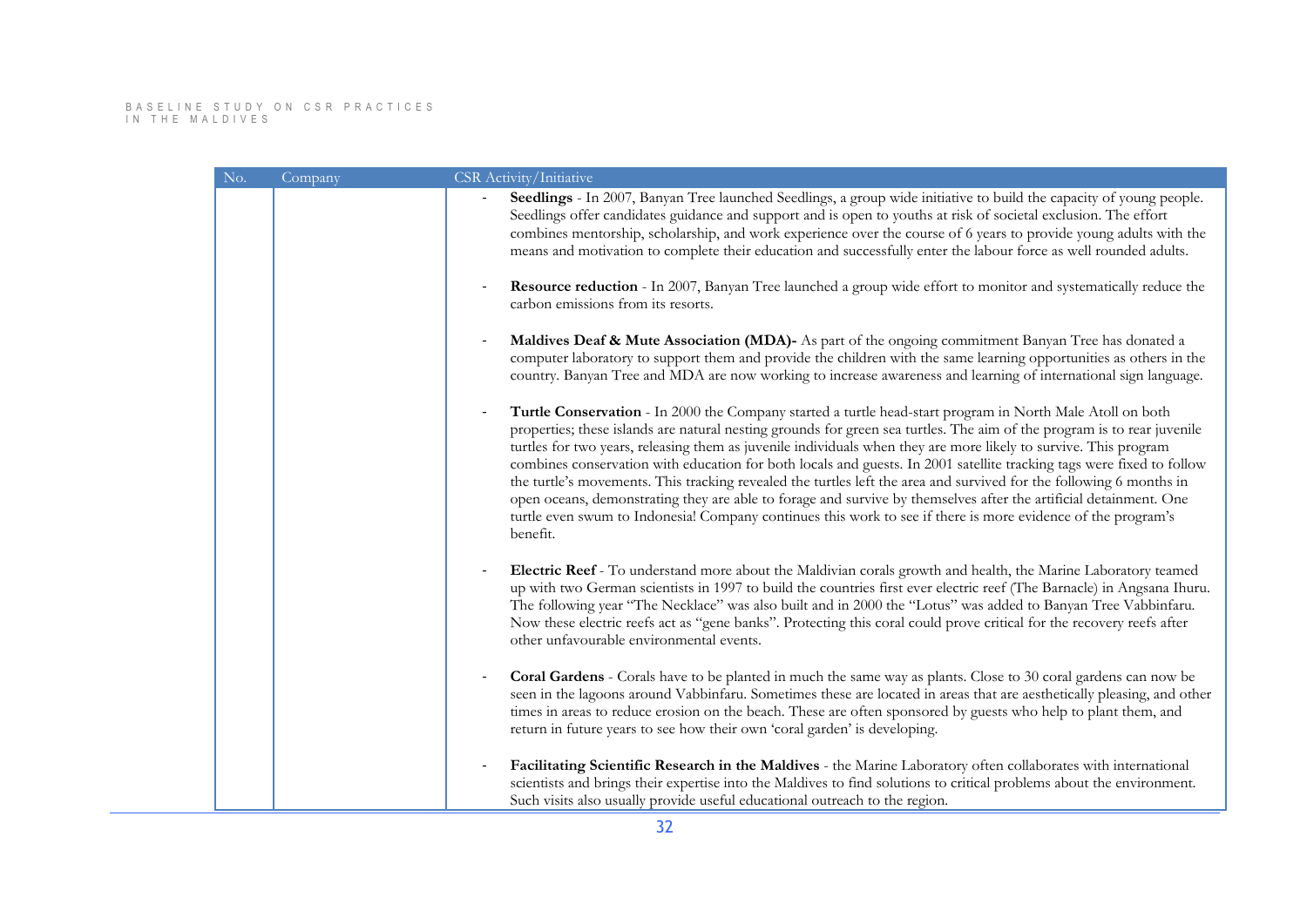| No.              | Company                                             | CSR Activity/Initiative                                                                                                                                                                                                                                      |
|------------------|-----------------------------------------------------|--------------------------------------------------------------------------------------------------------------------------------------------------------------------------------------------------------------------------------------------------------------|
| $\overline{7}$ . | <b>Batch Construction</b><br><b>Private Limited</b> | Batch experienced that many of the home owners are not able to complete the construction of their properties with loan<br>finances. As a result projects often were left uncompleted. In order to facilitate proper completion of the project, Batch started |
|                  |                                                     | to selectively finance a portion of the cost of the construction of private property. If an agreement is reached, the company                                                                                                                                |
|                  | <b>Target Area:</b>                                 | completes the construction and the charges are paid back to the company over a pre-agreed period of time. There is no                                                                                                                                        |
|                  | Economic                                            | interest charge for these financing arrangements.                                                                                                                                                                                                            |
|                  | <b>Target Beneficiaries:</b>                        |                                                                                                                                                                                                                                                              |
|                  | Customers                                           | According to the company, this activity enables Batch to complete a number of projects, which has helped to establish the                                                                                                                                    |
|                  | <b>Key Driver:</b>                                  | company's profile and the goodwill generated has increased the company's reputation and credibility within the community.                                                                                                                                    |
|                  | Economic Benefits                                   |                                                                                                                                                                                                                                                              |
| 8.               | Crown & Champa                                      | The group has stopped night fishing as a way to protect the marine environment. This has lead to guest awareness and                                                                                                                                         |
|                  | <b>Resorts</b>                                      | improved the marine environment around the islands.                                                                                                                                                                                                          |
|                  | <b>Target Area:</b>                                 | Training and development for employees - recipient of the President of Maldives Award for Human Resource Development                                                                                                                                         |
|                  | Environment                                         | in Tourism Industry in 2009 Meeru Island Resort has a major focus on staff development and training. The group has a full-                                                                                                                                   |
|                  | <b>Target Beneficiaries:</b>                        | time dedicated instructor and runs an in-house program called "CCR Training University" which provides an orientation for                                                                                                                                    |
|                  | Society                                             | all staff on the tourism industry, fire and safety in addition to optional foreign language classes. In addition, the group supports                                                                                                                         |
|                  |                                                     | fully paid leave for education purposes both in Maldives and abroad. Although the group also financially supports distance                                                                                                                                   |
|                  | <b>Key Driver:</b>                                  | learning programs the management believes that this type of learning is not very popular among staff.                                                                                                                                                        |
|                  | Economic Benefits/                                  |                                                                                                                                                                                                                                                              |
|                  | Implicit Corporate<br>Strategy                      |                                                                                                                                                                                                                                                              |
| 9.               | <b>Dhivehi Rajjege</b>                              | Dhiraagu is actively involved in the community development in island, atoll, national and international level. The main areas of                                                                                                                             |
|                  | <b>Gulhun Pvt Ltd</b>                               | focus for Dhiraagu's CSR activities are Health, Education, Environment, Sports, Drugs and Youth Development.                                                                                                                                                 |
|                  | (Dhiraagu)                                          |                                                                                                                                                                                                                                                              |
|                  |                                                     | In line with Dhiraagu's concept of "Touch Maldives" the company aims to reach as many people thought out the nation. As a                                                                                                                                    |
|                  | <b>Target Area:</b>                                 | result a number of schools and smaller community projects funding are provided by Dhiraagu.                                                                                                                                                                  |
|                  | Social, Environment,                                | The company has a formal process of applying for funding, which has helped applicants as well as the company to prioritise in                                                                                                                                |
|                  | Economic                                            | funding for the projects. There is an annual budget allocated for external CSR activities which is incorporated into the main                                                                                                                                |
|                  | <b>Target Beneficiaries:</b>                        | marketing budget.<br>Some of the initiatives undertaken by Dhiraagu under this program include:                                                                                                                                                              |
|                  | <b>Internal Operations</b>                          | Health Sector - contributes in kind and cash to activities conducted by health institutes/ medical associations and                                                                                                                                          |
|                  | Society                                             | NGOs that carries out awareness programs and tackling health related issues such as diabetes, cancer and                                                                                                                                                     |
|                  | Customers                                           | Thalesaemia. Dhiraagu donates cyber centres for National Thalassemia Centre and Society for Health Education                                                                                                                                                 |
|                  |                                                     | Centre.                                                                                                                                                                                                                                                      |
|                  | <b>Key Driver:</b>                                  | Education – contributes to education through access to Internet at schools and educational institutions at special<br>$\overline{\phantom{a}}$                                                                                                               |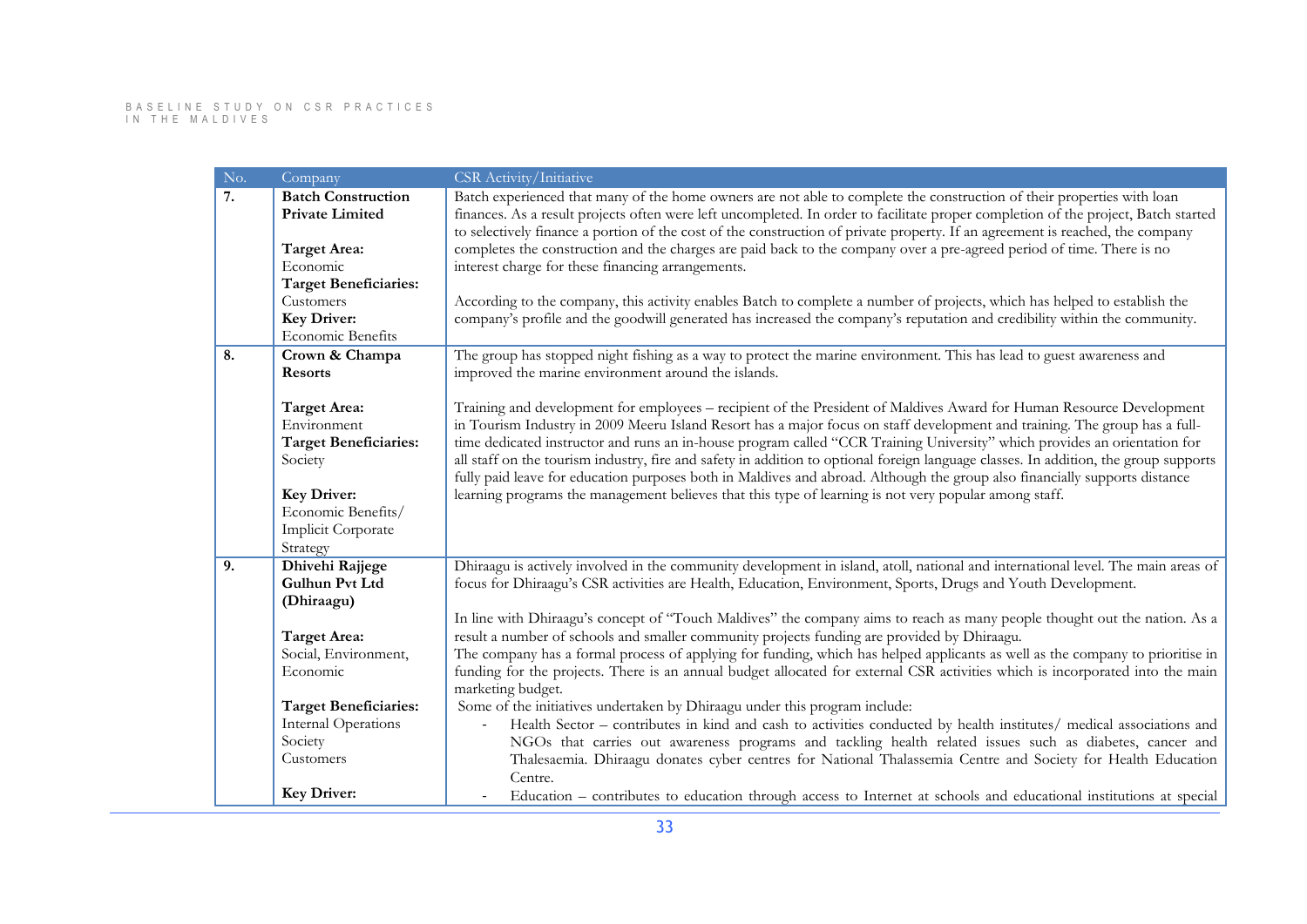| No. | Company                                                                                                                                                                                                                            | CSR Activity/Initiative                                                                                                                                                                                                                                                                                                                                                                                                                                                                                                                                                                                                                                                                                                                                                                                                                                                                                                                                                                                                                                                                                                                                                                                                                                                                                                                                                                                                                                                       |
|-----|------------------------------------------------------------------------------------------------------------------------------------------------------------------------------------------------------------------------------------|-------------------------------------------------------------------------------------------------------------------------------------------------------------------------------------------------------------------------------------------------------------------------------------------------------------------------------------------------------------------------------------------------------------------------------------------------------------------------------------------------------------------------------------------------------------------------------------------------------------------------------------------------------------------------------------------------------------------------------------------------------------------------------------------------------------------------------------------------------------------------------------------------------------------------------------------------------------------------------------------------------------------------------------------------------------------------------------------------------------------------------------------------------------------------------------------------------------------------------------------------------------------------------------------------------------------------------------------------------------------------------------------------------------------------------------------------------------------------------|
|     | Corporate Strategy                                                                                                                                                                                                                 | rates.<br>Conducts a Dhiraagu Apprentice Program where every year the company has committed 10 placements for students<br>to gain experience at Dhiraagu through a structured program.<br>Dhiraagu has established a library/computer lab facility and facilitated with a full time teacher at the orphanage in<br>Maldives.<br>Sports - Dhiraagu supports a verity of sports activities though sponsorships. One of the most notable is the<br>"Dhiraagu Dhivehi League" which they have supported for the past 4 consecutive years.<br>Environment – Dhiraagu is the largest user of solar power in Maldives with solar energy being used as the primary<br>source of power in over 80% of the network distribution sites across the country.<br>Drugs – other than contributing to the course of drug irradiation through supporting NGOs and associations,<br>Dhiraagu has established a toll-free helpline at Maldives Narcotics Control Bureau. Also worked with UNICEF and<br>NNCB as a Communications Partner to conduct the nationwide anti-drug awareness campaign called the Wake-Up<br>Campaign.<br>Has a voluntary Pensions system for employees.<br>Has an employee forum that is headed by 5 senior managers elected by votes. They facilitate efficient communication<br>between staff and the management.<br>Has a very comprehensive staff evaluation and appraisal system.<br>This Ramadan Dhiraagu provides free prayer alert and Zakath payment service. |
| 10. | <b>Four Seasons Resorts</b><br>Landaa Giraavaru and<br>Kuda Huraa<br>CSR area:<br>Environmental<br>Social<br><b>Internal Operations</b><br><b>Target Beneficiaries:</b><br>Society<br>Customers<br>Employees<br><b>Key Driver:</b> | At Four Seasons Resorts, the corporate values are focused in three main areas:<br>Building Communities - Four Seasons is committed to being a responsible and caring community partner by having a<br>positive economic impact and supporting community goals, both within and outside the hotel.<br>Advancing Cancer Research - Four Seasons is committed to supporting the goal of eradication of cancer.<br>Supporting Sustainability - Four Seasons involves employees and guests in the preservation and protecting the planet.<br>In Maldives, the Group is actively engage in two of the three values stated above, namely, community building activities and<br>protection of marine environment, often in a value-adding combination. Following are some of the key initiatives currently<br>underway by the Group.<br>Coral Reef Transplant – Started in 2005, the Group has been propagating corals in Landaa Giraavaru. Since its<br>inception the Group has transplanted over 60,000 fragments of corals in over 400 coral frames in Landaa Giraavaru<br>with 80% survival rate. The Group started the same project in Kuda Huraa in 2007 and has since successfully<br>installed over 18,600 fragments in over 198 frames. The progress of this initiative is regularly monitored by a resident                                                                                                                                                                 |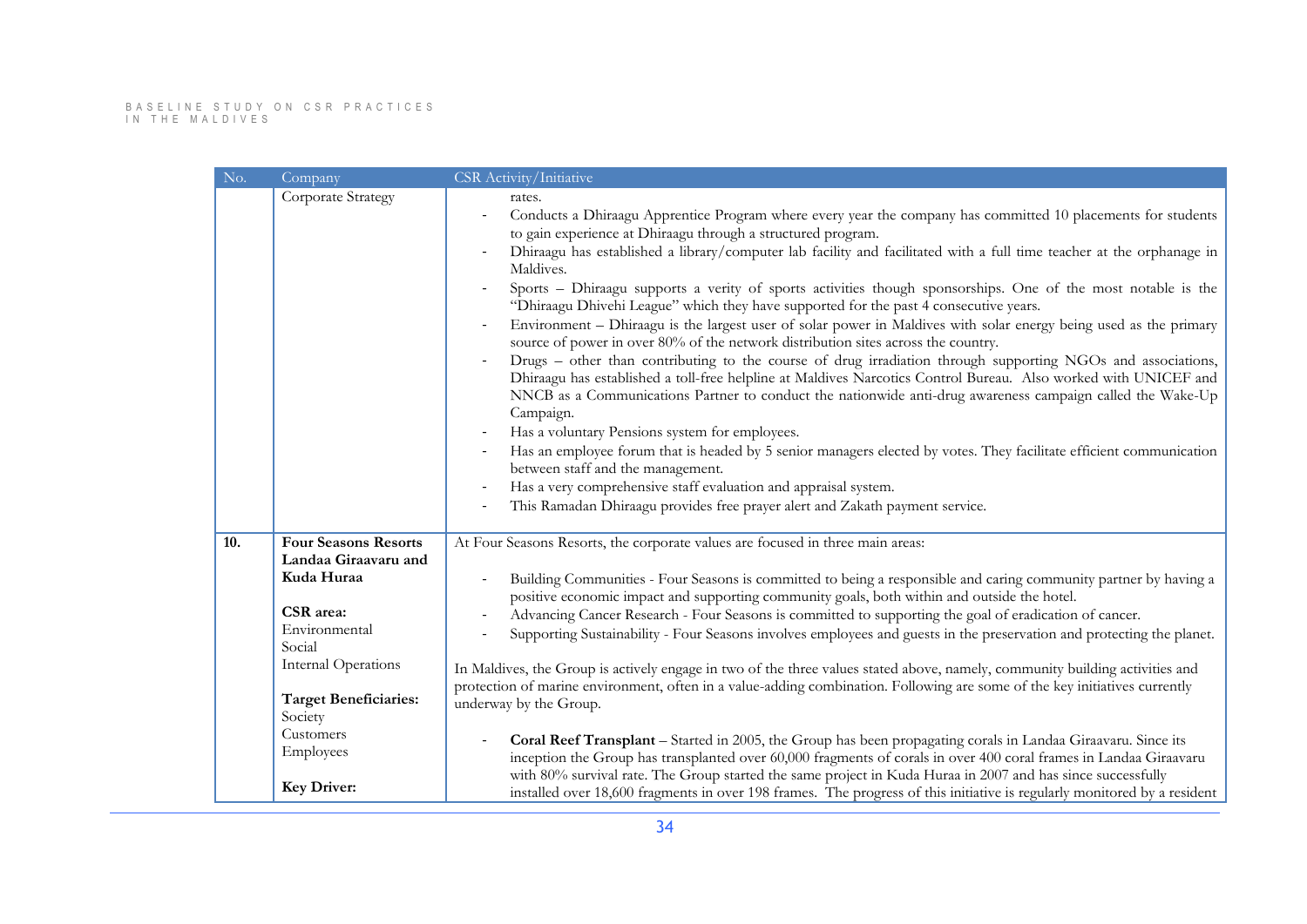| No. | Company            | CSR Activity/Initiative                                                                                                                                                                                                                                                                                                                                                                                                                                                                                                                                                                                                                                                                                                                                                                                                                                                                                                                                                                                                                                                                                                                                                                                                                                                                                           |
|-----|--------------------|-------------------------------------------------------------------------------------------------------------------------------------------------------------------------------------------------------------------------------------------------------------------------------------------------------------------------------------------------------------------------------------------------------------------------------------------------------------------------------------------------------------------------------------------------------------------------------------------------------------------------------------------------------------------------------------------------------------------------------------------------------------------------------------------------------------------------------------------------------------------------------------------------------------------------------------------------------------------------------------------------------------------------------------------------------------------------------------------------------------------------------------------------------------------------------------------------------------------------------------------------------------------------------------------------------------------|
|     | Corporate Strategy | marine biologist. This project has revived the marine diversity around the island and increased the coral cover of the<br>island by 20%. Resort guests are offered the opportunity to sponsor coral frames, funds from which are diverted back<br>to the project making it sustainable in the longer run.                                                                                                                                                                                                                                                                                                                                                                                                                                                                                                                                                                                                                                                                                                                                                                                                                                                                                                                                                                                                         |
|     |                    | Research and protection of Whale Sharks and Manta Rays - Four Seasons Landaa Giraavaru is located in Baa<br>$\overline{\phantom{a}}$<br>Atoll, where there is significant biodiversity. The marine biologists at the Marine Research Center at Four Seasons<br>conducts research on all aspects of manta ray and whale shark biology and behaviour from migration routes, critical<br>habits and population estimates. To date, the project has identified over 1500 individual mantra rays (the largest<br>recorded population of manta ray database in the world), and over 100 sharks and 450 different sightings in its<br>database.                                                                                                                                                                                                                                                                                                                                                                                                                                                                                                                                                                                                                                                                          |
|     |                    | Protection of Sea Turtles - Four Seasons Landaa Giraavaru is a breeding ground for Hawksbill and Green Turtles<br>$\overline{\phantom{a}}$<br>all year around. The Resort has implemented a number of measures to ensure that sea turtles continue to nest and<br>breed on the islands without impediment. The resort's lighting is positioned in such a way as to minimise alarm to<br>hatching turtles and fencing is put around the egg chamber for protection. Marine biologists patrol the beaches at<br>night to monitor and record data on turtle nests. To date, the Resort marine biologists have assisted a number of<br>stranded female turtles on the beach and helped 80 turtle hatchlings to move safely into the ocean.                                                                                                                                                                                                                                                                                                                                                                                                                                                                                                                                                                            |
|     |                    | Environmental Education for the local community – the project was launched in 2008, in coordination to<br>$\overline{\phantom{a}}$<br>schools and by linking to the national curriculum taught in schools and is aimed to provide students with an<br>opportunity to practice techniques thought in classrooms. Thus far, over 300 students and teachers have toured<br>Landaa Giraavaru Marine Research Centre and been given presentations on environment by the Resort's marine<br>biologists.                                                                                                                                                                                                                                                                                                                                                                                                                                                                                                                                                                                                                                                                                                                                                                                                                 |
|     |                    | <b>TVET-Certified Apprenticeship Programme</b> – Launched in 2001, the Four Seasons Apprenticeship Programme<br>is a vocational training programme for young Maldivians who wish to enter into the hotel industry. The objective of<br>the program is to provide apprentices with a firm platform of theoretical knowledge and practical skills to perform<br>successfully in the tourism industry in the Maldives. The Programme is open for Maldivians aged between 16 to 20<br>years and uses a combination of intensive practical on-the-job training and theoretical classroom sessions. The<br>Programmes is of one-year in duration and focuses on all areas relevant to the industry from food and beverage<br>preparation to safe maritime transport and housekeeping. From 2002 to 2009, over 156 Apprentices have been<br>trainee under this programme. Although the Apprentices are not bonded to work for the Resort, a number of the<br>successful Apprentices take jobs with the Group. Apprentices to participate in the programme are selected by the<br>senior management of the Group visiting 20 islands each year and conducting one-to-one interviews. Apprentices are<br>provided with complimentary room and board as well as a monthly remuneration and are able to enjoy the facilities |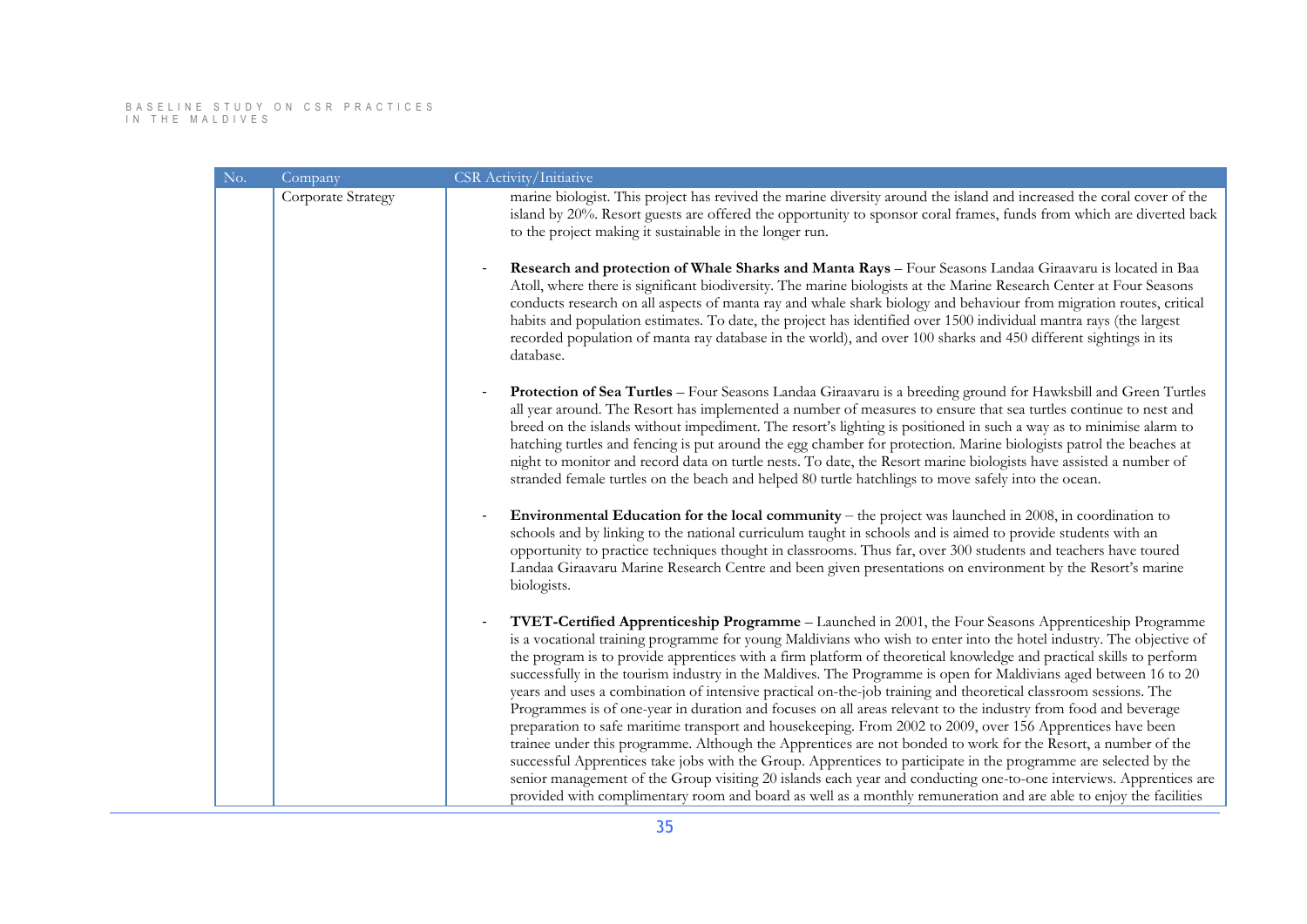| No. | Company                      | CSR Activity/Initiative                                                                                                                                                                                                                                                                                                                                                                                                                                                                                                                                                                                                                                                                                                                                                                                                                                                                                  |
|-----|------------------------------|----------------------------------------------------------------------------------------------------------------------------------------------------------------------------------------------------------------------------------------------------------------------------------------------------------------------------------------------------------------------------------------------------------------------------------------------------------------------------------------------------------------------------------------------------------------------------------------------------------------------------------------------------------------------------------------------------------------------------------------------------------------------------------------------------------------------------------------------------------------------------------------------------------|
|     |                              | of the Resorts that are accessible to full-time employees. The Programme costs between USD50,000 to USD100,000<br>per year to run.                                                                                                                                                                                                                                                                                                                                                                                                                                                                                                                                                                                                                                                                                                                                                                       |
|     |                              | Four Seasons Kuda Huraa was also the recipient of the President of Maldives Award for Human Resource<br>Development in the Tourism Industry in 2001, 2002 and 2004.                                                                                                                                                                                                                                                                                                                                                                                                                                                                                                                                                                                                                                                                                                                                      |
|     |                              | Local Island Garbage Disposal - Four Seasons Landhaa Giraavaru has started working with the nearby islands<br>Kamadhoo, Kihaadhoo and Dhonfanu in assisting in their waste disposal process. The process is designed in two<br>stages, first a thorough cleaning and clearing of garbage of the islands, then followed by monthly transport of waste<br>to Thilafushi. The Resort provides bins to be planted at the harbour area in a shelter built by the local community,<br>where garbage will be sorted to glass, plastics and biodegradable by the community. The transportation process is<br>built into the weekly garbage disposal trip of the resort so that there is marginal cost to the Resort and sustainability is<br>assured. Currently, Four Seasons Kuda Huraa is in discussion with the Bodu Huraa community to set up a simila<br>garbage removal system at the neighbouring island. |
|     |                              | Infrastructure development linked to awareness programmes - Four Seasons has a philosophy of financially<br>supporting nearby islands which supports their environmental preservation initiative. In order to combine these two<br>things, the Resort has come up with an innovative mechanism. Currently working with Kamadhoo, Four Seasons<br>Landaa Giraavaru has agreed to support the renovation of the public school provided a covenant is signed with the<br>local households to protect turtles and turtle eggs. Similar project is being negotiated with other islands of the Atoll.                                                                                                                                                                                                                                                                                                          |
|     |                              | Four Seasons Kuda Huraa and Huraa Community relationship - Kuda Huras has a very good relationship with<br>the neighbouring island Huraa and financially supports on many community projects and activities. For example, for<br>the past ten years Four Seasons has been sponsoring the of 4 teachers and 2 assistants at the Huraa school.                                                                                                                                                                                                                                                                                                                                                                                                                                                                                                                                                             |
| 11. | Heat Gym                     | Heat Gym has been working with the Diabetics Society of Maldives for several years. Their role has been primarily volunteer<br>work and supporting healthy lifestyle campaigns. The Gym conducted a free special exercise program for diabetes patients for                                                                                                                                                                                                                                                                                                                                                                                                                                                                                                                                                                                                                                              |
|     | <b>Target Area:</b>          | six years before it was discontinued due to lack of resources to provide for testing facilities for patients before and after                                                                                                                                                                                                                                                                                                                                                                                                                                                                                                                                                                                                                                                                                                                                                                            |
|     | Social, Economic             | exercise.                                                                                                                                                                                                                                                                                                                                                                                                                                                                                                                                                                                                                                                                                                                                                                                                                                                                                                |
|     | <b>Target Beneficiaries:</b> |                                                                                                                                                                                                                                                                                                                                                                                                                                                                                                                                                                                                                                                                                                                                                                                                                                                                                                          |
|     | Diabetics Society            | The trainers of the gym continues to support awareness programs of healthy lifestyle though volunteering at workshops and<br>seminars held throughout the Maldives in association with the Ministry of Human Resources Youth and Sports.                                                                                                                                                                                                                                                                                                                                                                                                                                                                                                                                                                                                                                                                 |
|     | <b>Key Driver:</b>           | The Gym currently conducts exercise programs at selected schools at cost in an attempt to create awareness and healthy                                                                                                                                                                                                                                                                                                                                                                                                                                                                                                                                                                                                                                                                                                                                                                                   |
|     | Implicit Corporate           | lifestyle amongst the youth.                                                                                                                                                                                                                                                                                                                                                                                                                                                                                                                                                                                                                                                                                                                                                                                                                                                                             |
|     | Strategy                     |                                                                                                                                                                                                                                                                                                                                                                                                                                                                                                                                                                                                                                                                                                                                                                                                                                                                                                          |
| 12. | Kuramathi Island             | Kuramathi Island Resort works very closely with nearby island Rasdhoo, providing a lot of support for development and                                                                                                                                                                                                                                                                                                                                                                                                                                                                                                                                                                                                                                                                                                                                                                                    |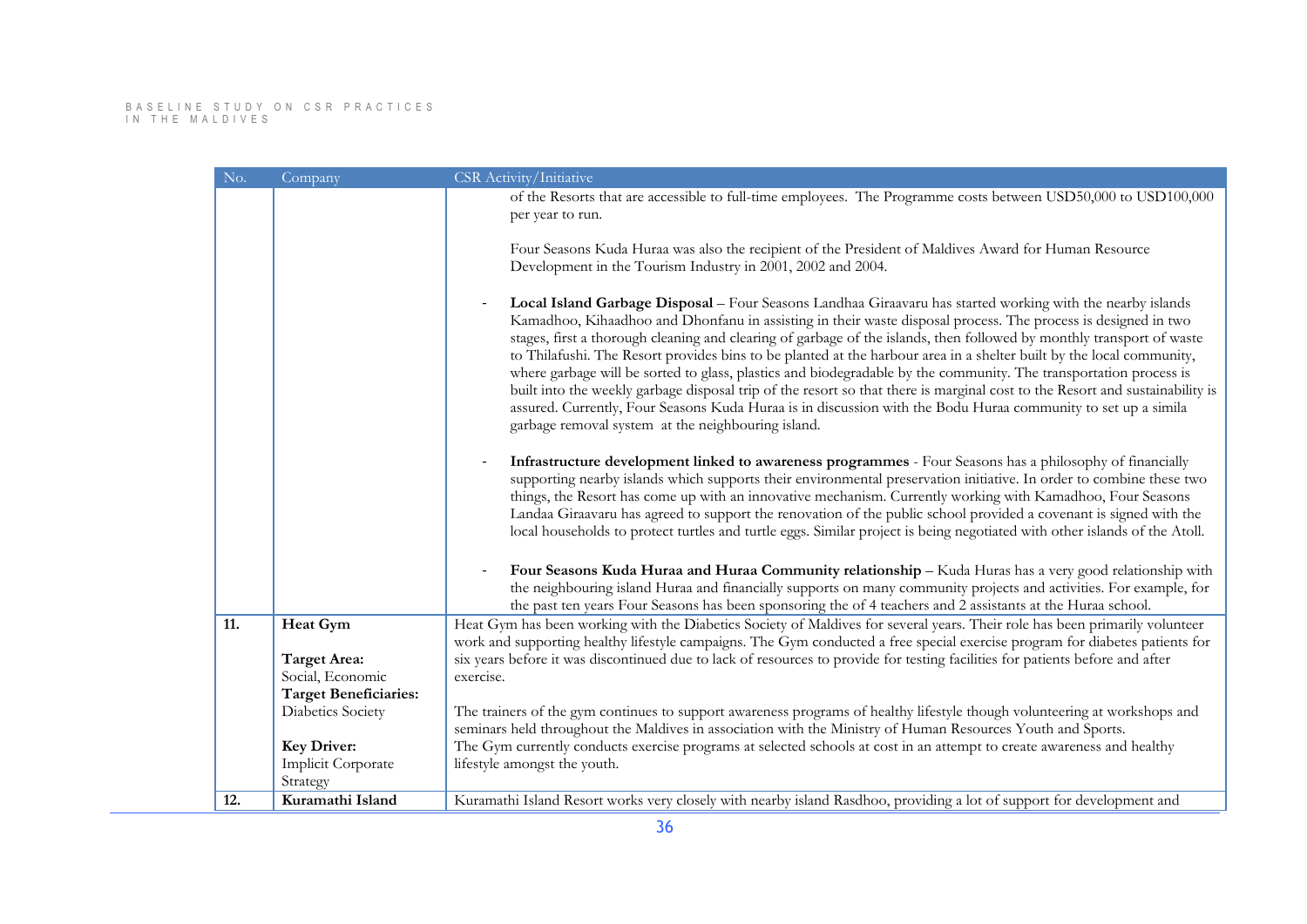| No. | Company                                                                                                                                                                        | CSR Activity/Initiative                                                                                                                                                                                                                                                                                                                                                                                                                                                                                                                                                                                                                                                                                                                                                                                                                                                                                                                                                                                                                                                                                                                                                                                                                                                                                                                                                                                                                                                                                                                                                                                                                                                                                                           |
|-----|--------------------------------------------------------------------------------------------------------------------------------------------------------------------------------|-----------------------------------------------------------------------------------------------------------------------------------------------------------------------------------------------------------------------------------------------------------------------------------------------------------------------------------------------------------------------------------------------------------------------------------------------------------------------------------------------------------------------------------------------------------------------------------------------------------------------------------------------------------------------------------------------------------------------------------------------------------------------------------------------------------------------------------------------------------------------------------------------------------------------------------------------------------------------------------------------------------------------------------------------------------------------------------------------------------------------------------------------------------------------------------------------------------------------------------------------------------------------------------------------------------------------------------------------------------------------------------------------------------------------------------------------------------------------------------------------------------------------------------------------------------------------------------------------------------------------------------------------------------------------------------------------------------------------------------|
|     | Resort                                                                                                                                                                         | infrastructure. Some examples include:                                                                                                                                                                                                                                                                                                                                                                                                                                                                                                                                                                                                                                                                                                                                                                                                                                                                                                                                                                                                                                                                                                                                                                                                                                                                                                                                                                                                                                                                                                                                                                                                                                                                                            |
|     | <b>Target Area:</b><br>Social<br><b>Target Beneficiaries:</b><br>Employees<br><b>Key Driver:</b><br>Implicit Corporate<br>Strategy/<br>Economic Benefits                       | Contribute towards 2 employees salary of Rasdhoo dedicated to looking after the garbage;<br>Bio Station of the resort works regularly with Environment Club of Rasdhoo School in educating young Maldivians<br>about our fragile ecosystem;<br>Occasionally sponsor events and initiatives of Rasdhoo School and Island that are environment related (e.g.: printing<br>campaign materials)<br>Mark special occasions such as Environment day with Rasdhoo, E.g. Last year planted 200++ trees from Kuramathi<br>nursery on Rasdhoo, Guests also participated;<br>Involved together with Rasdhoo in government meetings to explore the value of making Rasdhoo atoll into a marine<br>protected area;<br>For staff from Rasdhoo - daily Ferry service is provided to encourage employment for locals;<br>Six times week excursion to Rasdhoo for our guest which help boost their incomes;<br>Provide free consultation for the Rasdhoo people whenever there is a specialist doctor at Kuramathi medical centre -<br>Doctors visit Rasdhoo hospitals;<br>Donated hospital equipments such as ECG and scan machines to Rasdhoo hospital;<br>If urgent medical is require, Kuramathi provides this assistance from Kuramathi medical centre;<br>Complimentary transfers to Rasdhoo residents to Male' based on availability.<br>As recycling of batteries and proper disposal of batteries are not available in Maldives, the resort collects all dead batteries into<br>a bin. This bin is placed at the departure area with a pledge for guests to take back to their countries for proper disposal. The<br>management informed us that many guest do appreciate this innovation and often take them back as a way of supporting |
|     |                                                                                                                                                                                | environmental preservation.                                                                                                                                                                                                                                                                                                                                                                                                                                                                                                                                                                                                                                                                                                                                                                                                                                                                                                                                                                                                                                                                                                                                                                                                                                                                                                                                                                                                                                                                                                                                                                                                                                                                                                       |
| 13. | Lily Beach Resort &<br>Spa<br><b>Target Area:</b><br>Environment<br><b>Target Beneficiaries:</b><br>Society, Customers<br><b>Key Driver:</b><br>Implicit Corporate<br>Strategy | The resort has a turtle conservation practice that has been informally done for the past several years. Employees and guests,<br>when they find baby turtles, bring them and put them in a protective cage until they grow to length of about 10 inches. They<br>are then released into the wild. The operation is informal and small at present and managed by the Launch Section of the<br>resort. The resort informs us that this activity, in addition to preserving a protected species, has helped the attractiveness of the<br>reef and hence the diving activity of the resort.                                                                                                                                                                                                                                                                                                                                                                                                                                                                                                                                                                                                                                                                                                                                                                                                                                                                                                                                                                                                                                                                                                                                           |
|     |                                                                                                                                                                                |                                                                                                                                                                                                                                                                                                                                                                                                                                                                                                                                                                                                                                                                                                                                                                                                                                                                                                                                                                                                                                                                                                                                                                                                                                                                                                                                                                                                                                                                                                                                                                                                                                                                                                                                   |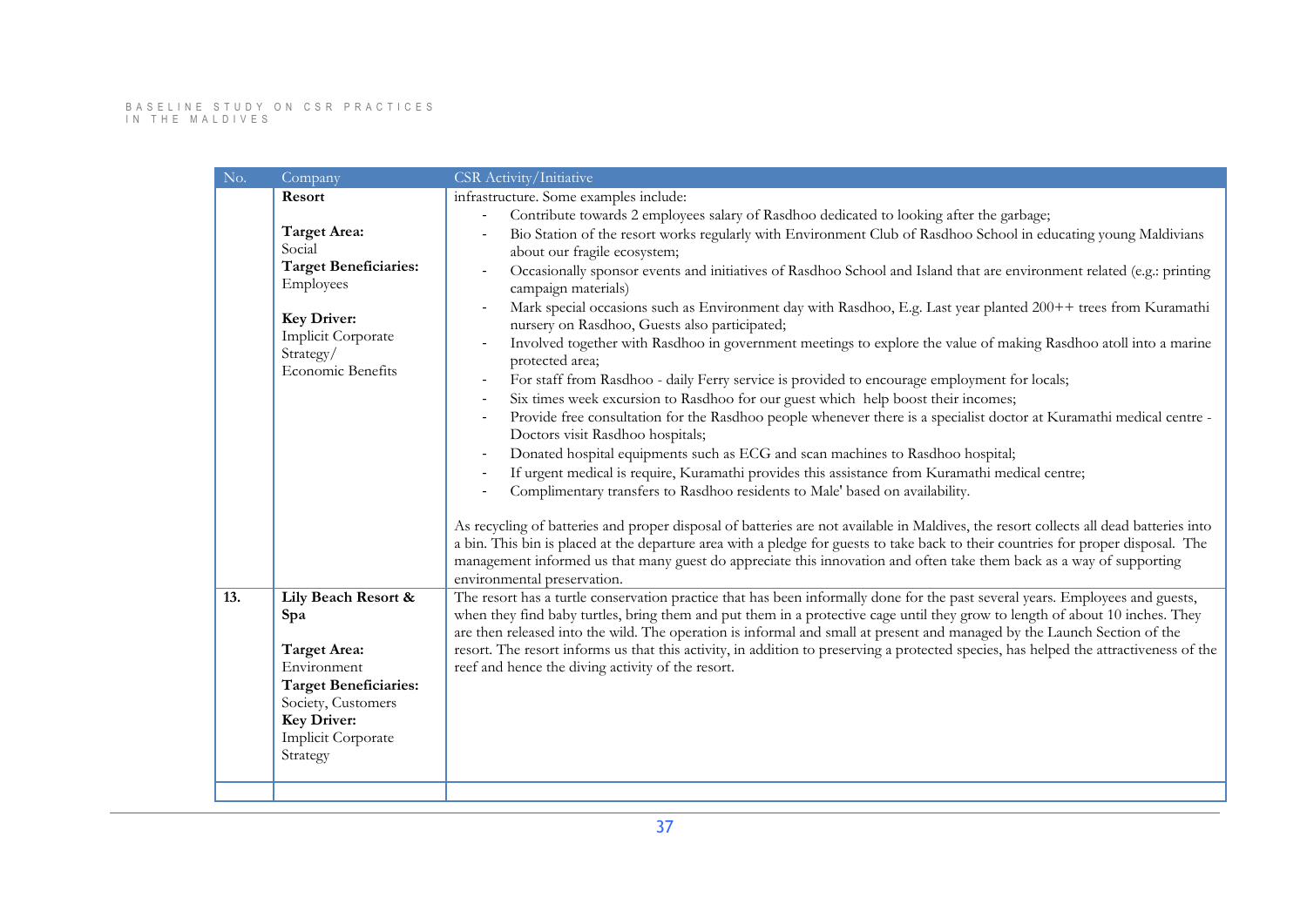| $\mathrm{No}.$    | Company                                                                                                                                                          | CSR Activity/Initiative                                                                                                                                                                                                                                                                                                                                                                                                                                                                                           |
|-------------------|------------------------------------------------------------------------------------------------------------------------------------------------------------------|-------------------------------------------------------------------------------------------------------------------------------------------------------------------------------------------------------------------------------------------------------------------------------------------------------------------------------------------------------------------------------------------------------------------------------------------------------------------------------------------------------------------|
| $\overline{14}$ . | <b>Lintel Investments and</b><br><b>Management Services</b><br>Pvt Ltd                                                                                           | Lintel's CSR evolve around environment and community.<br>In this context Lintel has pioneered in many ways in the non-tourism sector. Some of the notable achievements include the<br>following:<br>Lintel is one of the first business to stop using plastic bags<br>$\overline{\phantom{a}}$                                                                                                                                                                                                                    |
|                   | <b>Target Area:</b><br>Environmental<br>Social<br>Internal Operations                                                                                            | Lintel is the First accredited CarbonNeutral® company in the Maldives. Lintel achieved this by completing a program<br>laid out by the CarbonNeutral Protocol, the global standard for organisations to reduce their carbon emissions to net<br>zero.                                                                                                                                                                                                                                                             |
|                   | <b>Target Beneficiaries:</b><br>Society<br>Customers<br>Employees                                                                                                | This process involved an independent third party assessment that calculated the CO2 emission levels associated with the<br>amount of energy used at the company's premises, vehicles, business travel, and wastage and employee transportation. Lintel<br>chose purchasing carbon credits in the Sangli Wind Power project in India, a renewable energy project verified to the<br>Voluntary Carbon Standard (VCS), to reduce its CO2 emissions of 178 tonnes to net zero.                                        |
|                   | <b>Key Driver:</b><br>Implicit Corporate<br>Strategy                                                                                                             | Although Lintel does not classify the human resources component as part of its CSR program; Lintel believes its human<br>resources are pivotal to the success in achieving Lintel's goals. Hence, Lintel's comprehensive HR policy enables building a<br>motivated, well trained, well remunerated work force that ensures a sound, effective and efficient management.                                                                                                                                           |
| 15.               | <b>Maldives National</b><br><b>Broadcasting Company</b><br>Limited (MNBC)                                                                                        | A survey conducted by MNBC indicated that youth viewing population for the local channels are very low. With the aim of<br>recapturing the youth demographic and increase their participation and voice in the issues of the country, MNBC launched<br>Youth TV. With a slogan "Youth for Youth" the channel is dedicated for youth and is expected to increase youth interest in<br>the development of the nation. The Channel is managed by a group of young people under the direct supervision of the         |
|                   | Target Area: Economic<br><b>Target Beneficiaries:</b><br>Youth<br><b>Key Driver:</b><br>Corporate Strategy                                                       | Managing Director of MNBC. This has given youth an opportunity to showcase their talent and creatively. MNBC has not<br>conducted a follow up survey on the success of this channel as of yet, but has been getting a lot of positive feedback for the<br>innovation.                                                                                                                                                                                                                                             |
| 16.               | <b>Maldives Post Limited</b><br><b>Target Area:</b><br>Economic<br><b>Target Beneficiaries:</b><br>Internal Operation<br><b>Key Driver:</b><br>Economic Benefits | Maldives Post Limited saves cost by reusing mail bags. The postal administration of most countries uses disposable mail bags.<br>Hence Maldives Post is not required to send the empty mail bags back to the dispatching country except for a few countries.<br>Hence these mail bags can be used to dispatch mail by Maldives Post both Internationally and domestically. Thus, this<br>eliminates the cost of producing mail bags by Maldives Post, contributing to the overall decrease in cost of operations. |
|                   |                                                                                                                                                                  |                                                                                                                                                                                                                                                                                                                                                                                                                                                                                                                   |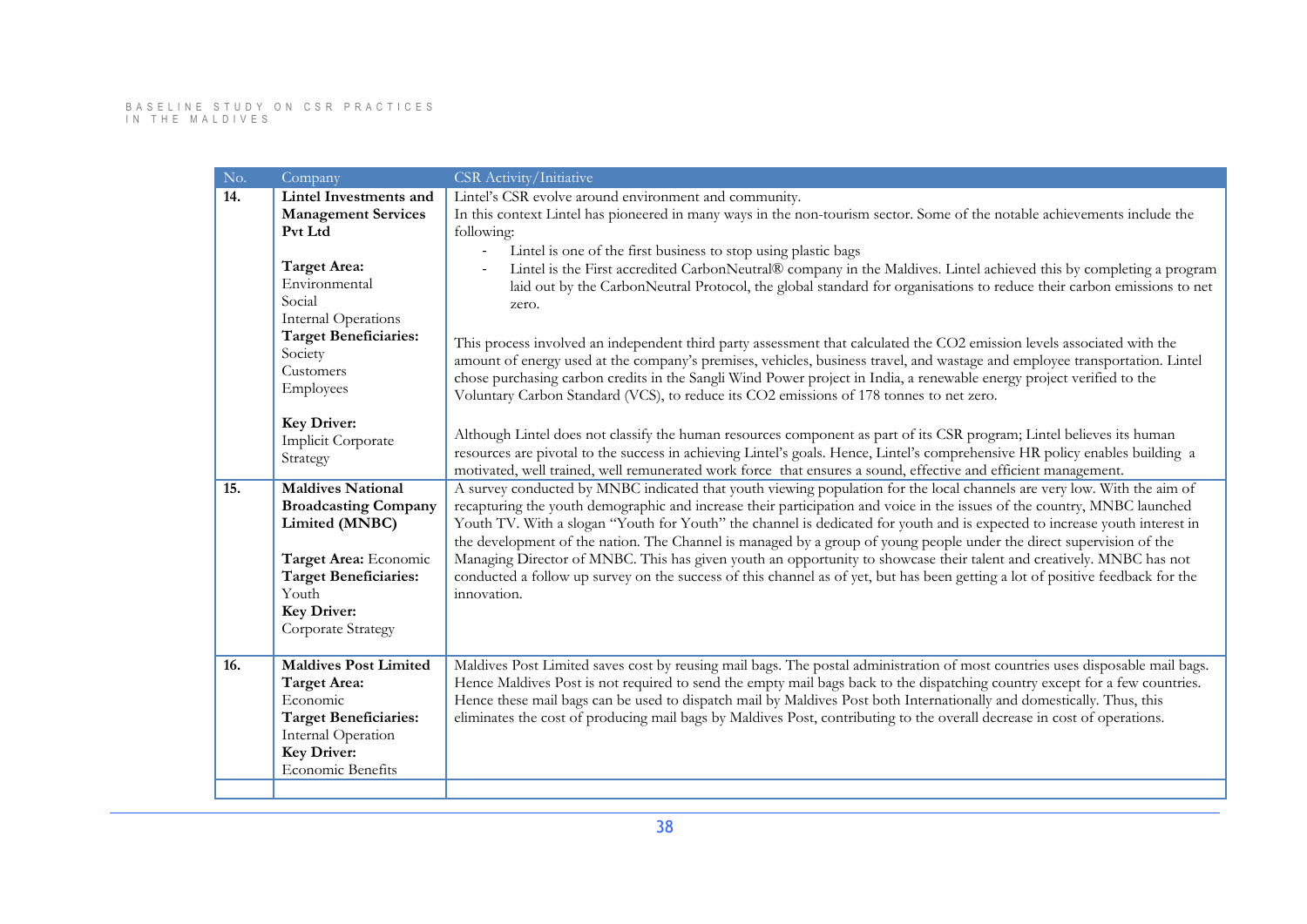| No. | Company                                                                                                                                                                                   | <b>CSR</b> Activity/Initiative                                                                                                                                                                                                                                                                                                                                                         |
|-----|-------------------------------------------------------------------------------------------------------------------------------------------------------------------------------------------|----------------------------------------------------------------------------------------------------------------------------------------------------------------------------------------------------------------------------------------------------------------------------------------------------------------------------------------------------------------------------------------|
| 17. | <b>Maldives Water and</b><br><b>Sewerage Company</b><br>Limited<br>Target Area: Social<br><b>Target Beneficiaries:</b><br>Society<br><b>Key Driver:</b><br>Implicit Corporate<br>Strategy | A subsidiary company of MWSC, Island Beverages Pvt Ltd, produces Taza drinking water. The company donates a pre-<br>determined amount of money per bottle sold to a charity. The company currently collects empty bottles from home delivery<br>customers during their delivery trips.                                                                                                 |
| 18. | Maldivian Air Taxi<br>(MAT)<br><b>Target Area:</b><br>Social<br><b>Target Beneficiaries:</b><br>Thalasemia patients<br><b>Key Driver:</b><br>Corporate Strategy                           | MAT provides free air transportation to every Thalasemia patient and a guardian on the routes operated by the company.<br>Thalasemia patients living on remote islands frequently have to fly to Male' for medical reasons. MAT assigns unsold seats on<br>their tourist flights to Thalasemia patients without any charge. MAT has been providing this service for the past 10 years. |
| 19. | <b>Megachip Computers</b><br>Target Area: Economic<br><b>Target Beneficiaries:</b><br>Society<br>Key Driver: Economic<br><b>Benefits</b>                                                  | Provides free training on computer maintenance to interested technicians from island communities. The community benefits<br>as they save time and transportation costs in having to ship computers to Male' for repair. The company benefits as they are<br>able to refer to those technicians for after sales support on the islands.                                                 |
| 20. | Muni Enterprises Pvt<br>Ltd<br><b>Target Area:</b><br>Social<br><b>Target Beneficiaries:</b><br>Society<br><b>Key Driver:</b><br>Implicit Corporate<br>Strategy/<br>Economic Benefits     | Muni Enterprises Pvt Ltd contributes to the NGO "Women Against Drugs". Muni also recruits rehabilitating drug users at<br>their company to help them integrate back into the society.                                                                                                                                                                                                  |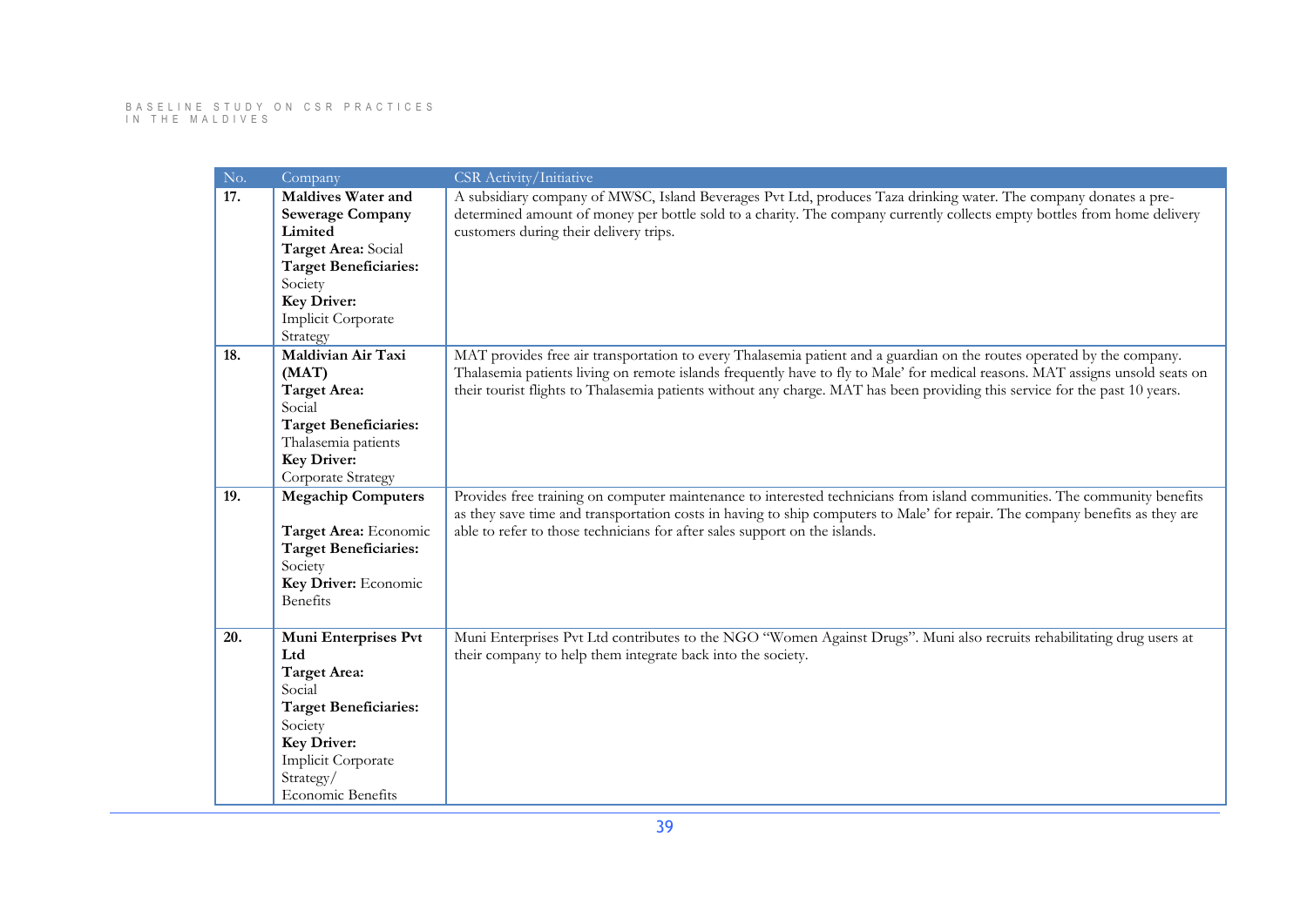| No.               | Company                                                                                                                                                                             | CSR Activity/Initiative                                                                                                                                                                                                                                                                                                                                                                                                                                                                                                                                                                                                                               |
|-------------------|-------------------------------------------------------------------------------------------------------------------------------------------------------------------------------------|-------------------------------------------------------------------------------------------------------------------------------------------------------------------------------------------------------------------------------------------------------------------------------------------------------------------------------------------------------------------------------------------------------------------------------------------------------------------------------------------------------------------------------------------------------------------------------------------------------------------------------------------------------|
| $\overline{21}$ . | <b>Novelty Printers and</b><br><b>Publishes</b><br><b>Target Area:</b><br>Social<br><b>Target Beneficiaries:</b><br>Society<br><b>Key Driver:</b><br>Implicit Corporate<br>Strategy | Often makes donations in $\text{kind} - \text{i.e.}$ makes print material for no charges for many NGOs.<br>In order to minimize wastage and in turn save cost, the company now purchases paper in rolls, instead of cut paper.                                                                                                                                                                                                                                                                                                                                                                                                                        |
| 22.               | Shangri-La Maldives                                                                                                                                                                 | Shangri-La Hotels and Resorts has a Mission Statement that embodies CSR into its core values:                                                                                                                                                                                                                                                                                                                                                                                                                                                                                                                                                         |
|                   | Resort & Spa                                                                                                                                                                        | "We envision a community of responsible and educated citizens who are environmentally conscious, practice social                                                                                                                                                                                                                                                                                                                                                                                                                                                                                                                                      |
|                   | CSR area:<br>Social<br>Environmental<br>Internal Operations                                                                                                                         | responsibility in their daily lives and inspire others to do the same. We commit to operating in an economically, socially and<br>environmentally responsible manner whilst balancing the interests of diverse stakeholders. We strive to be a leader in corporate<br>citizenship and sustainable development, caring for our employees and customers, seeking to enrich the quality of life for the<br>communities in which we do business, and serving as good stewards of society and the environment."                                                                                                                                            |
|                   | <b>Target Beneficiaries:</b><br>Employees<br>Society                                                                                                                                | The Group's CSR vision is divided into Environment, Health & Safety, Employees, Stakeholder Relations, Supply Chain,<br>Embrace and Sanctuary.                                                                                                                                                                                                                                                                                                                                                                                                                                                                                                        |
|                   | <b>Key Driver:</b>                                                                                                                                                                  | Some of the initiatives taken by the Group in the Maldives are:                                                                                                                                                                                                                                                                                                                                                                                                                                                                                                                                                                                       |
|                   | Corporate Strategy/<br><b>Economic Benefits</b>                                                                                                                                     | <b>Community:</b> Since October 2009 the Resort signed an agreement with the Foundation for Medhoo Development (FMD),<br>committing to purchase local fruits and vegetables. The resort consumes over 25 different varieties of fresh fruit and vegetable<br>from Medhoo farms in Addu Atoll presently. Since the resort's opening it purchases Maldivian coconut oil, specially made<br>from freshly harvested coconuts by the local community of Fuvmulakah, near Villingili. The coconut oil is used for CHI, The<br>Spa treatments. The partnerships are continuous and successful, providing a win-win situation.                                |
|                   |                                                                                                                                                                                     | Environment: The Resort, which is built on an island where turtles breed, actively engages in protection of turtles through<br>protecting the nesting areas by cordon and special signboards. The Resort also runs a manta ray conservation project to<br>preserve manta rays and create awareness among staff, guests and local community. The Resort also works with local NGOs in<br>protecting and preserving the environment. Furthermore the resort was build with the intention to save resources and protect<br>the environment. Solar panels are placed on the roofs of all guest villas to heat water and reduce energy consumption and all |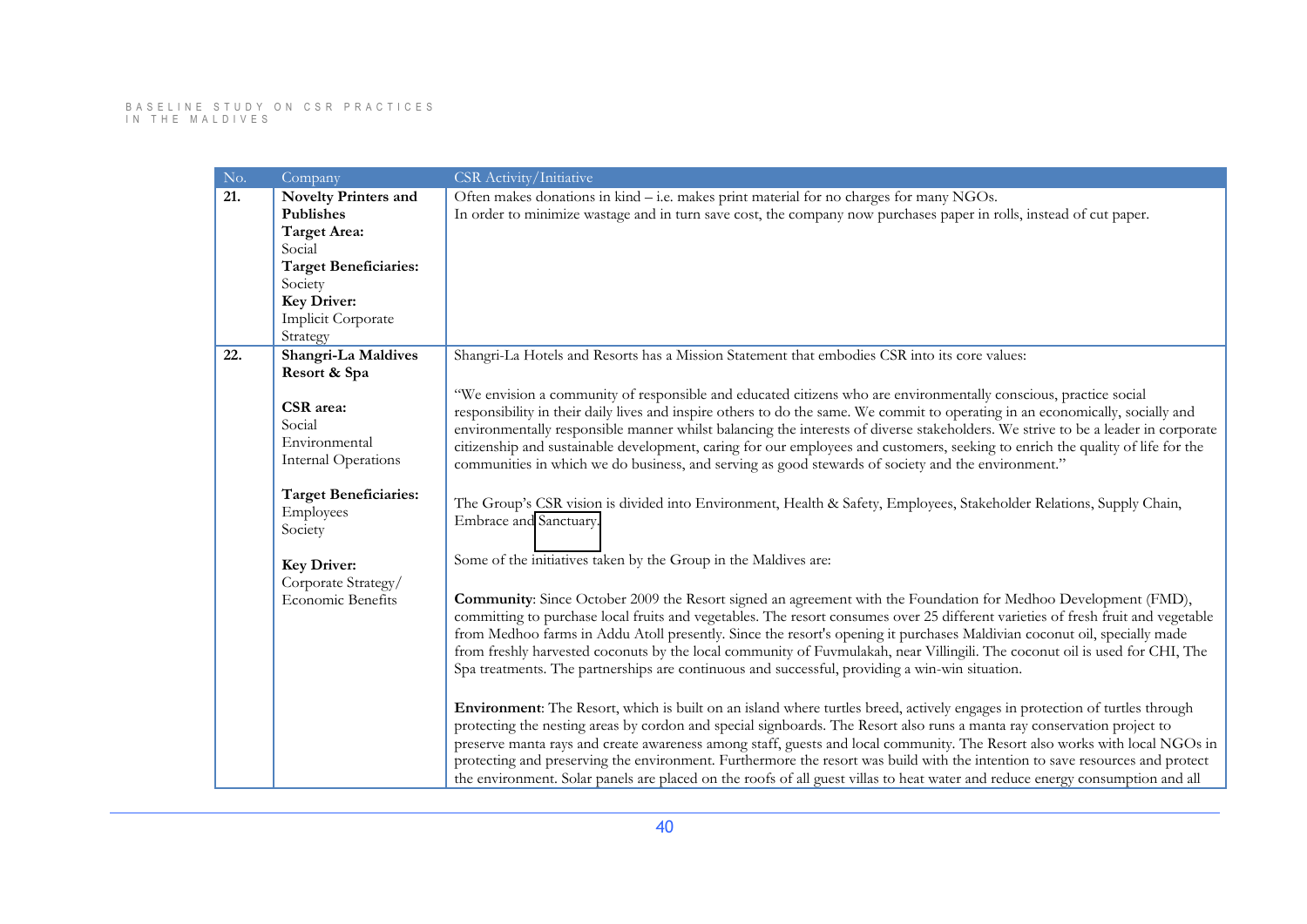| No. | Company                                                                                 | CSR Activity/Initiative                                                                                                                                                                                                                                                                                                                                                                                                                                                                                                                                                                         |
|-----|-----------------------------------------------------------------------------------------|-------------------------------------------------------------------------------------------------------------------------------------------------------------------------------------------------------------------------------------------------------------------------------------------------------------------------------------------------------------------------------------------------------------------------------------------------------------------------------------------------------------------------------------------------------------------------------------------------|
|     |                                                                                         | villas are enveloped by insulation materials to keep-in cooled air and prevent heat gain.                                                                                                                                                                                                                                                                                                                                                                                                                                                                                                       |
| 23. | Soneva by Six Senses                                                                    | Employees: In addition to the training and other benefits to the employees, the resort provides daily transportation to and<br>from the nearby islands in Addu, enabling a number of staff to live with their families within the local island community. The<br>resort offers different employee activities on a weekly basis. Moreover it brings employees and the local community together<br>through regular activities like football matches and tree planting.<br>Soneva by Six Senses has CSR embedded in its corporate values. Its core value is "To create innovative and enlightening |
|     |                                                                                         | experiences that rejuvenate our guests' love of SLOW LIFE*"                                                                                                                                                                                                                                                                                                                                                                                                                                                                                                                                     |
|     | CSR area:<br>Environmental<br>Social<br><b>Internal Operations</b>                      | *SUSTAINABLE - LOCAL - ORGANIC - WHOLESOME LEARNING - INSPIRING - FUN - EXPERIENCES<br>Six Senses focuses on providing sustainable experiences for their guests, hosts and other stakeholders. The group is committed<br>to using sustainable material and local sourcing wherever possible, as well as providing quality and origin of the food that is<br>offered, and to the innovative experiences that not only are fun, but also heighten guests' knowledge.                                                                                                                              |
|     | <b>Target Beneficiaries:</b><br>Society<br>Customers<br>Employees<br><b>Key Driver:</b> | The group organizes all its operation and systems to ensure reduction of carbon footprints that result from transporting goods<br>over long distances, and sourcing of prime produce from local communities are embedded it to its SLOW LIFE concept. The<br>group also aims to create awareness amongst the guests of the initiatives, the objective being to teach them on how to reflect<br>the philosophy into their own lives, and how these intelligent alternatives benefit them individually, and our planet as a whole.                                                                |
|     | Corporate Strategy                                                                      | Some of the initiatives taken by the group in Maldives include:                                                                                                                                                                                                                                                                                                                                                                                                                                                                                                                                 |
|     |                                                                                         | Banned importing drinking water. Drinking water is now made on site, by using glass bottles that are reused. This<br>eliminates one way plastic bottles.                                                                                                                                                                                                                                                                                                                                                                                                                                        |
|     |                                                                                         | The guest rooms are designed in such a way to minimize electric usage.                                                                                                                                                                                                                                                                                                                                                                                                                                                                                                                          |
|     |                                                                                         | Participates in national and local conservation efforts                                                                                                                                                                                                                                                                                                                                                                                                                                                                                                                                         |
|     |                                                                                         | Has a turtle preservation<br>$\sim$                                                                                                                                                                                                                                                                                                                                                                                                                                                                                                                                                             |
|     |                                                                                         | Has a fund allocated to support social and development activities called the "Social and Environmental Responsibilities<br>Fund" (SERF). SERF is funded by 0.5% of total revenue of each resort. This funds Six Senses global efforts on external CSR,<br>as well. In Maldives, proposals submitted to Soneva are reviewed by a committee. The funding priorities are determined by                                                                                                                                                                                                             |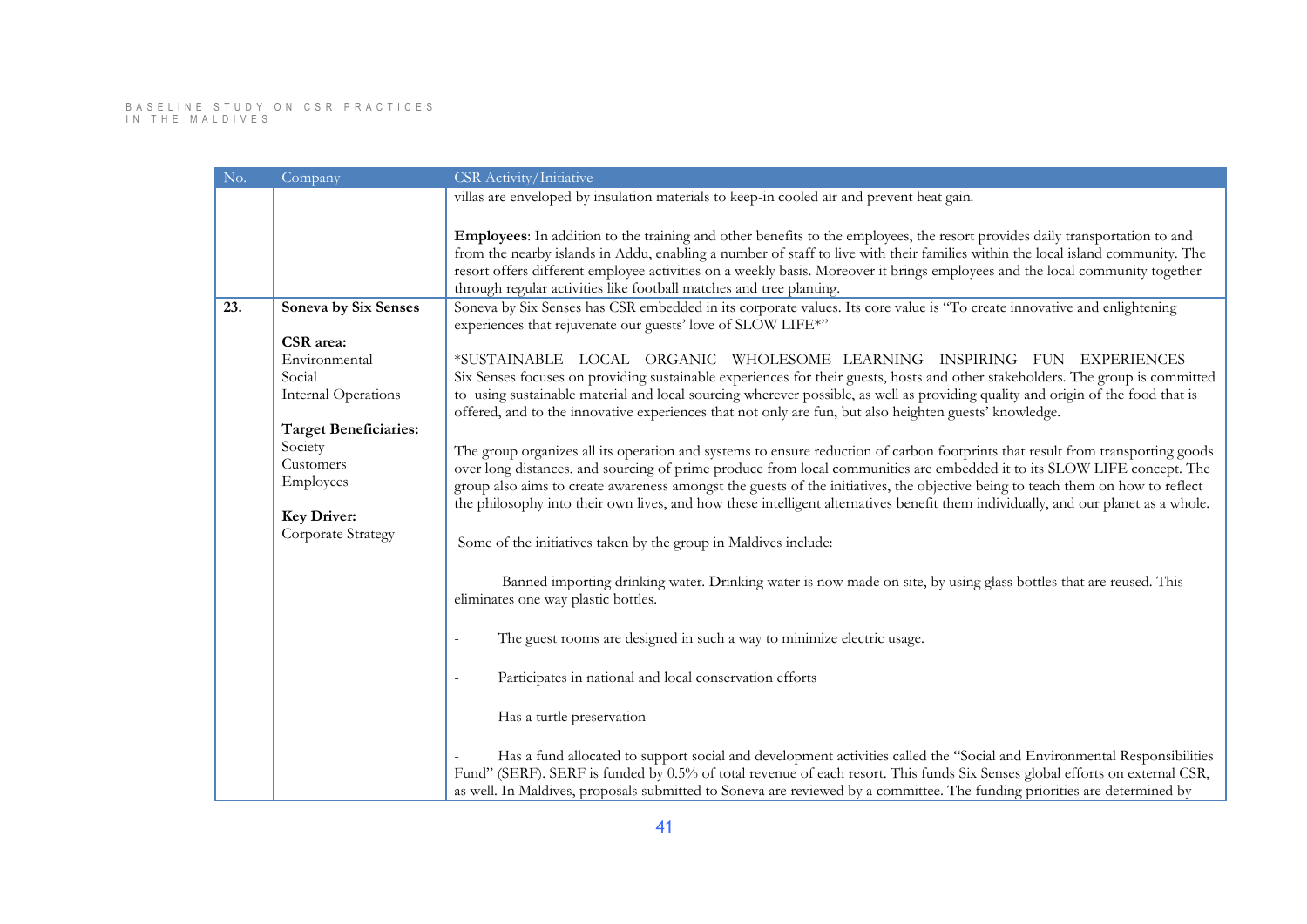| No. | Company | CSR Activity/Initiative                                                                                                                                                                                                                                                                                                                                                                                                                                                                                                                                                                                                                              |
|-----|---------|------------------------------------------------------------------------------------------------------------------------------------------------------------------------------------------------------------------------------------------------------------------------------------------------------------------------------------------------------------------------------------------------------------------------------------------------------------------------------------------------------------------------------------------------------------------------------------------------------------------------------------------------------|
|     |         | Soneva priorities which are aligned with the Millennium Development Goals and national and island priorities. Successful<br>projects are monitored though the implementation stage. Mainly donates on thematic focuses, where environment and<br>biodiversity are always key priorities. Other focuses include livelihood support, education and health care. Examples of other<br>projects include Chilli paste production project and co-financing and building schools. Monitoring of these projects is done<br>through their informal network of staff ambassadors. These projects have created a lot of goodwill in the local communities.      |
|     |         | Regular interactions with staff: In addition to the monthly "meet the management" forum employees has a GM Flag.<br>These GM Flags allows direct access to the GM on occasions where employees are able to solve issues with the management.<br>No staff with the GM Flag is denied access to GM.                                                                                                                                                                                                                                                                                                                                                    |
|     |         | Co-value Guardians: There is a dedicated group of people designated to deal with any persons who does not follow<br>these core values. This group is lead by the Chairman & C.E.O. Mr. Sonu Shivdasani.                                                                                                                                                                                                                                                                                                                                                                                                                                              |
|     |         | Six Senses has 13 core-values stated as follows:                                                                                                                                                                                                                                                                                                                                                                                                                                                                                                                                                                                                     |
|     |         | "We display fairness and integrity, and foster mutual trust and care in our dealings with our employees, our business<br>$\rm ^o$<br>partners and our clients.<br>We try to deal with others as we would want them to deal with us, and others.<br>$\mathcal{O}$<br>We foster the development of all our employees; we respect each other's contribution and importance.<br>$\circ$<br>We are continuously evolving and striving to better ourselves through a passion for self-improvement and learning.<br>$\rm{O}$<br>We create a sense of pride and a feeling of "ownership" amongst our hosts and each host strides to own and<br>$\mathcal{O}$ |
|     |         | immediately resolve guest problems.<br>We are in harmony with the environment and our cultural surroundings.<br>$\circ$<br>We contribute our resources, both financial and human to help better the environment and the community, which<br>$\circ$                                                                                                                                                                                                                                                                                                                                                                                                  |
|     |         | we live in.<br>We are creative and innovative.<br>We create a work environment of teamwork and imaginative service so that the needs of our guests and each other<br>$\circ$                                                                                                                                                                                                                                                                                                                                                                                                                                                                         |
|     |         | are met.<br>We are involved in the planning of the work that affects us.<br>$\circ$<br>We appeal to all the Six Senses (sight, sound, smell, taste, touch  and beyond)<br>$\circ$                                                                                                                                                                                                                                                                                                                                                                                                                                                                    |
|     |         | We believe in Intelligent Luxury, Innovative Style, Redefining Experiences and Balancing Senses.<br>$\circ$<br>We maintain a good standard of personal health as a duty to ourselves so that we may be of service to others, We<br>$\rm{O}$<br>encourage our family, friends and colleague to do likewise.                                                                                                                                                                                                                                                                                                                                           |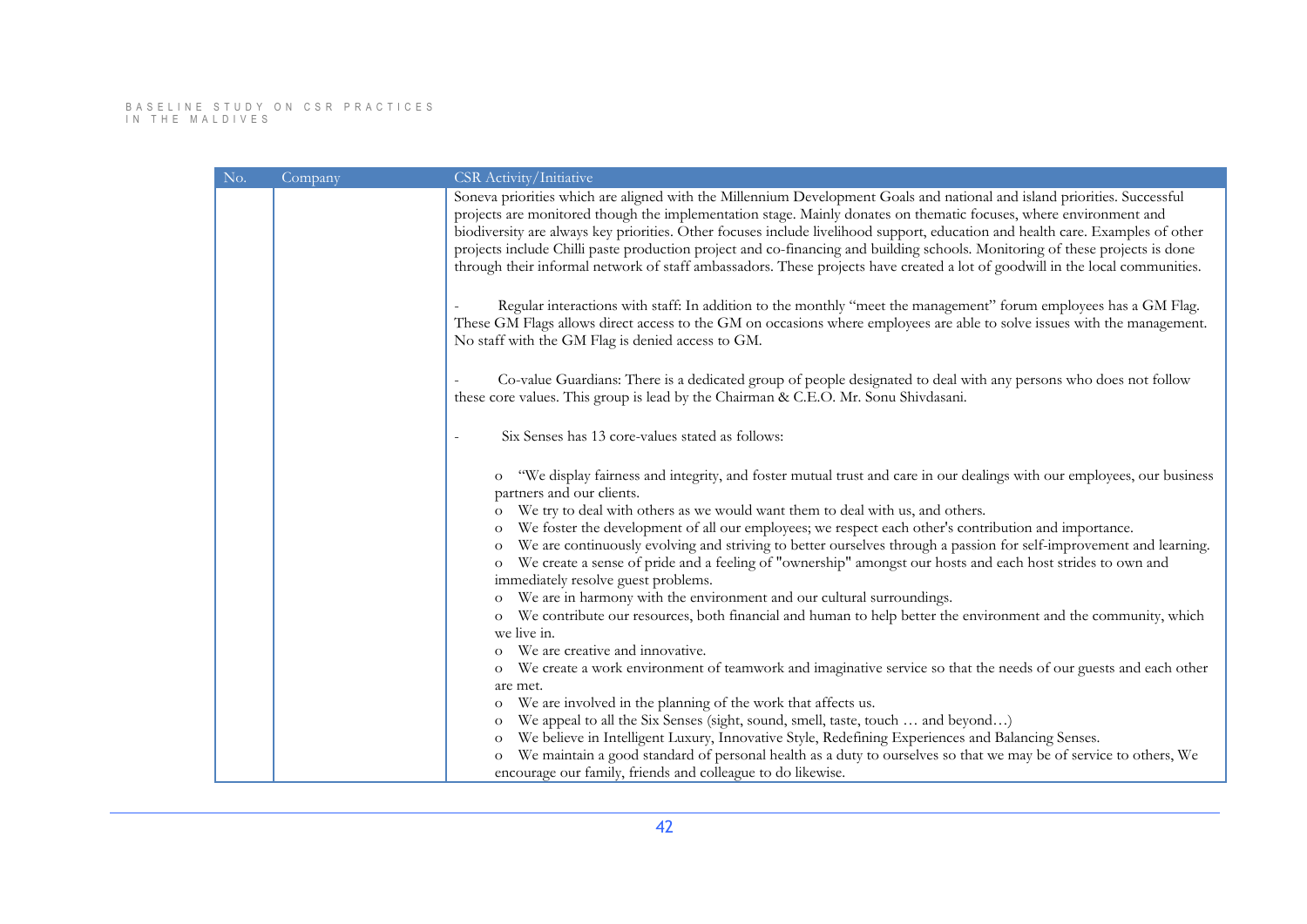| No. | Company                       | CSR Activity/Initiative                                                                                                    |
|-----|-------------------------------|----------------------------------------------------------------------------------------------------------------------------|
|     |                               | o We really enjoy ourselves."                                                                                              |
|     |                               |                                                                                                                            |
|     |                               | Encourages guests' volunteerism through a special package called "Eco Seasons package" where guests are offered free       |
|     |                               | stay for undertaking community work.                                                                                       |
| 24. | <b>State Electric Company</b> | Stelco has a management committee called "Energy Conservation Committee". The primary function of this committee is to     |
|     | Limited (Stelco)              | create awareness about electricity usage. The committee organizes ad hoc information sessions with schools. Currently this |
|     | <b>Target Area:</b>           | process is not done is a systematic manner. However, the management believes that it was a social responsibility to create |
|     | Social                        | more awareness on electricity wastage and energy conservation and in the future will focus to make the committee more      |
|     | <b>Target Beneficiaries:</b>  | effective.                                                                                                                 |
|     | Society                       |                                                                                                                            |
|     | <b>Key Driver:</b>            |                                                                                                                            |
|     | Implicit Corporate            |                                                                                                                            |
|     | Strategy                      |                                                                                                                            |
| 25. | <b>State Trading</b>          | STO is the only dedicated non-tourism sector company that publishes a CSR report. The first CSR report of the company was  |
|     | <b>Organisation PLC</b>       | released with the 2009 Annual Report of the Company.                                                                       |
|     | <b>Target Area:</b>           | STO has CSR embedded to its vision, mission and core values. Its core-values are as follows:                               |
|     | Economic                      | "Nation first – national interest is number one priority                                                                   |
|     | Social                        | Customer focus - delight each and every customer                                                                           |
|     | Internal Operations           | Employee well-being - pleasant workplace, learning and growth                                                              |
|     |                               | Leadership - excel with reliability, integrity, honesty and transparency                                                   |
|     | <b>Target Beneficiaries:</b>  | Social Responsibility – care for the society and development."                                                             |
|     | Society                       |                                                                                                                            |
|     | Employees                     | STO's CSR mission spans across 4 main areas - society, market, staff and environment.                                      |
|     | Customers                     | Some activities undertaken in the past in these areas are briefly listed below:                                            |
|     | <b>Key Driver:</b>            | Society                                                                                                                    |
|     | Corporate Strategy/           | Supply of uninterrupted staple foods, medical items and fuel to the Maldivian market.                                      |
|     | <b>Economic Benefits</b>      | STO runs a successful blood donation program in association with Maldives Doctors Association                              |
|     |                               | STO supports a number of NGOs and sponsors many social events                                                              |
|     |                               | Market                                                                                                                     |
|     |                               | Price stabilization through supply of basic food items especially during Ramadan.                                          |
|     |                               | Runs training programs for heavy vehicle drivers in an attempt to increase number of skilled local drivers                 |
|     |                               | Employees                                                                                                                  |
|     |                               | Emphasizing training and development and creating a good working environment                                               |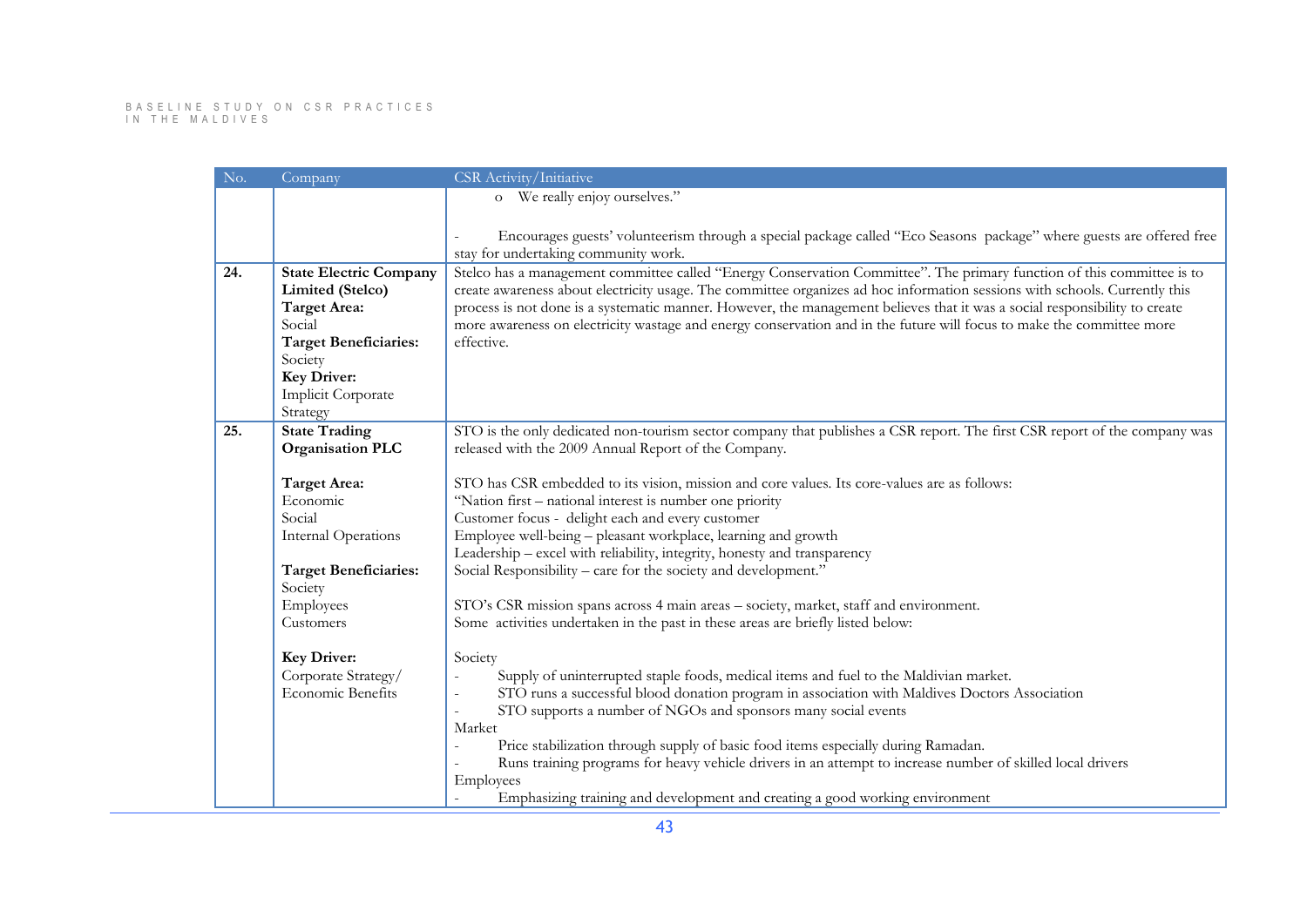| No. | Company                                                                                                                                                                                                  | CSR Activity/Initiative                                                                                                                                                                                                                                                                                                                                                                                                                                                                                                                                                                                                                                                                                                                                                                                                                                                                                                                                            |
|-----|----------------------------------------------------------------------------------------------------------------------------------------------------------------------------------------------------------|--------------------------------------------------------------------------------------------------------------------------------------------------------------------------------------------------------------------------------------------------------------------------------------------------------------------------------------------------------------------------------------------------------------------------------------------------------------------------------------------------------------------------------------------------------------------------------------------------------------------------------------------------------------------------------------------------------------------------------------------------------------------------------------------------------------------------------------------------------------------------------------------------------------------------------------------------------------------|
|     |                                                                                                                                                                                                          | Environment<br>Emphasis on supplying environment friendly merchandise, especially white goods to local market.                                                                                                                                                                                                                                                                                                                                                                                                                                                                                                                                                                                                                                                                                                                                                                                                                                                     |
|     |                                                                                                                                                                                                          | In 2009 the company introduced re-usable, eco-friendly shopping to discourage use of plastic bags.<br>$\overline{\phantom{a}}$<br>Waste and energy minimization in all aspects of operations.                                                                                                                                                                                                                                                                                                                                                                                                                                                                                                                                                                                                                                                                                                                                                                      |
| 26. | <b>Universal Enterprises</b><br><b>Maldives Pvt Ltd</b><br><b>Target Area:</b><br>Social and economic<br><b>Target Beneficiaries:</b><br>Society<br><b>Key Driver:</b><br>Implicit Corporate<br>Strategy | The group currently supports a virgin coconut oil production facility a project in H.A Kela. The coconut oil production is<br>done by a group of women and Universal has an agreement to purchase the production for use at their spas. Further, the<br>group also donates a certain amount or money per bottle sold to a charity fund. This process helps empower the women<br>community in Kela and provides a sustainable livelihood to the group of entrepreneurs. As a result, the resort spas can<br>showcase Maldivian spa oil, which can also be used as a souvenir.                                                                                                                                                                                                                                                                                                                                                                                       |
| 27. | <b>Sun Foundation</b><br><b>Target Area:</b><br>Social<br><b>Target Beneficiaries:</b>                                                                                                                   | Sun Foundation - a non-profit organisation funded by Olhuveli Beach and Spa Resort, Sun Hotels and Resorts Pvt Ltd and<br>Emerald Resorts Pvt. Ltd executes the external CSR activities of these companies. In addition to contributing to medical need<br>and education and infrastructure projects at a random basis.                                                                                                                                                                                                                                                                                                                                                                                                                                                                                                                                                                                                                                            |
|     | Youth<br><b>Key Driver:</b><br>Corporate Strategy                                                                                                                                                        | Some notable initiatives include:<br>Enrichment Program - a workshop style examination preparation session aimed at students and parents undertaking<br>$\overline{\phantom{a}}$<br>O'Level, A'Level and National Dhivehi and Islam examinations. Resource people travel to selected islands and<br>deliver these courses which help students to better prepare for their examinations, and parents to understand their<br>role in children's education and examination preparation. According to the Foundation, this program has been so<br>successful that they are getting requests to run them as paying participants.                                                                                                                                                                                                                                                                                                                                        |
|     |                                                                                                                                                                                                          | In the process of commencing a legal awareness program for grade 8, 9 and 10 students. The program was initially<br>developed by the Attorney General's Office with the assistance of UNICEF. The target institutions for the programs<br>are secondary schools (students, and teachers) and officers working in the island offices. The program was designed<br>to provide information related to activities which are criminal in nature, legal issues and ramification in a simple<br>manner, especially targeted to those who are at a vulnerable age to influences of criminal activities, with the aim of<br>deterring them and creating a positive atmosphere among youth. The program also provides valuable insight for<br>enforcers on similar issues so that enforcement is strengthened and better counselling is available for potential young<br>offenders. The program is 3-days long and is expected to be run in a number of islands in Maldives. |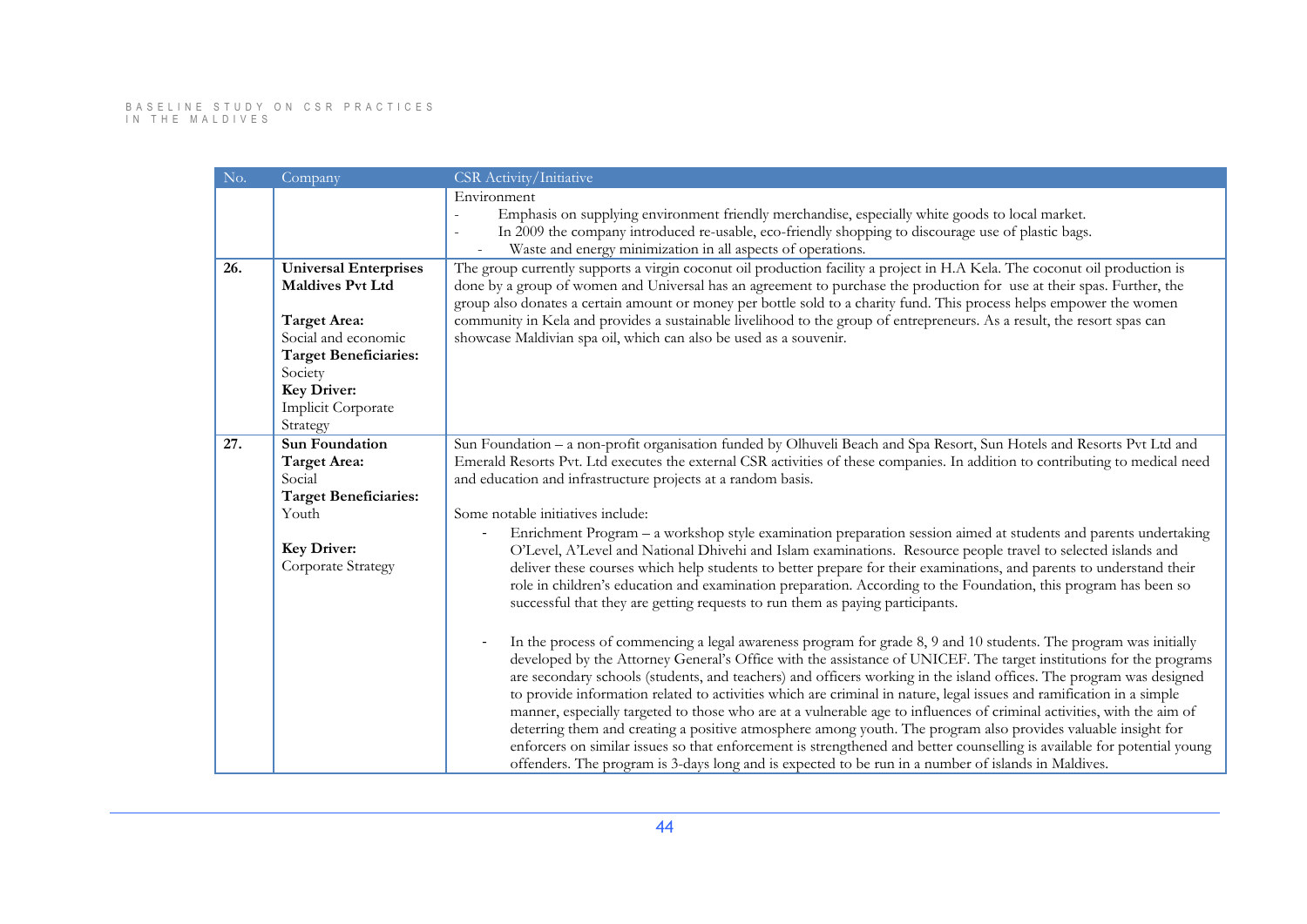| $\rm No.$          | Company                      | CSR Activity/Initiative                                                                                                                                                                                                 |
|--------------------|------------------------------|-------------------------------------------------------------------------------------------------------------------------------------------------------------------------------------------------------------------------|
| $\overline{28}$ .  | <b>Villa Foundation</b>      | The Foundation was registered in 2003. The Foundation was established to implement CSR activities of the Villa group of                                                                                                 |
|                    | <b>Target Area:</b>          | companies. The main CSR focus of the fund is education and health. According to the Management, the foundation has an                                                                                                   |
|                    | Social                       | annual budget of USD 7 to 8 million contributed by Villa group companies.                                                                                                                                               |
|                    | <b>Target Beneficiaries:</b> |                                                                                                                                                                                                                         |
|                    | Society                      | The most notable activity of the Foundation is its Educational loans and scholarships scheme. Each year a list of scholarships                                                                                          |
|                    | Youth                        | for specific programs from Villa College and international institutions are advertised nationally. The selection process of                                                                                             |
|                    | Employees                    | selection of candidates for these scholarships is transparent and involves an independent selection committee, using evaluation                                                                                         |
|                    | <b>Key Driver:</b>           | criteria that take into consideration the financial standing of the candidate in addition to the academic merit. This enables a                                                                                         |
|                    | Corporate Strategy           | number of persons of limited means achieve higher education locally and internationally.                                                                                                                                |
| 29.                | Wataniya Telecom             | Wataniya believes that they should embrace Corporate Social Responsibility (CSR) principles in their work and in the<br>community in which they operate.                                                                |
|                    | <b>Target Area:</b>          |                                                                                                                                                                                                                         |
|                    | Economic, Social             | They recognize and accept the need to embrace actions that go beyond the financial obligations of conducting business.                                                                                                  |
|                    |                              | Wataniya aims to be recognized as a responsible corporation that values the community it serves, the environment it operates                                                                                            |
|                    | <b>Target Beneficiaries:</b> | in and the workplace it offers to its employees. The company has three basic policies:                                                                                                                                  |
|                    | <b>ICT</b>                   |                                                                                                                                                                                                                         |
|                    | Customers                    | <b>Community Policy</b> – to contribute positively to the community by supporting initiatives that promote sustainable national                                                                                         |
|                    | Society                      | and social development.                                                                                                                                                                                                 |
|                    | <b>Key Driver:</b>           | Environment Policy - recognize that caring for the environment is an important element of their business in the Maldives.                                                                                               |
| Corporate Strategy |                              | They aim to adopt practices that reduce the direct and indirect impacts of our business on the environment                                                                                                              |
|                    |                              |                                                                                                                                                                                                                         |
|                    |                              | Workplace Policy – to promote safe and healthy environment for all its employees.                                                                                                                                       |
|                    |                              | In Maldives Wataniya has committed, by the contract entered into with the Government of Maldives to allocate 1% of total                                                                                                |
|                    |                              | revenue towards CSR programs. Some of the initiatives undertaken by Wataniya include:                                                                                                                                   |
|                    |                              |                                                                                                                                                                                                                         |
|                    |                              | In partnership with the National Centre for Information Technology (NCIT) and Communications Authority of<br>Maldives (CAM) has begun the process of establishing the first ICT Incubator in the Maldives. The Wataniya |
|                    |                              | Information and Communication Technology (ICT) Incubator was launched on 17th May 2010. As part of its CSR                                                                                                              |
|                    |                              | initiatives, Wataniya has pledged its support to the project for 3 years. The Incubator is designed to nurture ideas                                                                                                    |
|                    |                              | through a comprehensive business support program, to help them establish and accelerate growth and success. The                                                                                                         |
|                    |                              | Wataniya ICT Incubator is expected to provide a vibrant environment for young entrepreneurs to establish ICT                                                                                                            |
|                    |                              | ventures, learn valuable business and technical skills. It's a concept that has been successfully adopted throughout the                                                                                                |
|                    |                              | world.                                                                                                                                                                                                                  |
|                    |                              |                                                                                                                                                                                                                         |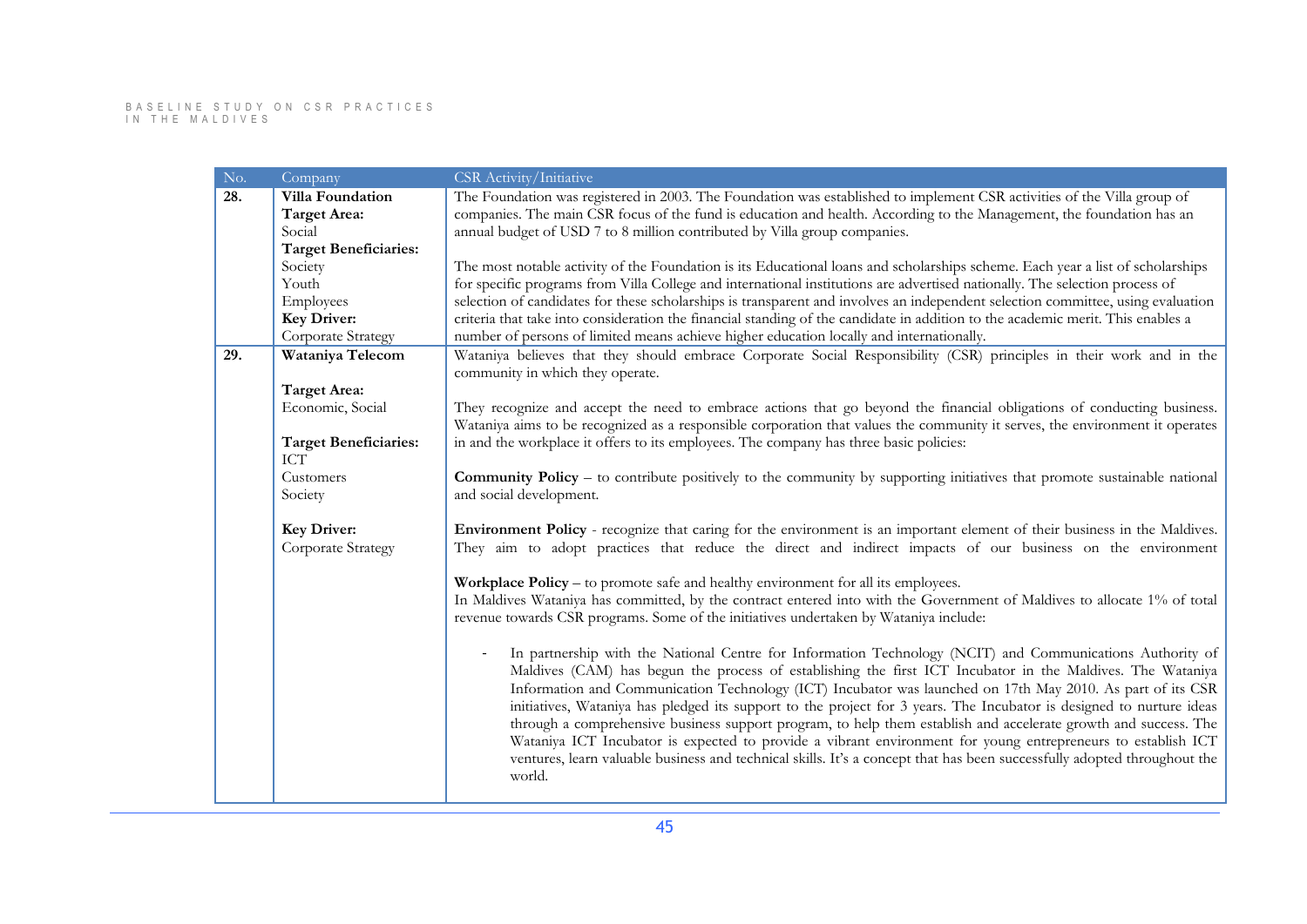| No. | Company | <b>CSR</b> Activity/Initiative                                                                                                                                                               |
|-----|---------|----------------------------------------------------------------------------------------------------------------------------------------------------------------------------------------------|
|     |         | The Wataniya ICT Incubator will provide infrastructural, business development and investment support to the                                                                                  |
|     |         | Clients, specifically:                                                                                                                                                                       |
|     |         | Infrastructural support, including fully-equipped plug n play office/cubicles with free phone and Internet<br>services, free meeting room space, free administrative and secretarial support |
|     |         | Business development support including specialized and expert consultation on business development,<br>marketing, networking and mentoring services                                          |
|     |         | Investment support including matching of ideas/development with potential investors.                                                                                                         |
|     |         | mLearning, or Mobile Learning, is an innovative and interactive learning concept that uses advanced technologies to<br>anywhere.<br>provide<br>education                                     |
|     |         | With mLearning, students and learners can use mobile devices, like laptops, to participate in virtual classrooms.                                                                            |
|     |         | mLearning uses real-time video and audio streaming that allows students to communicate with both the lecturers and<br>other students.                                                        |
|     |         | This arrangement saves time and cost of travel for students. An archive of lectures is also available for later reference.                                                                   |
|     |         | The first mLearning course offered under this initiative, the Executive Diploma in Marketing from the University of                                                                          |
|     |         | Colombo, is a 1-year course fully accredited by the Maldives Accreditation Board. Students are expected only to pay                                                                          |
|     |         | the tuition fees of the University, and no additional services for the mLearning and internet usage. Wataniya expects                                                                        |
|     |         | to introduce other courses in the near future and registration will be available on our website.                                                                                             |
|     |         | This Ramadan Wataniya provides free prayer alert and Zakath payment service.                                                                                                                 |
|     |         |                                                                                                                                                                                              |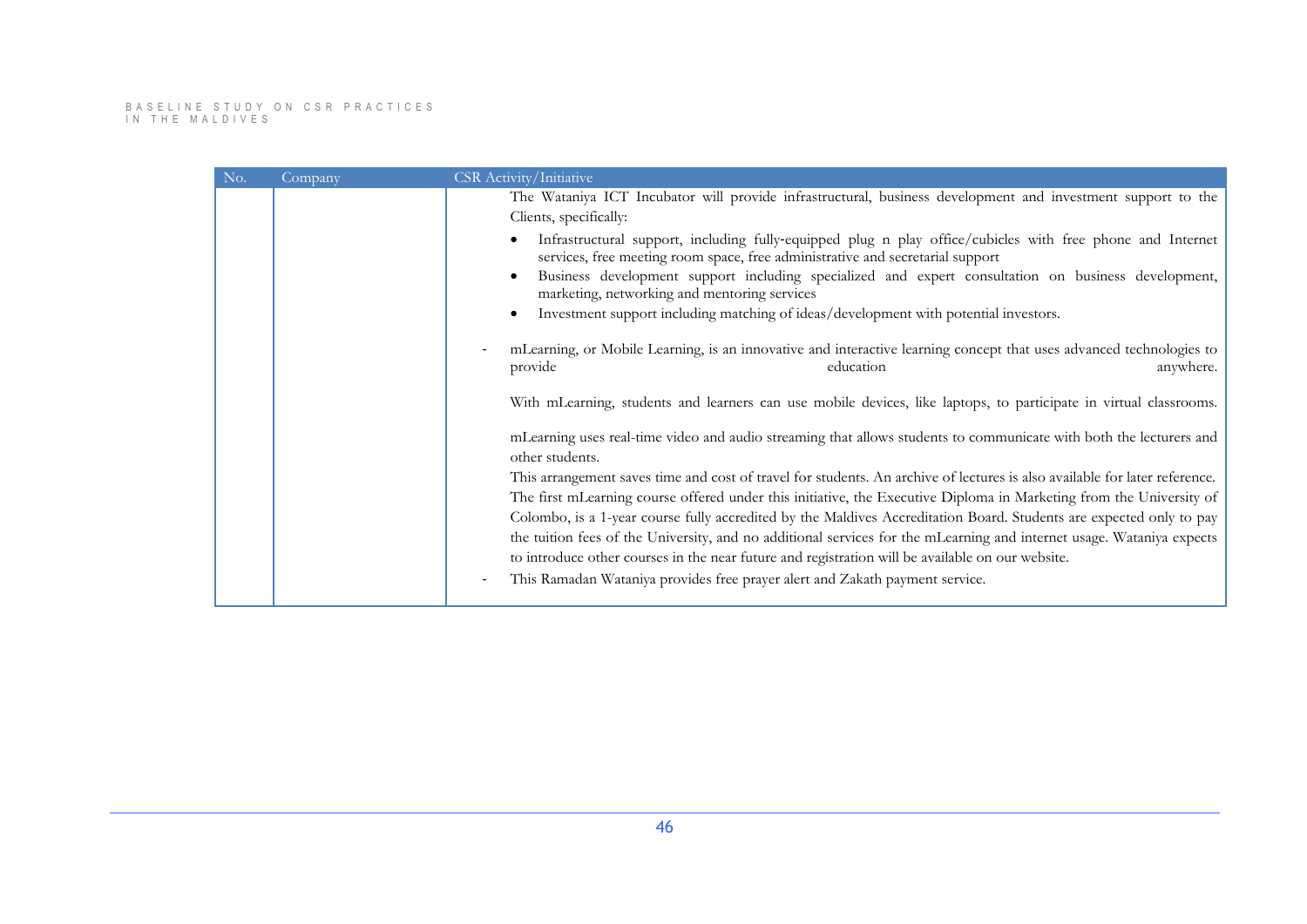# **5 Conclusion and Recommendations**

## **5.1 General Recommendations to All Promoters of CSR**

The following are general recommendations which are applicable to all stakeholders involved in CSR promotion including the Government, Business Associations, Civil Society Organizations, Media and Academic Institutions.

1. **Awareness Raising and Advocacy** – one of the inhibitors of wider CSR practices is the lack of awareness about CSR across all stakeholders. Any and all non-business stakeholders can play important roles in raising awareness about CSR. Awareness programs should target all stakeholders including businesses, employees, customers, general public and non-business sector stakeholders:

> *Businesses* – awareness raising targetted to broaden the understanding of the concept and scope of CSR, and educate on benefits and business case for CSR, and how to integrate CSR into business practices. Increase awareness of national and international standards and codes of conduct such as Corporate Governance Code and Global Compact principles.

> *Public and consumer* – the incentives for businesses to incorporate CSR practices should ultimately be driven by consumers and the public. Awareness raising campaigns can be used to educate the consumers of the necessity for better CSR practices, to empower consumers to exert pressure on businesses to deliver on CSR. No business can afford to ignore consumer demand. This is evident from the CSR practices in the tourism sector in Maldives.

> *Employees* – on raising awareness of employee rights and empowering them to engage with employers

> *CSR promoters* - on their roles and avenues for partnerships with the businesses and other stakeholders

2. **Promoting the business case for**  $CSR$  - if businesses understand the business case for CSR they would embrace it. For instance, if businesses are convinced that better working conditions can minimize staff absenteeism and raise staff productivity, they would be pay closer attention to improving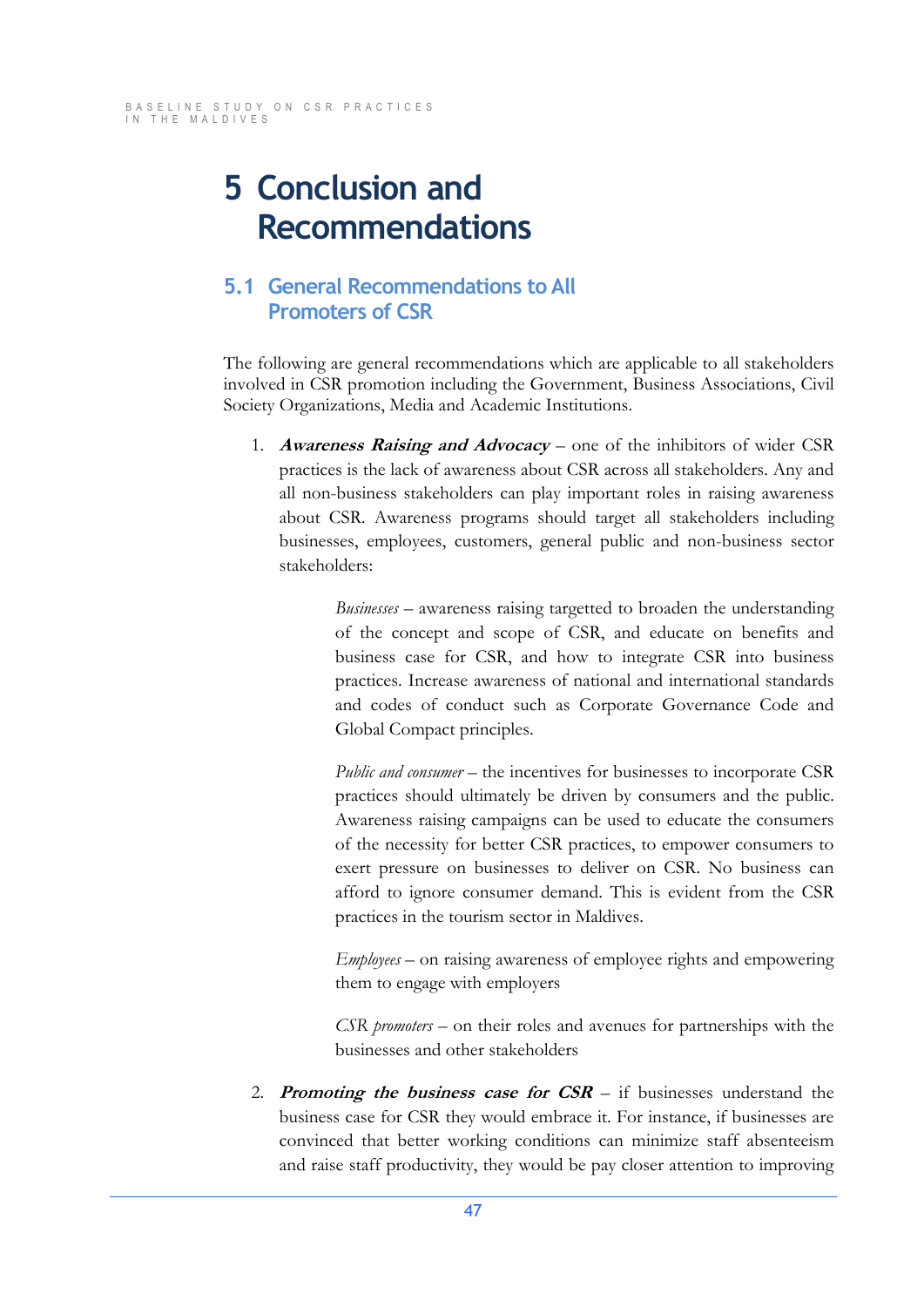working conditions for staff. Tourist resorts implement environmental protection measures because they understand it is essential for the long-term sustainability of the business and the industry. The business case for CSR includes revenue growth and market access, cost savings and productivity, access to capital, risk management, brand value and reputation among other benefits.

- 3. **Capacity building** capacity building on CSR implementation is required both within businesses and among non-business stakeholders. Capacity building programs for businesses should target management, employees and board of directors. Capacity building should enable company directors to integrate CSR at strategic level and equip staff and management with the capacity to integrate CSR practices into business operation.
- 4. **Institutional Strengthening** identify focal points within the government and business associations to champion and lead CSR promotion. Establish a CSR forum/network consisting of representatives from business and nonbusiness stakeholder groups to formulate and endorse a national CSR policy framework, ensure wider participation and ownership of CSR, develop strategic action plan for CSR promotion and to establish guidelines for CSR implementation.
- 5. **Research and information sharing on CSR** research aimed to broaden CSR theoretical knowledge, explore business case for CSR and ways to strengthen CSR practices can broaden the understanding of CSR, and identification of CSR best practices for large and small companies acting in different industrial sectors.
- 6. **Endorse voluntary programs** identify and endorse CSR voluntary programs, initiatives and standards that would stimulate business engagement. Eg: Global Compact, Corporate Governance Code, ISO certification.

## **5.2 Recommendations for Government Institutions**

1. **Setting national CSR policy and focal point** – government should create a designated focal point within the government to establish, orchestrate and promote a national CSR agenda. However, CSR should not be made mandatory on businesses. Mandating CSR goes against the general principles of CSR and the corporate sector is also of this opinion.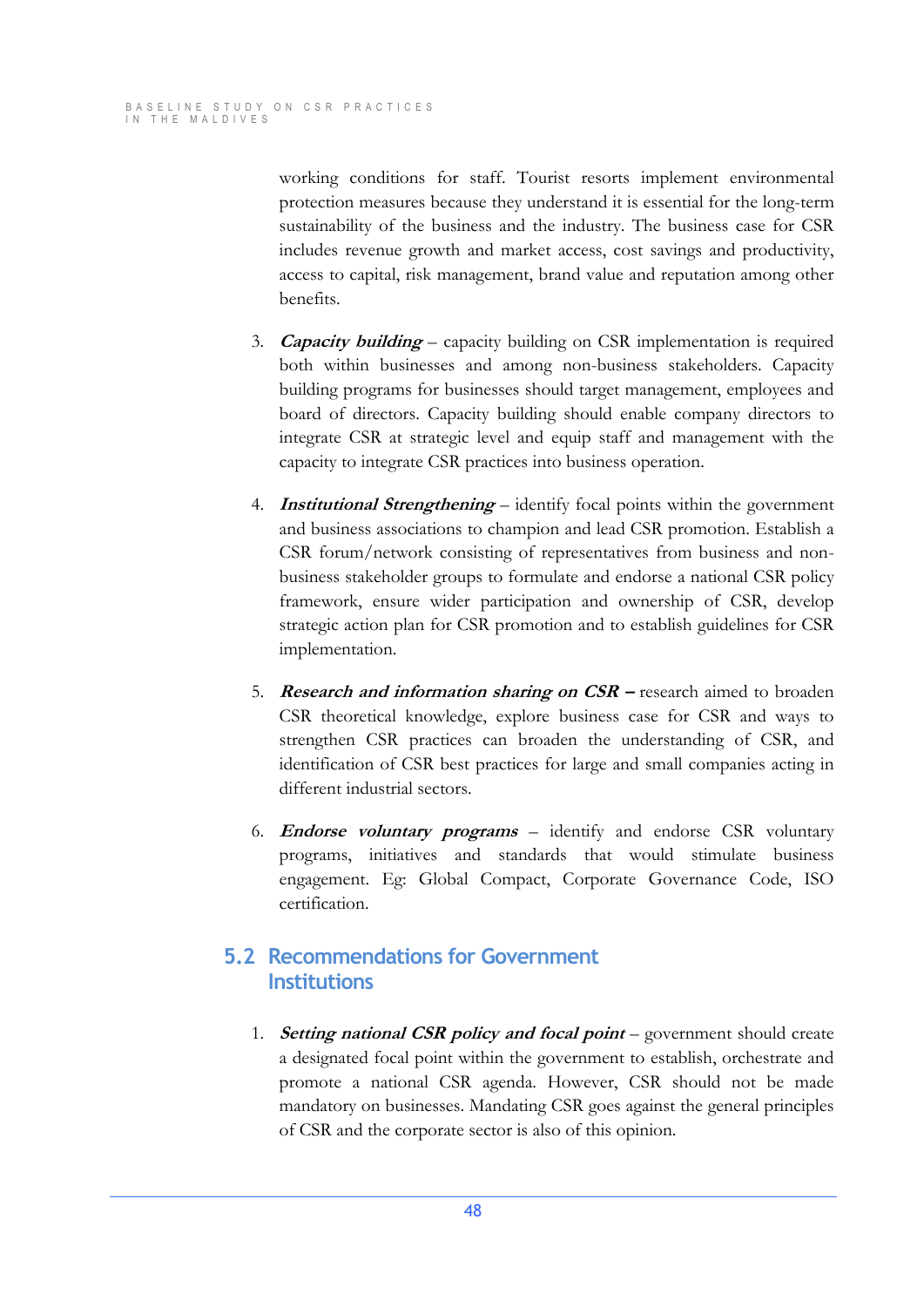- 2. **Awareness and capacity building** Government institutions can play a vital role in promoting CSR through creation of awareness and technical assistance for capacity building. General awareness on CSR also needs to be created within their own institutions and public circles.
- 3. **Facilitating stakeholder dialogue** government should facilitate dialogue between all stakeholders and enable sharing experiences within the country.
- 4. **Strengthening regulatory framework** While it is not recommended that Government regulations are overly restrictive, there is a positive effect when government sets minimum standards on certain aspects of CSR. From the experience of the tourism sector, it is clear that regulations help to promote CSR in two important ways; firstly regulations raises businesses' awareness of the importance of the issue, and secondly, when there are minimum standards companies grasp the direction for progress and strive to go beyond what is required by law. Another example is the recently enacted Employment Act which was an eye opener for many businesses on the importance of employee welfare, and more than a few companies claimed that they strive to do more than what is required in the law. In the experience of MACI, lack of adequate regulations was a deterrent to responsible behaviour. Advertising standards and consumer protection are among areas that need strengthening.

Further, the Government needs to strengthen enforcement of laws and regulations to enable the well-intending companies to prosper and create an advantage for good practice.

- 5. **Creating predictable and conducive business environment** the Government needs to create a positive, transparent and stable business environment. Due to lack of awareness on government policies and plans, businesses are apprehensive of the Government and doubtful about the future.
- 6. **Providing recognition and incentives** Government can also offer incentives and recognition for companies implementing CSR initiatives. Such measures may include duty exemptions and subsidies (e.g.; import duty reductions for environment friendly products), and introduction of special CSR awards. Recognition should be given to not only the very top performers (as such awards may not motivate average and mediocre performers to do better) but also recognize and award improvements and meeting of set performance standards.
- 7. *Emphasizing CSR in Government procurement policies* **Government** procurement policies should be made more sensitive to CSR concerns.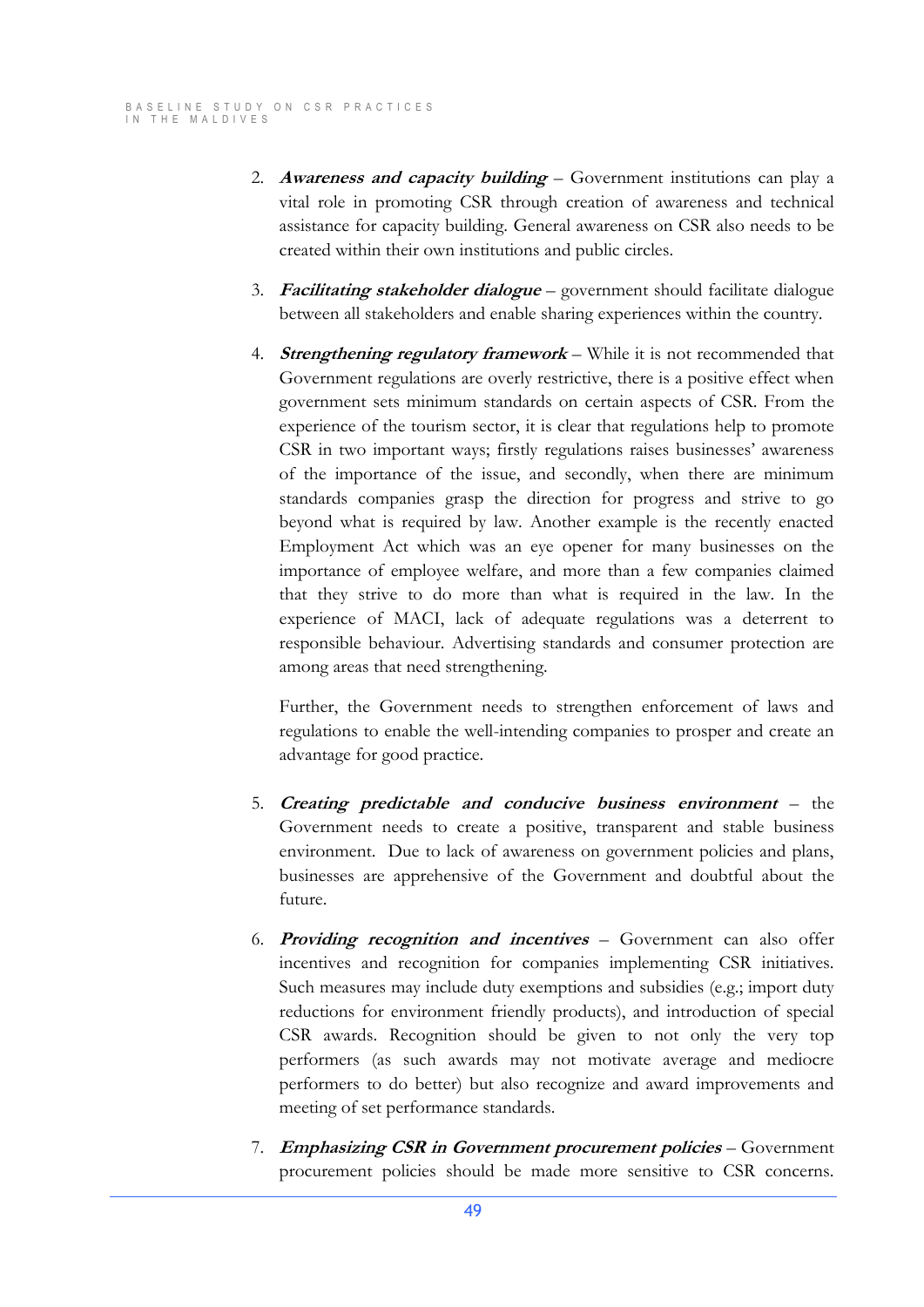Government being the biggest customer can have tremendous influence on businesses' CSR practices by aligning its procurement policies to promote CSR.

## **5.3 Recommendations for Business Associations**

- 1. **Strengthening link with business sector** business associations could potentially play a key role in promoting CSR as they stand closest to businesses. However, as a first step it is essential for the business associations to build stronger clout with their members. Once associations are able to demonstrate that it can add value for the members, businesses will want to be part of the associations and work together to achieve shared goals.
- 2. **Setting voluntary standards for members** Business associations should help lift the general standards in the industry by setting voluntary standards and guidelines for the members which goes above and beyond the mandatory requirements of the law. While the Government regulations set the minimum standards, it is the business associations that can take CSR further by setting higher targets. Business associations are the ideal platforms where businesses can share experiences and best practices on CSR.

Business sector consider business associations as institutions that can become more credible and have the potential to coordinate CSR initiatives and plans of individual member companies to create synergy and attain greater reach and impact. In fact, majority of the businesses interviewed stated that an independent association such as MNCCI would be the ideal focal point to lead CSR promotion. MNCCI can play a lead role in advocating national and international voluntary standards such as endorsing the UN global network principles, the Corporate Governance Code, and management standards such as ISO26,000 and ISO 14000. Business associations should work with government and CSOs to pool resources to advocate good business ethics and practices.

## **5.4 Recommendations for Civil Society Organizations**

1. **CSR promotion** – NGOs are in an ideal position to promote CSR not only among businesses, but also among the general public. Awareness campaigns targeting general public on ethical consumption and sustainable models of living will not only help lessen individual's impact on the society and the environment, but, in the long run, create pressure on the businesses to take broadly understood human rights/ethical issues into consideration in their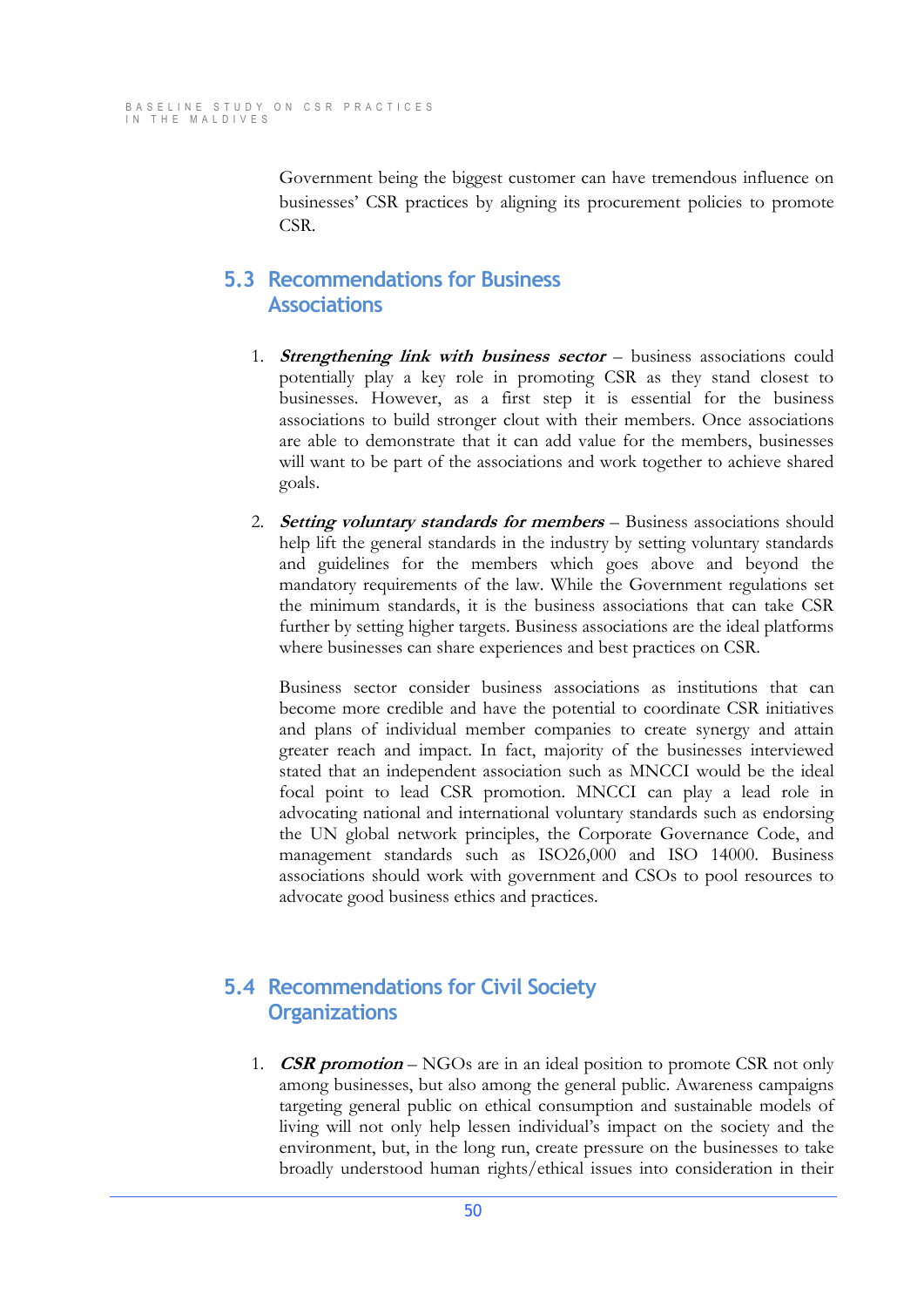activities. However, to effectively carry out CSR promotion, more NGOs dedicated to CSR promotion needs to be established.

- 2. **Relationship with business sector** NGOs should strive to build closer cooperation and gain the trust of the business sector in order to align the CSR priorities of NGOs and the businesses. Frequent dialogue, better organization, and greater transparency and accountability in reporting from NGOs will help win the trust and cooperation from the business sector.
- 3. **NGO capacity building** civil society organizations should focus on building their internal capacity on CSR implementation, and accountability and transparency in reporting.

## **5.5 Recommendations for Media**

- 1. **Creating public awareness** media plays an extremely important role in sensitizing and educating the public on CSR. At the same, media should play an important role in promoting responsible and ethical behaviour in the businesses sector.
- 2. **Capacity building** one of the biggest challenges for the media is the lack of qualified and experienced journalists who are able to engage in investigative journalism. Media needs to build expertise on CSR and investigative journalism through capacity building initiatives.
- 3. **Collaboration with other stakeholders** CSR promotion should be a collaborative effort of all the stakeholders involved in CSR promotion. Moreover, since the media lacks content expertise on CSR, government institutions, business associations and CSOs can provide the content for the CSR campaign of media. Media attention can help improve the appeal of CSR awards by communicating to the wider public.

### **5.6 Recommendations for Educational Institutions**

- 1. **Integration of CSR into curriculum** the biggest contribution educational institutions can make in promoting individual and collective social responsibility is through sensitizing and educating the future generation of managers and employees. The curriculum of programs offered in the faculties of business and economics needs to be more elaborate on CSR education to ensure that future managers are equipped with the right attitude and skills to implement CSR strategies within companies.
- 2. **Executives programs on CSR** executive programs and seminars on CSR can be developed to help educate business leaders and managers on CSR principles and share international and local best practices.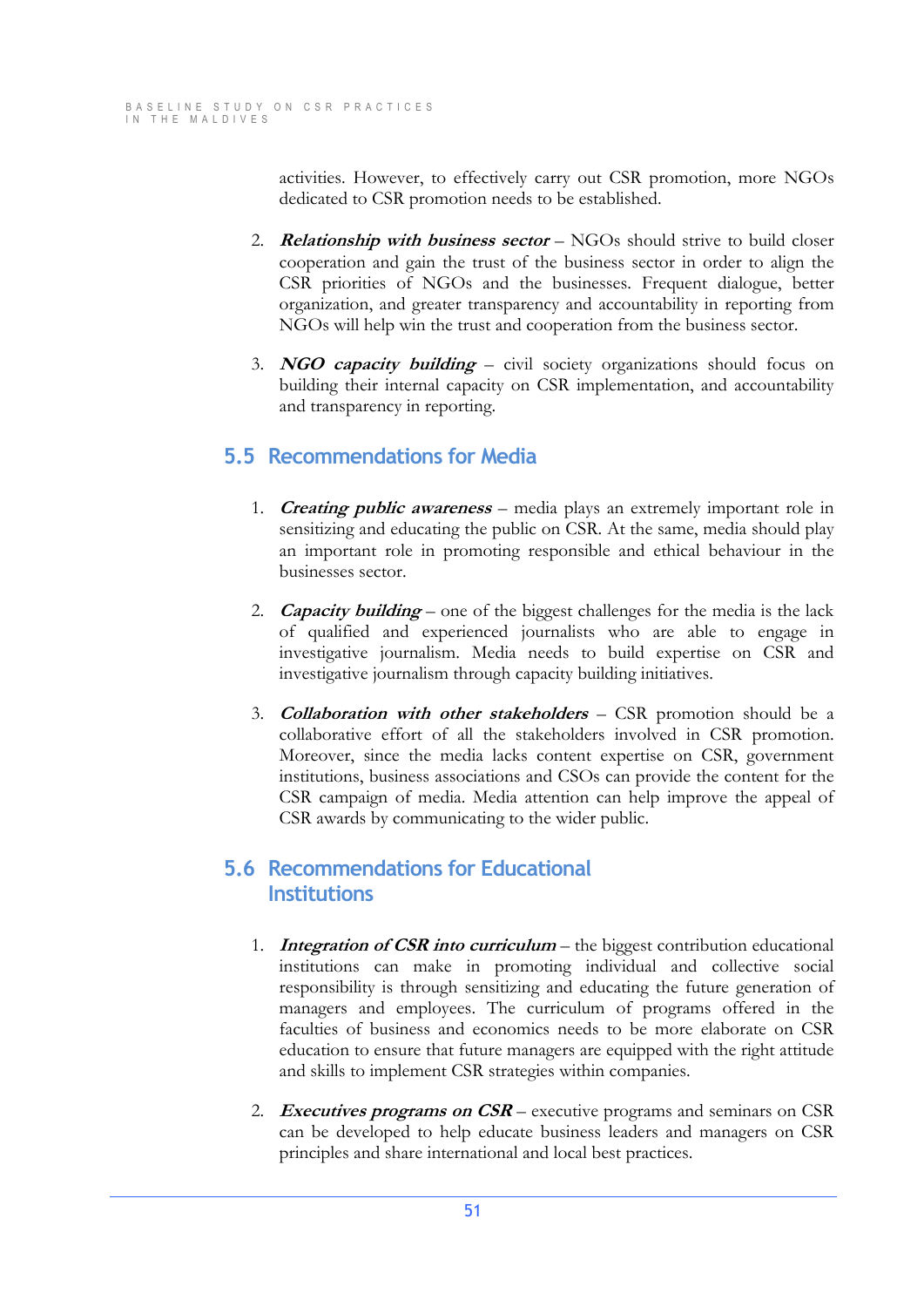- 3. **Research on**  $CSR$  academic institutions should make CSR an area of academic research. Presently there is a dearth of literature on CSR in the Maldivian context. Academic institutions can make an immense contribution to promoting CSR through research findings.
- 4. **Collaboration with other stakeholders** academic institutions can collaborate with businesses to effectively introduce future managers to ethical and responsible business etiquette. Such initiatives include making internship arrangements for practical experience to students at exemplary companies. Students and lecturers can also be involved to conduct process assessments in companies. Academic institutions should also tap into funding and resources from state agencies and business community to develop CSR curricular and facilitate better transition from academia to employment.

### **5.7 Recommendations for Businesses Sector**

1. **CSR strategy** – Companies should aim to develop and articulate a specific CSR strategy. CSR is inseparable from the way companies do business, hence a formal strategy on CSR is essential to incorporate CSR into the core business. A strategy helps direct the attention of managers and employees on CSR, mobilize resources for CSR, and improve the overall CSR performance of the company.

There should be a designated focal point within the Government, or an NGO specializing on CSR that can assist businesses in developing wellrounded CSR strategies suited to their business.

The research indicated that the Global Compact Network could be an ideal starting point to introduce CSR as an integral component of business values and strategy. Such a network will enable sharing of local and global best practices in CSR implementation. The principles of the Global Compact will especially help businesses to integrate the internal dimension of CSR into their strategy.

- 2. **Stakeholder engagement** in formulating the CSR strategy companies should identify the stakeholders and develop a policy for communicating with the stakeholders. Most companies do not appreciate that there is a need for stakeholder engagement because they do not fully comprehend the complexity of CSR. Promoters of CSR should exert greater effort to raise the awareness of CSR in the business sector.
- 3. **Performance management and governance** evaluation measures is an integral part of the CSR strategy. When companies formulate their CSR strategies it should clearly state the indicators of performance, and in the course of strategy implementation performance shall be monitored to ensure that the CSR goals are being achieved. Without performance management measures it would be impossible to know what works and what does not.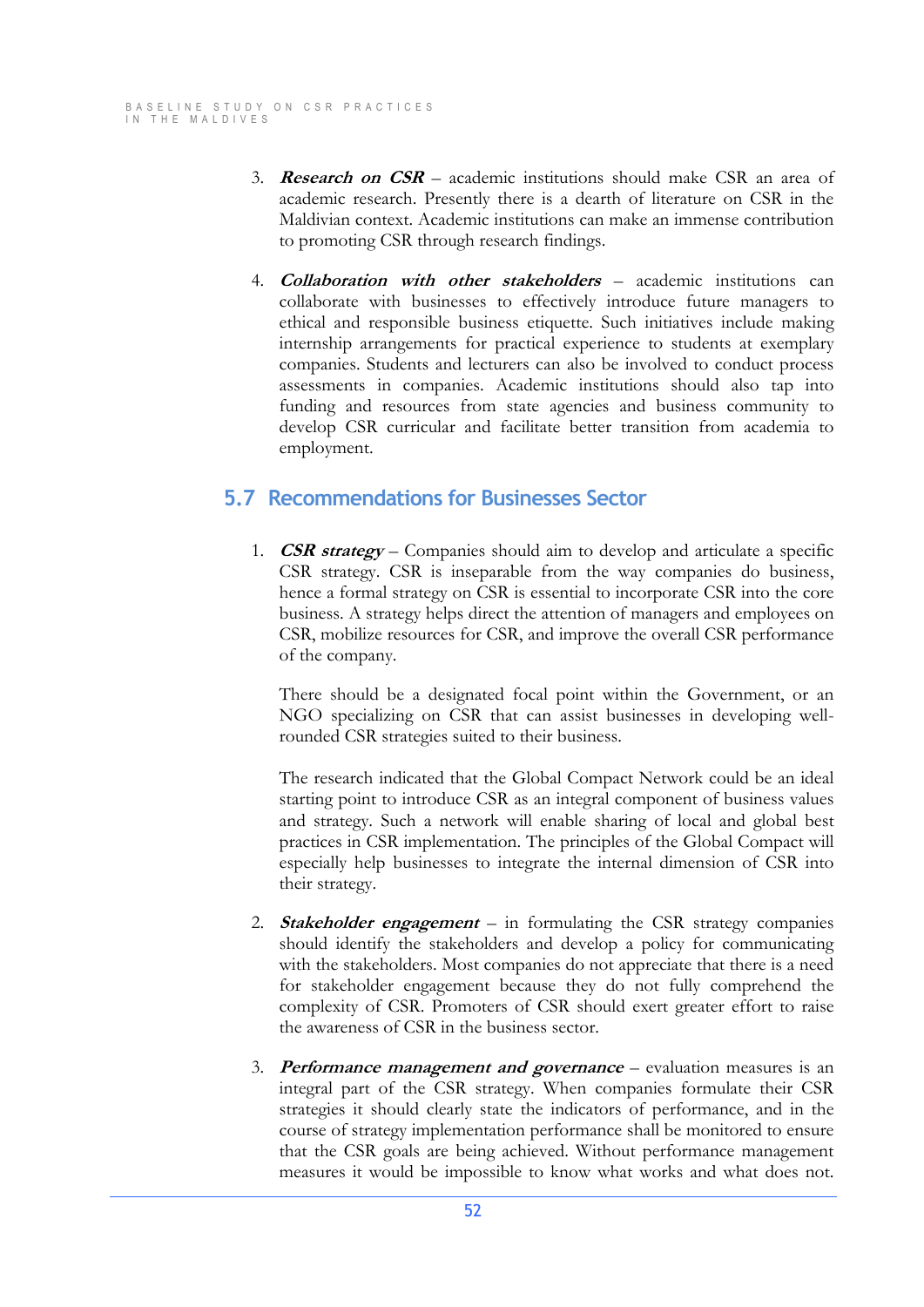Currently, performance management is the area which businesses are weakest in CSR implementation.

Depending on the size of the company, there should be at least a designated senior person within the company, who ensures governance in CSR implementation. This person's role will be to monitor and report to the management on the implementation of CSR strategy. Large companies with extensive CSR involvement may also consider third party assurance as part of governance process.

- 4. **Public disclosure** if companies implement a cohesive CSR strategy companies would be more willing to report their CSR engagement. Currently, companies are hesitant to report their CSR activities because they believe their CSR involvement is not significant or are unconvinced of the business case for CSR. Businesses are doing a lot in terms of CSR under different names. Once businesses formulate their CSR strategy and implement all their activities under the umbrella of CSR, it would be something significant to report on. If businesses are to report their CSR engagements, it will open up opportunities for coordination of CSR initiatives across businesses, and facilitate better research and interstakeholder dialogue resulting in general improvement of CSR.
- 5. **CSR awareness** companies should strive to permeate the principles of CSR through own efforts to educate themselves and employees on CSR. In the absence of adequate CSR promotion by the non-business sector, the avenues for companies to learn about CSR are limited, except through their own ingenuity.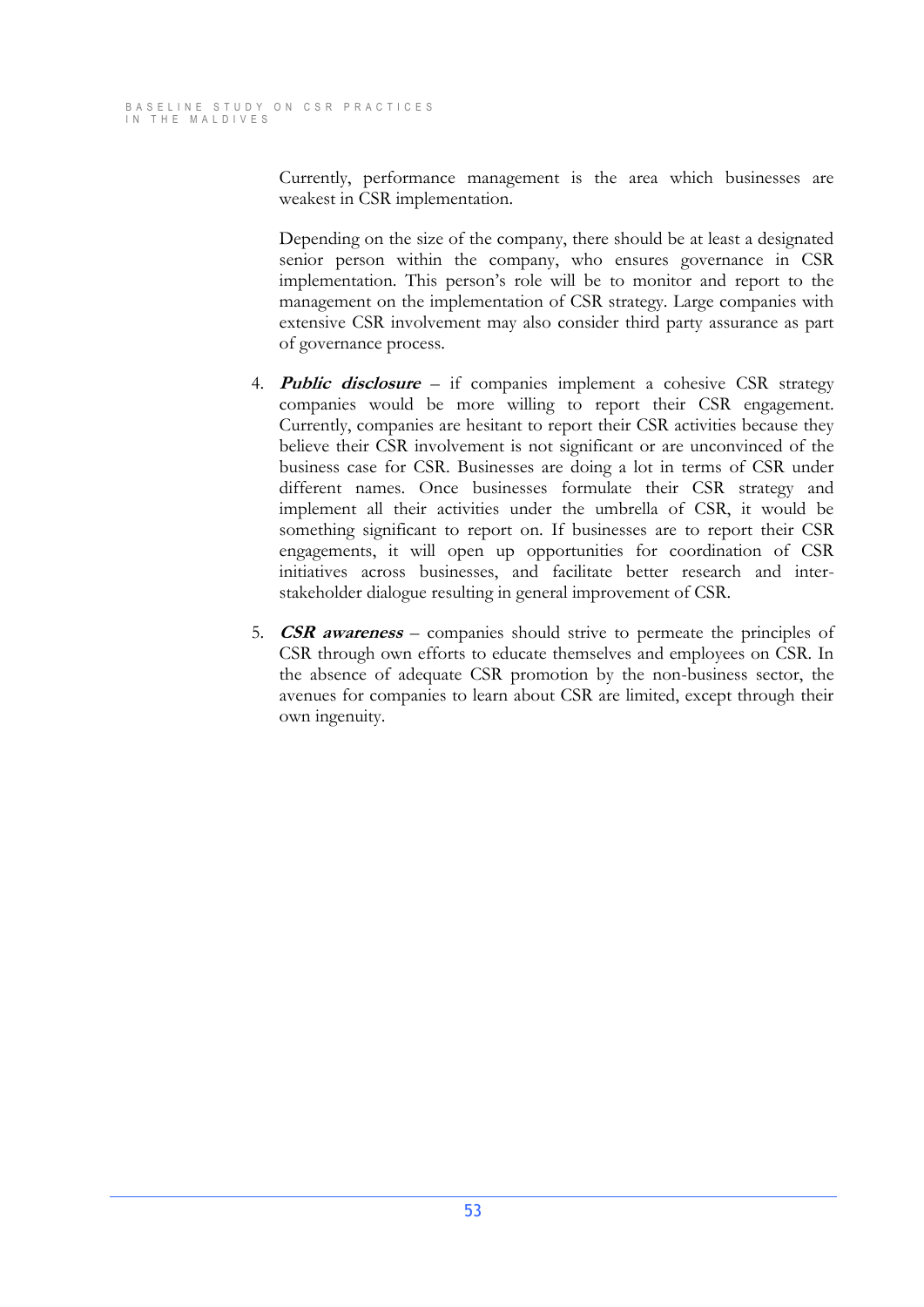# **6 Bibliography**

Beata Faracik, *The Government and Civil Society Roles in the CSR - Case of Poland*, Fondazione Eni Enrico Mattei, CSR PAPER 54.2008, 2008

Bluepeace, website<http://www.bluepeacemaldives.org/>

- Brief for the International Conference" CSR Policy Development in Eastern and Central Europe [2008] "The Future National Strategy on Corporate Social Responsibility for Bulgaria", September
- Bursa Malaysia, *Corporate Social Responsibility (Csr) Framework For Malaysian Public Listed Companies*
- Commission of the European Communities [2001] *"green Paper: Promoting a European framework for Corporate Social Responsibility"*.
- Commission of the European Communities [2006] "Communication from the Commission to the *European Parliament, the Council and the European Economic and Social Committee Implementing the Partnership for Growth and Jobs: Making Europe a Pole of Excellence On Corporate Social Responsibility*".
- CSR Europe, *A Guide to CSR in Europe Country Insights by CSR Europe's National Partner Organizations*, October 2009
- CSR Asia and Lloyd's Register Quality Assurance, *CSR in Asia the Real Picture*, 2010
- Deutsche Gesellschaft für Technische Zusammenarbeit, "The CSR Navigator: Public Policies in *Africa, the Americas, Asia and Europe*"
- "Enabling a better environment for Corporate Social Responsibility Diagnostics" project (supported financially by the European Commission, DG Employment, Social Affairs, and Equal Opportunities) [2005] "What Does Business Think about Corporate *Social Responsibility? Part I: Attitudes and Practices In Estonia, Latvia And Lithuania"*.
- "Enabling a better environment for Corporate Social Responsibility Diagnostics" project (supported financially by the European Commission, DG Employment, Social Affairs, and Equal Opportunities) [2005] "What Does Business Think about Corporate *Social Responsibility? Part II: A Comparison of Attitudes And Practices In Hungary, Poland*  And Slovakia".
- European Commission, *Promoting a European framework for corporate social responsibility Green Paper*, 2001
- German Development Institute and Deutsches Institut für Entwicklungspolitik [2007] ´*Corporate Social and Environmental Responsibility in India - Assessing the UN Global Compact's Role*"
- Interdepartmental Commission for Sustainable Development, *Reference Framework Corporate Social Responsibility in Belgium*, March 2006
- International Institute for Sustainable Development, *Corporate Social Responsibility An Implementation Guide for Business*, 2007

Maldives Monetary Authority, http:/[/www.mma.gov.mv](http://www.mma.gov.mv/)

Mazurkiewicz, P., "Corporate Environmental Responsibility: Is a common CSR framework possible?".

Ministry of Tourism, http:/[/www.tourism.gov.mv](http://www.tourism.gov.mv/)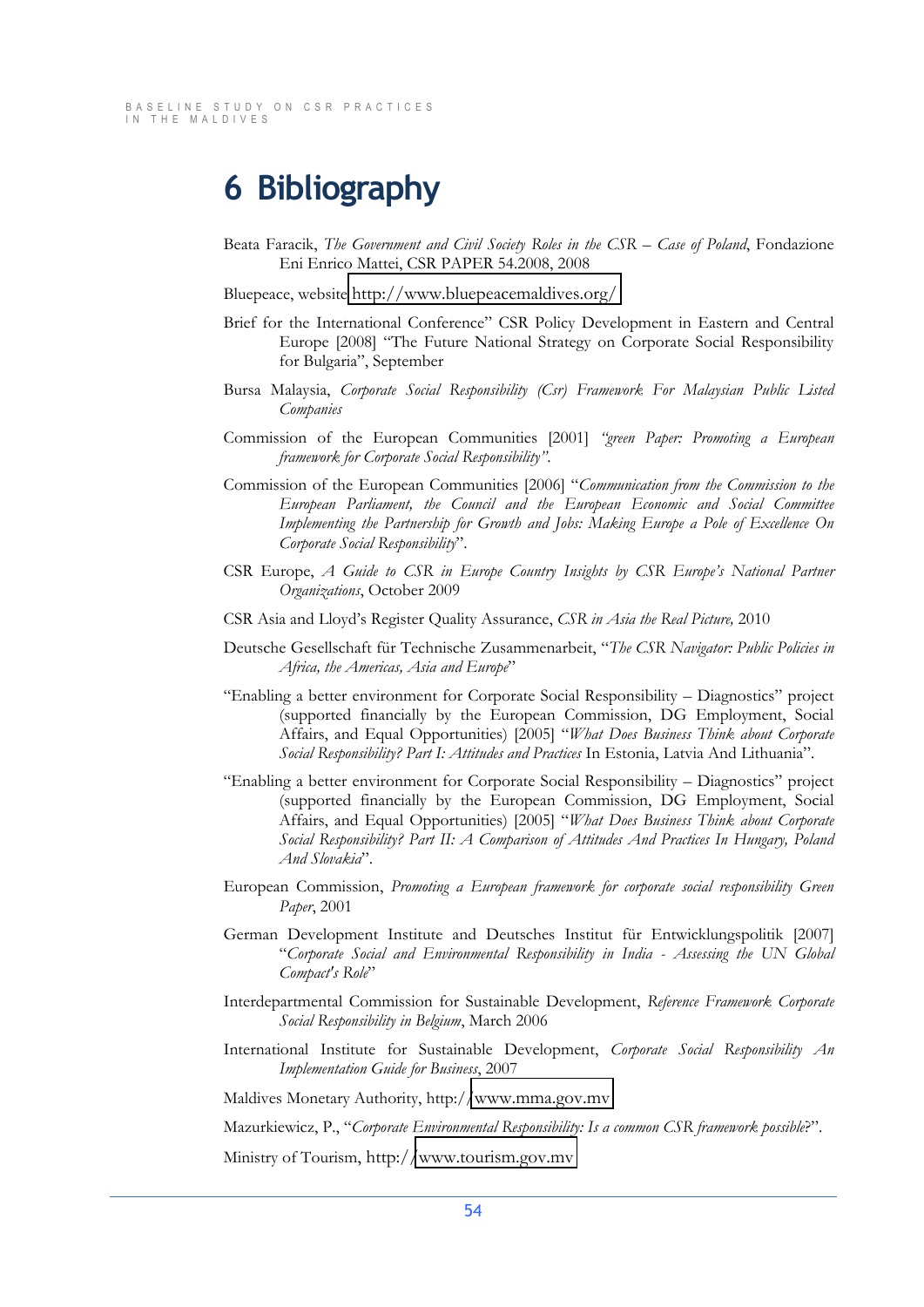- President's Office, "Aneh Dhivehiraajje" Strategic Action Plan National Framework for Development 2009-2013
- Responsible Business Initiative, *Corporate Social Responsibility In Pakistan And A Strategy For Implementation*,
- UNDP [2007] "Baseline Study on Corporate Social Responsibility Practices in Hungary".
- UNDP [2007] "Baseline Study on Corporate Social Responsibility Practices in Slovakia".
- United National Global Compact,<http://www.unglobalcompact.org/>
- Visser, E., "Corporate Social Responsibility in Developing Countries"
- World Bank Group [2003] "Strengthening implementation of Corporate Social Responsibility in Global Supply *Chains*".
- World Bank, *CSR Implementation Guide: Non-legislative Options for the Polish Government*, Nov 2006
- World Bank, *Strengthening Implementation Of Corporate Social Responsibility In Global Supply Chains*, October 2003
- World Bank and IFC, *Doing Business 2010 Maldives*, 2009
- World Business Council for Sustainable Development, website [http://www.wbcsd.org](http://www.wbcsd.org/)
- World Commission on Environment and Development, http://www.undocuments.net/ocf-02.htm#I
- *The Future National Strategy On Corporate Social Responsibility For Bulgaria,* Brief for the International Conference "CSR Policy Development in Eastern and Central Europe", September 2008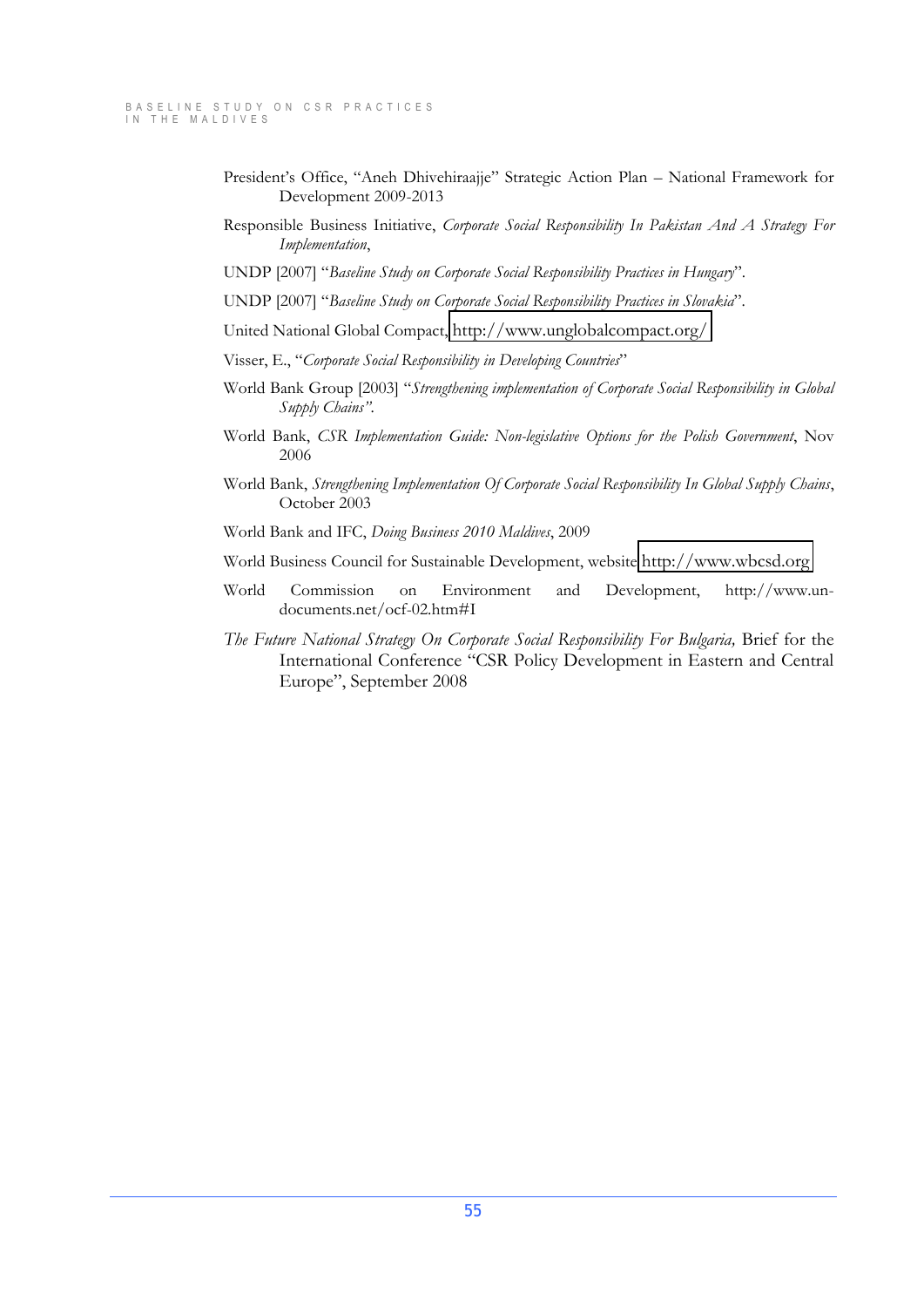# **Annex 1: Laws, Regulations, Conventions, Awards and Institutions Relevant to CSR**

**(in chronological order)**

| Year           | Name                                                             | <b>Details</b>                                                                                                                                                                                                                                                                                                                                                                                                                                                                                                                                                                                                                                                                                                                                                                                                                                                                                                                                                                                                                                                                         |
|----------------|------------------------------------------------------------------|----------------------------------------------------------------------------------------------------------------------------------------------------------------------------------------------------------------------------------------------------------------------------------------------------------------------------------------------------------------------------------------------------------------------------------------------------------------------------------------------------------------------------------------------------------------------------------------------------------------------------------------------------------------------------------------------------------------------------------------------------------------------------------------------------------------------------------------------------------------------------------------------------------------------------------------------------------------------------------------------------------------------------------------------------------------------------------------|
|                | <b>Anti-Corruption</b>                                           |                                                                                                                                                                                                                                                                                                                                                                                                                                                                                                                                                                                                                                                                                                                                                                                                                                                                                                                                                                                                                                                                                        |
| 1991           | Anti-Corruption Board                                            | Anti-Corruption Board was established on 21st of April 1991<br>under a Presidential decree. After the establishment of Anti-<br>Corruption Commission in 2008 this Board was dissolved.                                                                                                                                                                                                                                                                                                                                                                                                                                                                                                                                                                                                                                                                                                                                                                                                                                                                                                |
| 2000           | Prevention and Prohibition of<br>Corruption Act (Act No. 2/2000) | Prevention and Prohibition of Corruption Act (Act No. 2/2000)<br>- aims to prevent the offer and acceptance of bribery, the<br>prevention and prohibition of attainment of undue advantage or<br>the facilitation of attainment of undue advantage through use of<br>influence from position, and the prevention of such.                                                                                                                                                                                                                                                                                                                                                                                                                                                                                                                                                                                                                                                                                                                                                              |
| 2007           | Public Finance Act (Act No.<br>3/2007                            | Sets out procedure for public procurement.                                                                                                                                                                                                                                                                                                                                                                                                                                                                                                                                                                                                                                                                                                                                                                                                                                                                                                                                                                                                                                             |
|                | Audit Act (Act No. 4/2007)                                       | Established an independent Auditor General's Office and sets out<br>roles and responsibilities and powers of the Auditor General.                                                                                                                                                                                                                                                                                                                                                                                                                                                                                                                                                                                                                                                                                                                                                                                                                                                                                                                                                      |
| 2008           | Anti-Corruption Commission Act<br>(Art No. 13/2008)              | Establishes the Anti-Corruption Commission of the Maldives and<br>sets out the functions, powers and responsibilities of the<br>Commission.                                                                                                                                                                                                                                                                                                                                                                                                                                                                                                                                                                                                                                                                                                                                                                                                                                                                                                                                            |
|                | <b>Anti-Corruption Commission</b>                                | Anti-Corruption Commission is an independent body established<br>under the Anti-Corruption Commission Act in 2008.<br>The responsibilities of the Commission include investigation of<br>corruption complaints, recommend for inquiry by other<br>institutions matters that need to be further dealt by the<br>institutions, recommend prosecution of offenses that require<br>prosecution, conduct surveys and recommend measures to<br>prevent corruption, create public awareness on the debilitating<br>effects of corruption, promote honesty and integrity among<br>public officials and to implement the Prevention and Prohibition<br>of Corruption Act 2/2000 and to formulate and implement the<br>necessary regulations under the Act.<br>The Commission conducts awareness campaigns targeted at<br>private sector, specifically focusing on the rules of procurement<br>of government. The workshops are conducted in Male' as well as<br>other islands. During 2010 the Commission plans to conduct<br>workshops targeted at NGOs, SOEs and the Government<br>employees. |
| Coming<br>Soon | Integrity Award                                                  | Integrity Award is to be introduced in the Republic of Maldives.<br>As part of the Anti-Corruption Commission Anti-Corruption<br>Strategy, the Integrity Award aims to reward exemplary work<br>done to eradicate corruption by the citizens, NGO's, associations,<br>public institutions and the private sector.                                                                                                                                                                                                                                                                                                                                                                                                                                                                                                                                                                                                                                                                                                                                                                      |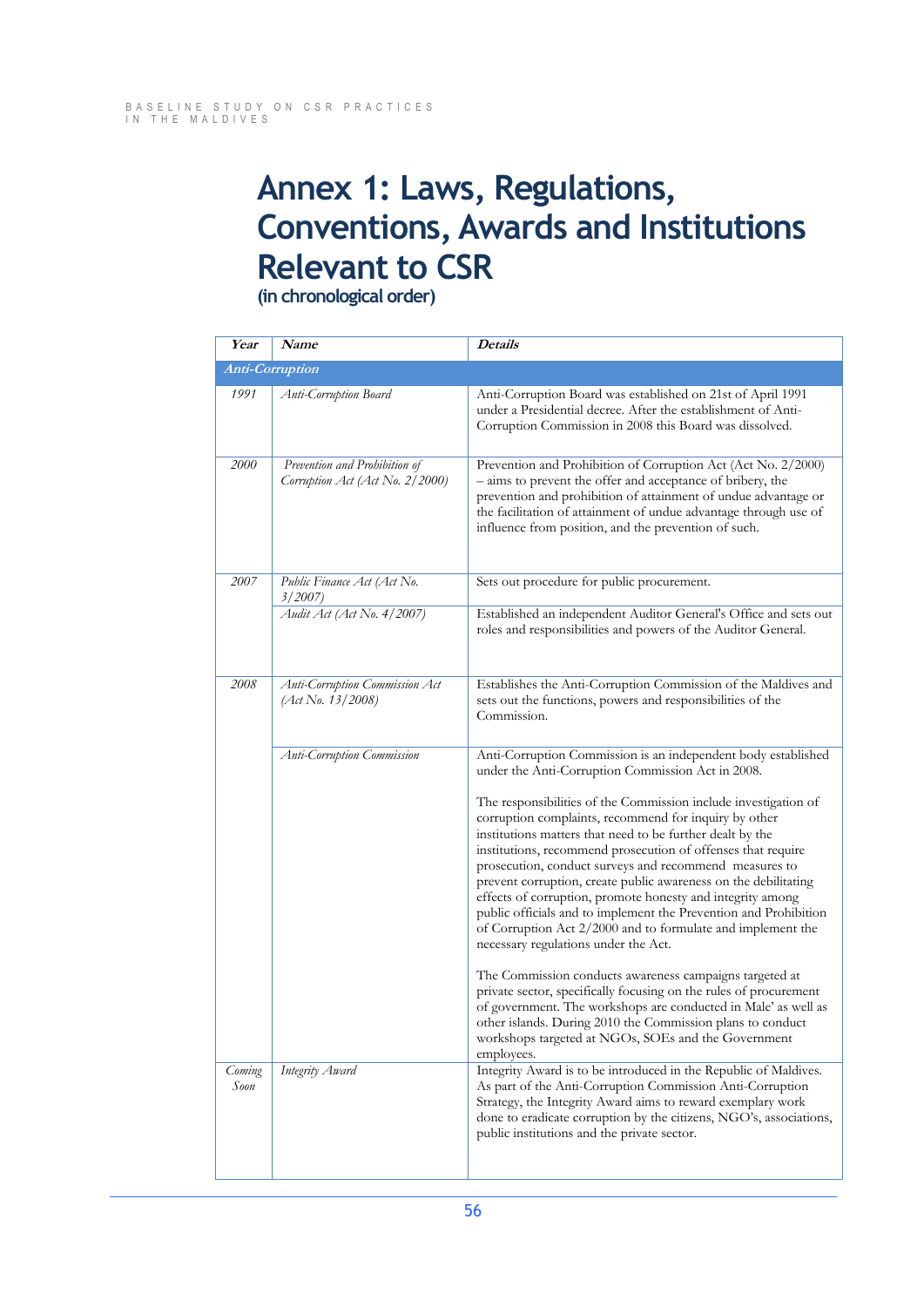| Year        | Name                                                                                                                             | <b>Details</b>                                                                                                                                                                                                                                                                                                                        |
|-------------|----------------------------------------------------------------------------------------------------------------------------------|---------------------------------------------------------------------------------------------------------------------------------------------------------------------------------------------------------------------------------------------------------------------------------------------------------------------------------------|
| Environment |                                                                                                                                  |                                                                                                                                                                                                                                                                                                                                       |
| 1986        | <b>Convention Concerning the Protection</b><br>of the World Cultural and Natural<br>Heritage, 23 November 1972                   | Ratified 22 May 1986                                                                                                                                                                                                                                                                                                                  |
| 1987        | Fisheries Act (Act No. 5/1987)                                                                                                   | The Act gives the Ministry of Fisheries and Agriculture the right<br>to prohibit, for a specified period, the fishing, capturing or the<br>taking of such species or the right to establish special sanctuaries<br>from where such species may not be fished, captured or taken for<br>the purpose of conservation of marine species. |
| 1988        | Vienna Convention for the Protection<br>of the Ozone Layer                                                                       | Accession 26 April 1988                                                                                                                                                                                                                                                                                                               |
|             | Vienna Convention for the Protection<br>of the Ozone Layer Vienna, 22<br>March 1985.                                             | Accession 26 Apr 1988                                                                                                                                                                                                                                                                                                                 |
| 1989        | Montreal Protocol on Substances that<br>Deplete the Ozone Layer                                                                  | Ratified 16 May 1989                                                                                                                                                                                                                                                                                                                  |
|             | Montreal Protocol on Substances that<br>Deplete the Ozone Layer, Montreal,<br>16 September 1987.                                 | Ratified 16 May 1989                                                                                                                                                                                                                                                                                                                  |
| 1992        | Basel Convention on the Control of<br>Trans-boundary Movements of<br>Hazardous Wastes and their<br>Disposal                      | Accession 28 April 1992                                                                                                                                                                                                                                                                                                               |
|             | Convention on Biological Diversity                                                                                               | Ratified 9 November 1992                                                                                                                                                                                                                                                                                                              |
|             | Basel Convention on the Control of<br>Transboundary Movements of<br>Hazardous Wastes and their<br>Disposal Basel, 22 March 1989. | Accession 28 April 1992                                                                                                                                                                                                                                                                                                               |
|             | United Nations Framework<br>Convention on Climate Change New<br>York, 9 May 1992.                                                | Ratified 9 November 1992                                                                                                                                                                                                                                                                                                              |
|             | Convention on biological diversity. Rio<br>de Janeiro, 5 June 1992.                                                              | Ratified 9 Nov 1992                                                                                                                                                                                                                                                                                                                   |
| 1993        | Environment Protection and<br>Preservation Act (Act No. 4/1993)                                                                  |                                                                                                                                                                                                                                                                                                                                       |
|             | Amendment to the Montreal Protocol<br>on Substances that Deplete the Ozone<br>Layer, London, 29 June 1990.                       | Accession 31 Jul 1993                                                                                                                                                                                                                                                                                                                 |
|             | Amendment to the Montreal Protocol<br>on Substances that Deplete the Ozone<br>Layer London, 29 June 1990.                        | Accession 31 Jul 1993                                                                                                                                                                                                                                                                                                                 |
| 1995        | Green Leaf Award                                                                                                                 | This is an award granted to individuals and groups that have<br>contributed to environmental conservation in the Maldives.                                                                                                                                                                                                            |
| 1996        | Maritime Zones of Maldives Act (Act<br>No. 6/96)                                                                                 | Establishes Maritime zones of the Maldives.                                                                                                                                                                                                                                                                                           |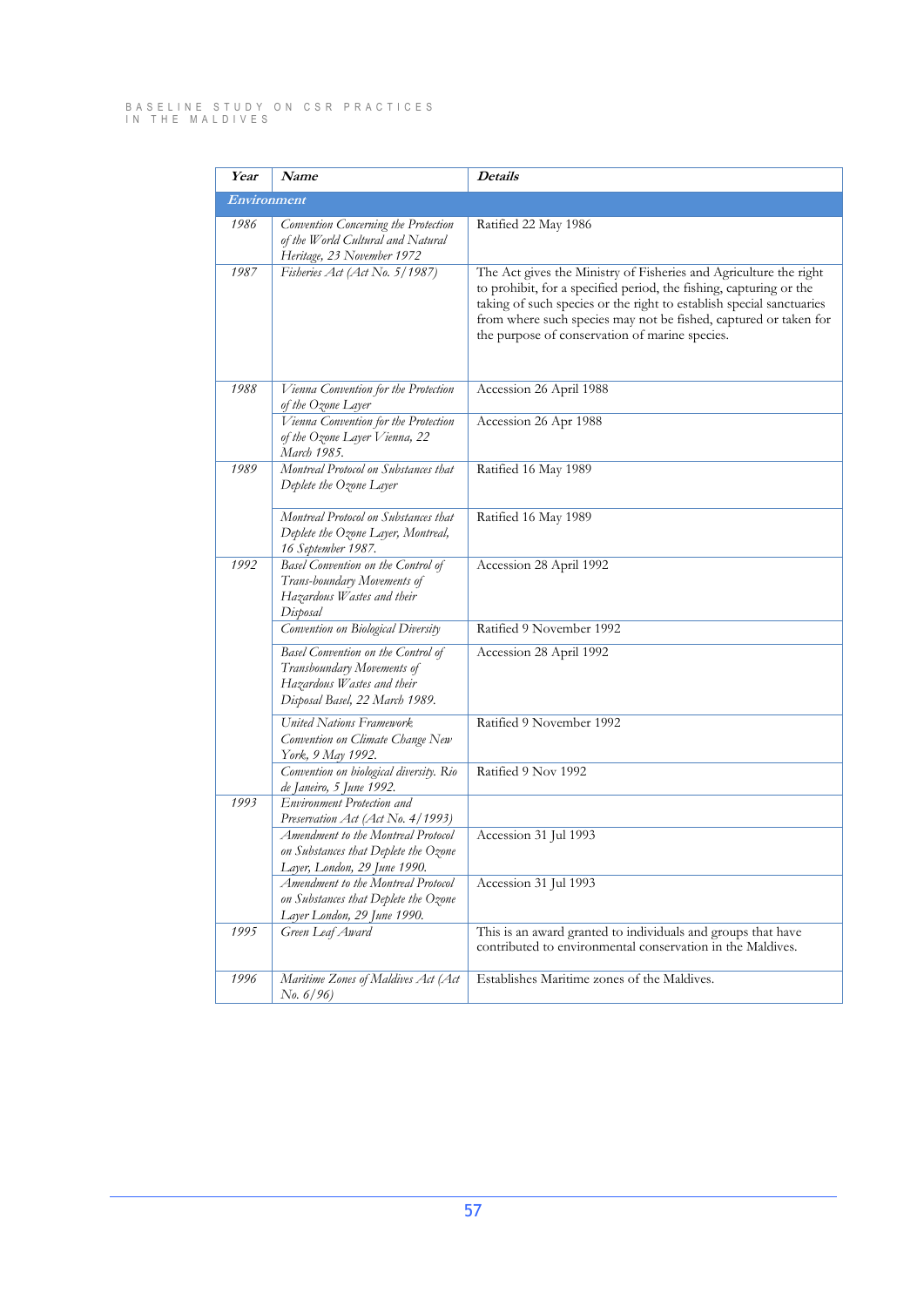| Year | Name                                                                                                                                                                                                                                               | <b>Details</b>                                                                                                                                                                                                                                                                                                                                                                                                                                                                                                                                                                                                              |
|------|----------------------------------------------------------------------------------------------------------------------------------------------------------------------------------------------------------------------------------------------------|-----------------------------------------------------------------------------------------------------------------------------------------------------------------------------------------------------------------------------------------------------------------------------------------------------------------------------------------------------------------------------------------------------------------------------------------------------------------------------------------------------------------------------------------------------------------------------------------------------------------------------|
| 1997 | The President of Maldives Green<br>Resort Award                                                                                                                                                                                                    | The President of Maldives Green Resort Award was announced<br>in 1997 at a function held to commemorate 25 years of tourism in<br>the Maldives. This aimed to recognize the fragility of the tiny<br>islands of the Maldives and the need for environmental<br>protection to ensure the sustainability of the tourism industry.<br>This award is the only environment award directed at the tourism<br>industry. The Award aims to encourage tourist resorts to adopt<br>and embed green policies in their development and operation.                                                                                       |
| 1998 | Kyoto Protocol to the UN Framework<br>Convention on Climate Change                                                                                                                                                                                 | Ratified 30 December 1998                                                                                                                                                                                                                                                                                                                                                                                                                                                                                                                                                                                                   |
| 1999 | Tourism Act (Act No. 2/1999)                                                                                                                                                                                                                       | Mandates that proper environmental impact assessment are<br>carried out and submitted for approval from Ministry of<br>Environment before undertaking any development activity on a<br>tourist resort that may permanently change the natural<br>environment of the island, such as land reclamation, dredging of<br>lagoon, and felling of coconut palm and trees. The Ministry of<br>Tourism also has set operational guidelines for resorts including<br>proper waste disposal, use of ground water, fire safety,<br>maintaining parity on employment of local people, food hygiene<br>and general standard of services. |
| 2001 | Amendment to the Montreal Protocol<br>on Substances that Deplete the Ozone<br>Layer, Copenhagen, 25 November<br>1992.                                                                                                                              | Acceptance 27 Sep 2001                                                                                                                                                                                                                                                                                                                                                                                                                                                                                                                                                                                                      |
|      | Amendment to the Montreal Protocol<br>on Substances that Deplete the Ozone<br>Layer adopted by the Ninth Meeting<br>of the Parties Montreal, 17 September<br>1997.                                                                                 | Acceptance 27 Sep 2001                                                                                                                                                                                                                                                                                                                                                                                                                                                                                                                                                                                                      |
| 2002 | Cartegna Protocol on Biosafety                                                                                                                                                                                                                     | Accession 3 September 2002                                                                                                                                                                                                                                                                                                                                                                                                                                                                                                                                                                                                  |
|      | Amendment to the Montreal Protocol<br>on Substances that Deplete the Ozone<br>Layer Beijing, 3 December 1999.                                                                                                                                      | Accession 3 September 2002                                                                                                                                                                                                                                                                                                                                                                                                                                                                                                                                                                                                  |
|      | Kyoto Protocol to the United Nations<br>Framework Convention on Climate<br>Change. Kyoto, 11 December 1997.                                                                                                                                        | Ratified 28 Mar 2002                                                                                                                                                                                                                                                                                                                                                                                                                                                                                                                                                                                                        |
|      | Cartagena Protocol on Biosafety to the<br>Convention on Biological Diversity<br>Montreal, 29 January 2000.                                                                                                                                         | Accession 3 Sep 2002                                                                                                                                                                                                                                                                                                                                                                                                                                                                                                                                                                                                        |
|      | United Nations Convention to<br>Combat Desertification in those<br><b>Countries Experiencing Serious</b><br>Drought and/ or Desertification,<br>Particularly in Africa Desertification,<br>Particularly in Africa. Montreal, 16<br>September 1987. | Accession 3 Sep 2002                                                                                                                                                                                                                                                                                                                                                                                                                                                                                                                                                                                                        |
| 2005 | International Convention for the<br>Control and Management of Ships'<br>Ballast Water and Sediments, 2004                                                                                                                                          | Ratified 22 June 2005                                                                                                                                                                                                                                                                                                                                                                                                                                                                                                                                                                                                       |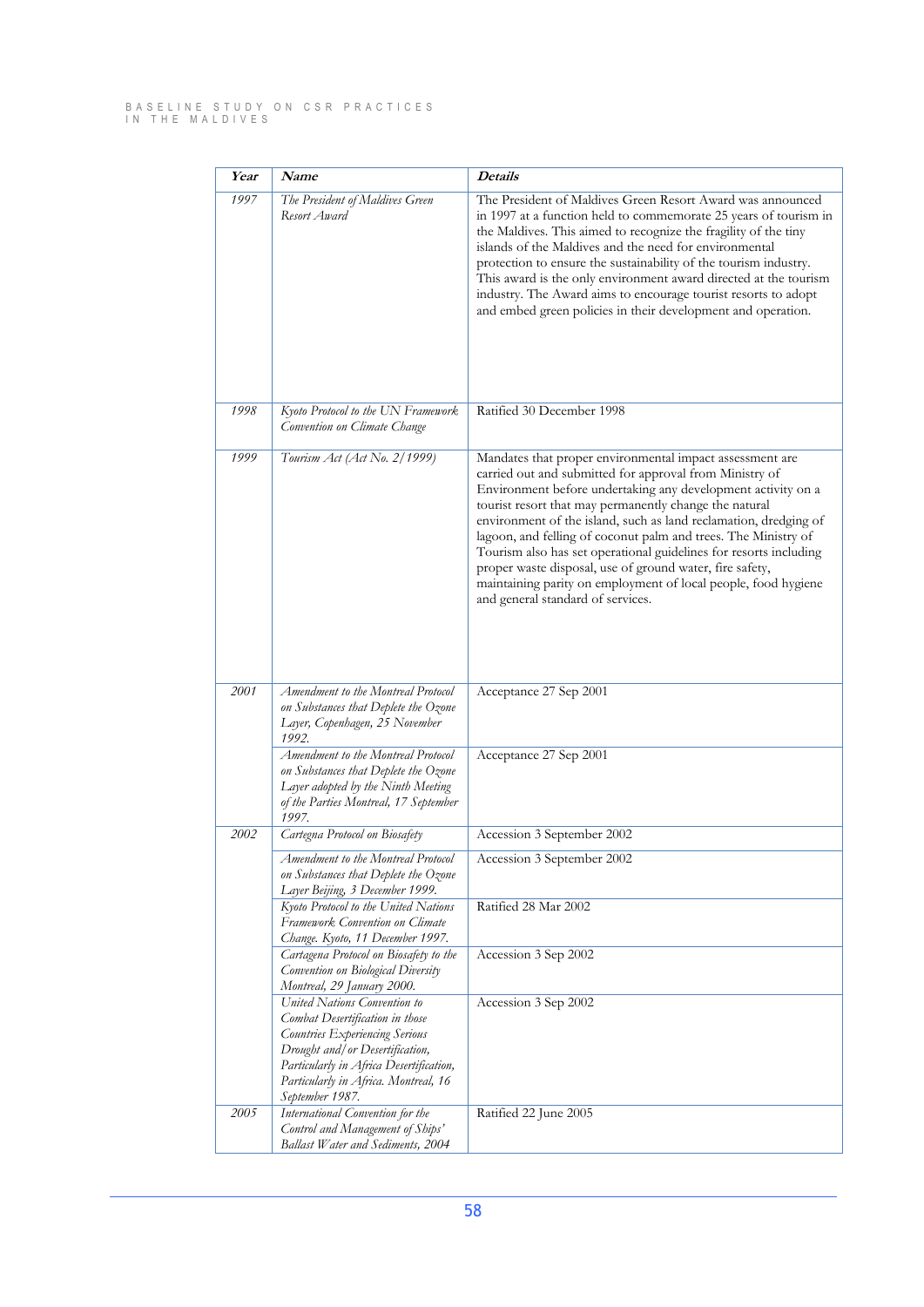| Year       | Name                                                                                                                                                                         | <b>Details</b>                                                                                                                                                                                                                                                                                                                                                                                                                               |
|------------|------------------------------------------------------------------------------------------------------------------------------------------------------------------------------|----------------------------------------------------------------------------------------------------------------------------------------------------------------------------------------------------------------------------------------------------------------------------------------------------------------------------------------------------------------------------------------------------------------------------------------------|
| 2006       | Stockholm Convention on Persistent<br>Organic Pollutants Stockholm, 22<br>May 2001                                                                                           | Accession 17 Oct 2006                                                                                                                                                                                                                                                                                                                                                                                                                        |
|            | Rotterdam Convention on the Prior<br><b>Informed Consent Procedure for</b><br>Certain Hazardous Chemicals and<br>Pesticides in International Trade,<br>Rotterdam 10 Sep 1998 | Accession 17 Oct 2006                                                                                                                                                                                                                                                                                                                                                                                                                        |
|            | Regulation on Protection and<br>Conservation of Environment in<br>Tourism Industry                                                                                           |                                                                                                                                                                                                                                                                                                                                                                                                                                              |
| 2007       | Environment Impact Analysis<br>Regulations 2007                                                                                                                              |                                                                                                                                                                                                                                                                                                                                                                                                                                              |
| Governance |                                                                                                                                                                              |                                                                                                                                                                                                                                                                                                                                                                                                                                              |
| 1996       | Companies Act (Act No. 10/1996)                                                                                                                                              | Governs the process of formation and management of<br>companies.                                                                                                                                                                                                                                                                                                                                                                             |
|            | Partnership Act (Act No. 11/1996)                                                                                                                                            | Governs the process of formation and management of<br>partnerships.                                                                                                                                                                                                                                                                                                                                                                          |
|            | Consumer Protection Act (Act No.<br>1/1996)                                                                                                                                  | Specifies conditions for sales of goods and purchases and rights<br>of the consumers. Only one case has been filed under this Act<br>thus far.                                                                                                                                                                                                                                                                                               |
| 2006       | Maldives Securities Act 2/2006                                                                                                                                               | This is the law governing securities business in the Maldives. The<br>Act established the Capital Market Development Authority to<br>develop and regulate a capital market in the Maldives, and issue of<br>licenses in relation to capital market activities of the securities<br>market.                                                                                                                                                   |
|            | Capital Markets Development<br>Authority                                                                                                                                     | The Capital Market Development Authority (CMDA) is<br>responsible for developing and regulating the capital market in<br>the Maldives. It has statutory powers to license securities market<br>intermediaries including brokers, dealers, investment advisers, as<br>well as stock exchanges and central depositories. The CMDA was<br>established under the Maldives Securities Act, 2006 and<br>commenced operations on 26th January 2006. |
|            |                                                                                                                                                                              | CMDA is actively involved in creating awareness of corporate<br>governance amongst the private sector and state owned<br>enterprises.                                                                                                                                                                                                                                                                                                        |
|            |                                                                                                                                                                              | CMDA is currently working with the Ministry of Finance and<br>Treasury to mandate the Corporate Governance Code on the<br>SOEs.                                                                                                                                                                                                                                                                                                              |
|            | The Capital Markets and Corporate<br>Governance Institute                                                                                                                    | The Capital Markets and Corporate Governance Institute<br>(CMCGI) was established by the CMDA on 15th July 2006 with<br>the objective to provide training and certification to ensure the<br>good conduct and professionalism of market intermediaries, to<br>raise market awareness and to promote good corporate<br>governance in the Maldives.                                                                                            |
| 2008       | Corporate Governance Code                                                                                                                                                    | First written in 2006, the Code became mandatory on public<br>limited companies in 2008. Sets guidelines for corporate<br>governance, accountability and transparency in business<br>operations. Adherence to Corporate Governance Code is<br>mandatory for listed companies.                                                                                                                                                                |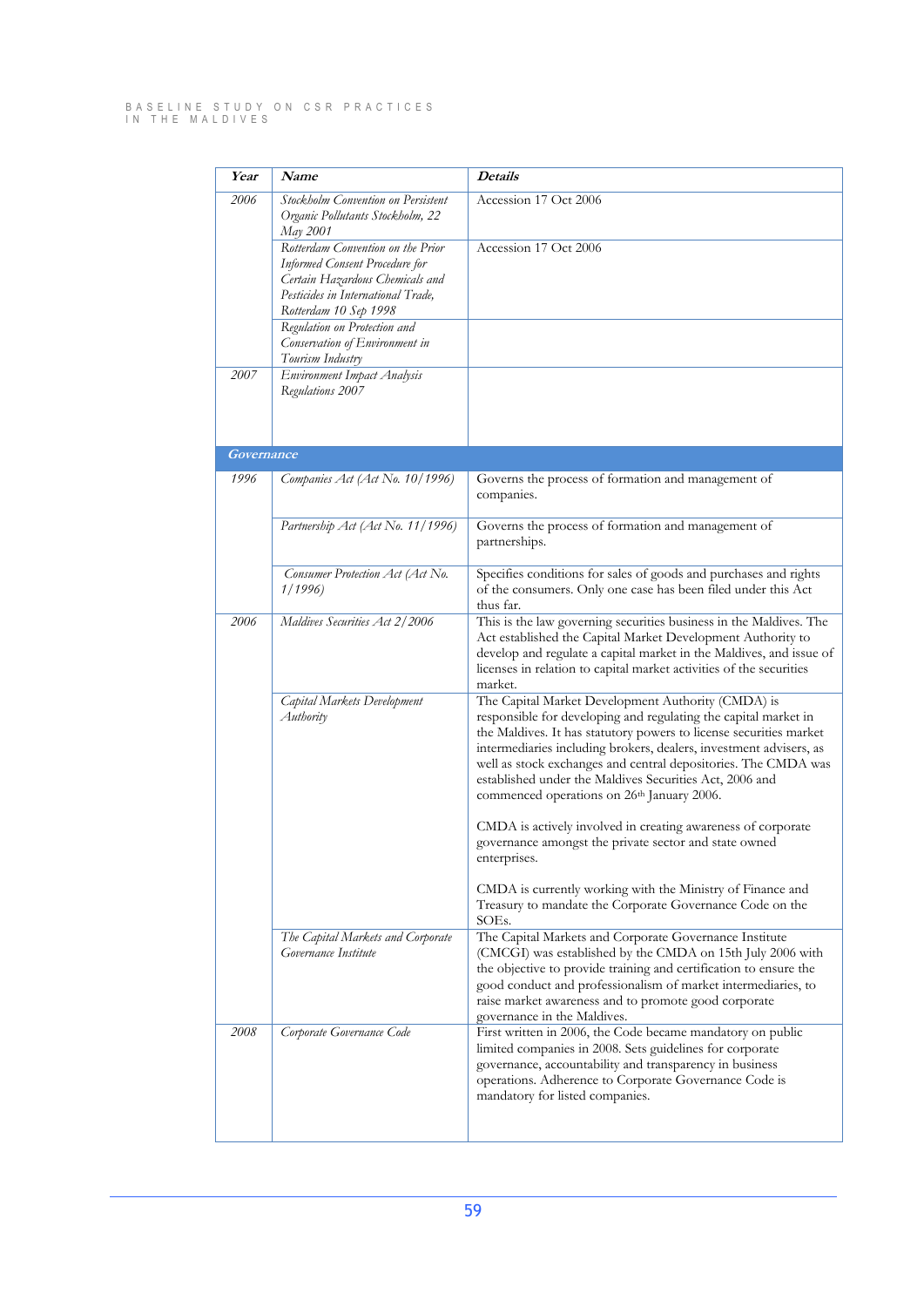| Year    | Name                                                                                                                                      | <b>Details</b>                                                                                                                                                                                                                                                                                                                                                                                                                                                                                                                                                                                                                                                             |
|---------|-------------------------------------------------------------------------------------------------------------------------------------------|----------------------------------------------------------------------------------------------------------------------------------------------------------------------------------------------------------------------------------------------------------------------------------------------------------------------------------------------------------------------------------------------------------------------------------------------------------------------------------------------------------------------------------------------------------------------------------------------------------------------------------------------------------------------------|
| 2009    | Corporate Governance National<br>Award                                                                                                    | The Award, first established in 2007, aims to encourage<br>companies to improve their governance practices. Companies<br>listed on the Maldives Stock Exchange and other companies<br>registered in the Maldives are eligible to apply for the award for<br>Excellence in Corporate Governance starting from January 2009.                                                                                                                                                                                                                                                                                                                                                 |
| Current | Building Act [under development]                                                                                                          | The draft Building Act 2009 sets building standards and<br>performance requirements, and duties of developers, qualified<br>persons, site supervisors, builders and owners.                                                                                                                                                                                                                                                                                                                                                                                                                                                                                                |
|         | Human Rights and Labour                                                                                                                   |                                                                                                                                                                                                                                                                                                                                                                                                                                                                                                                                                                                                                                                                            |
| 1984    | International Convention on the<br>Elimination of All Forms of Racial<br>Discrimination                                                   | Accession 24 April 1984                                                                                                                                                                                                                                                                                                                                                                                                                                                                                                                                                                                                                                                    |
| 1990    | Prevention of Terrorism Act (Act No.<br>10/1990                                                                                           | The Act prohibits acts of terrorism, and imposes severe<br>punishment for offenders.                                                                                                                                                                                                                                                                                                                                                                                                                                                                                                                                                                                       |
| 1991    | Convention on the Rights of the Child                                                                                                     | Ratified 11 February 1991                                                                                                                                                                                                                                                                                                                                                                                                                                                                                                                                                                                                                                                  |
| 1993    | Convention on the Elimination of All<br>Forms of Discrimination Against<br>Women                                                          | Accession 1 July 1993                                                                                                                                                                                                                                                                                                                                                                                                                                                                                                                                                                                                                                                      |
| 2002    | Optional Protocol to the Convention<br>on the Rights of the Child on the sale<br>of children, child prostitution and child<br>pornography | Ratified 10 May 2002                                                                                                                                                                                                                                                                                                                                                                                                                                                                                                                                                                                                                                                       |
| 2004    | Convention Against Torture and other<br>Cruel, Inhuman or Degrading<br>Treatment or Punishment                                            | Accession 20 April 2004                                                                                                                                                                                                                                                                                                                                                                                                                                                                                                                                                                                                                                                    |
|         | Optional Protocol to the Convention<br>on the Rights of the Child on the<br>involvement of children in armed<br>conflict                  | Ratified 29 December 2004                                                                                                                                                                                                                                                                                                                                                                                                                                                                                                                                                                                                                                                  |
| 2006    | Human Rights Commission Act (Act<br>No. 6/2006)                                                                                           | Established the Human Rights Commission as an independent<br>legal entity mandated to protect, promote and sustain human<br>rights in the Maldives, and to assist NGOs.                                                                                                                                                                                                                                                                                                                                                                                                                                                                                                    |
|         | Human Rights Commission of<br><b>Maldives</b>                                                                                             | The Human Rights Commission of the Maldives was first<br>established on 10 December 2003 as an independent and<br>autonomous statutory body by Decree by the President of the<br>Republic of the Maldives. The Commission was later re-<br>established under the Human Rights Commission's Act in 2006.<br>The aim of the Commission is to lead the promotion and<br>protection of Human Rights under the Maldives Constitution,<br>Islamic Shari'ah and regional and international Human Rights<br>Conventions ratified by the Maldives.<br>Although Human Rights Commission currently focuses mainly<br>on the public sector, the Commission also works with the private |
|         | Optional Protocol to the International                                                                                                    | sector, specifically in creating awareness on human rights issues.<br>Ratified 19 September 2006                                                                                                                                                                                                                                                                                                                                                                                                                                                                                                                                                                           |
|         | Covenant on Civil and Political<br>Rights (OPICCPR)                                                                                       |                                                                                                                                                                                                                                                                                                                                                                                                                                                                                                                                                                                                                                                                            |
|         | International Covenant on Economic,<br>Social and Cultural Rights<br>(ICESCR)                                                             | Ratified 19 September 2006                                                                                                                                                                                                                                                                                                                                                                                                                                                                                                                                                                                                                                                 |
|         | Optional Protocol to the Convention<br>on the Elimination of All Forms of<br>Discrimination Against Women                                 | Ratified 13 March 2006                                                                                                                                                                                                                                                                                                                                                                                                                                                                                                                                                                                                                                                     |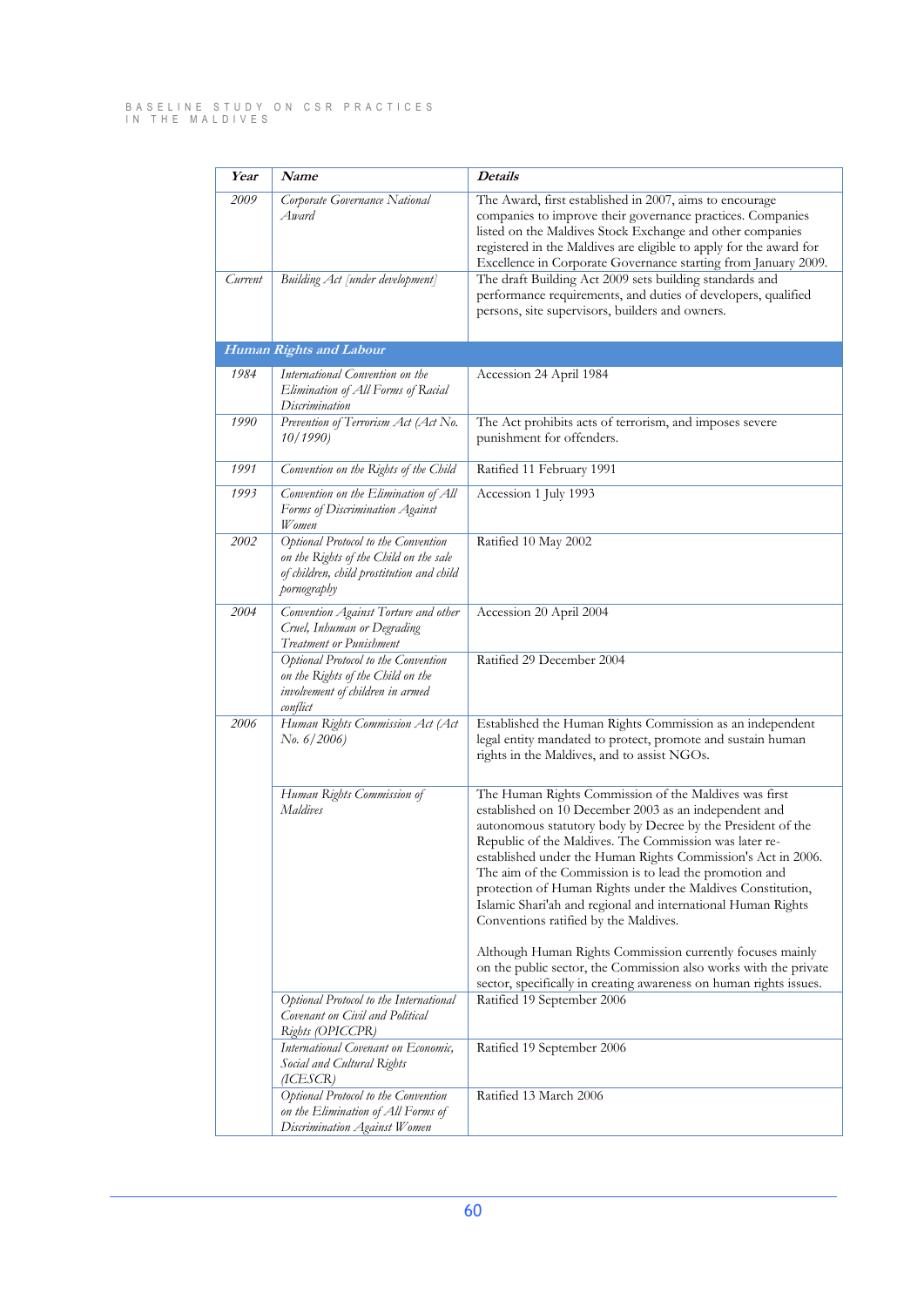| Year                   | Name                                                                                                                       | <b>Details</b>                                                                                                                                                                                                                                                                                                                                                                             |
|------------------------|----------------------------------------------------------------------------------------------------------------------------|--------------------------------------------------------------------------------------------------------------------------------------------------------------------------------------------------------------------------------------------------------------------------------------------------------------------------------------------------------------------------------------------|
|                        | Optional Protocol to the Convention<br>Against Torture and Other Cruel,<br>Inhuman or Degrading Treatment or<br>Punishment | Accession 22 June 2006 (founding member)                                                                                                                                                                                                                                                                                                                                                   |
| 2008                   | Employment Act (Act No. 2/2008)                                                                                            | Specifies the rights and duties of employers and employees. The<br>Employment Act specifically prohibits forced labour,<br>discrimination at work place, and child labour.                                                                                                                                                                                                                 |
| 2009                   | Pension Act (Act No. 8/2009)                                                                                               | Mandates upon every employer to enrol all employees on a<br>defined contribution pension scheme                                                                                                                                                                                                                                                                                            |
|                        | Employment Tribunal                                                                                                        | The Tribunal was established pursuant to the Employment Act<br>with the objectives of examining and arbitrating legal matters<br>arising in the work environment between the employer and<br>employee and any matters ascribed to the Employment Tribunal<br>pursuant to the Employment Act or any other Act or regulation<br>or under any agreement, in an expeditious and simple manner. |
| 2010                   | The Convention on the Rights of<br>Persons with Disability (CRPD)                                                          | Ratified 1 April 2010                                                                                                                                                                                                                                                                                                                                                                      |
|                        | Sexual Harassment Bill [under<br>development]                                                                              | Defining sexual harassment in work place and assigns<br>responsibilities for prevention of different stakeholders of such<br>acts and sets out penalties for the offenders                                                                                                                                                                                                                 |
| $\lceil$ year $\rceil$ | The President of Maldives Award for<br>Human Resource Development in the<br>Tourism Industry                               | The President of Maldives Award for Human Resource<br>Development in the Tourism Industry was established to<br>encourage hoteliers and resort operators to invest and contribute<br>towards training and development of staff in order to demand for<br>qualified staff within the tourism industry.                                                                                      |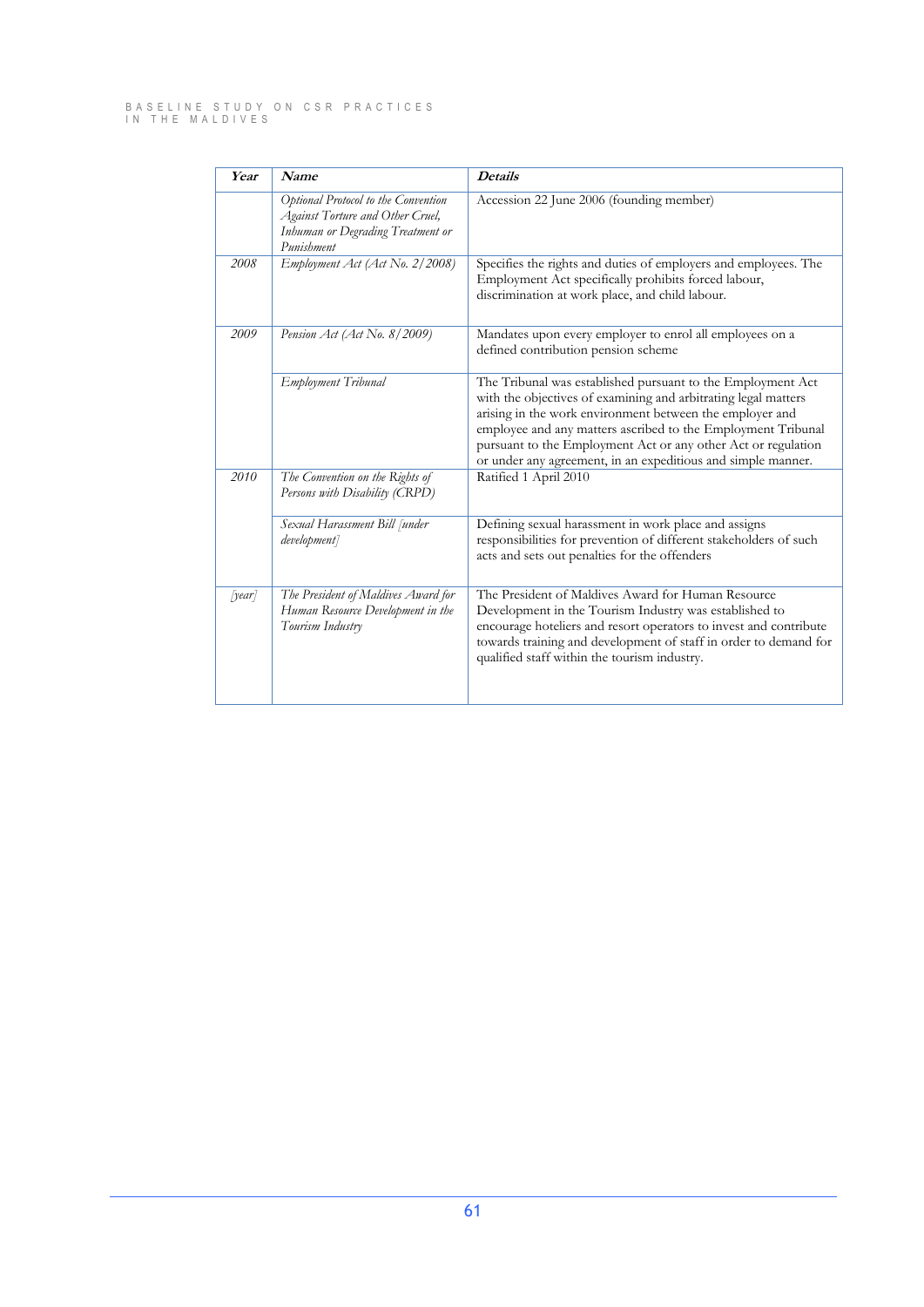# **Annex 2: List of Persons Met**

| $\mathbf{N}\mathbf{o}$  | <b>Name of Institution</b>                                                                                                | Type            | <b>Name</b>                   | Designation                                                    |
|-------------------------|---------------------------------------------------------------------------------------------------------------------------|-----------------|-------------------------------|----------------------------------------------------------------|
| $\mathbf{1}$            | Clique College                                                                                                            | Academia        | Naushad Mohamed               | President                                                      |
| $\overline{2}$          | Maldives Centre for Higher<br>Education                                                                                   | Academia        | Aishath Ali                   | Registrar                                                      |
|                         |                                                                                                                           |                 | Fayyaz Ali Manik              | Vice Rector, Academic                                          |
|                         |                                                                                                                           |                 | Hussein Haleem                | Vice Rector,<br>Administration                                 |
|                         |                                                                                                                           |                 | Mohamed Musthafa<br>Hussein   | Director                                                       |
| $\mathbf{3}$            | Mandhu College                                                                                                            | Academia        | Aagisa Moosa                  | Manager, Promotions                                            |
| $\overline{\mathbf{4}}$ | Villa College                                                                                                             | Academia        | Abdul Munnim<br>Mohamed Manik | Chief Financial Officer                                        |
|                         |                                                                                                                           |                 | Ali Najeeb                    | Director                                                       |
|                         |                                                                                                                           |                 | Mohamed Adil                  | Dean-Faculty of<br>Computing and Business<br>Management        |
|                         |                                                                                                                           |                 | Nuha Nizam                    | Vice Rector                                                    |
| 5                       | AAA & Trading Company Pvt<br>Ltd                                                                                          | <b>Business</b> | Niyaz Mohamed                 | General Manager,<br>Projects                                   |
| 6                       | Adaaran                                                                                                                   | <b>Business</b> | Ahmed Salih<br>Hassan         | <b>GM</b> Operations and<br>projects/Director                  |
|                         | (Resorts under Adaaran<br>Management - Water Villas,<br>Vadoo, Ocean Villas,<br>Meedhupparu, Hudhuran Fushi,<br>Rannalhi) |                 |                               |                                                                |
| $\overline{7}$          | <b>ADK</b> Hospital                                                                                                       | <b>Business</b> | Ahmed Afaal                   | Managing Director                                              |
| 8                       | Alysen Services Pvt Ltd                                                                                                   | <b>Business</b> | Mohamed Ali Janah             | <b>CEO</b>                                                     |
| 9                       | Amin Construction                                                                                                         | <b>Business</b> | Abdulla Mohmaned              | Managing Director                                              |
| 10                      | Antifire Company Private<br>Limited                                                                                       | <b>Business</b> | Ali Nashid                    | <b>Assistant Finance</b><br>Controller                         |
| 11                      | Ashrafee Bookshop                                                                                                         | <b>Business</b> | Adam Ibrahim                  | Managing Director                                              |
| 12                      | Banyan Tree Vabbinfaru                                                                                                    | <b>Business</b> | Sofia Ahsaan<br>Adnan         | Area CSR Manager                                               |
| 13                      | Bank of Maldives PLC                                                                                                      | <b>Business</b> | Aishath Nooradeen             | <b>Executive Director</b>                                      |
|                         |                                                                                                                           |                 | Moamhed Haleem                | Head of Corporate Affairs                                      |
|                         |                                                                                                                           |                 | Ramesh Krishnana              | Acting Chief Executive<br>Officer / Chief Operating<br>Officer |
| 14                      | <b>Bandos Island Resort</b>                                                                                               | <b>Business</b> | Waheed Deen                   | Managing Director                                              |
|                         |                                                                                                                           |                 | Ismail Rasheed                | Manager, Human<br>Resources &<br>Administration                |
| 15                      | <b>Batch Construction Pvt Ltd</b>                                                                                         | <b>Business</b> | Mohamed Saeed                 | Director Operations                                            |
| 16                      | Calvin Textiles                                                                                                           | <b>Business</b> | Nazeer                        | Owner                                                          |
| 17                      | Crown & Champa Resorts                                                                                                    | <b>Business</b> | David Feinburg                | Chief Executive Officer                                        |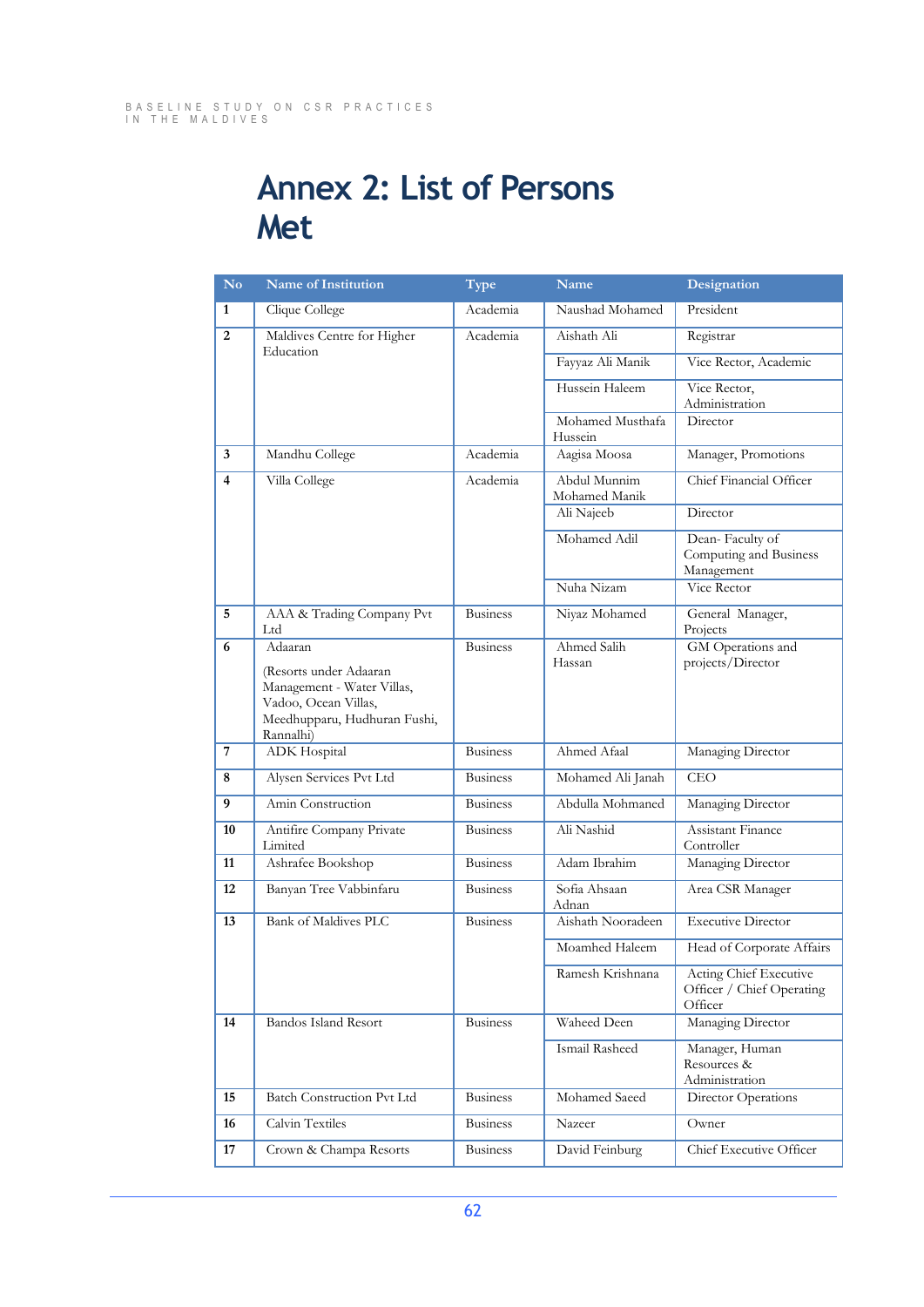| No. | <b>Name of Institution</b>                           | Type            | <b>Name</b>           | Designation                                           |
|-----|------------------------------------------------------|-----------------|-----------------------|-------------------------------------------------------|
| 18  | Damas Company Pvt Ltd                                | <b>Business</b> | Mohamed Shihab        | Director, Corporate<br>Affairs                        |
|     |                                                      |                 | Mohamed Shiman        | Deputy Manager Human<br>Resources &<br>Administration |
| 19  | Dhivehi Rajjege Gulhun Pvt Lid<br>(Dhiraagu)         | <b>Business</b> | Ismail Rasheed        | Chief Executive                                       |
| 20  | Driftwood Maldives Pvt Ltd                           | <b>Business</b> | <b>Tilak Conrad</b>   | General Manager                                       |
|     | (Owners of Alila Villas Hadaha)                      |                 |                       |                                                       |
| 21  | Euro Marketing                                       | <b>Business</b> | Ali Waseem            | Director                                              |
| 22  | Filitheo Island Resort                               | <b>Business</b> | Jabir Abdulla         | Resort Manager                                        |
| 23  | Four Seasons Resort Maldives at<br>Landaa Giraavaru  | <b>Business</b> | Armando Kraenzlin     | Regional Vice-President<br>and General Manager        |
| 24  | Gedor Architecture Pvt Ltd                           | <b>Business</b> | Fayaz Mansoor         | Director                                              |
| 25  | Group X                                              | <b>Business</b> | Mohamed Shafeeq       | Managing Director                                     |
| 26  | Hakatha                                              | <b>Business</b> | Ahmed Athif<br>Saleem | <b>Executive Officer</b>                              |
| 27  | Health Services Corporation<br>Limited               | <b>Business</b> | Zubair Mohamed        | Managing Director                                     |
| 28  | <b>HEAT</b>                                          | <b>Business</b> | Shifana Ismail        | Manager                                               |
| 29  | Housing Development<br>Corporation Ltd               | <b>Business</b> | Mahjoob Shujau        | Managing Director                                     |
| 31  | Lily Beach Resort and Spa                            | <b>Business</b> | Teodora Stefanova,    | Director-Sales                                        |
| 32  | Lintel Investment &<br>Management Services (Pvt) Ltd | <b>Business</b> | Abdul Majid           | Managing Director                                     |
|     |                                                      |                 | Moosa Adam            | Director                                              |
| 33  | Maldives Industrial Fisheries<br>Company Limited     | <b>Business</b> | Abdul Shaheed         | Chief Superintendent                                  |
|     |                                                      |                 | Ali Faiz              | Managing Director                                     |
|     |                                                      |                 | Ali Riza              | Deputy Managing Director                              |
| 34  | Maldives Ports Limited                               | <b>Business</b> | Ahmed Rasheed         | Harbour Master                                        |
|     |                                                      |                 | Hessein Naeem         | Assistant Managing<br>Director                        |
|     |                                                      |                 | Hussein Hilmy         | Managing Director                                     |
|     |                                                      |                 | Mohamed Hashim        | Director                                              |
| 35  | Maldives Post Ltd                                    | <b>Business</b> | Abdulla Wahed         | Deputy Director                                       |
|     |                                                      |                 | Salva Shafeeq         | Director                                              |
| 36  | Maldives Tourism Development<br>Corporation PLC      | <b>Business</b> | Mohamed Mihad         | Managing Director                                     |
| 37  | Maldives Water & Sewerage<br>Company                 | <b>Business</b> | Mohamed Ahmed<br>Didi | Managing Director                                     |
| 38  | Maldivian Air Taxi                                   | <b>Business</b> | A.U.M Fawzy           | General Manager                                       |
|     |                                                      |                 | Inthikab Ahmed        | <b>Ground Operations</b><br>Manager                   |
| 39  | Marble Hotel                                         | <b>Business</b> | Ahmed Athif<br>Saleem | <b>Executive Officer</b>                              |
| 40  | Megachip Electronics Pvt Ltd                         | <b>Business</b> | Ahmed Zabeer          | Managing Director                                     |
| 41  | Maldives Transport and<br>Contracting Company PLC    | <b>Business</b> | Mohamed Shafeeq       | Managing Director                                     |
| 42  | Muni Enterprises Pvt Ltd                             | <b>Business</b> | Ahmed Shiham          | Director, Business<br>Development                     |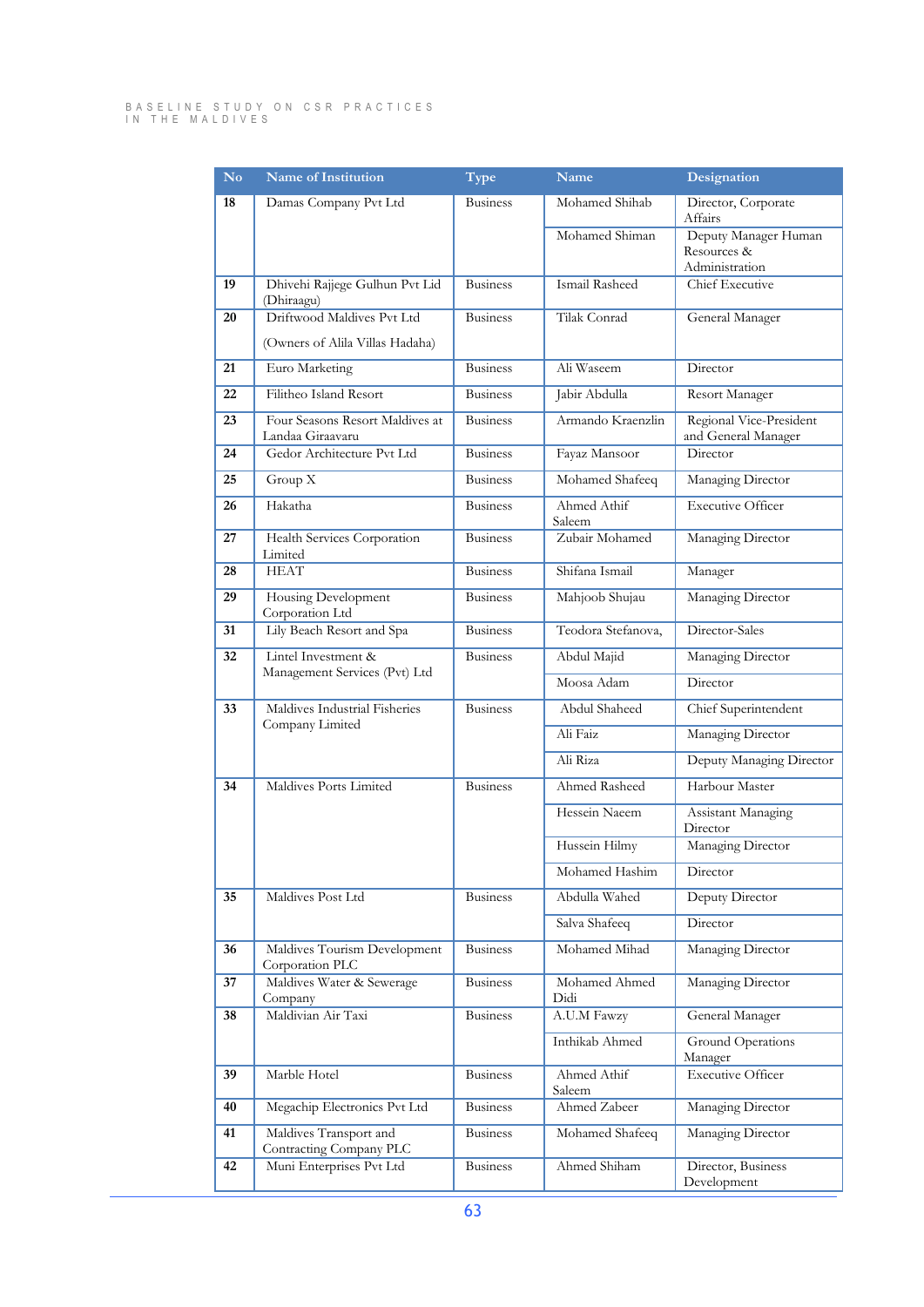| N <sub>o</sub> | <b>Name of Institution</b>                                                                                                                                                                                                                                                                | Type                           | <b>Name</b>             | Designation                                                   |
|----------------|-------------------------------------------------------------------------------------------------------------------------------------------------------------------------------------------------------------------------------------------------------------------------------------------|--------------------------------|-------------------------|---------------------------------------------------------------|
| 43             | Novelty Printers and Publishers<br>Pvt Ltd<br>(Also manages - Novelty<br>Bookshop, FDI Station Division<br>of Novelty Printers, Novel<br>Investments Pvt Ltd)                                                                                                                             | <b>Business</b>                | Asad Ali                | Managing Director                                             |
| 44             | Riyan Designs                                                                                                                                                                                                                                                                             | <b>Business</b>                | <b>Fathmath Rasheed</b> | Director                                                      |
| 45             | Royal Island Resort and Spa                                                                                                                                                                                                                                                               | <b>Business</b>                | Muaviyath Umar          | General Manager                                               |
| 46             | Sea Link                                                                                                                                                                                                                                                                                  | <b>Business</b>                | Dheena Moosa            | Director                                                      |
| 47             | Sky Tours                                                                                                                                                                                                                                                                                 | <b>Business</b>                | Sheraz Moosa            | Manager, Marketing and<br><b>Business Development</b>         |
| 48             | Soneva Six Senses Resorts & Spa                                                                                                                                                                                                                                                           | <b>Business</b>                | Musab Anees             | Social and Environmental                                      |
|                | (Resorts under Soneva - Evason<br>Laamu, Soneva Fushi, Soneva<br>Gili)                                                                                                                                                                                                                    |                                |                         | Manager                                                       |
| 49             | Southern Utilities                                                                                                                                                                                                                                                                        | <b>Business</b>                | Ahmed Zareer            | Chairman                                                      |
| 50             | State Electric Company Limited                                                                                                                                                                                                                                                            | <b>Business</b>                | Dr. Zaid Mohamed        | Managing Director                                             |
| 51             | State Trading Organisation PLC                                                                                                                                                                                                                                                            | <b>Business</b>                | Shahid Ali              | Managing Director                                             |
| 52             | Sun Hotels and Resorts Pyt Ltd                                                                                                                                                                                                                                                            | <b>Business</b>                | Abbas Nasir             | Manger                                                        |
|                | (Resorts and companies owned<br>by Sun Hotels - Sun Travel and<br>Tours Pvt Ltd, Vilu Reef Beach<br>& Spa Resort, Olhiveli Beach &<br>Spa Resort, Irufushi Beach and<br>Spa Resort, Sun International<br>Diving School)                                                                   |                                | Mohamed Anees           | General Manager HR                                            |
| 53             | Thilafushi Corporation Ltd                                                                                                                                                                                                                                                                | <b>Business</b>                | Lahfa Asim              | Assistant Administrative<br>Officer                           |
|                |                                                                                                                                                                                                                                                                                           | <b>Business</b>                | Mariyam Reena,          | Marketing Officer                                             |
|                |                                                                                                                                                                                                                                                                                           | <b>Business</b>                | Mohamed Hussein,        | Manager Administration                                        |
|                |                                                                                                                                                                                                                                                                                           | <b>Business</b>                | Mohamed Latheef         | Manager Corporate Affairs<br>and Legal                        |
| 54             | <b>Travelin Maldives Pvt Ltd</b>                                                                                                                                                                                                                                                          | <b>Business</b>                | Mr. Perera              | Group GM                                                      |
| 55             | Universal Enterprises Pvt Ltd                                                                                                                                                                                                                                                             | <b>Business</b>                | Natasha Larkın          | Vice President of Human<br>Resources - Per Aquum              |
|                | (Businesses under Universal in<br>Maldives- Baros Maldives,<br>Kurumba maldives, Kuramathi,<br>Atoll Explorer, Velassaru,<br>Huvafen Fushi, W Retreat & Spa.<br>Trading and Manufacturing<br>businesses under the name Male'<br>Aerated Water Company Pvt Ltd.<br>Travel Agency Business) |                                | Aminath Shaliya         | Human Resource Manager                                        |
| 56             | <b>W</b> Construction Pvt Ltd                                                                                                                                                                                                                                                             | <b>Business</b>                | Mohamed Naeem           | Chairman                                                      |
| 57             | Wataniya Maldives Pvt Ltd                                                                                                                                                                                                                                                                 | <b>Business</b>                | Aishath Zamra           | Head of Marketing and<br>communication                        |
| 58             | Maldives Association of<br>Construction Industry Limited                                                                                                                                                                                                                                  | <b>Business</b><br>Association | Alau Ali                | <b>Executive Board Member</b>                                 |
|                |                                                                                                                                                                                                                                                                                           |                                | Ahmed Shahid            | <b>Executive Board Member</b>                                 |
| 59             | Maldives National Chamber of<br>Commerce and Industry                                                                                                                                                                                                                                     | <b>Business</b><br>Association | Ahmed Saeed             | Manger, International<br>Affairs, Research and<br>Development |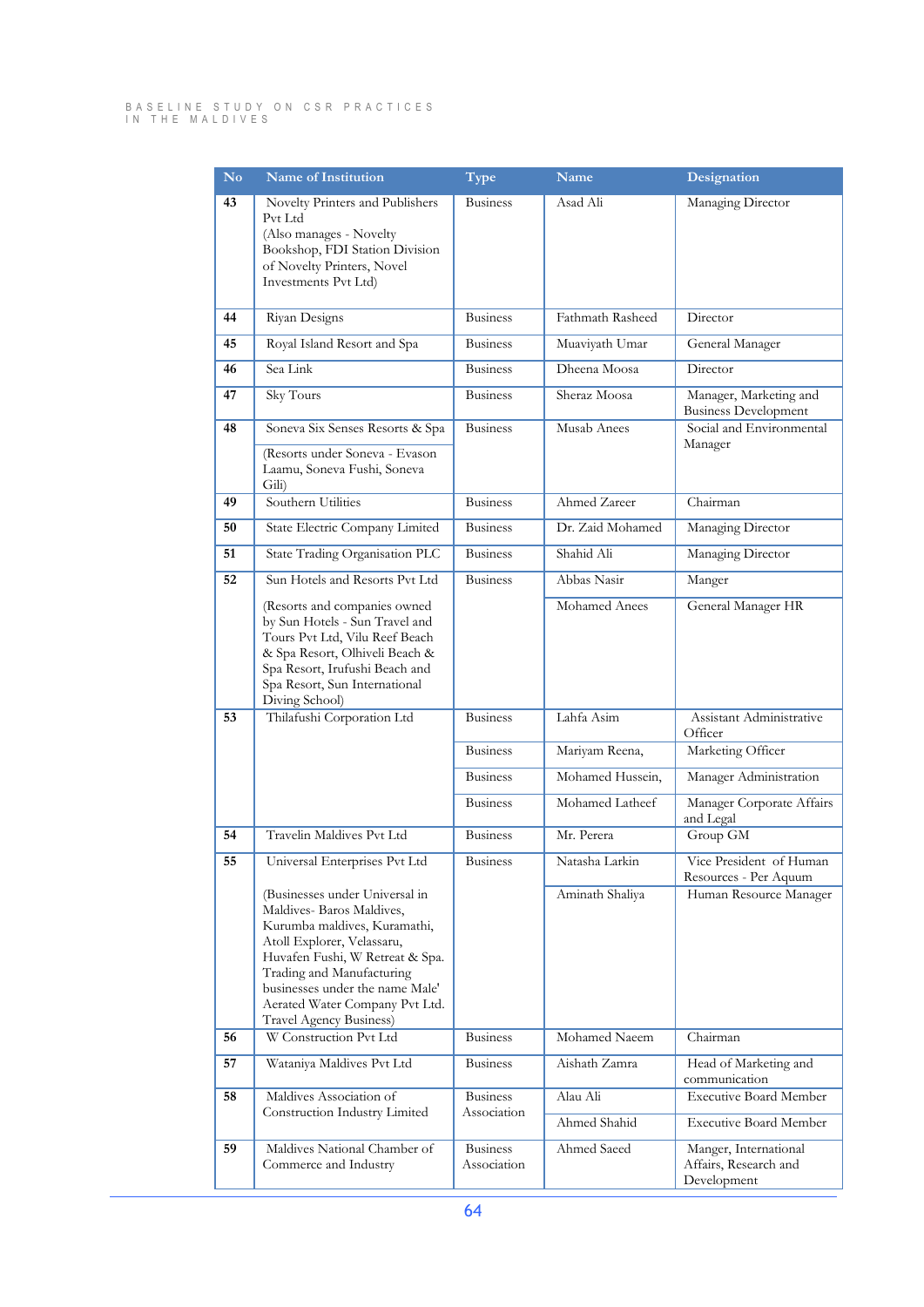| $\mathbf{N}\mathbf{o}$ | <b>Name of Institution</b>                                                                                             | Type                    | <b>Name</b>                  | Designation                                                      |
|------------------------|------------------------------------------------------------------------------------------------------------------------|-------------------------|------------------------------|------------------------------------------------------------------|
| 60                     | Bluepeace                                                                                                              | <b>CSO</b>              | Ali Rilwaan                  | Founder Member                                                   |
| 61                     | <b>CARE</b> Society                                                                                                    | <b>CSO</b>              | Shidatha Shareef             | Director                                                         |
| 62                     | Junior Chambers International<br>Maldives                                                                              | CSO                     | Hassan Fayaz                 | National President                                               |
|                        |                                                                                                                        |                         | Moobeen Jaleel               | National Executive Vice<br>President                             |
| 63                     | NGO Federation                                                                                                         | <b>CSO</b>              | Fathimath Afiya              | President                                                        |
| 64                     | Raajje Foundation                                                                                                      | <b>CSO</b>              | Aishath Niyaz                | <b>Environment Consultant</b>                                    |
|                        |                                                                                                                        |                         | Fathimath Nelfa              | Programme Officer                                                |
| 65                     | Sun Foundation<br>(Funded by Olhuveli Beach and<br>Spa Resort, Sun Hotels and<br>Resorts, Emerald Resorts Pvt.<br>Ltd. | <b>CSO</b>              | Ashraf Abdull<br>Raheem      | General Manager                                                  |
| 66                     | <b>Transparency Maldives</b>                                                                                           | CSO                     | <b>Fathimath</b><br>Mushthaq | Project Coordinator                                              |
|                        |                                                                                                                        | CSO                     | <b>Ilham Mohamed</b>         | <b>Executive Director</b>                                        |
| 67                     | United Nations Development<br>Programme                                                                                | CSO                     | Fathimath Ghina              | National Coordinator for<br><b>GEF</b> Small Grants<br>Programme |
|                        |                                                                                                                        |                         | Mohamed Inaz                 | Assistant Resident<br>Representative                             |
|                        |                                                                                                                        |                         | Zindu Salih                  | Assistant Resident<br>Representative                             |
| 68                     | Villa Foundation<br>(Funded by Villa group of<br>companies)                                                            | CSO                     | Mohamed Hameed<br>(Umarube)  | Program Director                                                 |
| 69                     | Women Entrepreneurs Council                                                                                            | $\overline{\text{CSO}}$ | Aminath Arif                 | Co-founder                                                       |
|                        | Anti-Corruption Commission of                                                                                          | State                   | Mohamed Shafeeu              | President                                                        |
| 70                     | Maldives                                                                                                               |                         | Muaviz Rasheed               | Vice President                                                   |
| 71                     | <b>Attorney General's Office</b>                                                                                       | Government              | Abdulla Muizzu               | Solicitor General                                                |
|                        | Capital Market Development                                                                                             | State                   | Azza Mohamed                 | Deputy Manager                                                   |
| 72                     | Authority                                                                                                              |                         | Fathimath Nada               | Deputy Manger                                                    |
|                        |                                                                                                                        |                         | Makhzoom Saleem              | Senior Manager                                                   |
|                        |                                                                                                                        |                         | Mariyam Visam                | Manager/ Regulation &<br>Policy Section                          |
| 73                     | Department of Planning,<br>Ministry of Finance and Treasury                                                            | Government              | Fathimath Hashiya            | Statistical Officer                                              |
|                        |                                                                                                                        |                         | Imad Mohamed                 | Senior Projects Officer                                          |
| 74                     | Human Rights Commission                                                                                                | State                   | Ahmed Shaihd                 | Secretary General                                                |
|                        |                                                                                                                        |                         | Mohamed Zahid                | Vice President                                                   |
|                        |                                                                                                                        |                         | Moomina                      | Planning Officer                                                 |
| 75                     | Maldives Inland Revenue<br>Authority                                                                                   | State                   | Hassan Zareer                | Deputy Commissioner<br>General of Taxation                       |
| 76                     | Ministry of Economic<br>Development                                                                                    | Government              | Ahmed Inaz                   | Deputy Minister of Trade<br>and Economic<br>Development          |
|                        |                                                                                                                        |                         | Mahmood Razee                | Minister of Trade and<br>Economic Development                    |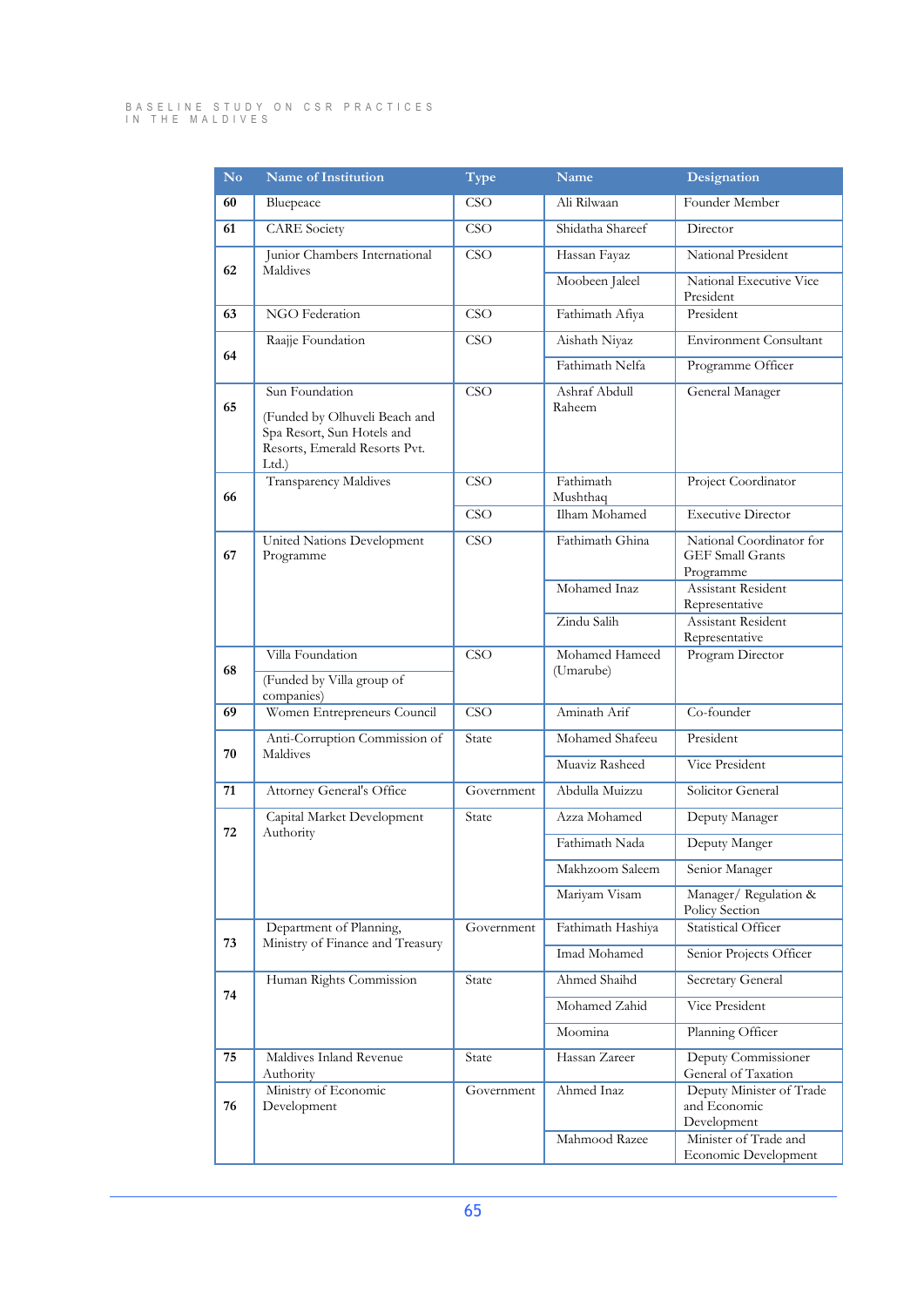| No | <b>Name of Institution</b>                                                 | Type       | <b>Name</b>                     | Designation                                        |
|----|----------------------------------------------------------------------------|------------|---------------------------------|----------------------------------------------------|
| 77 | Ministry of Education                                                      | Government | Ahmed Shafeeu                   | Director General, Policy<br>Planning and Research  |
| 78 | Ministry of Finance and<br>Treasury                                        | Government | Ali Hashim                      | Minister of Finance and<br>Treasury                |
| 79 | Ministry of Fisheries and<br>Agriculture                                   | Government | Aminath Shafiya                 | Minister of State for<br>Fisheries and Agriculture |
|    |                                                                            |            | Dr Hussein<br>Rasheed Hassan    | Minister of State for<br>Fisheries and Agriculture |
|    |                                                                            |            | Ibrahim Shabau                  | Director, Agriculture<br>Section                   |
| 80 | Ministry of Human Resources<br>Youth and Sports                            | Government | Mohamed Mahid<br>Shareef        | <b>Permanent Secretary</b>                         |
| 81 | Ministry of Islamic Affairs                                                | Government | Mohamed Didi                    | Permanent Secretary                                |
| 82 | Ministry of Tourism Arts and<br>Culture                                    | Government | Aishath Ali                     | Director General                                   |
|    |                                                                            |            | Moosa Zameer<br>Hassan          | <b>Assistant Director</b>                          |
| 83 | Public Enterprises Monitoring<br>Unit, Ministry of Finance and<br>Treasury | Government | Ali Shareef                     | <b>Assistant Director</b>                          |
| 84 | Aafathis                                                                   | Media      | Abdulla Naeem<br><b>Ibrahim</b> | Editor                                             |
| 85 | DhiTV Broadcasting Maldives<br>Pvt Ltd                                     | Media      | <b>Yoosuf Nawal</b>             | Chief Executive                                    |
| 86 | Maldives National Broadcasting<br>Company Limited/TVM/VOM                  | Media      | Ibrahim Khaleel                 | Managing Director                                  |
| 87 | Miadhu Daily                                                               | Media      | Abdula Latheef<br>Adam          | Managing Editor                                    |
| 88 | Minivan News                                                               | Media      | J J Robinson                    | Editor                                             |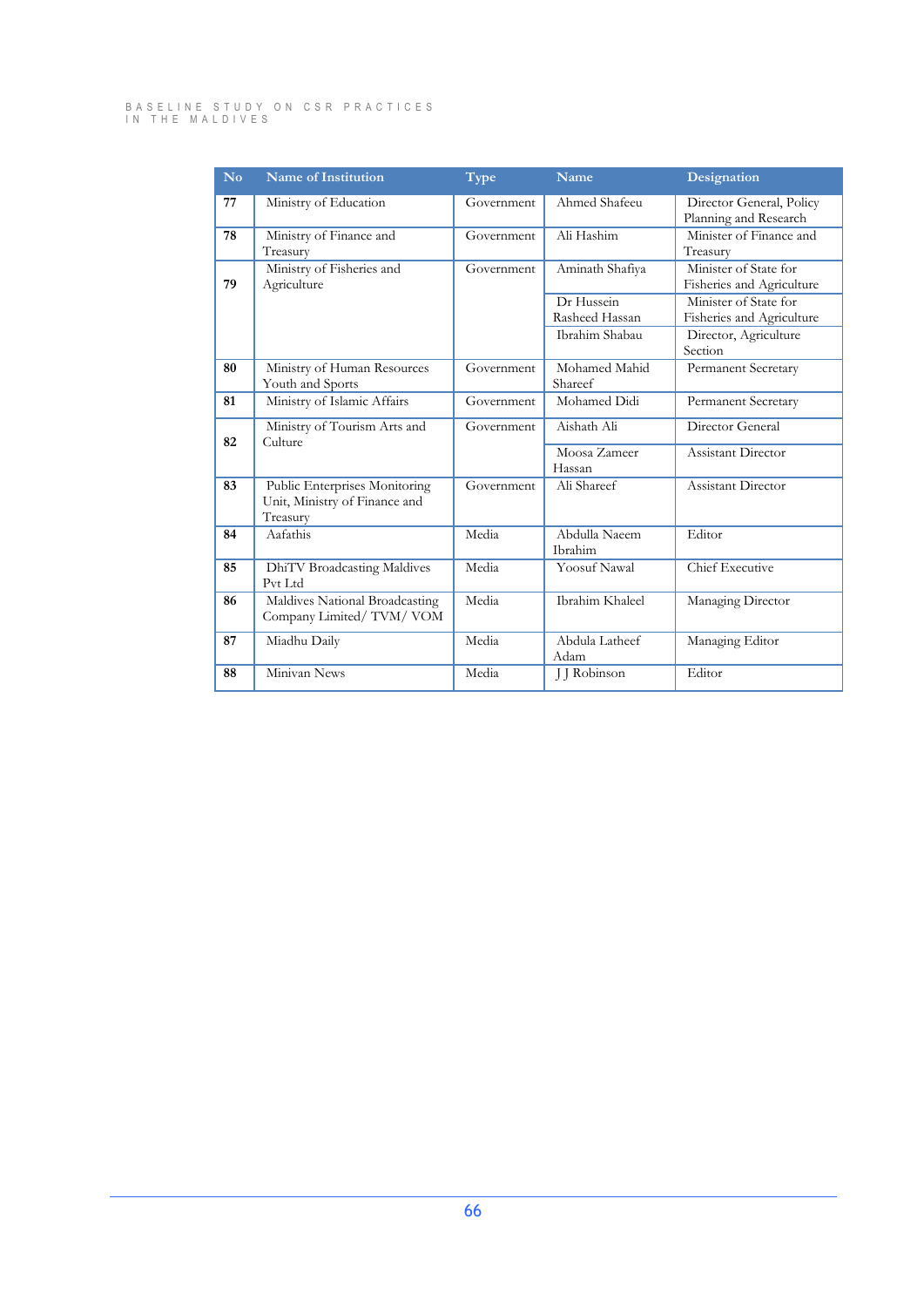# **7 Annex 3: Terms of Reference**

### **Background**

CSR represents one of the most progressive developments in the private sector, urging private companies to re-define their boundaries of responsibility vis-à-vis the society and environment and subsequently come up with a new 'social contract'. Traditional, the narrower shareholder value chain approach is giving way to a broader stakeholder view, whereby companies are reaping higher economic profits through simultaneous partnership to promote social, environmental and governance objectives. CSR in the Maldives is still at infant stages of development. To develop a strategic framework for CSR, the Ministry of Economic Development and the Maldives National Chamber of Commerce and Industry (MNCCI) with support from UNDP aims to undertake a diagnosis exercise that will aim to map out the potential areas for CSR in the Maldives, and identify the potential of responsible business practices for private sector development in the Maldives.

### **Objective**

The main objective of the assignment is to establish a baseline for CSR practices in the Maldives and to develop a framework for promotion of CSR.

### **Roles and Responsibilities**

- Review all existing literature and documents on CSR in the Maldives.
- Review of the status of CSR initiatives in the Maldives
- Existing platforms/ structures within the government and mapping of roles of different government entities; private sector and NGOs.
- Legislative frameworks, policies, mandates and standards
- Existing types of CSR and/or activities funded by the different entities that are considered as CSR
- Review any CSR plans by different entities and recommend ways to synergize the plans in a strategic manner
- Identify existing entry points opportunities to promote CSR including the introduction of Global Compact to Maldives private sector
- Provide analysis of CSR in Maldives, its relevance and effectiveness
- Identify gaps and opportunities for the promotion of CSR in the Maldives context
- Assess the level of engagement in CSR of actors/entities through mapping their past (not later than two years) and present good practices on CSR in light of the UN Global Compact principles
- Identify the level of foreign/domestic business engagement in CSR implementation at country level and collect examples of good practices (in particular those that are linked to business case).